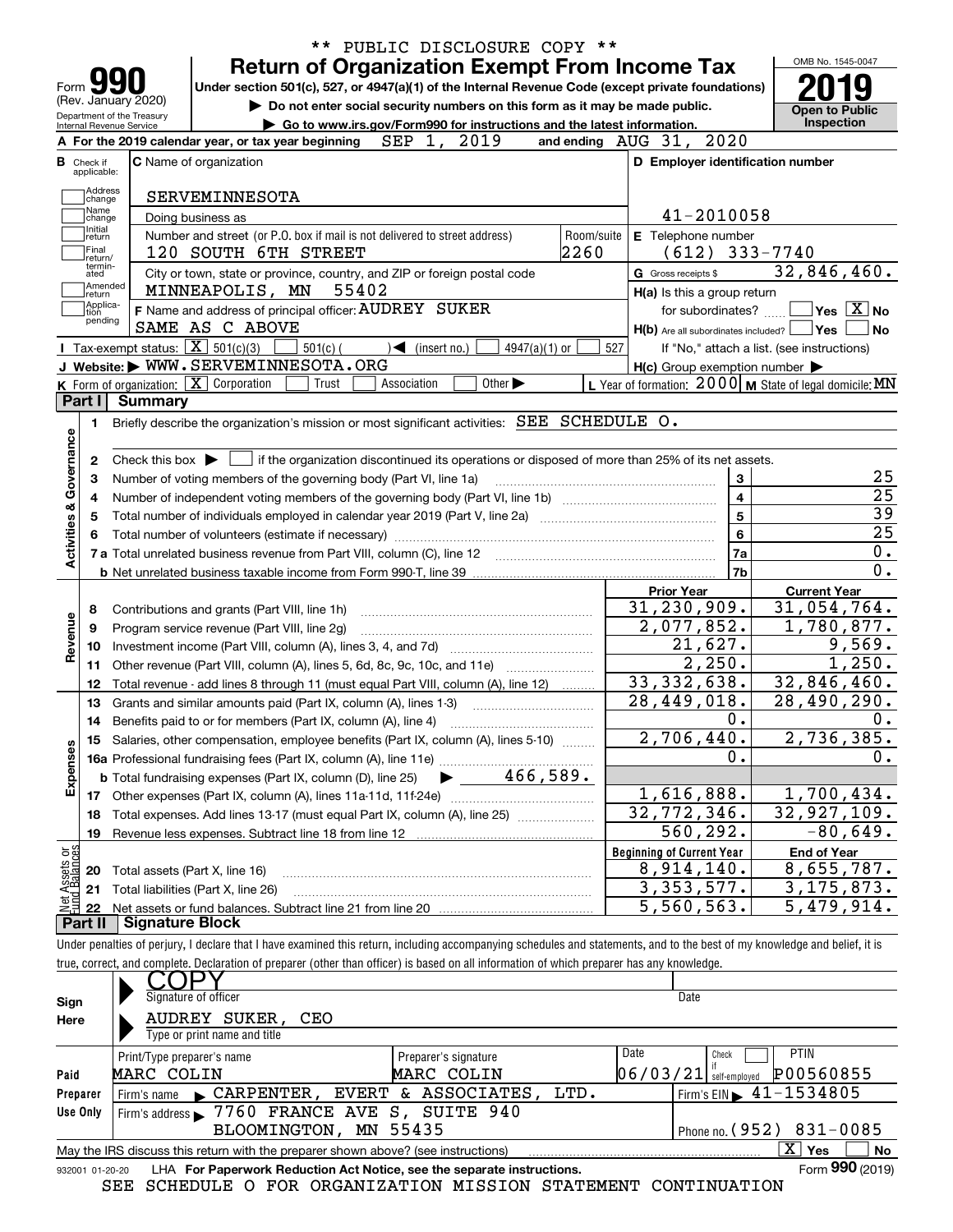|    | SERVEMINNESOTA<br>Form 990 (2019)<br>Part III Statement of Program Service Accomplishments                                                                                                                   | 41-2010058 | Page 2                                 |
|----|--------------------------------------------------------------------------------------------------------------------------------------------------------------------------------------------------------------|------------|----------------------------------------|
|    |                                                                                                                                                                                                              |            | $\overline{\mathbf{x}}$                |
| 1  | Briefly describe the organization's mission:<br>SERVEMINNESOTA IS A CATALYST FOR POSITIVE SOCIAL CHANGE, WORKING WITH<br>AMERICORPS AND COMMUNITY PARTNERS.<br>WE SHARE OUR PROVEN PRACTICIES<br>NATIONALLY. |            |                                        |
|    |                                                                                                                                                                                                              |            |                                        |
| 2  | Did the organization undertake any significant program services during the year which were not listed on the<br>prior Form 990 or 990-EZ?<br>If "Yes," describe these new services on Schedule O.            |            | $\sqrt{}$ Yes $\sqrt{}$ X $\sqrt{}$ No |
| 3  | Did the organization cease conducting, or make significant changes in how it conducts, any program services?                                                                                                 |            | $\sqrt{}$ Yes $\sqrt{}$ X $\sqrt{}$ No |
| 4  | If "Yes," describe these changes on Schedule O.<br>Describe the organization's program service accomplishments for each of its three largest program services, as measured by expenses.                      |            |                                        |
|    | Section 501(c)(3) and 501(c)(4) organizations are required to report the amount of grants and allocations to others, the total expenses, and<br>revenue, if any, for each program service reported.          |            |                                        |
| 4a | 18, 544, 527. including grants of \$ 17, 735, 921. ) (Revenue \$<br>(Expenses \$<br>(Code:<br>SEE SCHEDULE O.                                                                                                |            |                                        |
|    |                                                                                                                                                                                                              |            |                                        |
|    |                                                                                                                                                                                                              |            |                                        |
|    |                                                                                                                                                                                                              |            |                                        |
| 4b | 7,002,800. including grants of \$7,002,800. ) (Revenue \$<br>) (Expenses \$<br>(Code:                                                                                                                        |            |                                        |
|    | SEE SCHEDULE O.                                                                                                                                                                                              |            |                                        |
|    |                                                                                                                                                                                                              |            |                                        |
|    |                                                                                                                                                                                                              |            |                                        |
|    |                                                                                                                                                                                                              |            |                                        |
| 4с | 4,583,079. including grants of \$3,751,569. ) (Revenue \$<br>) (Expenses \$<br>(Code:<br>SEE SCHEDULE O.                                                                                                     |            |                                        |
|    |                                                                                                                                                                                                              |            |                                        |
|    |                                                                                                                                                                                                              |            |                                        |
|    |                                                                                                                                                                                                              |            |                                        |
|    |                                                                                                                                                                                                              |            |                                        |
| 4d | Other program services (Describe on Schedule O.)<br>1,484,089. including grants of \$<br>Expenses \$<br>Revenue \$                                                                                           |            |                                        |
| 4e | 31,614,495.<br>Total program service expenses<br>SEE SCHEDULE O FOR CONTINUATION(S)<br>932002 01-20-20                                                                                                       |            | Form 990 (2019)                        |
|    | 2                                                                                                                                                                                                            |            |                                        |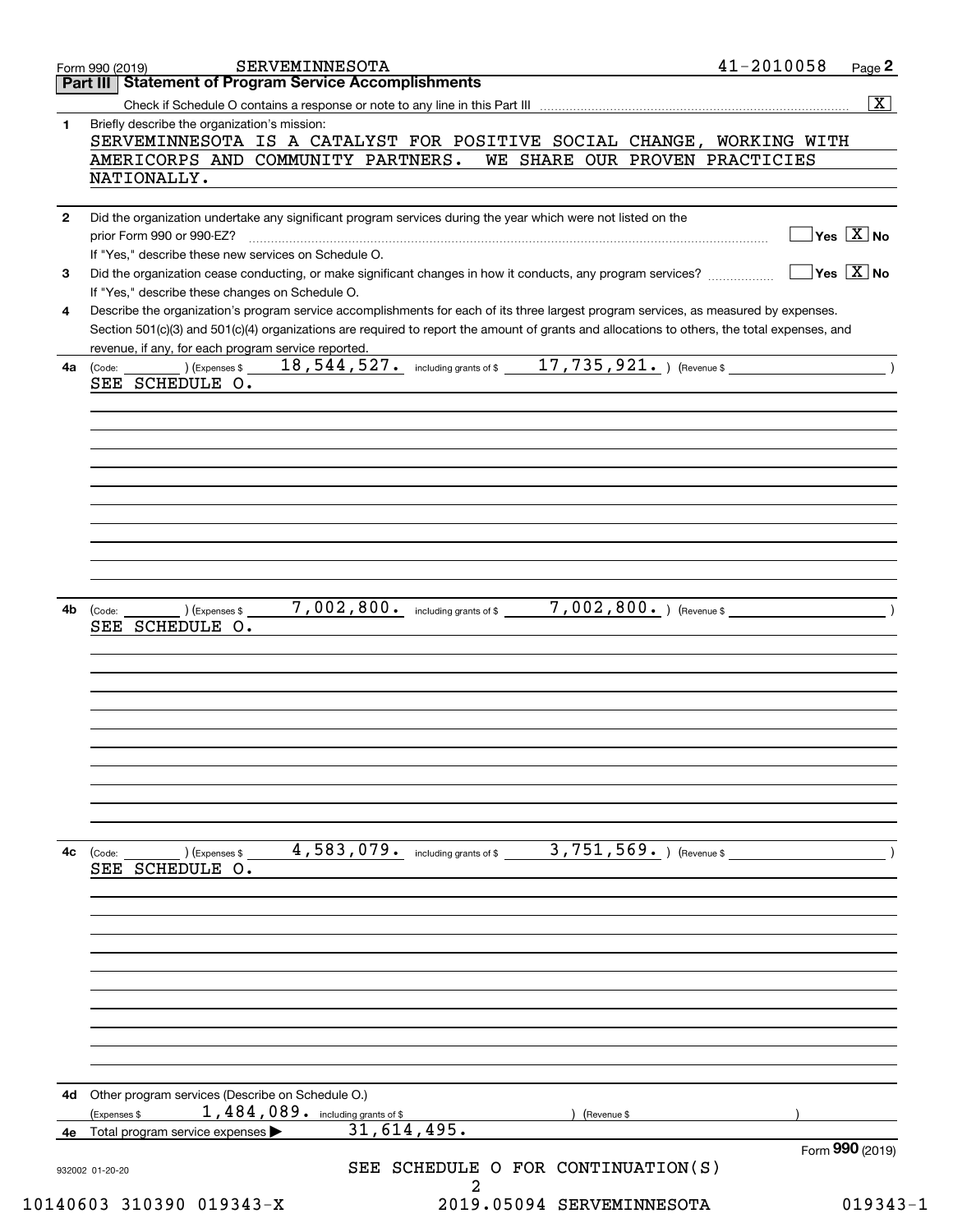|  | Form 990 (2019) |  |
|--|-----------------|--|
|  |                 |  |

|    |                                                                                                                                       |                 |   | Yes   No        |
|----|---------------------------------------------------------------------------------------------------------------------------------------|-----------------|---|-----------------|
| 1. | Is the organization described in section $501(c)(3)$ or $4947(a)(1)$ (other than a private foundation)?                               |                 |   |                 |
|    |                                                                                                                                       | 1.              | х |                 |
| 2  |                                                                                                                                       | $\mathbf{2}$    | X |                 |
| 3  | Did the organization engage in direct or indirect political campaign activities on behalf of or in opposition to candidates for       |                 |   |                 |
|    |                                                                                                                                       | 3               |   | x               |
| 4  | Section 501(c)(3) organizations. Did the organization engage in lobbying activities, or have a section 501(h) election in effect      |                 |   |                 |
|    |                                                                                                                                       | 4               | х |                 |
| 5  | Is the organization a section 501(c)(4), 501(c)(5), or 501(c)(6) organization that receives membership dues, assessments, or          |                 |   |                 |
|    |                                                                                                                                       | 5               |   | x               |
| 6  | Did the organization maintain any donor advised funds or any similar funds or accounts for which donors have the right to             |                 |   |                 |
|    | provide advice on the distribution or investment of amounts in such funds or accounts? If "Yes," complete Schedule D, Part I          | 6               |   | x               |
| 7  | Did the organization receive or hold a conservation easement, including easements to preserve open space,                             |                 |   |                 |
|    |                                                                                                                                       | $\overline{7}$  |   | x               |
| 8  | Did the organization maintain collections of works of art, historical treasures, or other similar assets? If "Yes," complete          |                 |   |                 |
|    |                                                                                                                                       | 8               |   | x               |
| 9  | Did the organization report an amount in Part X, line 21, for escrow or custodial account liability, serve as a custodian for         |                 |   |                 |
|    | amounts not listed in Part X; or provide credit counseling, debt management, credit repair, or debt negotiation services?             |                 |   |                 |
|    |                                                                                                                                       | 9               |   | x               |
| 10 | Did the organization, directly or through a related organization, hold assets in donor-restricted endowments                          |                 |   |                 |
|    |                                                                                                                                       | 10              |   | x               |
| 11 | If the organization's answer to any of the following questions is "Yes," then complete Schedule D, Parts VI, VII, VIII, IX, or X      |                 |   |                 |
|    | as applicable.                                                                                                                        |                 |   |                 |
|    | a Did the organization report an amount for land, buildings, and equipment in Part X, line 10? If "Yes," complete Schedule D,         |                 |   |                 |
|    |                                                                                                                                       | 11a             | X |                 |
|    | <b>b</b> Did the organization report an amount for investments - other securities in Part X, line 12, that is 5% or more of its total |                 |   |                 |
|    |                                                                                                                                       | 11b             |   | x               |
|    | c Did the organization report an amount for investments - program related in Part X, line 13, that is 5% or more of its total         |                 |   |                 |
|    |                                                                                                                                       | 11c             |   | x               |
|    | d Did the organization report an amount for other assets in Part X, line 15, that is 5% or more of its total assets reported in       |                 |   |                 |
|    |                                                                                                                                       | <b>11d</b>      |   | X               |
|    | e Did the organization report an amount for other liabilities in Part X, line 25? If "Yes," complete Schedule D, Part X               | 11e             |   | X               |
| f  | Did the organization's separate or consolidated financial statements for the tax year include a footnote that addresses               |                 |   |                 |
|    | the organization's liability for uncertain tax positions under FIN 48 (ASC 740)? If "Yes," complete Schedule D, Part X                | 11f             | X |                 |
|    | 12a Did the organization obtain separate, independent audited financial statements for the tax year? If "Yes," complete               |                 |   |                 |
|    |                                                                                                                                       | 12a             |   | x               |
|    | <b>b</b> Was the organization included in consolidated, independent audited financial statements for the tax year?                    |                 |   |                 |
|    | If "Yes," and if the organization answered "No" to line 12a, then completing Schedule D, Parts XI and XII is optional                 | 12 <sub>b</sub> |   | х               |
| 13 |                                                                                                                                       | 13              |   | X               |
|    | 14a Did the organization maintain an office, employees, or agents outside of the United States?                                       | 14a             |   | x               |
|    | <b>b</b> Did the organization have aggregate revenues or expenses of more than \$10,000 from grantmaking, fundraising, business,      |                 |   |                 |
|    | investment, and program service activities outside the United States, or aggregate foreign investments valued at \$100,000            |                 |   |                 |
|    |                                                                                                                                       | 14b             |   | x               |
| 15 | Did the organization report on Part IX, column (A), line 3, more than \$5,000 of grants or other assistance to or for any             |                 |   |                 |
|    |                                                                                                                                       | 15              |   | x               |
| 16 | Did the organization report on Part IX, column (A), line 3, more than \$5,000 of aggregate grants or other assistance to              |                 |   |                 |
|    |                                                                                                                                       | 16              |   | X.              |
| 17 | Did the organization report a total of more than \$15,000 of expenses for professional fundraising services on Part IX,               |                 |   |                 |
|    |                                                                                                                                       | 17              |   | X.              |
| 18 | Did the organization report more than \$15,000 total of fundraising event gross income and contributions on Part VIII, lines          |                 |   |                 |
|    |                                                                                                                                       | 18              |   | x               |
| 19 | Did the organization report more than \$15,000 of gross income from gaming activities on Part VIII, line 9a? If "Yes."                |                 |   |                 |
|    |                                                                                                                                       | 19              |   | x               |
|    |                                                                                                                                       | 20a             |   | x               |
|    | b If "Yes" to line 20a, did the organization attach a copy of its audited financial statements to this return?                        | 20 <sub>b</sub> |   |                 |
| 21 | Did the organization report more than \$5,000 of grants or other assistance to any domestic organization or                           |                 |   |                 |
|    |                                                                                                                                       | 21              | x |                 |
|    | 932003 01-20-20                                                                                                                       |                 |   | Form 990 (2019) |

932003 01-20-20

3 10140603 310390 019343-X 2019.05094 SERVEMINNESOTA 019343-1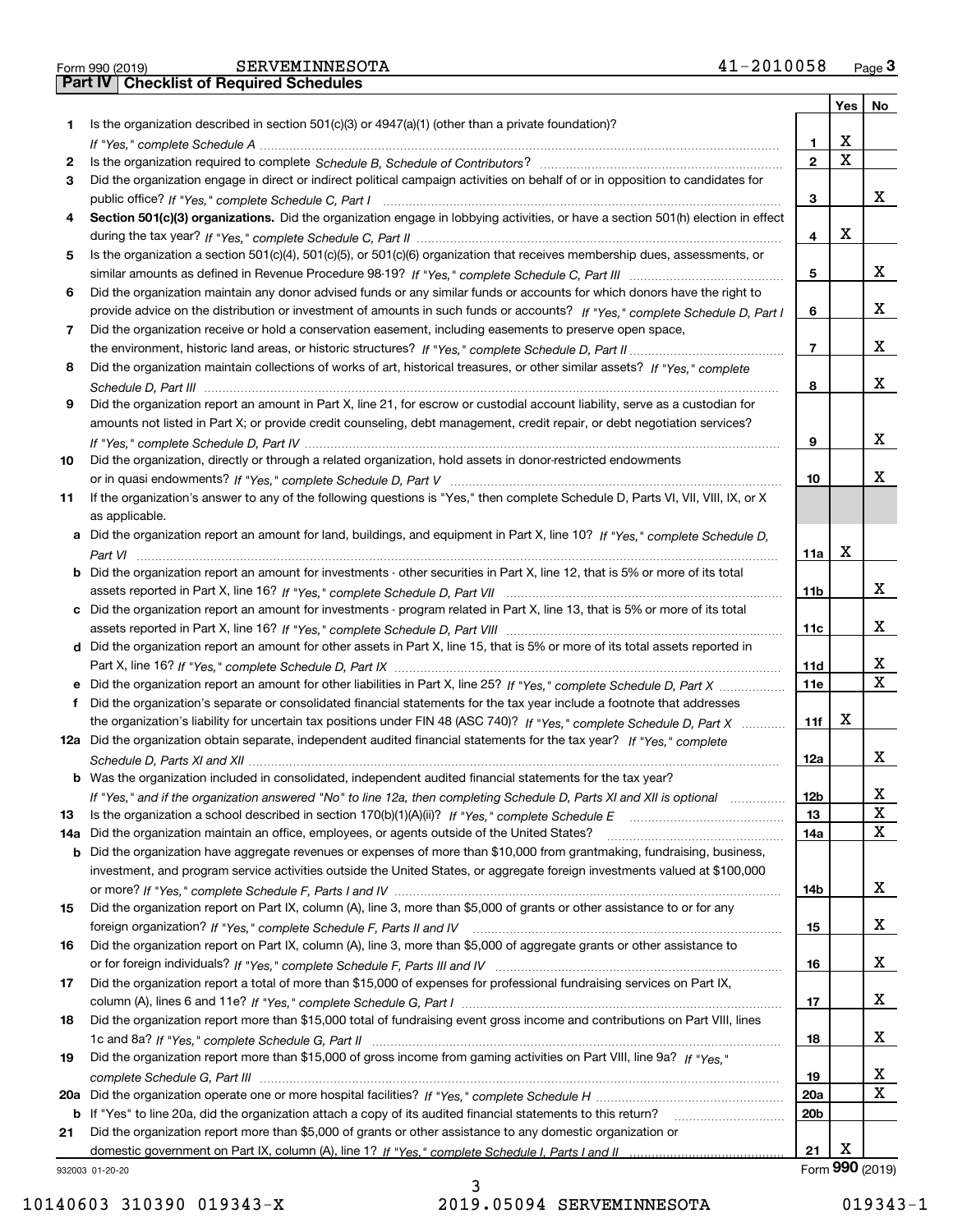| Form 990 (2019) |  |  |
|-----------------|--|--|
|                 |  |  |

*(continued)*

|               |                                                                                                                                                                                                    |                 | Yes | <b>No</b>       |
|---------------|----------------------------------------------------------------------------------------------------------------------------------------------------------------------------------------------------|-----------------|-----|-----------------|
| 22            | Did the organization report more than \$5,000 of grants or other assistance to or for domestic individuals on                                                                                      |                 |     |                 |
|               |                                                                                                                                                                                                    | 22              |     | x               |
| 23            | Did the organization answer "Yes" to Part VII, Section A, line 3, 4, or 5 about compensation of the organization's current                                                                         |                 |     |                 |
|               | and former officers, directors, trustees, key employees, and highest compensated employees? If "Yes," complete                                                                                     |                 | X   |                 |
|               | 24a Did the organization have a tax-exempt bond issue with an outstanding principal amount of more than \$100,000 as of the                                                                        | 23              |     |                 |
|               | last day of the year, that was issued after December 31, 2002? If "Yes," answer lines 24b through 24d and complete                                                                                 |                 |     |                 |
|               |                                                                                                                                                                                                    | 24a             |     | x               |
|               | b Did the organization invest any proceeds of tax-exempt bonds beyond a temporary period exception?                                                                                                | 24b             |     |                 |
|               | c Did the organization maintain an escrow account other than a refunding escrow at any time during the year to defease                                                                             |                 |     |                 |
|               |                                                                                                                                                                                                    | 24c             |     |                 |
|               | d Did the organization act as an "on behalf of" issuer for bonds outstanding at any time during the year?                                                                                          | 24d             |     |                 |
|               | 25a Section 501(c)(3), 501(c)(4), and 501(c)(29) organizations. Did the organization engage in an excess benefit                                                                                   |                 |     |                 |
|               |                                                                                                                                                                                                    | 25a             |     | x               |
|               | b Is the organization aware that it engaged in an excess benefit transaction with a disqualified person in a prior year, and                                                                       |                 |     |                 |
|               | that the transaction has not been reported on any of the organization's prior Forms 990 or 990-EZ? If "Yes," complete                                                                              |                 |     |                 |
|               | Schedule L. Part I                                                                                                                                                                                 | 25 <sub>b</sub> |     | x               |
| 26            | Did the organization report any amount on Part X, line 5 or 22, for receivables from or payables to any current                                                                                    |                 |     |                 |
|               | or former officer, director, trustee, key employee, creator or founder, substantial contributor, or 35%                                                                                            |                 |     |                 |
|               |                                                                                                                                                                                                    | 26              |     | x               |
| 27            | Did the organization provide a grant or other assistance to any current or former officer, director, trustee, key employee,                                                                        |                 |     |                 |
|               | creator or founder, substantial contributor or employee thereof, a grant selection committee member, or to a 35% controlled                                                                        |                 |     | x               |
|               | entity (including an employee thereof) or family member of any of these persons? If "Yes," complete Schedule L, Part III                                                                           | 27              |     |                 |
| 28            | Was the organization a party to a business transaction with one of the following parties (see Schedule L, Part IV                                                                                  |                 |     |                 |
|               | instructions, for applicable filing thresholds, conditions, and exceptions):<br>a A current or former officer, director, trustee, key employee, creator or founder, or substantial contributor? If |                 |     |                 |
|               |                                                                                                                                                                                                    | 28a             |     | х               |
|               |                                                                                                                                                                                                    | 28 <sub>b</sub> |     | $\mathbf X$     |
|               | c A 35% controlled entity of one or more individuals and/or organizations described in lines 28a or 28b? If                                                                                        |                 |     |                 |
|               |                                                                                                                                                                                                    | 28c             |     | x               |
| 29            |                                                                                                                                                                                                    | 29              |     | $\mathbf X$     |
| 30            | Did the organization receive contributions of art, historical treasures, or other similar assets, or qualified conservation                                                                        |                 |     |                 |
|               |                                                                                                                                                                                                    | 30              |     | x               |
| 31            | Did the organization liquidate, terminate, or dissolve and cease operations? If "Yes," complete Schedule N, Part I                                                                                 | 31              |     | $\mathbf X$     |
| 32            | Did the organization sell, exchange, dispose of, or transfer more than 25% of its net assets? If "Yes," complete                                                                                   |                 |     |                 |
|               |                                                                                                                                                                                                    | 32              |     | х               |
| 33            | Did the organization own 100% of an entity disregarded as separate from the organization under Regulations                                                                                         |                 |     |                 |
|               |                                                                                                                                                                                                    | 33              |     | х               |
| 34            | Was the organization related to any tax-exempt or taxable entity? If "Yes," complete Schedule R, Part II, III, or IV, and                                                                          |                 |     |                 |
|               |                                                                                                                                                                                                    | 34              |     | х               |
|               | 35a Did the organization have a controlled entity within the meaning of section 512(b)(13)?                                                                                                        | 35a             |     | $\mathbf X$     |
|               | <b>b</b> If "Yes" to line 35a, did the organization receive any payment from or engage in any transaction with a controlled entity                                                                 |                 |     |                 |
|               |                                                                                                                                                                                                    | 35 <sub>b</sub> |     |                 |
| 36            | Section 501(c)(3) organizations. Did the organization make any transfers to an exempt non-charitable related organization?                                                                         | 36              |     | x               |
| 37            | Did the organization conduct more than 5% of its activities through an entity that is not a related organization                                                                                   |                 |     |                 |
|               |                                                                                                                                                                                                    | 37              |     | x               |
| 38            | Did the organization complete Schedule O and provide explanations in Schedule O for Part VI, lines 11b and 19?                                                                                     |                 |     |                 |
|               | Note: All Form 990 filers are required to complete Schedule O                                                                                                                                      | 38              | X   |                 |
| <b>Part V</b> | <b>Statements Regarding Other IRS Filings and Tax Compliance</b>                                                                                                                                   |                 |     |                 |
|               | Check if Schedule O contains a response or note to any line in this Part V                                                                                                                         |                 |     |                 |
|               |                                                                                                                                                                                                    |                 | Yes | No              |
|               | 34<br>1a                                                                                                                                                                                           |                 |     |                 |
|               | 0<br><b>b</b> Enter the number of Forms W-2G included in line 1a. Enter -0- if not applicable<br>1b                                                                                                |                 |     |                 |
| c             | Did the organization comply with backup withholding rules for reportable payments to vendors and reportable gaming                                                                                 |                 |     |                 |
|               | (gambling) winnings to prize winners?                                                                                                                                                              | 1c              | х   |                 |
|               | 932004 01-20-20                                                                                                                                                                                    |                 |     | Form 990 (2019) |

4 10140603 310390 019343-X 2019.05094 SERVEMINNESOTA 019343-1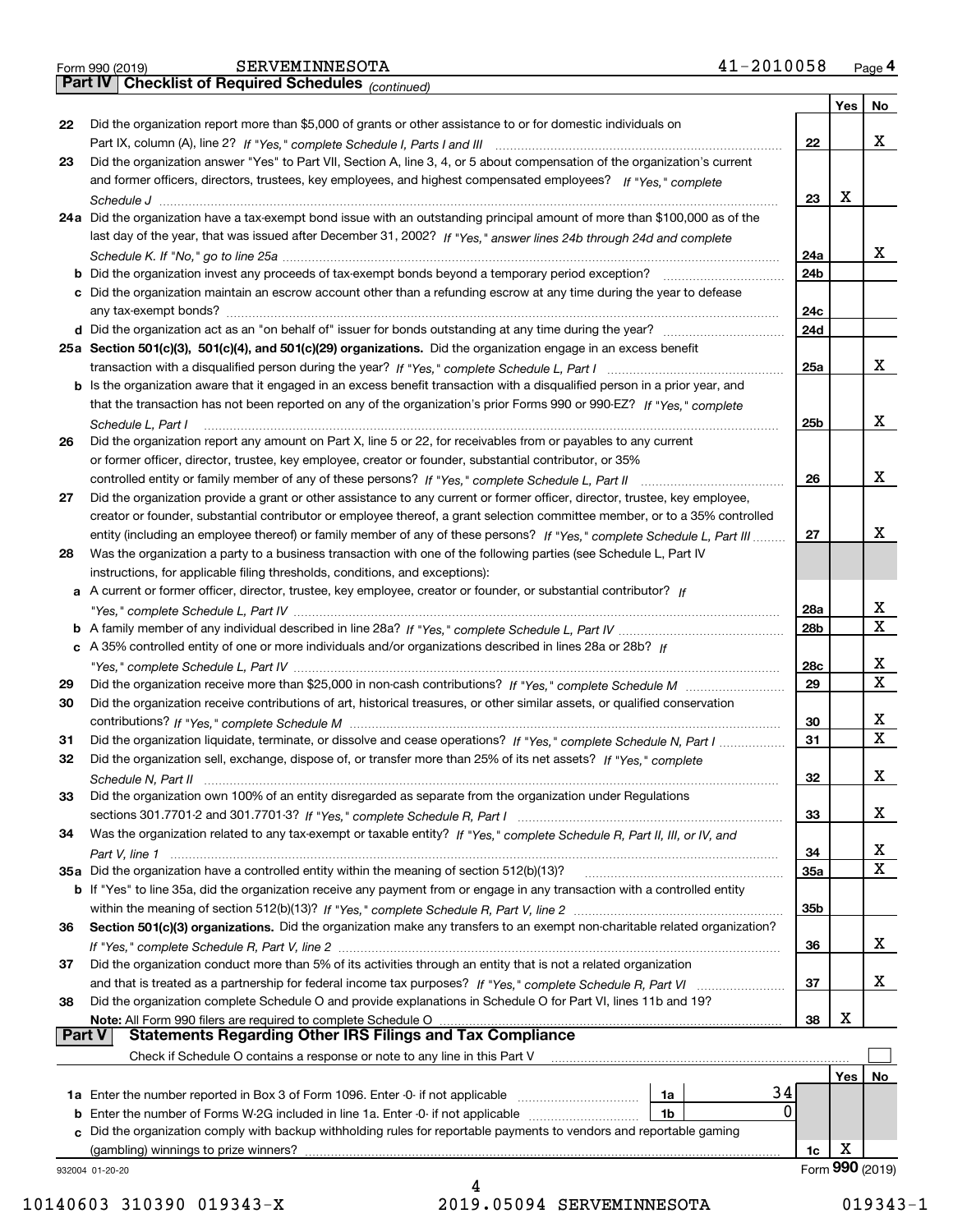|               | 41-2010058<br>SERVEMINNESOTA<br>Form 990 (2019)                                                                                                        |                |         | <u>Page</u> 5 |  |  |  |  |  |  |  |
|---------------|--------------------------------------------------------------------------------------------------------------------------------------------------------|----------------|---------|---------------|--|--|--|--|--|--|--|
| <b>Part V</b> | Statements Regarding Other IRS Filings and Tax Compliance (continued)                                                                                  |                |         |               |  |  |  |  |  |  |  |
|               |                                                                                                                                                        |                | Yes $ $ | No            |  |  |  |  |  |  |  |
|               | 2a Enter the number of employees reported on Form W-3, Transmittal of Wage and Tax Statements,                                                         |                |         |               |  |  |  |  |  |  |  |
|               | 39<br>filed for the calendar year ending with or within the year covered by this return <i>manumumumum</i><br>2a                                       |                |         |               |  |  |  |  |  |  |  |
|               |                                                                                                                                                        |                |         |               |  |  |  |  |  |  |  |
|               |                                                                                                                                                        |                |         |               |  |  |  |  |  |  |  |
|               | 3a Did the organization have unrelated business gross income of \$1,000 or more during the year?                                                       |                |         |               |  |  |  |  |  |  |  |
|               |                                                                                                                                                        | 3b             |         |               |  |  |  |  |  |  |  |
|               | 4a At any time during the calendar year, did the organization have an interest in, or a signature or other authority over, a                           |                |         |               |  |  |  |  |  |  |  |
|               |                                                                                                                                                        | 4a             |         | х             |  |  |  |  |  |  |  |
|               | <b>b</b> If "Yes," enter the name of the foreign country $\blacktriangleright$                                                                         |                |         |               |  |  |  |  |  |  |  |
|               | See instructions for filing requirements for FinCEN Form 114, Report of Foreign Bank and Financial Accounts (FBAR).                                    |                |         |               |  |  |  |  |  |  |  |
|               | 5a Was the organization a party to a prohibited tax shelter transaction at any time during the tax year?                                               | 5a             |         | X             |  |  |  |  |  |  |  |
| b             |                                                                                                                                                        | 5 <sub>b</sub> |         | х             |  |  |  |  |  |  |  |
|               |                                                                                                                                                        | 5с             |         |               |  |  |  |  |  |  |  |
|               | 6a Does the organization have annual gross receipts that are normally greater than \$100,000, and did the organization solicit                         |                |         |               |  |  |  |  |  |  |  |
|               |                                                                                                                                                        | 6a             |         | х             |  |  |  |  |  |  |  |
|               | <b>b</b> If "Yes," did the organization include with every solicitation an express statement that such contributions or gifts                          |                |         |               |  |  |  |  |  |  |  |
|               |                                                                                                                                                        | 6b             |         |               |  |  |  |  |  |  |  |
| 7             | Organizations that may receive deductible contributions under section 170(c).                                                                          |                |         |               |  |  |  |  |  |  |  |
| a             | Did the organization receive a payment in excess of \$75 made partly as a contribution and partly for goods and services provided to the payor?        | 7a             |         | х             |  |  |  |  |  |  |  |
|               | <b>b</b> If "Yes," did the organization notify the donor of the value of the goods or services provided?                                               | 7b             |         |               |  |  |  |  |  |  |  |
|               | c Did the organization sell, exchange, or otherwise dispose of tangible personal property for which it was required                                    |                |         |               |  |  |  |  |  |  |  |
|               |                                                                                                                                                        | 7с             |         | x             |  |  |  |  |  |  |  |
|               | 7d<br>d If "Yes," indicate the number of Forms 8282 filed during the year [11] [11] The S, The Indicate the number of Forms 8282 filed during the year |                |         |               |  |  |  |  |  |  |  |
| е             | Did the organization receive any funds, directly or indirectly, to pay premiums on a personal benefit contract?                                        | 7e             |         |               |  |  |  |  |  |  |  |
| f             | Did the organization, during the year, pay premiums, directly or indirectly, on a personal benefit contract?                                           | 7f             |         |               |  |  |  |  |  |  |  |
| g             | If the organization received a contribution of qualified intellectual property, did the organization file Form 8899 as required?                       | 7g             |         |               |  |  |  |  |  |  |  |
| h.            | If the organization received a contribution of cars, boats, airplanes, or other vehicles, did the organization file a Form 1098-C?                     |                |         |               |  |  |  |  |  |  |  |
| 8             | Sponsoring organizations maintaining donor advised funds. Did a donor advised fund maintained by the                                                   |                |         |               |  |  |  |  |  |  |  |
|               | sponsoring organization have excess business holdings at any time during the year?                                                                     | 8              |         |               |  |  |  |  |  |  |  |
| 9             | Sponsoring organizations maintaining donor advised funds.                                                                                              |                |         |               |  |  |  |  |  |  |  |
| а             | Did the sponsoring organization make any taxable distributions under section 4966?                                                                     | 9а             |         |               |  |  |  |  |  |  |  |
|               |                                                                                                                                                        | 9b             |         |               |  |  |  |  |  |  |  |
| 10            | Section 501(c)(7) organizations. Enter:                                                                                                                |                |         |               |  |  |  |  |  |  |  |
|               | 10a                                                                                                                                                    |                |         |               |  |  |  |  |  |  |  |
|               | 10b <br>Gross receipts, included on Form 990, Part VIII, line 12, for public use of club facilities                                                    |                |         |               |  |  |  |  |  |  |  |
| 11            | Section 501(c)(12) organizations. Enter:                                                                                                               |                |         |               |  |  |  |  |  |  |  |
|               | <b>a</b> Gross income from members or shareholders<br>11a                                                                                              |                |         |               |  |  |  |  |  |  |  |
|               | b Gross income from other sources (Do not net amounts due or paid to other sources against                                                             |                |         |               |  |  |  |  |  |  |  |
|               | 11b                                                                                                                                                    |                |         |               |  |  |  |  |  |  |  |
|               | 12a Section 4947(a)(1) non-exempt charitable trusts. Is the organization filing Form 990 in lieu of Form 1041?                                         | 12a            |         |               |  |  |  |  |  |  |  |
|               | 12b<br><b>b</b> If "Yes," enter the amount of tax-exempt interest received or accrued during the year                                                  |                |         |               |  |  |  |  |  |  |  |
| 13            | Section 501(c)(29) qualified nonprofit health insurance issuers.                                                                                       |                |         |               |  |  |  |  |  |  |  |
|               | a Is the organization licensed to issue qualified health plans in more than one state?                                                                 | 13а            |         |               |  |  |  |  |  |  |  |
|               | Note: See the instructions for additional information the organization must report on Schedule O.                                                      |                |         |               |  |  |  |  |  |  |  |
|               | <b>b</b> Enter the amount of reserves the organization is required to maintain by the states in which the                                              |                |         |               |  |  |  |  |  |  |  |
|               | 13b                                                                                                                                                    |                |         |               |  |  |  |  |  |  |  |
|               | 13с                                                                                                                                                    |                |         |               |  |  |  |  |  |  |  |
| 14a           | Did the organization receive any payments for indoor tanning services during the tax year?                                                             | 14a            |         | x             |  |  |  |  |  |  |  |
|               | <b>b</b> If "Yes," has it filed a Form 720 to report these payments? If "No," provide an explanation on Schedule O                                     | 14b            |         |               |  |  |  |  |  |  |  |
| 15            | Is the organization subject to the section 4960 tax on payment(s) of more than \$1,000,000 in remuneration or                                          |                |         |               |  |  |  |  |  |  |  |
|               |                                                                                                                                                        | 15             |         | x             |  |  |  |  |  |  |  |
|               | If "Yes," see instructions and file Form 4720, Schedule N.                                                                                             |                |         |               |  |  |  |  |  |  |  |
| 16            | Is the organization an educational institution subject to the section 4968 excise tax on net investment income?                                        | 16             |         | х             |  |  |  |  |  |  |  |
|               | If "Yes," complete Form 4720, Schedule O.                                                                                                              |                |         |               |  |  |  |  |  |  |  |

Form (2019) **990**

932005 01-20-20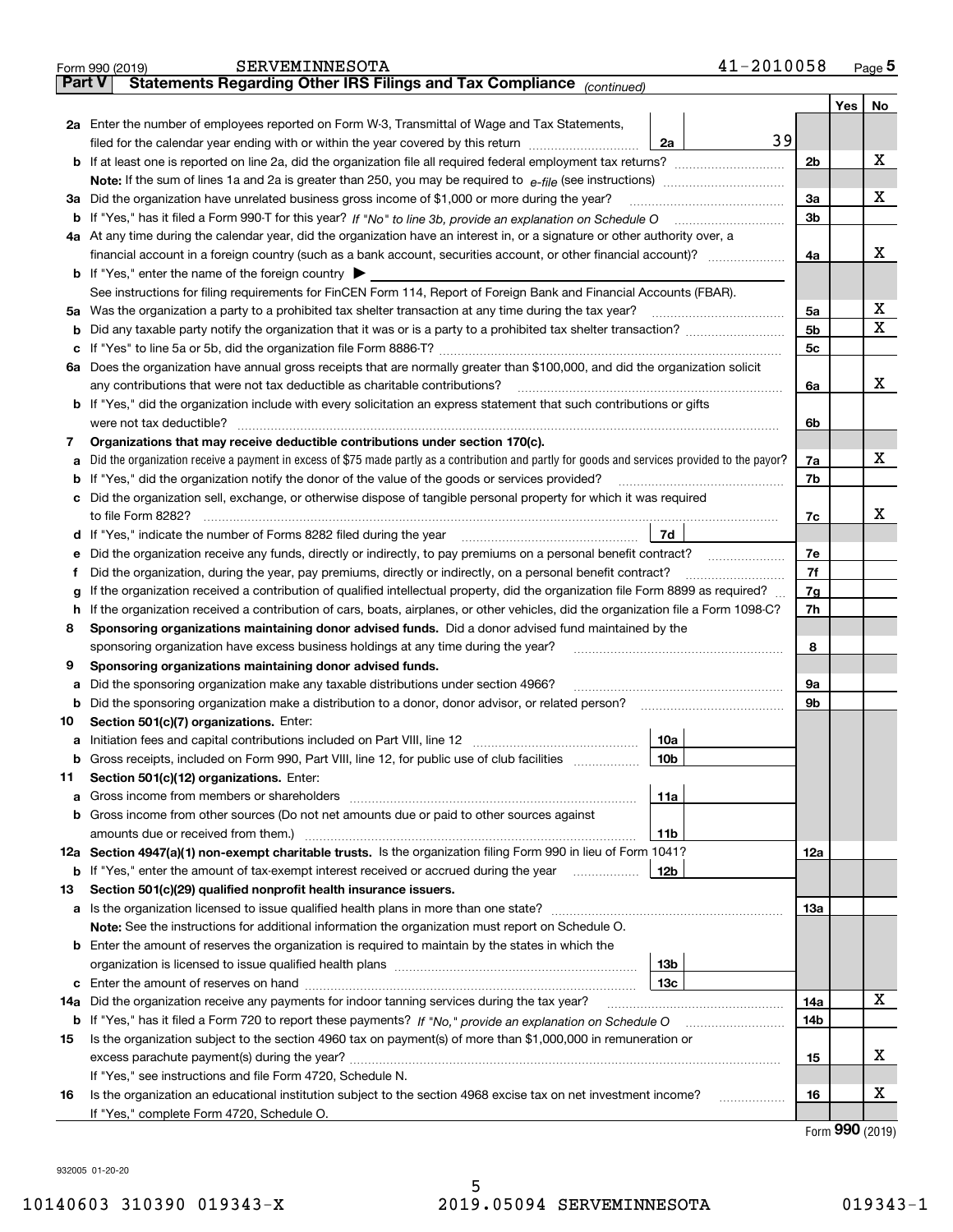|        | to line 8a, 8b, or 10b below, describe the circumstances, processes, or changes on Schedule O. See instructions.                                 |       |                 |                         | $\overline{\mathbf{x}}$ |
|--------|--------------------------------------------------------------------------------------------------------------------------------------------------|-------|-----------------|-------------------------|-------------------------|
|        | <b>Section A. Governing Body and Management</b>                                                                                                  |       |                 |                         |                         |
|        |                                                                                                                                                  |       |                 | Yes                     | No                      |
|        | 1a Enter the number of voting members of the governing body at the end of the tax year <i>manumum</i>                                            | 1a    | 25              |                         |                         |
|        | If there are material differences in voting rights among members of the governing body, or if the governing                                      |       |                 |                         |                         |
|        | body delegated broad authority to an executive committee or similar committee, explain on Schedule O.                                            |       |                 |                         |                         |
| b      | Enter the number of voting members included on line 1a, above, who are independent                                                               | 1b    | 25              |                         |                         |
| 2      | Did any officer, director, trustee, or key employee have a family relationship or a business relationship with any other                         |       |                 |                         |                         |
|        | officer, director, trustee, or key employee?                                                                                                     |       | $\mathbf{2}$    |                         | х                       |
| 3      | Did the organization delegate control over management duties customarily performed by or under the direct supervision                            |       |                 |                         |                         |
|        | of officers, directors, trustees, or key employees to a management company or other person?                                                      |       | 3               |                         | X                       |
| 4      | Did the organization make any significant changes to its governing documents since the prior Form 990 was filed?                                 |       | 4               |                         | $\overline{\textbf{X}}$ |
| 5      |                                                                                                                                                  |       | 5               |                         | $\overline{\textbf{X}}$ |
| 6      | Did the organization have members or stockholders?                                                                                               |       | 6               |                         | X                       |
| 7a     | Did the organization have members, stockholders, or other persons who had the power to elect or appoint one or                                   |       |                 |                         |                         |
|        |                                                                                                                                                  |       | 7a              |                         | X                       |
|        | <b>b</b> Are any governance decisions of the organization reserved to (or subject to approval by) members, stockholders, or                      |       |                 |                         | X                       |
|        | persons other than the governing body?                                                                                                           |       | 7b              |                         |                         |
| 8      | Did the organization contemporaneously document the meetings held or written actions undertaken during the year by the following:                |       |                 | х                       |                         |
| а      |                                                                                                                                                  |       | 8а<br>8b        | $\mathbf X$             |                         |
| b<br>9 | Is there any officer, director, trustee, or key employee listed in Part VII, Section A, who cannot be reached at the                             |       |                 |                         |                         |
|        |                                                                                                                                                  |       | 9               |                         | x                       |
|        | Section B. Policies (This Section B requests information about policies not required by the Internal Revenue Code.)                              |       |                 |                         |                         |
|        |                                                                                                                                                  |       |                 | Yes                     | No                      |
|        |                                                                                                                                                  |       | <b>10a</b>      |                         | X                       |
|        | b If "Yes," did the organization have written policies and procedures governing the activities of such chapters, affiliates,                     |       |                 |                         |                         |
|        |                                                                                                                                                  |       | 10 <sub>b</sub> |                         |                         |
|        | 11a Has the organization provided a complete copy of this Form 990 to all members of its governing body before filing the form?                  |       | 11a             | X                       |                         |
|        | <b>b</b> Describe in Schedule O the process, if any, used by the organization to review this Form 990.                                           |       |                 |                         |                         |
|        |                                                                                                                                                  |       | 12a             | X                       |                         |
| b      |                                                                                                                                                  |       | 12 <sub>b</sub> | $\mathbf X$             |                         |
|        | c Did the organization regularly and consistently monitor and enforce compliance with the policy? If "Yes," describe                             |       |                 |                         |                         |
|        |                                                                                                                                                  |       | 12c             | X                       |                         |
| 13     | Did the organization have a written whistleblower policy?                                                                                        |       | 13              | $\overline{\textbf{X}}$ |                         |
| 14     | Did the organization have a written document retention and destruction policy?                                                                   |       | 14              | X                       |                         |
| 15     | Did the process for determining compensation of the following persons include a review and approval by independent                               |       |                 |                         |                         |
|        | persons, comparability data, and contemporaneous substantiation of the deliberation and decision?                                                |       |                 |                         |                         |
|        |                                                                                                                                                  |       | 15a             | х                       |                         |
|        | <b>b</b> Other officers or key employees of the organization                                                                                     |       | 15b             | X                       |                         |
|        | If "Yes" to line 15a or 15b, describe the process in Schedule O (see instructions).                                                              |       |                 |                         |                         |
|        | 16a Did the organization invest in, contribute assets to, or participate in a joint venture or similar arrangement with a                        |       |                 |                         |                         |
|        | taxable entity during the year?                                                                                                                  |       | 16a             |                         | x                       |
|        | <b>b</b> If "Yes," did the organization follow a written policy or procedure requiring the organization to evaluate its participation            |       |                 |                         |                         |
|        | in joint venture arrangements under applicable federal tax law, and take steps to safeguard the organization's                                   |       |                 |                         |                         |
|        |                                                                                                                                                  |       | 16b             |                         |                         |
|        | <b>Section C. Disclosure</b>                                                                                                                     |       |                 |                         |                         |
| 17     | List the states with which a copy of this Form 990 is required to be filed $\blacktriangleright MN$                                              |       |                 |                         |                         |
| 18     | Section 6104 requires an organization to make its Forms 1023 (1024 or 1024-A, if applicable), 990, and 990-T (Section 501(c)(3)s only) available |       |                 |                         |                         |
|        | for public inspection. Indicate how you made these available. Check all that apply.                                                              |       |                 |                         |                         |
|        | $X$ Upon request<br>Own website<br>Another's website<br>Other (explain on Schedule O)                                                            |       |                 |                         |                         |
| 19     | Describe on Schedule O whether (and if so, how) the organization made its governing documents, conflict of interest policy, and financial        |       |                 |                         |                         |
|        | statements available to the public during the tax year.                                                                                          |       |                 |                         |                         |
| 20     | State the name, address, and telephone number of the person who possesses the organization's books and records                                   |       |                 |                         |                         |
|        | LYNN LEWIS - 612-746-1390                                                                                                                        |       |                 |                         |                         |
|        |                                                                                                                                                  |       |                 |                         |                         |
|        | 120 SOUTH 6TH STREET, SUITE 2260, MINNEAPOLIS, MN                                                                                                | 55402 |                 | Form 990 (2019)         |                         |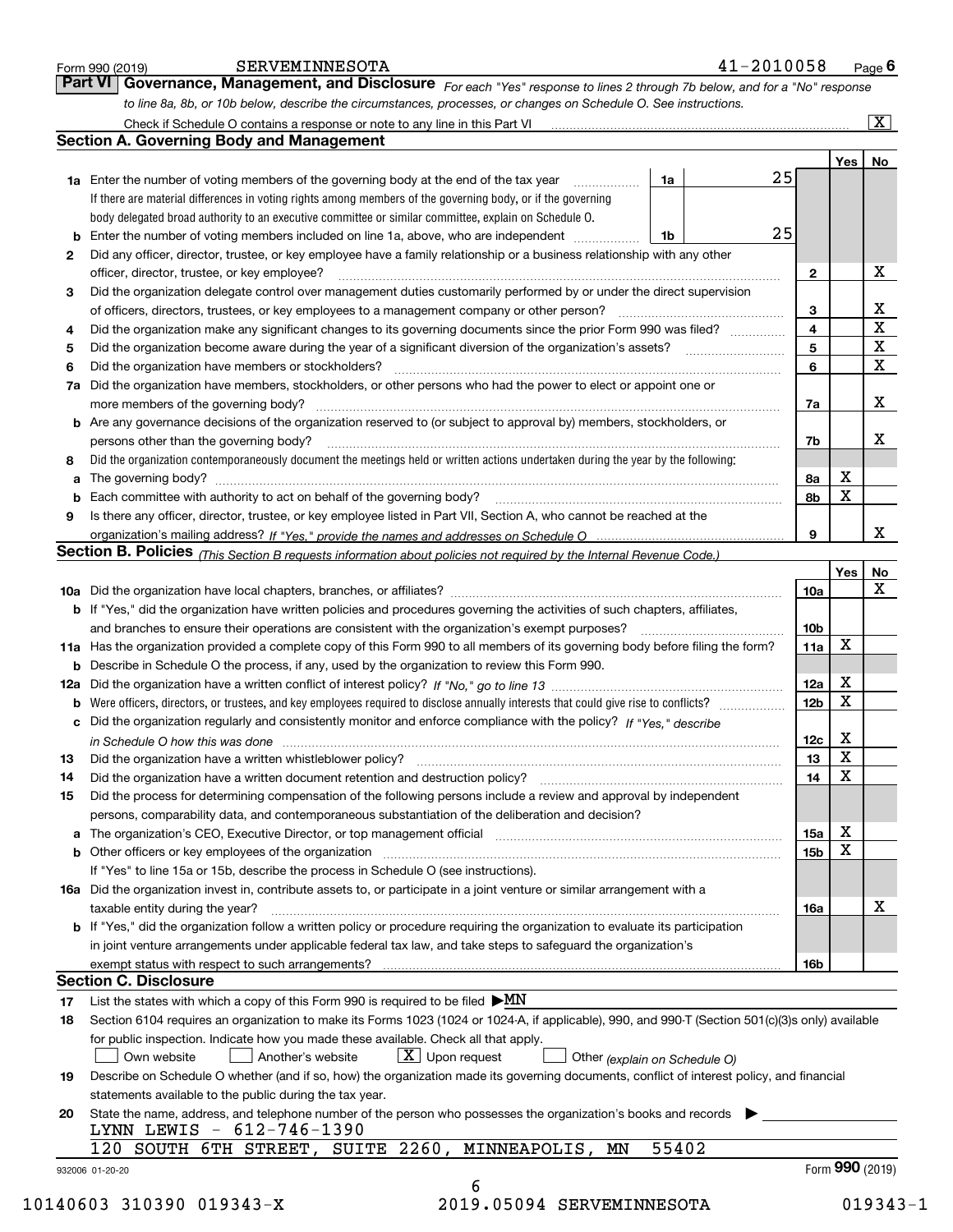| Form 990 (2019)   | SERVEMINNESOTA                                                                                                                                            | $41 - 2010058$ | Page - |
|-------------------|-----------------------------------------------------------------------------------------------------------------------------------------------------------|----------------|--------|
|                   | Part VII Compensation of Officers, Directors, Trustees, Key Employees, Highest Compensated                                                                |                |        |
|                   | <b>Employees, and Independent Contractors</b>                                                                                                             |                |        |
|                   | Check if Schedule O contains a response or note to any line in this Part VII                                                                              |                |        |
| <b>Section A.</b> | Officers, Directors, Trustees, Key Employees, and Highest Compensated Employees                                                                           |                |        |
|                   | to Complete this tople for all persons required to be listed. Benef compensation for the colondary very ending with or within the examination's toy year. |                |        |

**1a •** List all of the organization's current officers, directors, trustees (whether individuals or organizations), regardless of amount of compensation. Complete this table for all persons required to be listed. Report compensation for the calendar year ending with or within the organization's tax year. Enter -0- in columns (D), (E), and (F) if no compensation was paid.

 $\bullet$  List all of the organization's  $\,$ current key employees, if any. See instructions for definition of "key employee."

**•** List the organization's five current highest compensated employees (other than an officer, director, trustee, or key employee) who received reportable compensation (Box 5 of Form W-2 and/or Box 7 of Form 1099-MISC) of more than \$100,000 from the organization and any related organizations.

**•** List all of the organization's former officers, key employees, and highest compensated employees who received more than \$100,000 of reportable compensation from the organization and any related organizations.

**former directors or trustees**  ¥ List all of the organization's that received, in the capacity as a former director or trustee of the organization, more than \$10,000 of reportable compensation from the organization and any related organizations.

See instructions for the order in which to list the persons above.

Check this box if neither the organization nor any related organization compensated any current officer, director, or trustee.  $\mathcal{L}^{\text{max}}$ 

| (A)                      | (B)                                                                  |                                                                                                             |                      | (C)                     |              |                                   |        | (D)                                    | (E)                                        | (F)                                                                      |  |  |
|--------------------------|----------------------------------------------------------------------|-------------------------------------------------------------------------------------------------------------|----------------------|-------------------------|--------------|-----------------------------------|--------|----------------------------------------|--------------------------------------------|--------------------------------------------------------------------------|--|--|
| Name and title           | Average<br>hours per<br>week                                         | Position<br>(do not check more than one<br>box, unless person is both an<br>officer and a director/trustee) |                      |                         |              |                                   |        | Reportable<br>compensation<br>from     | Reportable<br>compensation<br>from related | Estimated<br>amount of<br>other                                          |  |  |
|                          | (list any<br>hours for<br>related<br>organizations<br>below<br>line) | Individual trustee or director                                                                              | nstitutional trustee | Officer                 | Key employee | Highest compensated<br>  employee | Former | the<br>organization<br>(W-2/1099-MISC) | organizations<br>(W-2/1099-MISC)           | compensation<br>from the<br>organization<br>and related<br>organizations |  |  |
| KATE KELLY<br>(1)        | 2.00                                                                 |                                                                                                             |                      |                         |              |                                   |        |                                        |                                            |                                                                          |  |  |
| <b>BOARD CHAIR</b>       |                                                                      | $\rm X$                                                                                                     |                      | $\overline{\textbf{X}}$ |              |                                   |        | 0.                                     | $\mathbf 0$ .                              | $0_{.}$                                                                  |  |  |
| (2)<br>WILLIAM ARENDT    | 2.00                                                                 |                                                                                                             |                      |                         |              |                                   |        |                                        |                                            |                                                                          |  |  |
| <b>TREASURER</b>         |                                                                      | $\overline{\text{X}}$                                                                                       |                      | $\overline{\textbf{X}}$ |              |                                   |        | 0.                                     | 0.                                         | $\mathbf 0$ .                                                            |  |  |
| DAVE BEAL<br>(3)         | $\overline{2.00}$                                                    |                                                                                                             |                      |                         |              |                                   |        |                                        |                                            |                                                                          |  |  |
| <b>DIRECTOR</b>          |                                                                      | X                                                                                                           |                      |                         |              |                                   |        | 0.                                     | $\mathbf 0$ .                              | $\mathbf 0$ .                                                            |  |  |
| (4)<br>SAWYER BOYLES     | $\overline{2.00}$                                                    |                                                                                                             |                      |                         |              |                                   |        |                                        |                                            |                                                                          |  |  |
| <b>DIRECTOR</b>          |                                                                      | X                                                                                                           |                      |                         |              |                                   |        | 0.                                     | $\mathbf 0$ .                              | $\mathbf 0$ .                                                            |  |  |
| LOIS DUFFY<br>(5)        | 2.00                                                                 |                                                                                                             |                      |                         |              |                                   |        |                                        |                                            |                                                                          |  |  |
| <b>DIRECTOR</b>          |                                                                      | X                                                                                                           |                      |                         |              |                                   |        | 0.                                     | $\mathbf 0$ .                              | $\mathbf 0$ .                                                            |  |  |
| (6)<br>JOHN ELLENBERGER  | 2.00                                                                 |                                                                                                             |                      |                         |              |                                   |        |                                        |                                            |                                                                          |  |  |
| <b>DIRECTOR</b>          |                                                                      | $\overline{\textbf{X}}$                                                                                     |                      |                         |              |                                   |        | 0.                                     | $\mathbf 0$ .                              | $\mathbf 0$ .                                                            |  |  |
| ELIZABETH EMERSON<br>(7) | 2.00                                                                 |                                                                                                             |                      |                         |              |                                   |        |                                        |                                            |                                                                          |  |  |
| <b>DIRECTOR</b>          |                                                                      | $\rm X$                                                                                                     |                      |                         |              |                                   |        | 0.                                     | $\mathbf 0$ .                              | $0$ .                                                                    |  |  |
| LINDA GILLIGAN<br>(8)    | 2.00                                                                 |                                                                                                             |                      |                         |              |                                   |        |                                        |                                            |                                                                          |  |  |
| <b>DIRECTOR</b>          |                                                                      | $\overline{\text{X}}$                                                                                       |                      |                         |              |                                   |        | 0.                                     | $\mathbf 0$ .                              | $\mathbf 0$ .                                                            |  |  |
| THOMAS HORNER<br>(9)     | 2.00                                                                 |                                                                                                             |                      |                         |              |                                   |        |                                        |                                            |                                                                          |  |  |
| <b>DIRECTOR</b>          |                                                                      | $\mathbf X$                                                                                                 |                      |                         |              |                                   |        | 0.                                     | $\mathbf 0$ .                              | $\mathbf 0$ .                                                            |  |  |
| (10) CURTIS JOHNSON      | 2.00                                                                 |                                                                                                             |                      |                         |              |                                   |        |                                        |                                            |                                                                          |  |  |
| <b>DIRECTOR</b>          |                                                                      | $\mathbf x$                                                                                                 |                      |                         |              |                                   |        | $\mathbf{0}$ .                         | $\mathbf{0}$ .                             | 0.                                                                       |  |  |
| (11) MARTHA JONES SICHKO | 2.00                                                                 |                                                                                                             |                      |                         |              |                                   |        |                                        |                                            |                                                                          |  |  |
| <b>DIRECTOR</b>          |                                                                      | $\mathbf X$                                                                                                 |                      |                         |              |                                   |        | $\mathbf{0}$ .                         | $\mathbf 0$ .                              | $\mathbf 0$ .                                                            |  |  |
| (12) KAREN LARSON        | 2.00                                                                 |                                                                                                             |                      |                         |              |                                   |        |                                        |                                            |                                                                          |  |  |
| <b>DIRECTOR</b>          |                                                                      | $\mathbf X$                                                                                                 |                      |                         |              |                                   |        | 0.                                     | $\mathbf 0$ .                              | $\mathbf 0$ .                                                            |  |  |
| (13) SUMEE LEE           | 2.00                                                                 |                                                                                                             |                      |                         |              |                                   |        |                                        |                                            |                                                                          |  |  |
| <b>DIRECTOR</b>          |                                                                      | $\rm X$                                                                                                     |                      |                         |              |                                   |        | 0.                                     | $\mathbf 0$ .                              | $0_{.}$                                                                  |  |  |
| (14) JANE LEONARD        | 2.00                                                                 |                                                                                                             |                      |                         |              |                                   |        |                                        |                                            |                                                                          |  |  |
| <b>DIRECTOR</b>          |                                                                      | $\mathbf X$                                                                                                 |                      |                         |              |                                   |        | 0.                                     | $\mathbf 0$ .                              | $\mathbf 0$ .                                                            |  |  |
| (15) STEPHANIE MONCADA   | 2.00                                                                 |                                                                                                             |                      |                         |              |                                   |        |                                        |                                            |                                                                          |  |  |
| <b>DIRECTOR</b>          |                                                                      | $\rm X$                                                                                                     |                      |                         |              |                                   |        | 0.                                     | $\mathbf 0$ .                              | $0$ .                                                                    |  |  |
| (16) NATHAN PROUTY       | 2.00                                                                 |                                                                                                             |                      |                         |              |                                   |        |                                        |                                            |                                                                          |  |  |
| <b>DIRECTOR</b>          |                                                                      | $\rm X$                                                                                                     |                      |                         |              |                                   |        | 0.                                     | $\mathbf 0$ .                              | $\mathbf 0$ .                                                            |  |  |
| (17) MARY QUIRK          | 2.00                                                                 |                                                                                                             |                      |                         |              |                                   |        |                                        |                                            |                                                                          |  |  |
| <b>DIRECTOR</b>          |                                                                      | X                                                                                                           |                      |                         |              |                                   |        | 0.                                     | $\mathbf 0$ .                              | $\mathbf 0$ .                                                            |  |  |

7

932007 01-20-20

Form (2019) **990**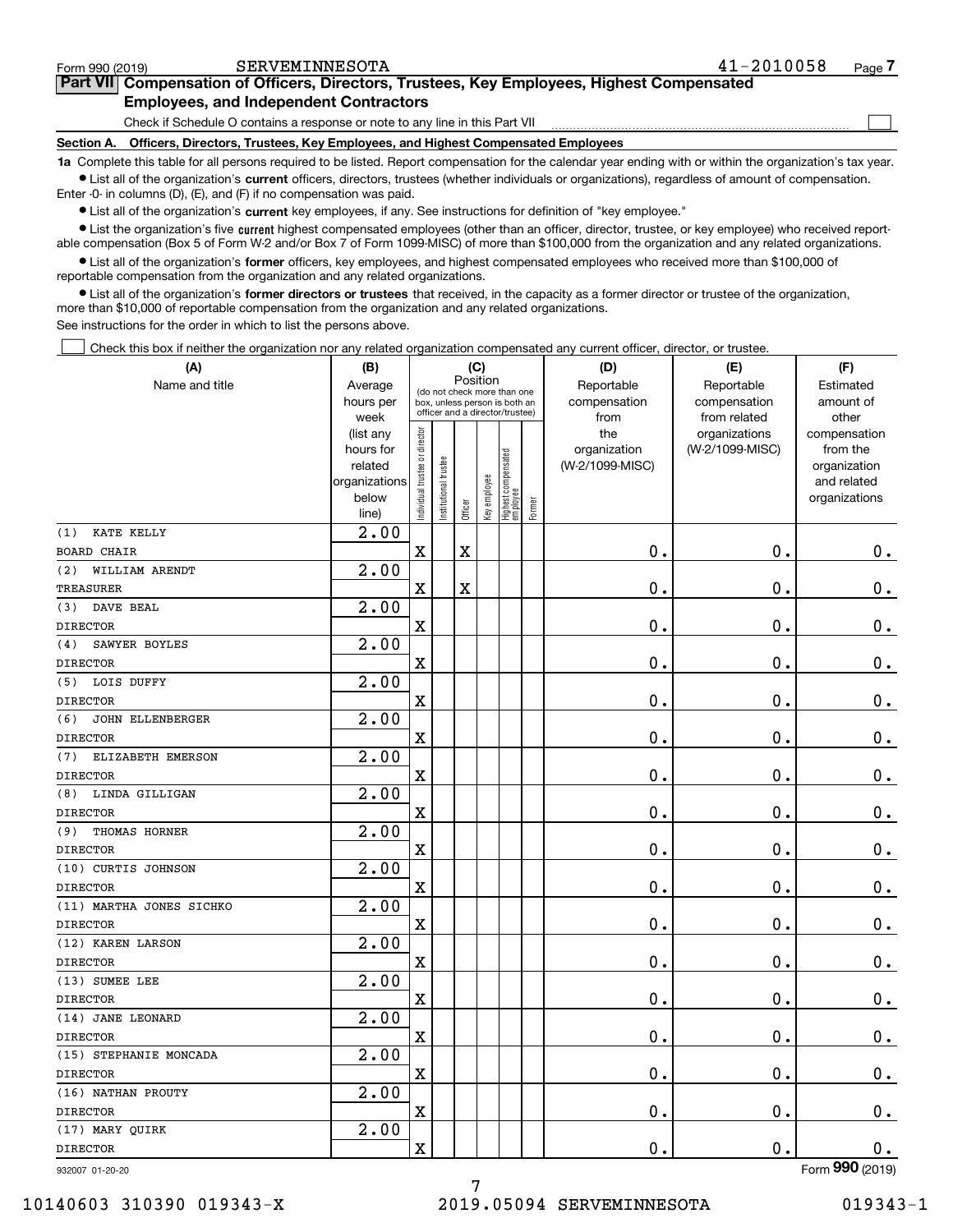| SERVEMINNESOTA<br>Form 990 (2019)                                                                                                         |                                                                                                                                                           |                                |                      |         |              |                                   |        |                                           | 41-2010058                                        |                  |                     | Page 8                                                                   |
|-------------------------------------------------------------------------------------------------------------------------------------------|-----------------------------------------------------------------------------------------------------------------------------------------------------------|--------------------------------|----------------------|---------|--------------|-----------------------------------|--------|-------------------------------------------|---------------------------------------------------|------------------|---------------------|--------------------------------------------------------------------------|
| Part VII Section A. Officers, Directors, Trustees, Key Employees, and Highest Compensated Employees (continued)                           |                                                                                                                                                           |                                |                      |         |              |                                   |        |                                           |                                                   |                  |                     |                                                                          |
| (A)<br>Name and title                                                                                                                     | (B)<br>(C)<br>Position<br>Average<br>(do not check more than one<br>hours per<br>box, unless person is both an<br>officer and a director/trustee)<br>week |                                |                      |         |              |                                   |        | (D)<br>Reportable<br>compensation<br>from | (E)<br>Reportable<br>compensation<br>from related |                  |                     | (F)<br>Estimated<br>amount of<br>other                                   |
|                                                                                                                                           | (list any<br>hours for<br>related<br>organizations<br>below<br>line)                                                                                      | Individual trustee or director | nstitutional trustee | Officer | Key employee | Highest compensated<br>  employee | Former | the<br>organization<br>(W-2/1099-MISC)    | organizations<br>(W-2/1099-MISC)                  |                  |                     | compensation<br>from the<br>organization<br>and related<br>organizations |
| (18) MEGAN REMARK<br><b>DIRECTOR</b>                                                                                                      | 2.00                                                                                                                                                      | X                              |                      |         |              |                                   |        | 0.                                        |                                                   | 0.               |                     | 0.                                                                       |
| (19) ABERDEEN RODRIGUEZ                                                                                                                   | 2.00                                                                                                                                                      |                                |                      |         |              |                                   |        |                                           |                                                   |                  |                     |                                                                          |
| <b>DIRECTOR</b>                                                                                                                           |                                                                                                                                                           | X                              |                      |         |              |                                   |        | 0.                                        |                                                   | 0.               |                     | 0.                                                                       |
| (20) NOYA WOODRICH                                                                                                                        | 2.00                                                                                                                                                      |                                |                      |         |              |                                   |        |                                           |                                                   |                  |                     |                                                                          |
| <b>DIRECTOR</b>                                                                                                                           |                                                                                                                                                           | $\mathbf x$                    |                      |         |              |                                   |        | 0.                                        |                                                   | 0.               |                     | 0.                                                                       |
| (21) AUDREY SUKER<br>CEO                                                                                                                  | 40.00                                                                                                                                                     |                                |                      | X       |              |                                   |        | 145,851.                                  |                                                   | 0.               |                     | 5,967.                                                                   |
| (22) JANET JOHNSON                                                                                                                        | 40.00                                                                                                                                                     |                                |                      |         |              |                                   |        |                                           |                                                   |                  |                     |                                                                          |
| VP OF OPERATIONS                                                                                                                          |                                                                                                                                                           |                                |                      |         |              | $\mathbf X$                       |        | 120,852.                                  |                                                   | 0.               |                     | 17,955.                                                                  |
| (23) LISA WINKLER                                                                                                                         | 40.00                                                                                                                                                     |                                |                      |         |              |                                   |        |                                           |                                                   |                  |                     |                                                                          |
| VP EXTERNAL RELATIONS                                                                                                                     |                                                                                                                                                           |                                |                      |         |              | $\mathbf X$                       |        | 114,302.                                  |                                                   | 0.               |                     | 16,674.                                                                  |
| (24) LYNN LEWIS<br>VP OF FINANCE                                                                                                          | 40.00                                                                                                                                                     |                                |                      |         |              | $\mathbf X$                       |        | 117,108.                                  |                                                   | $0$ .            |                     | 13,440.                                                                  |
| (25) DMITRY KONOPATSKI                                                                                                                    | 40.00                                                                                                                                                     |                                |                      |         |              |                                   |        |                                           |                                                   |                  |                     |                                                                          |
| PRINCIPAL SOFTWARE                                                                                                                        |                                                                                                                                                           |                                |                      |         |              | $\mathbf X$                       |        | 115,966.                                  |                                                   | $0$ .            |                     | 12,563.                                                                  |
| (26) SHAYLA STERN                                                                                                                         | 40.00                                                                                                                                                     |                                |                      |         |              |                                   |        |                                           |                                                   |                  |                     |                                                                          |
| VP OF CONTENT MARKETING                                                                                                                   |                                                                                                                                                           |                                |                      |         |              | $\mathbf x$                       |        | 116,683.                                  |                                                   | 0.               |                     | <u>13,158.</u>                                                           |
| 1b Subtotal                                                                                                                               |                                                                                                                                                           |                                |                      |         |              |                                   |        | 730, 762.                                 |                                                   | $\overline{0}$ . |                     | 79,757.                                                                  |
| c Total from continuation sheets to Part VII, Section A manufactured and response Total from extension                                    |                                                                                                                                                           |                                |                      |         |              |                                   |        | 0.                                        |                                                   | $\overline{0}$ . |                     | $0$ .                                                                    |
|                                                                                                                                           |                                                                                                                                                           |                                |                      |         |              |                                   |        | 730, 762.                                 |                                                   | $\overline{0}$ . |                     | 79,757.                                                                  |
| Total number of individuals (including but not limited to those listed above) who received more than \$100,000 of reportable<br>2         |                                                                                                                                                           |                                |                      |         |              |                                   |        |                                           |                                                   |                  |                     |                                                                          |
| compensation from the organization $\blacktriangleright$                                                                                  |                                                                                                                                                           |                                |                      |         |              |                                   |        |                                           |                                                   |                  |                     | 6<br>No<br><b>Yes</b>                                                    |
| 3<br>Did the organization list any former officer, director, trustee, key employee, or highest compensated employee on                    |                                                                                                                                                           |                                |                      |         |              |                                   |        |                                           |                                                   |                  |                     |                                                                          |
| line 1a? If "Yes," complete Schedule J for such individual manufactured contained and the Yes," complete Schedule J for such individual   |                                                                                                                                                           |                                |                      |         |              |                                   |        |                                           |                                                   |                  | 3                   | X                                                                        |
| 4<br>For any individual listed on line 1a, is the sum of reportable compensation and other compensation from the organization             |                                                                                                                                                           |                                |                      |         |              |                                   |        |                                           |                                                   |                  |                     |                                                                          |
|                                                                                                                                           |                                                                                                                                                           |                                |                      |         |              |                                   |        |                                           |                                                   |                  | 4                   | X                                                                        |
| Did any person listed on line 1a receive or accrue compensation from any unrelated organization or individual for services<br>5           |                                                                                                                                                           |                                |                      |         |              |                                   |        |                                           |                                                   |                  |                     |                                                                          |
|                                                                                                                                           |                                                                                                                                                           |                                |                      |         |              |                                   |        |                                           |                                                   |                  | 5                   | X                                                                        |
| <b>Section B. Independent Contractors</b>                                                                                                 |                                                                                                                                                           |                                |                      |         |              |                                   |        |                                           |                                                   |                  |                     |                                                                          |
| Complete this table for your five highest compensated independent contractors that received more than \$100,000 of compensation from<br>1 |                                                                                                                                                           |                                |                      |         |              |                                   |        |                                           |                                                   |                  |                     |                                                                          |
| the organization. Report compensation for the calendar year ending with or within the organization's tax year.                            |                                                                                                                                                           |                                |                      |         |              |                                   |        |                                           |                                                   |                  |                     |                                                                          |
| (A)<br>Name and business address                                                                                                          |                                                                                                                                                           |                                |                      |         |              |                                   |        | (B)<br>Description of services            |                                                   |                  | (C)<br>Compensation |                                                                          |
| COHERENT SOLUTIONS, INC., 1600 UTICA                                                                                                      |                                                                                                                                                           |                                |                      |         |              |                                   |        | DATA MANAGEMENT                           |                                                   |                  |                     |                                                                          |
| AVENUE SOUTH, ST. LOUIS PARK, MN 55416<br>ROBINS-KAPLAN LLC                                                                               |                                                                                                                                                           |                                |                      |         |              |                                   |        | <b>SYSTEM DESIGN &amp; MAIN</b>           |                                                   |                  |                     | 227,780.                                                                 |
| 800 LASALLE AVENUE, MINNEAPOLIS, MN 55402                                                                                                 |                                                                                                                                                           |                                |                      |         |              |                                   |        | LEGAL SERVICES                            |                                                   |                  |                     | 147,088.                                                                 |
| BENJAMIN SWIFT                                                                                                                            |                                                                                                                                                           |                                |                      |         |              |                                   |        | IT & DATA SYSTEMS                         |                                                   |                  |                     |                                                                          |
| 71 GARNHAM CLOSE, LONDON, UNITED KINGDOM                                                                                                  |                                                                                                                                                           |                                |                      |         |              |                                   |        | PROJECT MANAGEMENT                        |                                                   |                  |                     | 106,842.                                                                 |
|                                                                                                                                           |                                                                                                                                                           |                                |                      |         |              |                                   |        |                                           |                                                   |                  |                     |                                                                          |
|                                                                                                                                           |                                                                                                                                                           |                                |                      |         |              |                                   |        |                                           |                                                   |                  |                     |                                                                          |
|                                                                                                                                           |                                                                                                                                                           |                                |                      |         |              |                                   |        |                                           |                                                   |                  |                     |                                                                          |
|                                                                                                                                           |                                                                                                                                                           |                                |                      |         |              |                                   |        |                                           |                                                   |                  |                     |                                                                          |

**2**Total number of independent contractors (including but not limited to those listed above) who received more than \$100,000 of compensation from the organization  $\blacktriangleright$ 3

Form (2019) **990**

932008 01-20-20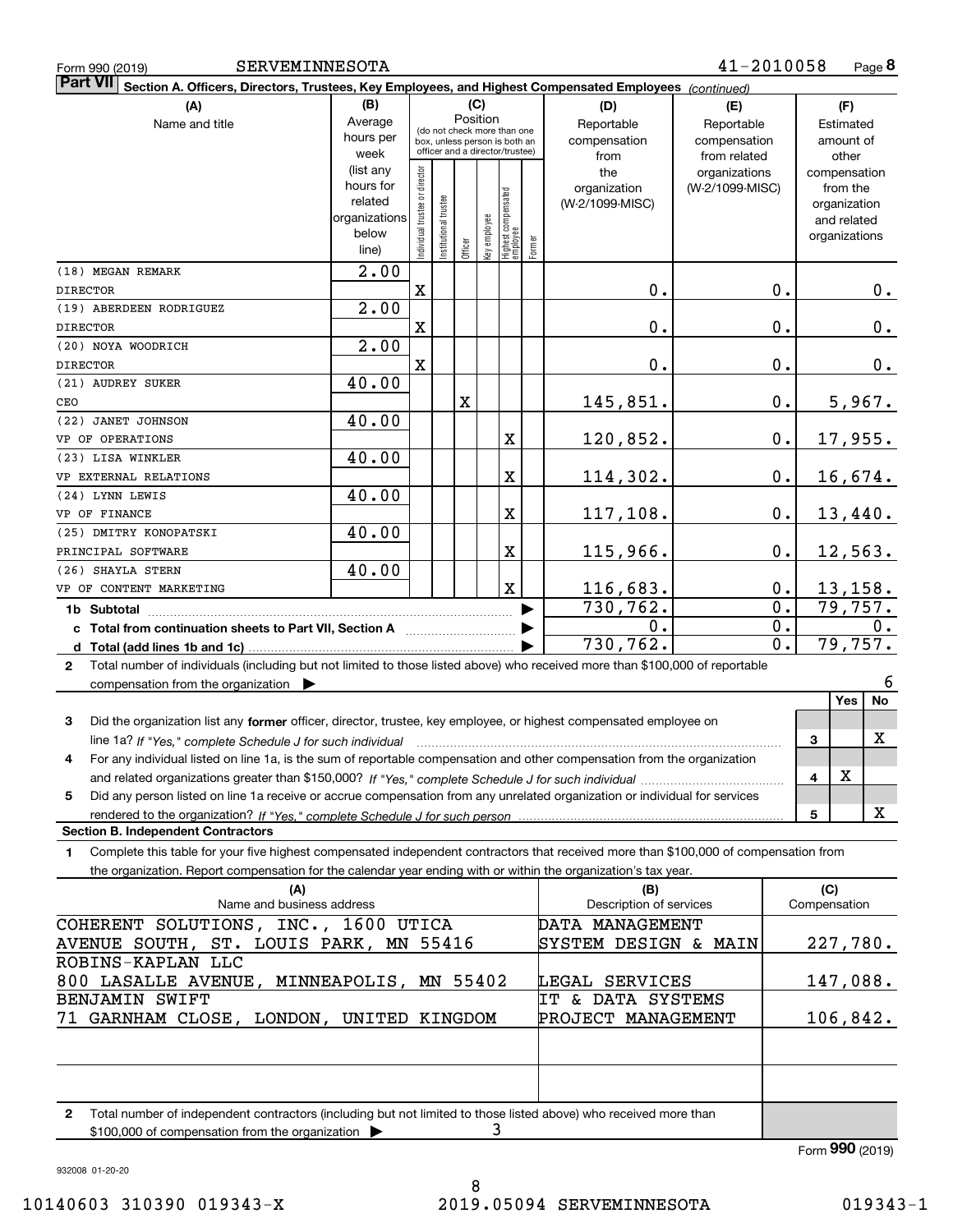|                                                           |    |   | <b>SERVEMINNESOTA</b><br>Form 990 (2019)                                                |     |                      |                       |                                       | 41-2010058                    | Page 9                                                   |
|-----------------------------------------------------------|----|---|-----------------------------------------------------------------------------------------|-----|----------------------|-----------------------|---------------------------------------|-------------------------------|----------------------------------------------------------|
| <b>Part VIII</b>                                          |    |   | <b>Statement of Revenue</b>                                                             |     |                      |                       |                                       |                               |                                                          |
|                                                           |    |   | Check if Schedule O contains a response or note to any line in this Part VIII           |     |                      | (A)                   | $\overline{(B)}$                      | $\overline{(C)}$              | (D)                                                      |
|                                                           |    |   |                                                                                         |     |                      | Total revenue         | Related or exempt<br>function revenue | Unrelated<br>business revenue | Revenue excluded<br>from tax under<br>sections 512 - 514 |
|                                                           |    |   | 1a<br>1 a Federated campaigns                                                           |     |                      |                       |                                       |                               |                                                          |
| Contributions, Gifts, Grants<br>and Other Similar Amounts |    |   | 1 <sub>b</sub><br><b>b</b> Membership dues                                              |     |                      |                       |                                       |                               |                                                          |
|                                                           |    |   | 1 <sub>c</sub><br>c Fundraising events                                                  |     |                      |                       |                                       |                               |                                                          |
|                                                           |    |   | 1 <sub>d</sub><br>d Related organizations                                               |     |                      |                       |                                       |                               |                                                          |
|                                                           |    |   | e Government grants (contributions)<br>1e                                               |     | 29, 945, 236.        |                       |                                       |                               |                                                          |
|                                                           |    |   | All other contributions, gifts, grants, and<br>similar amounts not included above<br>1f |     | 1,109,528.           |                       |                                       |                               |                                                          |
|                                                           |    |   | $1g$ \$<br>g Noncash contributions included in lines 1a-1f                              |     |                      |                       |                                       |                               |                                                          |
|                                                           |    |   |                                                                                         |     |                      | 31,054,764.           |                                       |                               |                                                          |
|                                                           |    |   |                                                                                         |     | <b>Business Code</b> |                       |                                       |                               |                                                          |
|                                                           | 2a |   | PROGRAM SERVICE FEES                                                                    |     | 900099               | 1,780,877.            | 1,780,877.                            |                               |                                                          |
|                                                           |    | b |                                                                                         |     |                      |                       |                                       |                               |                                                          |
|                                                           |    | c |                                                                                         |     |                      |                       |                                       |                               |                                                          |
| Program Service<br>Revenue                                |    | d |                                                                                         |     |                      |                       |                                       |                               |                                                          |
|                                                           |    | е | f All other program service revenue                                                     |     |                      |                       |                                       |                               |                                                          |
|                                                           |    |   |                                                                                         |     |                      | 1,780,877.            |                                       |                               |                                                          |
|                                                           | 3  |   | Investment income (including dividends, interest, and                                   |     |                      |                       |                                       |                               |                                                          |
|                                                           |    |   |                                                                                         |     |                      | 9,569.                |                                       |                               | 9,569.                                                   |
|                                                           | 4  |   | Income from investment of tax-exempt bond proceeds                                      |     |                      |                       |                                       |                               |                                                          |
|                                                           | 5  |   |                                                                                         |     |                      |                       |                                       |                               |                                                          |
|                                                           |    |   | (i) Real                                                                                |     | (ii) Personal        |                       |                                       |                               |                                                          |
|                                                           |    |   | 6 a Gross rents<br>6a                                                                   |     |                      |                       |                                       |                               |                                                          |
|                                                           |    |   | 6b<br>Less: rental expenses<br>6c                                                       |     |                      |                       |                                       |                               |                                                          |
|                                                           |    |   | Rental income or (loss)<br>d Net rental income or (loss)                                |     |                      |                       |                                       |                               |                                                          |
|                                                           |    |   | (i) Securities<br>7 a Gross amount from sales of                                        |     | (ii) Other           |                       |                                       |                               |                                                          |
|                                                           |    |   | assets other than inventory<br>7a                                                       |     |                      |                       |                                       |                               |                                                          |
|                                                           |    |   | <b>b</b> Less: cost or other basis                                                      |     |                      |                       |                                       |                               |                                                          |
|                                                           |    |   | and sales expenses<br>l 7b                                                              |     |                      |                       |                                       |                               |                                                          |
| evenue                                                    |    |   | 7c<br>c Gain or (loss)                                                                  |     |                      |                       |                                       |                               |                                                          |
| č                                                         |    |   |                                                                                         |     |                      |                       |                                       |                               |                                                          |
| Other                                                     |    |   | 8 a Gross income from fundraising events (not                                           |     |                      |                       |                                       |                               |                                                          |
|                                                           |    |   | including \$<br>of<br>contributions reported on line 1c). See                           |     |                      |                       |                                       |                               |                                                          |
|                                                           |    |   |                                                                                         | 8a  |                      |                       |                                       |                               |                                                          |
|                                                           |    |   | <b>b</b> Less: direct expenses                                                          | 8b  |                      |                       |                                       |                               |                                                          |
|                                                           |    |   | c Net income or (loss) from fundraising events                                          |     |                      |                       |                                       |                               |                                                          |
|                                                           |    |   | 9 a Gross income from gaming activities. See                                            |     |                      |                       |                                       |                               |                                                          |
|                                                           |    |   |                                                                                         | 9a  |                      |                       |                                       |                               |                                                          |
|                                                           |    |   |                                                                                         | 9b  |                      |                       |                                       |                               |                                                          |
|                                                           |    |   | c Net income or (loss) from gaming activities                                           |     |                      |                       |                                       |                               |                                                          |
|                                                           |    |   | 10 a Gross sales of inventory, less returns                                             | 10a |                      |                       |                                       |                               |                                                          |
|                                                           |    |   | <b>b</b> Less: cost of goods sold                                                       | 10b |                      |                       |                                       |                               |                                                          |
|                                                           |    |   | c Net income or (loss) from sales of inventory                                          |     |                      |                       |                                       |                               |                                                          |
|                                                           |    |   |                                                                                         |     | <b>Business Code</b> |                       |                                       |                               |                                                          |
|                                                           |    |   | 11 a OTHER INCOME                                                                       |     | 900099               | 1,250.                |                                       |                               | 1,250.                                                   |
| Miscellaneous<br>Revenue                                  |    | b |                                                                                         |     |                      |                       |                                       |                               |                                                          |
|                                                           |    | с |                                                                                         |     |                      |                       |                                       |                               |                                                          |
|                                                           |    |   |                                                                                         |     |                      |                       |                                       |                               |                                                          |
|                                                           |    |   |                                                                                         |     |                      | 1,250.<br>32,846,460. | 1,780,877.                            | 0.                            | 10,819.                                                  |
| 932009 01-20-20                                           | 12 |   |                                                                                         |     |                      |                       |                                       |                               | Form 990 (2019)                                          |
|                                                           |    |   |                                                                                         |     |                      |                       |                                       |                               |                                                          |

9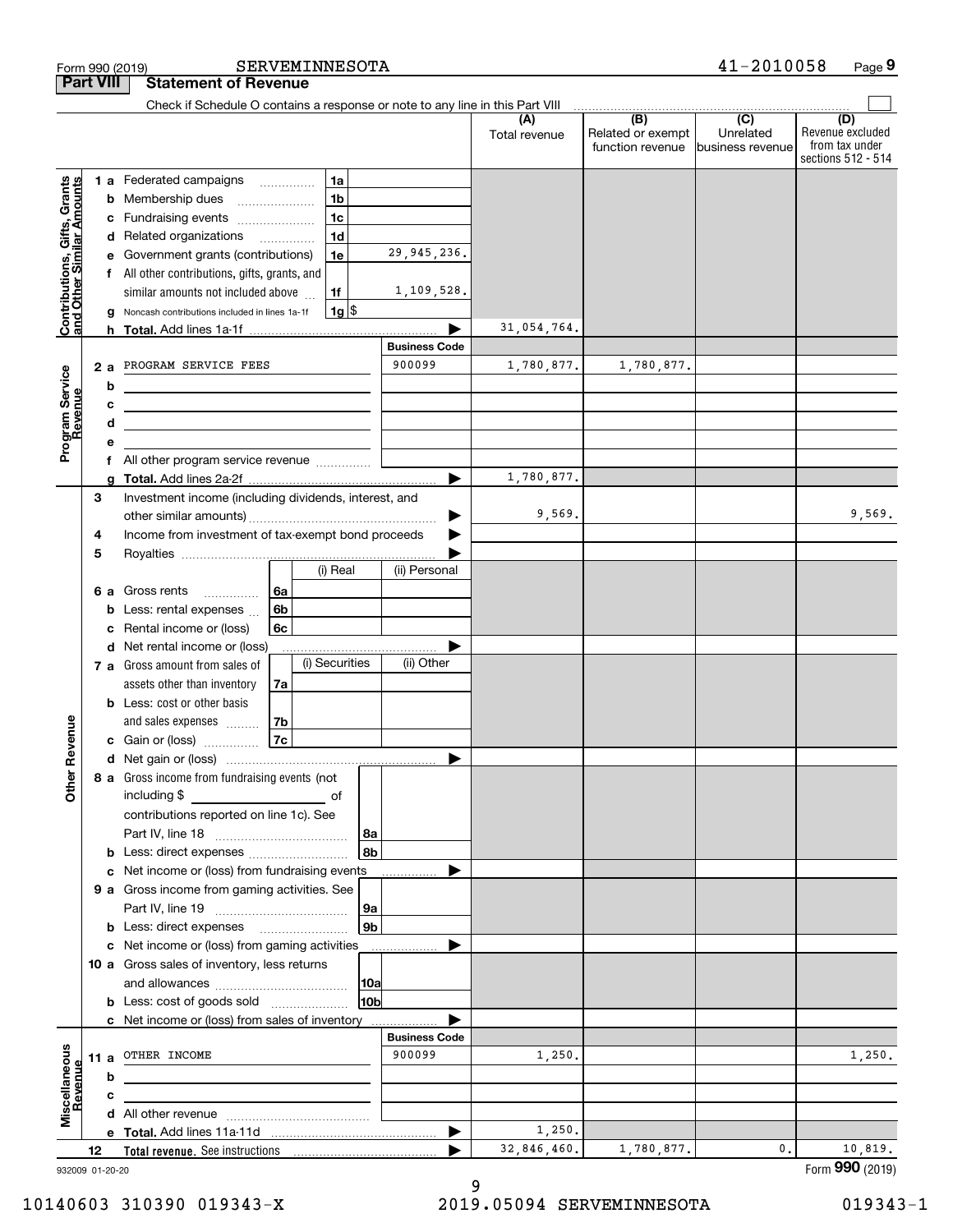SERVEMINNESOTA 41-2010058

|              | Section 501(c)(3) and 501(c)(4) organizations must complete all columns. All other organizations must complete column (A).                                                                                 |                        |                                    |                                    |                                |  |  |  |  |
|--------------|------------------------------------------------------------------------------------------------------------------------------------------------------------------------------------------------------------|------------------------|------------------------------------|------------------------------------|--------------------------------|--|--|--|--|
|              | Check if Schedule O contains a response or note to any line in this Part IX<br>$\overline{C}$                                                                                                              |                        |                                    |                                    |                                |  |  |  |  |
|              | Do not include amounts reported on lines 6b,<br>7b, 8b, 9b, and 10b of Part VIII.                                                                                                                          | (A)<br>Total expenses  | (B)<br>Program service<br>expenses | Management and<br>general expenses | (D)<br>Fundraising<br>expenses |  |  |  |  |
| 1.           | Grants and other assistance to domestic organizations                                                                                                                                                      |                        |                                    |                                    |                                |  |  |  |  |
|              | and domestic governments. See Part IV, line 21                                                                                                                                                             | 28,490,290.            | 28,490,290.                        |                                    |                                |  |  |  |  |
| $\mathbf{2}$ | Grants and other assistance to domestic                                                                                                                                                                    |                        |                                    |                                    |                                |  |  |  |  |
|              | individuals. See Part IV, line 22                                                                                                                                                                          |                        |                                    |                                    |                                |  |  |  |  |
| 3            | Grants and other assistance to foreign                                                                                                                                                                     |                        |                                    |                                    |                                |  |  |  |  |
|              | organizations, foreign governments, and foreign                                                                                                                                                            |                        |                                    |                                    |                                |  |  |  |  |
|              | individuals. See Part IV, lines 15 and 16                                                                                                                                                                  |                        |                                    |                                    |                                |  |  |  |  |
| 4            | Benefits paid to or for members                                                                                                                                                                            |                        |                                    |                                    |                                |  |  |  |  |
| 5            | Compensation of current officers, directors,                                                                                                                                                               |                        |                                    |                                    |                                |  |  |  |  |
|              | trustees, and key employees                                                                                                                                                                                | 810,520.               | 581,934.                           | 124,863.                           | 103, 723.                      |  |  |  |  |
| 6            | Compensation not included above to disqualified                                                                                                                                                            |                        |                                    |                                    |                                |  |  |  |  |
|              | persons (as defined under section 4958(f)(1)) and                                                                                                                                                          |                        |                                    |                                    |                                |  |  |  |  |
|              | persons described in section $4958(c)(3)(B)$<br>.                                                                                                                                                          |                        |                                    |                                    |                                |  |  |  |  |
| 7            |                                                                                                                                                                                                            | 1,498,137.             | 1,082,166.                         | 224,352.                           | 191,619.                       |  |  |  |  |
| 8            | Pension plan accruals and contributions (include                                                                                                                                                           |                        |                                    |                                    |                                |  |  |  |  |
|              | section 401(k) and 403(b) employer contributions)                                                                                                                                                          |                        |                                    |                                    |                                |  |  |  |  |
| 9            |                                                                                                                                                                                                            | $\overline{258,097}$ . | 174,984.                           | 49,928.                            | $\frac{33,185}{21,811}$ .      |  |  |  |  |
| 10           |                                                                                                                                                                                                            | 169,631.               | 115,005.                           | 32,815.                            |                                |  |  |  |  |
| 11           | Fees for services (nonemployees):                                                                                                                                                                          |                        |                                    |                                    |                                |  |  |  |  |
| a            |                                                                                                                                                                                                            |                        |                                    |                                    |                                |  |  |  |  |
| b            |                                                                                                                                                                                                            |                        |                                    |                                    |                                |  |  |  |  |
|              |                                                                                                                                                                                                            |                        |                                    |                                    |                                |  |  |  |  |
| d            |                                                                                                                                                                                                            |                        |                                    |                                    |                                |  |  |  |  |
| е            | Professional fundraising services. See Part IV, line 17                                                                                                                                                    |                        |                                    |                                    |                                |  |  |  |  |
| f            | Investment management fees                                                                                                                                                                                 |                        |                                    |                                    |                                |  |  |  |  |
| g            | Other. (If line 11g amount exceeds 10% of line 25,                                                                                                                                                         |                        |                                    |                                    |                                |  |  |  |  |
|              | column (A) amount, list line 11g expenses on Sch O.)                                                                                                                                                       | <u>1,101,451.</u>      | 916, 285.                          | 82,277.                            | 102,889.                       |  |  |  |  |
| 12           |                                                                                                                                                                                                            | 7,751.                 | 6,894.                             | 857.                               |                                |  |  |  |  |
| 13           |                                                                                                                                                                                                            | 132, 715.              | 119,835.                           | 10,339.                            | $\frac{2,541}{2,162}$          |  |  |  |  |
| 14           |                                                                                                                                                                                                            | 36,920.                | 11,409.                            | 23,349.                            |                                |  |  |  |  |
| 15           |                                                                                                                                                                                                            |                        |                                    |                                    |                                |  |  |  |  |
| 16           |                                                                                                                                                                                                            | 231,326.               |                                    | 231,326.                           |                                |  |  |  |  |
| 17           |                                                                                                                                                                                                            | 8,567.                 | 6, 273.                            | 651.                               | 1,643.                         |  |  |  |  |
| 18           | Payments of travel or entertainment expenses                                                                                                                                                               |                        |                                    |                                    |                                |  |  |  |  |
|              | for any federal, state, or local public officials                                                                                                                                                          |                        |                                    |                                    |                                |  |  |  |  |
| 19           | Conferences, conventions, and meetings                                                                                                                                                                     | 48,037.                | 32,382.                            | 14,012.                            | 1,643.                         |  |  |  |  |
| 20           | Interest                                                                                                                                                                                                   |                        |                                    |                                    |                                |  |  |  |  |
| 21           |                                                                                                                                                                                                            |                        |                                    |                                    |                                |  |  |  |  |
| 22           | Depreciation, depletion, and amortization                                                                                                                                                                  | 6, 262.                | 4,673.                             | 778.                               | 811.                           |  |  |  |  |
| 23           | Insurance                                                                                                                                                                                                  | 22,832.                | 1,671.                             | 20,316.                            | 845.                           |  |  |  |  |
| 24           | Other expenses. Itemize expenses not covered<br>above (List miscellaneous expenses on line 24e. If<br>line 24e amount exceeds 10% of line 25, column (A)<br>amount, list line 24e expenses on Schedule O.) |                        |                                    |                                    |                                |  |  |  |  |
|              | a EQUIPMENT                                                                                                                                                                                                | 83,806.                | 67,730.                            | 15,392.                            | 684.                           |  |  |  |  |
| b            | DUES & MEMBERSHIPS                                                                                                                                                                                         | 13,576.                | 2,661.                             | 9,360.                             | 1,555.                         |  |  |  |  |
|              | OTHER EXPENSE                                                                                                                                                                                              | 5,712.                 | 303.                               | 3,931.                             | 1,478.                         |  |  |  |  |
| d            | <b>BOARD EXPENSE</b>                                                                                                                                                                                       | 1,479.                 |                                    | 1,479.                             |                                |  |  |  |  |
|              | e All other expenses                                                                                                                                                                                       |                        |                                    |                                    |                                |  |  |  |  |
| 25           | Total functional expenses. Add lines 1 through 24e                                                                                                                                                         | 32,927,109.            | 31,614,495.                        | 846,025.                           | 466,589.                       |  |  |  |  |
| 26           | Joint costs. Complete this line only if the organization                                                                                                                                                   |                        |                                    |                                    |                                |  |  |  |  |
|              | reported in column (B) joint costs from a combined                                                                                                                                                         |                        |                                    |                                    |                                |  |  |  |  |
|              | educational campaign and fundraising solicitation.                                                                                                                                                         |                        |                                    |                                    |                                |  |  |  |  |

932010 01-20-20

Check here

 $\mathcal{L}^{\text{max}}$ 

if following SOP 98-2 (ASC 958-720)

Form (2019) **990**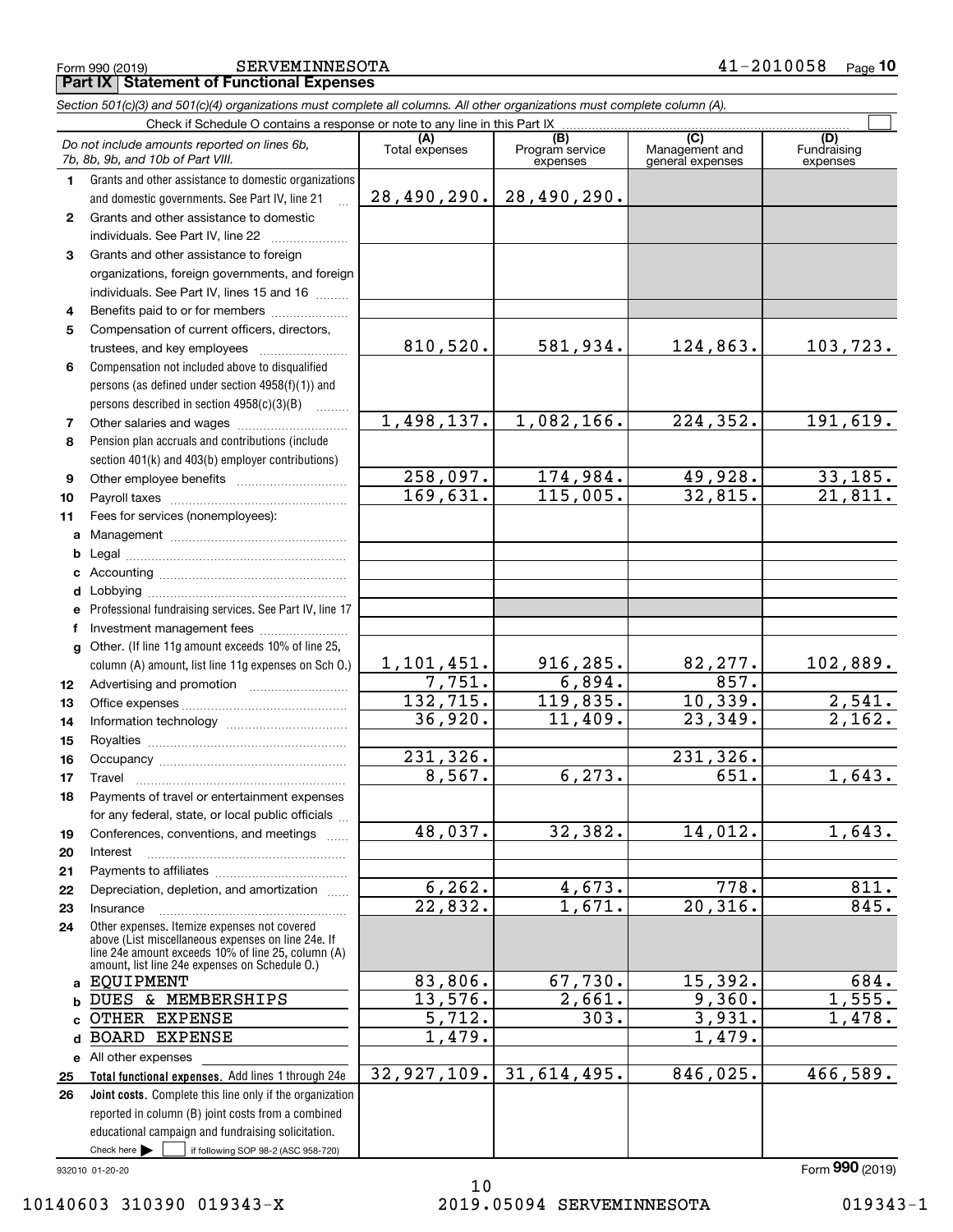# SERVEMINNESOTA

Check if Schedule O contains a response or note to any line in this Part X

|                             |    |                                                                                                                                                            |  |                           |              | (A)<br>Beginning of year |                         |                          | (B)<br>End of year |                 |
|-----------------------------|----|------------------------------------------------------------------------------------------------------------------------------------------------------------|--|---------------------------|--------------|--------------------------|-------------------------|--------------------------|--------------------|-----------------|
|                             | 1  |                                                                                                                                                            |  |                           |              |                          | 5,466,639.              | $\mathbf{1}$             |                    | 4,452,712.      |
|                             | 2  |                                                                                                                                                            |  |                           |              |                          |                         | $\mathbf{2}$             |                    |                 |
|                             | з  |                                                                                                                                                            |  |                           |              |                          | 2,679,502.              | 3                        |                    | 3,736,558.      |
|                             | 4  |                                                                                                                                                            |  |                           |              |                          | 667,114.                | $\overline{\mathbf{4}}$  |                    | 362,893.        |
|                             | 5  | Loans and other receivables from any current or former officer, director,                                                                                  |  |                           |              |                          |                         |                          |                    |                 |
|                             |    | trustee, key employee, creator or founder, substantial contributor, or 35%                                                                                 |  |                           |              |                          |                         |                          |                    |                 |
|                             |    | controlled entity or family member of any of these persons                                                                                                 |  |                           |              |                          |                         | 5                        |                    |                 |
|                             | 6  | Loans and other receivables from other disqualified persons (as defined                                                                                    |  |                           |              |                          |                         |                          |                    |                 |
|                             |    | under section $4958(f)(1)$ , and persons described in section $4958(c)(3)(B)$                                                                              |  | 1.1.1.1.1                 |              |                          |                         | 6                        |                    |                 |
|                             | 7  |                                                                                                                                                            |  |                           |              |                          |                         | $\overline{7}$           |                    |                 |
| Assets                      | 8  |                                                                                                                                                            |  |                           |              |                          |                         | 8                        |                    |                 |
|                             | 9  | Prepaid expenses and deferred charges                                                                                                                      |  |                           |              |                          | 74,665.                 | $\boldsymbol{9}$         |                    | 77,773.         |
|                             |    | 10a Land, buildings, and equipment: cost or other                                                                                                          |  |                           |              |                          |                         |                          |                    |                 |
|                             |    | basis. Complete Part VI of Schedule D  10a                                                                                                                 |  | $\frac{53,117.}{36,358.}$ |              |                          |                         |                          |                    |                 |
|                             |    | <u>  10b</u>  <br><b>b</b> Less: accumulated depreciation                                                                                                  |  |                           |              |                          | 17,128.                 | 10 <sub>c</sub>          |                    | 16,759.         |
|                             | 11 |                                                                                                                                                            |  |                           |              |                          |                         | 11                       |                    |                 |
|                             | 12 |                                                                                                                                                            |  |                           |              |                          |                         | 12                       |                    |                 |
|                             | 13 |                                                                                                                                                            |  |                           |              |                          | 13                      |                          |                    |                 |
|                             | 14 |                                                                                                                                                            |  |                           |              | 14                       |                         |                          |                    |                 |
|                             | 15 |                                                                                                                                                            |  |                           | 9,092.       | 15                       |                         | 9,092.                   |                    |                 |
|                             | 16 |                                                                                                                                                            |  |                           |              |                          | 8,914,140.              | 16                       |                    | 8,655,787.      |
|                             | 17 |                                                                                                                                                            |  |                           |              |                          | 187,910.                | 17                       |                    | 231,015.        |
|                             | 18 |                                                                                                                                                            |  |                           | 3, 165, 667. | 18                       |                         | $\overline{2,944,858}$ . |                    |                 |
|                             | 19 | Deferred revenue manual contracts and contracts are all the manual contracts and contracts are all the contracts of                                        |  |                           |              | 19                       |                         |                          |                    |                 |
|                             | 20 |                                                                                                                                                            |  |                           |              |                          |                         | 20                       |                    |                 |
|                             | 21 | Escrow or custodial account liability. Complete Part IV of Schedule D                                                                                      |  | .                         |              |                          |                         | 21                       |                    |                 |
|                             | 22 | Loans and other payables to any current or former officer, director,                                                                                       |  |                           |              |                          |                         |                          |                    |                 |
| Liabilities                 |    | trustee, key employee, creator or founder, substantial contributor, or 35%                                                                                 |  |                           |              |                          |                         |                          |                    |                 |
|                             |    | controlled entity or family member of any of these persons                                                                                                 |  |                           |              |                          |                         | 22                       |                    |                 |
|                             | 23 |                                                                                                                                                            |  |                           |              |                          |                         | 23                       |                    |                 |
|                             | 24 |                                                                                                                                                            |  |                           |              |                          |                         | 24                       |                    |                 |
|                             | 25 | Other liabilities (including federal income tax, payables to related third<br>parties, and other liabilities not included on lines 17-24). Complete Part X |  |                           |              |                          |                         |                          |                    |                 |
|                             |    | of Schedule D                                                                                                                                              |  |                           |              |                          |                         | 25                       |                    |                 |
|                             | 26 |                                                                                                                                                            |  |                           |              |                          | 3, 353, 577.            | 26                       |                    | 3, 175, 873.    |
|                             |    | Organizations that follow FASB ASC 958, check here $\blacktriangleright \boxed{X}$                                                                         |  |                           |              |                          |                         |                          |                    |                 |
|                             |    | and complete lines 27, 28, 32, and 33.                                                                                                                     |  |                           |              |                          |                         |                          |                    |                 |
|                             | 27 | Net assets without donor restrictions                                                                                                                      |  |                           |              |                          | 566, 210.               | 27                       |                    | <u>657,157.</u> |
| Net Assets or Fund Balances | 28 | Net assets with donor restrictions                                                                                                                         |  |                           |              |                          | 4,994,353.              | 28                       |                    | 4,822,757.      |
|                             |    | Organizations that do not follow FASB ASC 958, check here $\blacktriangleright$                                                                            |  |                           |              |                          |                         |                          |                    |                 |
|                             |    | and complete lines 29 through 33.                                                                                                                          |  |                           |              |                          |                         |                          |                    |                 |
|                             | 29 |                                                                                                                                                            |  |                           |              | 29                       |                         |                          |                    |                 |
|                             | 30 | Paid-in or capital surplus, or land, building, or equipment fund                                                                                           |  |                           |              |                          |                         | 30                       |                    |                 |
|                             | 31 | Retained earnings, endowment, accumulated income, or other funds                                                                                           |  | .                         |              |                          |                         | 31                       |                    |                 |
|                             | 32 |                                                                                                                                                            |  |                           |              |                          | $\overline{5,560,563.}$ | 32                       |                    | 5,479,914.      |
|                             | 33 |                                                                                                                                                            |  |                           |              |                          | 8,914,140.              | 33                       |                    | 8,655,787.      |

Form (2019) **990**

 $\mathcal{L}^{\text{max}}$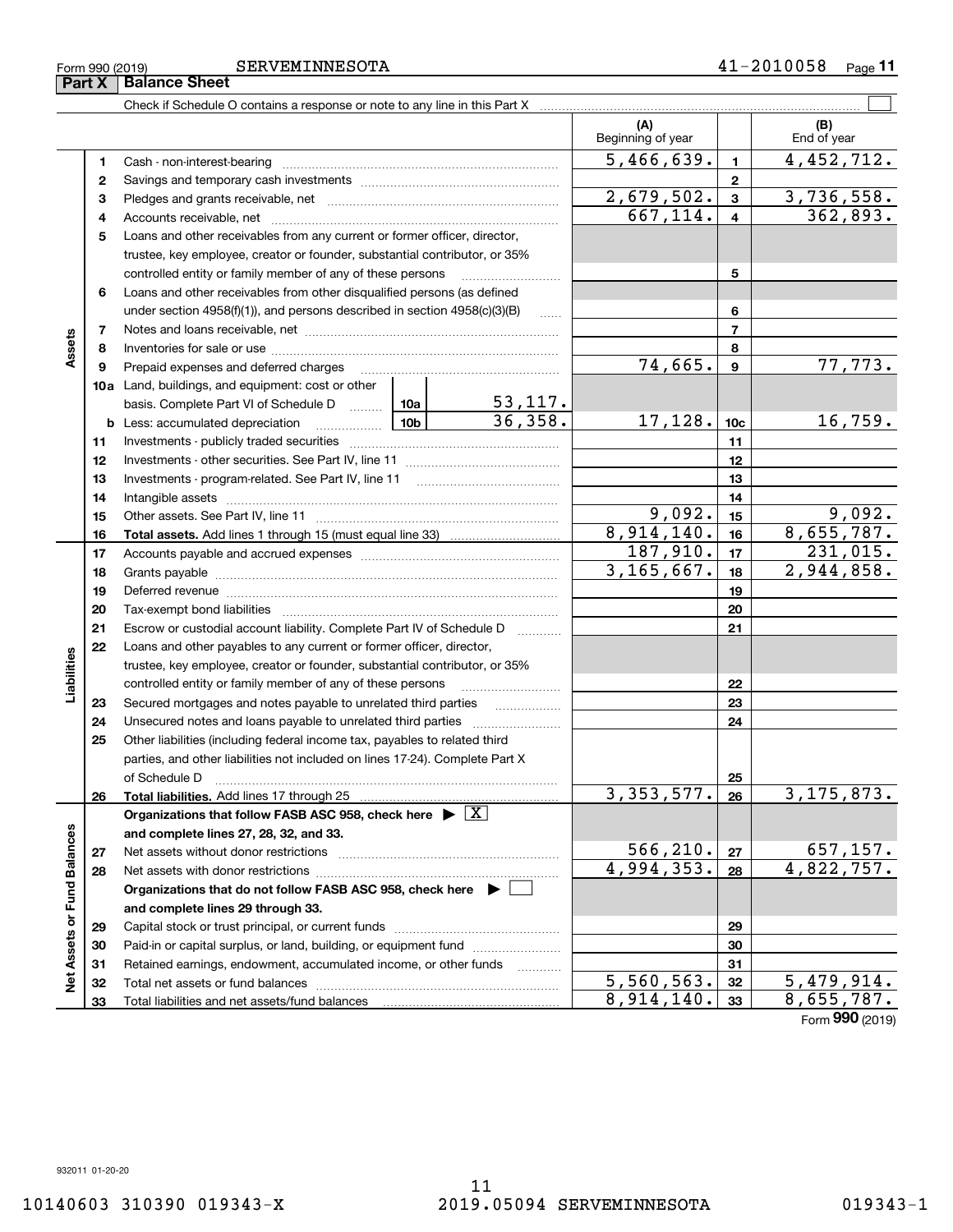|    | SERVEMINNESOTA<br>Form 990 (2019)                                                                                               |                | 41-2010058     |                 | Page $12$         |
|----|---------------------------------------------------------------------------------------------------------------------------------|----------------|----------------|-----------------|-------------------|
|    | Part XI<br><b>Reconciliation of Net Assets</b>                                                                                  |                |                |                 |                   |
|    |                                                                                                                                 |                |                |                 |                   |
|    |                                                                                                                                 |                |                |                 |                   |
| 1  |                                                                                                                                 | 1.             | 32,846,460.    |                 |                   |
| 2  |                                                                                                                                 | $\mathbf{2}$   | 32,927,109.    |                 |                   |
| 3  | Revenue less expenses. Subtract line 2 from line 1                                                                              | 3              |                | $-80,649.$      |                   |
| 4  |                                                                                                                                 | 4              | 5,560,563.     |                 |                   |
| 5  | Net unrealized gains (losses) on investments                                                                                    | 5              |                |                 |                   |
| 6  |                                                                                                                                 | 6              |                |                 |                   |
| 7  | Investment expenses                                                                                                             | $\overline{7}$ |                |                 |                   |
| 8  | Prior period adjustments                                                                                                        | 8              |                |                 |                   |
| 9  | Other changes in net assets or fund balances (explain on Schedule O)                                                            | 9              |                |                 | 0.                |
| 10 | Net assets or fund balances at end of year. Combine lines 3 through 9 (must equal Part X, line 32,                              |                |                |                 |                   |
|    |                                                                                                                                 | 10             | 5,479,914.     |                 |                   |
|    | <b>Part XII</b> Financial Statements and Reporting                                                                              |                |                |                 |                   |
|    |                                                                                                                                 |                |                |                 | $\vert$ X $\vert$ |
|    |                                                                                                                                 |                |                | Yes             | <b>No</b>         |
| 1. | $\boxed{\mathbf{X}}$ Accrual<br>Accounting method used to prepare the Form 990: <u>[</u> Cash<br>Other                          |                |                |                 |                   |
|    | If the organization changed its method of accounting from a prior year or checked "Other," explain in Schedule O.               |                |                |                 |                   |
|    | 2a Were the organization's financial statements compiled or reviewed by an independent accountant?                              |                | 2a             |                 | x                 |
|    | If "Yes," check a box below to indicate whether the financial statements for the year were compiled or reviewed on a            |                |                |                 |                   |
|    | separate basis, consolidated basis, or both:                                                                                    |                |                |                 |                   |
|    | Both consolidated and separate basis<br>Separate basis<br>Consolidated basis                                                    |                |                |                 |                   |
|    | <b>b</b> Were the organization's financial statements audited by an independent accountant?                                     |                | 2 <sub>b</sub> | X               |                   |
|    | If "Yes," check a box below to indicate whether the financial statements for the year were audited on a separate basis,         |                |                |                 |                   |
|    | consolidated basis, or both:                                                                                                    |                |                |                 |                   |
|    | $\boxed{\mathbf{X}}$ Consolidated basis<br>Both consolidated and separate basis<br>Separate basis                               |                |                |                 |                   |
|    | c If "Yes" to line 2a or 2b, does the organization have a committee that assumes responsibility for oversight of the audit,     |                |                |                 |                   |
|    |                                                                                                                                 |                | 2c             | X               |                   |
|    | If the organization changed either its oversight process or selection process during the tax year, explain on Schedule O.       |                |                |                 |                   |
|    | 3a As a result of a federal award, was the organization required to undergo an audit or audits as set forth in the Single Audit |                |                |                 |                   |
|    |                                                                                                                                 |                | За             | x               |                   |
|    | b If "Yes," did the organization undergo the required audit or audits? If the organization did not undergo the required audit   |                |                |                 |                   |
|    |                                                                                                                                 |                | 3b             | х<br><u>nuu</u> |                   |

Form (2019) **990**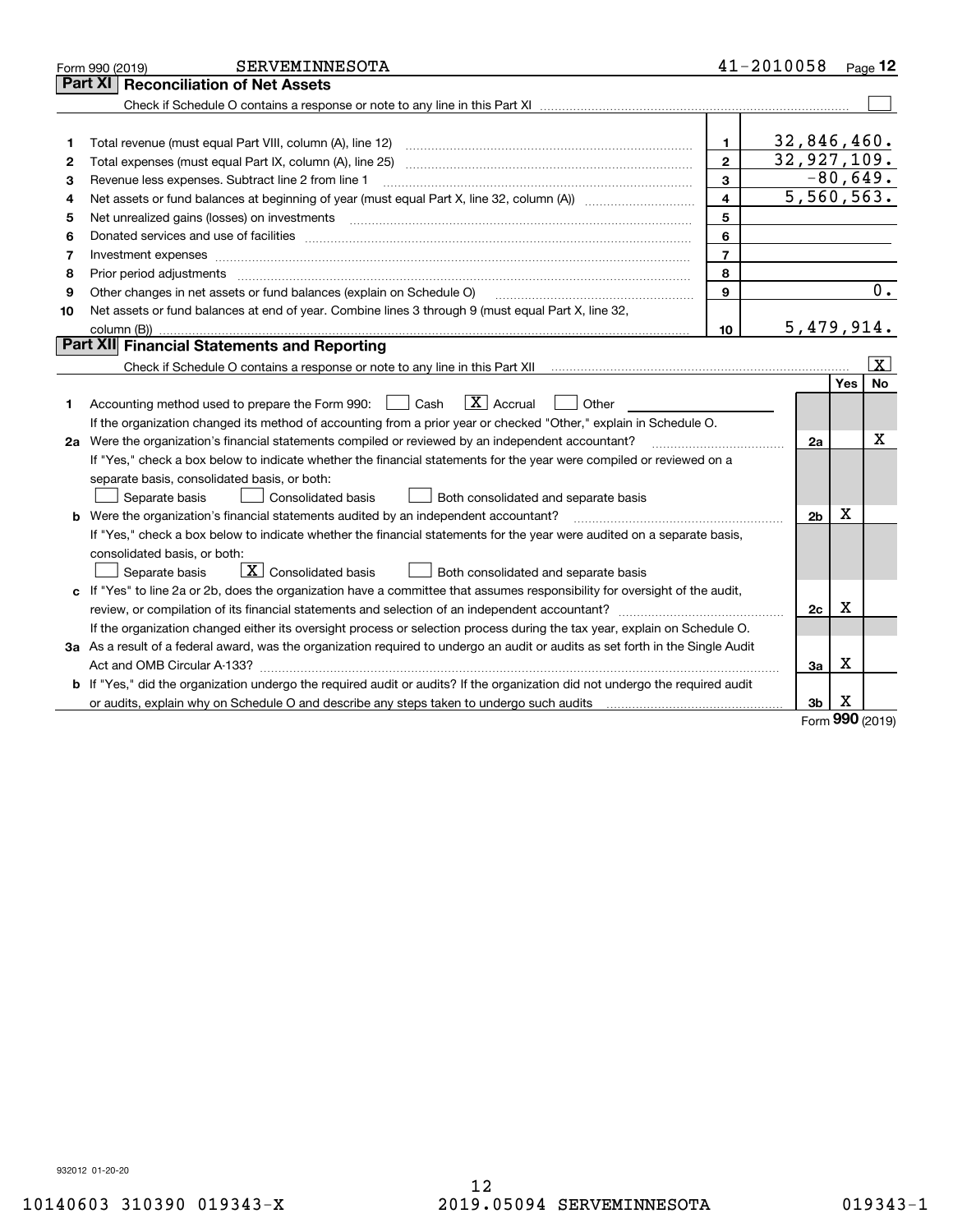**(Form 990 or 990-EZ)**

# **Public Charity Status and Public Support**

**Complete if the organization is a section 501(c)(3) organization or a section 4947(a)(1) nonexempt charitable trust.**

| OMB No. 1545-0047                   |
|-------------------------------------|
| 019                                 |
| <b>Open to Public</b><br>Inspection |

| Department of the Treasury<br>Internal Revenue Service |                    |                                               |  |                                                                                    | Attach to Form 990 or Form 990-EZ.<br>$\blacktriangleright$ Go to www.irs.gov/Form990 for instructions and the latest information.            |     |                                 |                            |  | <b>Open to Public</b><br>Inspection   |
|--------------------------------------------------------|--------------------|-----------------------------------------------|--|------------------------------------------------------------------------------------|-----------------------------------------------------------------------------------------------------------------------------------------------|-----|---------------------------------|----------------------------|--|---------------------------------------|
|                                                        |                    | Name of the organization                      |  |                                                                                    |                                                                                                                                               |     |                                 |                            |  | <b>Employer identification number</b> |
|                                                        | Part I             |                                               |  | SERVEMINNESOTA                                                                     |                                                                                                                                               |     |                                 |                            |  | 41-2010058                            |
|                                                        |                    |                                               |  |                                                                                    | Reason for Public Charity Status (All organizations must complete this part.) See instructions.                                               |     |                                 |                            |  |                                       |
|                                                        |                    |                                               |  |                                                                                    | The organization is not a private foundation because it is: (For lines 1 through 12, check only one box.)                                     |     |                                 |                            |  |                                       |
| 1                                                      |                    |                                               |  |                                                                                    | A church, convention of churches, or association of churches described in section 170(b)(1)(A)(i).                                            |     |                                 |                            |  |                                       |
| 2                                                      |                    |                                               |  |                                                                                    | A school described in section 170(b)(1)(A)(ii). (Attach Schedule E (Form 990 or 990-EZ).)                                                     |     |                                 |                            |  |                                       |
| 3                                                      |                    |                                               |  |                                                                                    | A hospital or a cooperative hospital service organization described in section 170(b)(1)(A)(iii).                                             |     |                                 |                            |  |                                       |
| 4                                                      |                    |                                               |  |                                                                                    | A medical research organization operated in conjunction with a hospital described in section 170(b)(1)(A)(iii). Enter the hospital's name,    |     |                                 |                            |  |                                       |
|                                                        |                    | city, and state:                              |  |                                                                                    |                                                                                                                                               |     |                                 |                            |  |                                       |
| 5                                                      |                    |                                               |  |                                                                                    | An organization operated for the benefit of a college or university owned or operated by a governmental unit described in                     |     |                                 |                            |  |                                       |
|                                                        |                    |                                               |  | section 170(b)(1)(A)(iv). (Complete Part II.)                                      |                                                                                                                                               |     |                                 |                            |  |                                       |
| 6<br>$\overline{7}$                                    | $\boxed{\text{X}}$ |                                               |  |                                                                                    | A federal, state, or local government or governmental unit described in section 170(b)(1)(A)(v).                                              |     |                                 |                            |  |                                       |
|                                                        |                    |                                               |  |                                                                                    | An organization that normally receives a substantial part of its support from a governmental unit or from the general public described in     |     |                                 |                            |  |                                       |
| 8                                                      |                    |                                               |  | section 170(b)(1)(A)(vi). (Complete Part II.)                                      | A community trust described in section 170(b)(1)(A)(vi). (Complete Part II.)                                                                  |     |                                 |                            |  |                                       |
| 9                                                      |                    |                                               |  |                                                                                    | An agricultural research organization described in section 170(b)(1)(A)(ix) operated in conjunction with a land-grant college                 |     |                                 |                            |  |                                       |
|                                                        |                    |                                               |  |                                                                                    | or university or a non-land-grant college of agriculture (see instructions). Enter the name, city, and state of the college or                |     |                                 |                            |  |                                       |
|                                                        |                    | university:                                   |  |                                                                                    |                                                                                                                                               |     |                                 |                            |  |                                       |
| 10                                                     |                    |                                               |  |                                                                                    | An organization that normally receives: (1) more than 33 1/3% of its support from contributions, membership fees, and gross receipts from     |     |                                 |                            |  |                                       |
|                                                        |                    |                                               |  |                                                                                    | activities related to its exempt functions - subject to certain exceptions, and (2) no more than 33 1/3% of its support from gross investment |     |                                 |                            |  |                                       |
|                                                        |                    |                                               |  |                                                                                    | income and unrelated business taxable income (less section 511 tax) from businesses acquired by the organization after June 30, 1975.         |     |                                 |                            |  |                                       |
|                                                        |                    |                                               |  | See section 509(a)(2). (Complete Part III.)                                        |                                                                                                                                               |     |                                 |                            |  |                                       |
| 11                                                     |                    |                                               |  |                                                                                    | An organization organized and operated exclusively to test for public safety. See section 509(a)(4).                                          |     |                                 |                            |  |                                       |
| 12                                                     |                    |                                               |  |                                                                                    | An organization organized and operated exclusively for the benefit of, to perform the functions of, or to carry out the purposes of one or    |     |                                 |                            |  |                                       |
|                                                        |                    |                                               |  |                                                                                    | more publicly supported organizations described in section 509(a)(1) or section 509(a)(2). See section 509(a)(3). Check the box in            |     |                                 |                            |  |                                       |
|                                                        |                    |                                               |  |                                                                                    | lines 12a through 12d that describes the type of supporting organization and complete lines 12e, 12f, and 12g.                                |     |                                 |                            |  |                                       |
| а                                                      |                    |                                               |  |                                                                                    | Type I. A supporting organization operated, supervised, or controlled by its supported organization(s), typically by giving                   |     |                                 |                            |  |                                       |
|                                                        |                    |                                               |  |                                                                                    | the supported organization(s) the power to regularly appoint or elect a majority of the directors or trustees of the supporting               |     |                                 |                            |  |                                       |
|                                                        |                    |                                               |  | organization. You must complete Part IV, Sections A and B.                         |                                                                                                                                               |     |                                 |                            |  |                                       |
| b                                                      |                    |                                               |  |                                                                                    | Type II. A supporting organization supervised or controlled in connection with its supported organization(s), by having                       |     |                                 |                            |  |                                       |
|                                                        |                    |                                               |  |                                                                                    | control or management of the supporting organization vested in the same persons that control or manage the supported                          |     |                                 |                            |  |                                       |
|                                                        |                    |                                               |  | organization(s). You must complete Part IV, Sections A and C.                      |                                                                                                                                               |     |                                 |                            |  |                                       |
| с                                                      |                    |                                               |  |                                                                                    | Type III functionally integrated. A supporting organization operated in connection with, and functionally integrated with,                    |     |                                 |                            |  |                                       |
|                                                        |                    |                                               |  |                                                                                    | its supported organization(s) (see instructions). You must complete Part IV, Sections A, D, and E.                                            |     |                                 |                            |  |                                       |
| d                                                      |                    |                                               |  |                                                                                    | Type III non-functionally integrated. A supporting organization operated in connection with its supported organization(s)                     |     |                                 |                            |  |                                       |
|                                                        |                    |                                               |  |                                                                                    | that is not functionally integrated. The organization generally must satisfy a distribution requirement and an attentiveness                  |     |                                 |                            |  |                                       |
|                                                        |                    |                                               |  |                                                                                    | requirement (see instructions). You must complete Part IV, Sections A and D, and Part V.                                                      |     |                                 |                            |  |                                       |
| е                                                      |                    |                                               |  |                                                                                    | Check this box if the organization received a written determination from the IRS that it is a Type I, Type II, Type III                       |     |                                 |                            |  |                                       |
|                                                        |                    |                                               |  |                                                                                    | functionally integrated, or Type III non-functionally integrated supporting organization.                                                     |     |                                 |                            |  |                                       |
|                                                        |                    | f Enter the number of supported organizations |  |                                                                                    |                                                                                                                                               |     |                                 |                            |  |                                       |
|                                                        |                    | (i) Name of supported                         |  | Provide the following information about the supported organization(s).<br>(ii) EIN | (iii) Type of organization                                                                                                                    |     | (iv) Is the organization listed | (v) Amount of monetary     |  | (vi) Amount of other                  |
|                                                        |                    | organization                                  |  |                                                                                    | (described on lines 1-10                                                                                                                      |     | in your governing document?     | support (see instructions) |  | support (see instructions)            |
|                                                        |                    |                                               |  |                                                                                    | above (see instructions))                                                                                                                     | Yes | No                              |                            |  |                                       |
|                                                        |                    |                                               |  |                                                                                    |                                                                                                                                               |     |                                 |                            |  |                                       |
|                                                        |                    |                                               |  |                                                                                    |                                                                                                                                               |     |                                 |                            |  |                                       |
|                                                        |                    |                                               |  |                                                                                    |                                                                                                                                               |     |                                 |                            |  |                                       |
|                                                        |                    |                                               |  |                                                                                    |                                                                                                                                               |     |                                 |                            |  |                                       |
|                                                        |                    |                                               |  |                                                                                    |                                                                                                                                               |     |                                 |                            |  |                                       |
|                                                        |                    |                                               |  |                                                                                    |                                                                                                                                               |     |                                 |                            |  |                                       |
|                                                        |                    |                                               |  |                                                                                    |                                                                                                                                               |     |                                 |                            |  |                                       |
|                                                        |                    |                                               |  |                                                                                    |                                                                                                                                               |     |                                 |                            |  |                                       |
|                                                        |                    |                                               |  |                                                                                    |                                                                                                                                               |     |                                 |                            |  |                                       |

**Total**

LHA For Paperwork Reduction Act Notice, see the Instructions for Form 990 or 990-EZ. 932021 09-25-19 Schedule A (Form 990 or 990-EZ) 2019 13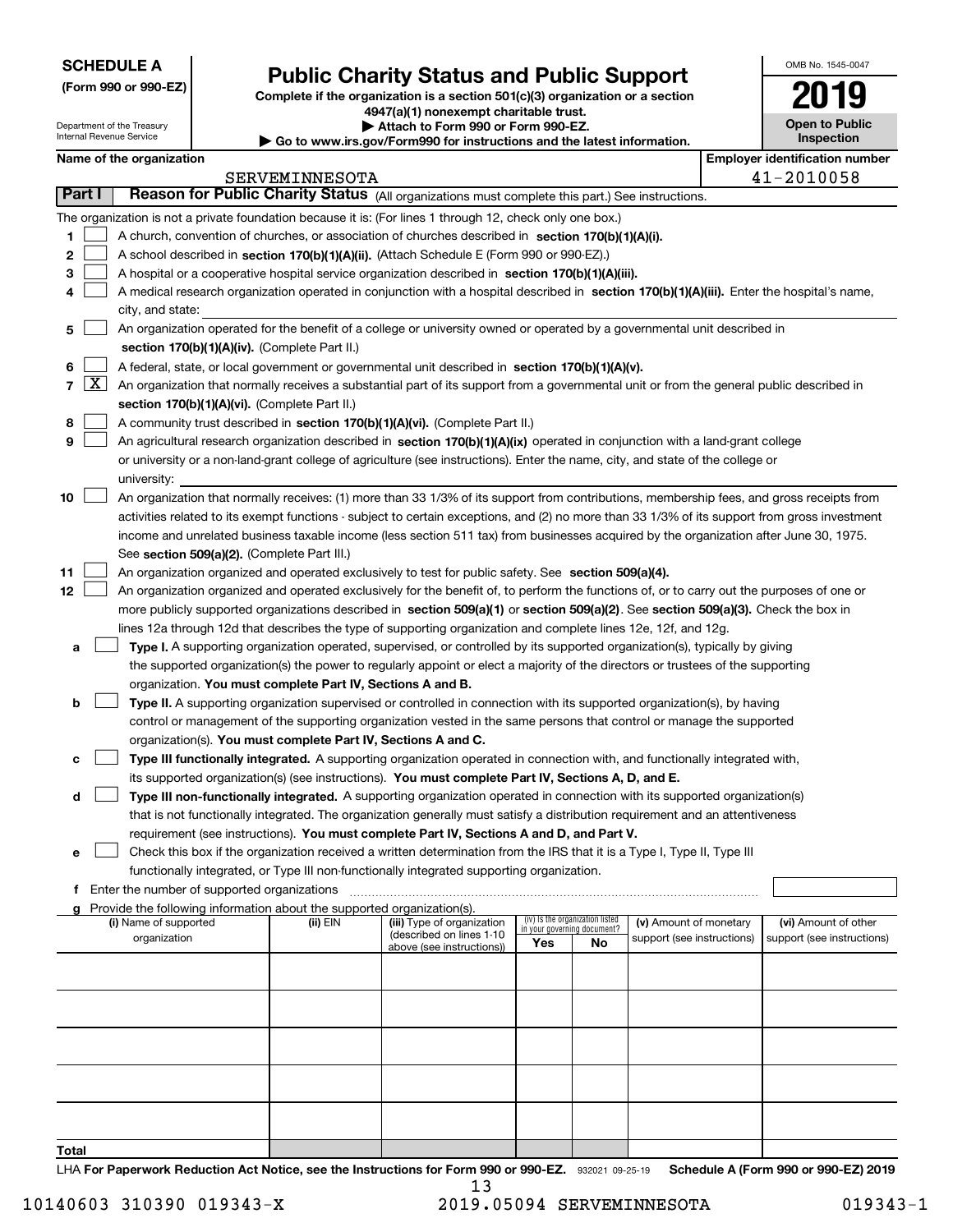### Schedule A (Form 990 or 990-EZ) 2019 Page SERVEMINNESOTA 41-2010058

41-2010058 Page 2

**Part II Support Schedule for Organizations Described in Sections 170(b)(1)(A)(iv) and 170(b)(1)(A)(vi)**

(Complete only if you checked the box on line 5, 7, or 8 of Part I or if the organization failed to qualify under Part III. If the organization fails to qualify under the tests listed below, please complete Part III.)

|    | <b>Section A. Public Support</b>                                                                                                               |                                                        |            |            |            |                                                        |                                                        |  |
|----|------------------------------------------------------------------------------------------------------------------------------------------------|--------------------------------------------------------|------------|------------|------------|--------------------------------------------------------|--------------------------------------------------------|--|
|    | Calendar year (or fiscal year beginning in)                                                                                                    | (a) 2015                                               | $(b)$ 2016 | $(c)$ 2017 | $(d)$ 2018 | (e) 2019                                               | (f) Total                                              |  |
|    | 1 Gifts, grants, contributions, and<br>membership fees received. (Do not                                                                       |                                                        |            |            |            |                                                        |                                                        |  |
|    | include any "unusual grants.")                                                                                                                 | 32644039.30236425.32068342.31230908.31054764.157234478 |            |            |            |                                                        |                                                        |  |
|    | 2 Tax revenues levied for the organ-<br>ization's benefit and either paid to                                                                   |                                                        |            |            |            |                                                        |                                                        |  |
|    | or expended on its behalf                                                                                                                      |                                                        |            |            |            |                                                        |                                                        |  |
|    | 3 The value of services or facilities                                                                                                          |                                                        |            |            |            |                                                        |                                                        |  |
|    | furnished by a governmental unit to                                                                                                            |                                                        |            |            |            |                                                        |                                                        |  |
|    | the organization without charge                                                                                                                |                                                        |            |            |            |                                                        |                                                        |  |
|    | 4 Total. Add lines 1 through 3                                                                                                                 |                                                        |            |            |            |                                                        | 32644039.30236425.32068342.31230908.31054764.157234478 |  |
| 5  | The portion of total contributions                                                                                                             |                                                        |            |            |            |                                                        |                                                        |  |
|    | by each person (other than a                                                                                                                   |                                                        |            |            |            |                                                        |                                                        |  |
|    | governmental unit or publicly                                                                                                                  |                                                        |            |            |            |                                                        |                                                        |  |
|    | supported organization) included                                                                                                               |                                                        |            |            |            |                                                        |                                                        |  |
|    | on line 1 that exceeds 2% of the                                                                                                               |                                                        |            |            |            |                                                        |                                                        |  |
|    | amount shown on line 11,                                                                                                                       |                                                        |            |            |            |                                                        |                                                        |  |
|    | column (f)                                                                                                                                     |                                                        |            |            |            |                                                        |                                                        |  |
|    | 6 Public support. Subtract line 5 from line 4.                                                                                                 |                                                        |            |            |            |                                                        | 157234478                                              |  |
|    | <b>Section B. Total Support</b>                                                                                                                |                                                        |            |            |            |                                                        |                                                        |  |
|    | Calendar year (or fiscal year beginning in)                                                                                                    | (a) 2015                                               | $(b)$ 2016 | (c) 2017   | $(d)$ 2018 | (e) 2019                                               | (f) Total                                              |  |
|    | <b>7</b> Amounts from line 4                                                                                                                   |                                                        |            |            |            | 32644039.30236425.32068342.31230908.31054764.157234478 |                                                        |  |
|    | 8 Gross income from interest,                                                                                                                  |                                                        |            |            |            |                                                        |                                                        |  |
|    | dividends, payments received on                                                                                                                |                                                        |            |            |            |                                                        |                                                        |  |
|    | securities loans, rents, royalties,                                                                                                            |                                                        |            |            |            |                                                        |                                                        |  |
|    | and income from similar sources                                                                                                                | 4,357.                                                 | 4,898.     | 7,350.     | 21,627.    | 9,569.                                                 | 47,801.                                                |  |
|    | <b>9</b> Net income from unrelated business                                                                                                    |                                                        |            |            |            |                                                        |                                                        |  |
|    | activities, whether or not the                                                                                                                 |                                                        |            |            |            |                                                        |                                                        |  |
|    | business is regularly carried on                                                                                                               |                                                        |            |            |            |                                                        |                                                        |  |
|    | 10 Other income. Do not include gain                                                                                                           |                                                        |            |            |            |                                                        |                                                        |  |
|    | or loss from the sale of capital                                                                                                               |                                                        |            |            |            |                                                        |                                                        |  |
|    | assets (Explain in Part VI.)                                                                                                                   | 1329696.                                               | 2041010.   | 1734475.   | 2077852.   | 1780877.                                               | 8963910.                                               |  |
|    | 11 Total support. Add lines 7 through 10                                                                                                       |                                                        |            |            |            |                                                        | 166246189                                              |  |
|    | 12 Gross receipts from related activities, etc. (see instructions)                                                                             |                                                        |            |            |            | 12                                                     |                                                        |  |
|    | 13 First five years. If the Form 990 is for the organization's first, second, third, fourth, or fifth tax year as a section 501(c)(3)          |                                                        |            |            |            |                                                        |                                                        |  |
|    | organization, check this box and stop here<br>Section C. Computation of Public Support Percentage                                              |                                                        |            |            |            |                                                        |                                                        |  |
|    |                                                                                                                                                |                                                        |            |            |            | 14                                                     | 94.58<br>%                                             |  |
|    |                                                                                                                                                |                                                        |            |            |            | 15                                                     | 94.75<br>%                                             |  |
|    | 16a 33 1/3% support test - 2019. If the organization did not check the box on line 13, and line 14 is 33 1/3% or more, check this box and      |                                                        |            |            |            |                                                        |                                                        |  |
|    | stop here. The organization qualifies as a publicly supported organization                                                                     |                                                        |            |            |            |                                                        | $\blacktriangleright$ $\boxed{\text{X}}$               |  |
|    | b 33 1/3% support test - 2018. If the organization did not check a box on line 13 or 16a, and line 15 is 33 1/3% or more, check this box       |                                                        |            |            |            |                                                        |                                                        |  |
|    | and <b>stop here.</b> The organization qualifies as a publicly supported organization                                                          |                                                        |            |            |            |                                                        |                                                        |  |
|    | 17a 10% -facts-and-circumstances test - 2019. If the organization did not check a box on line 13, 16a, or 16b, and line 14 is 10% or more,     |                                                        |            |            |            |                                                        |                                                        |  |
|    | and if the organization meets the "facts-and-circumstances" test, check this box and stop here. Explain in Part VI how the organization        |                                                        |            |            |            |                                                        |                                                        |  |
|    |                                                                                                                                                |                                                        |            |            |            |                                                        |                                                        |  |
|    | <b>b 10% -facts-and-circumstances test - 2018.</b> If the organization did not check a box on line 13, 16a, 16b, or 17a, and line 15 is 10% or |                                                        |            |            |            |                                                        |                                                        |  |
|    | more, and if the organization meets the "facts-and-circumstances" test, check this box and stop here. Explain in Part VI how the               |                                                        |            |            |            |                                                        |                                                        |  |
|    | organization meets the "facts-and-circumstances" test. The organization qualifies as a publicly supported organization                         |                                                        |            |            |            |                                                        |                                                        |  |
| 18 | Private foundation. If the organization did not check a box on line 13, 16a, 16b, 17a, or 17b, check this box and see instructions             |                                                        |            |            |            |                                                        |                                                        |  |
|    |                                                                                                                                                |                                                        |            |            |            | Schedule A (Form 990 or 990-EZ) 2019                   |                                                        |  |

932022 09-25-19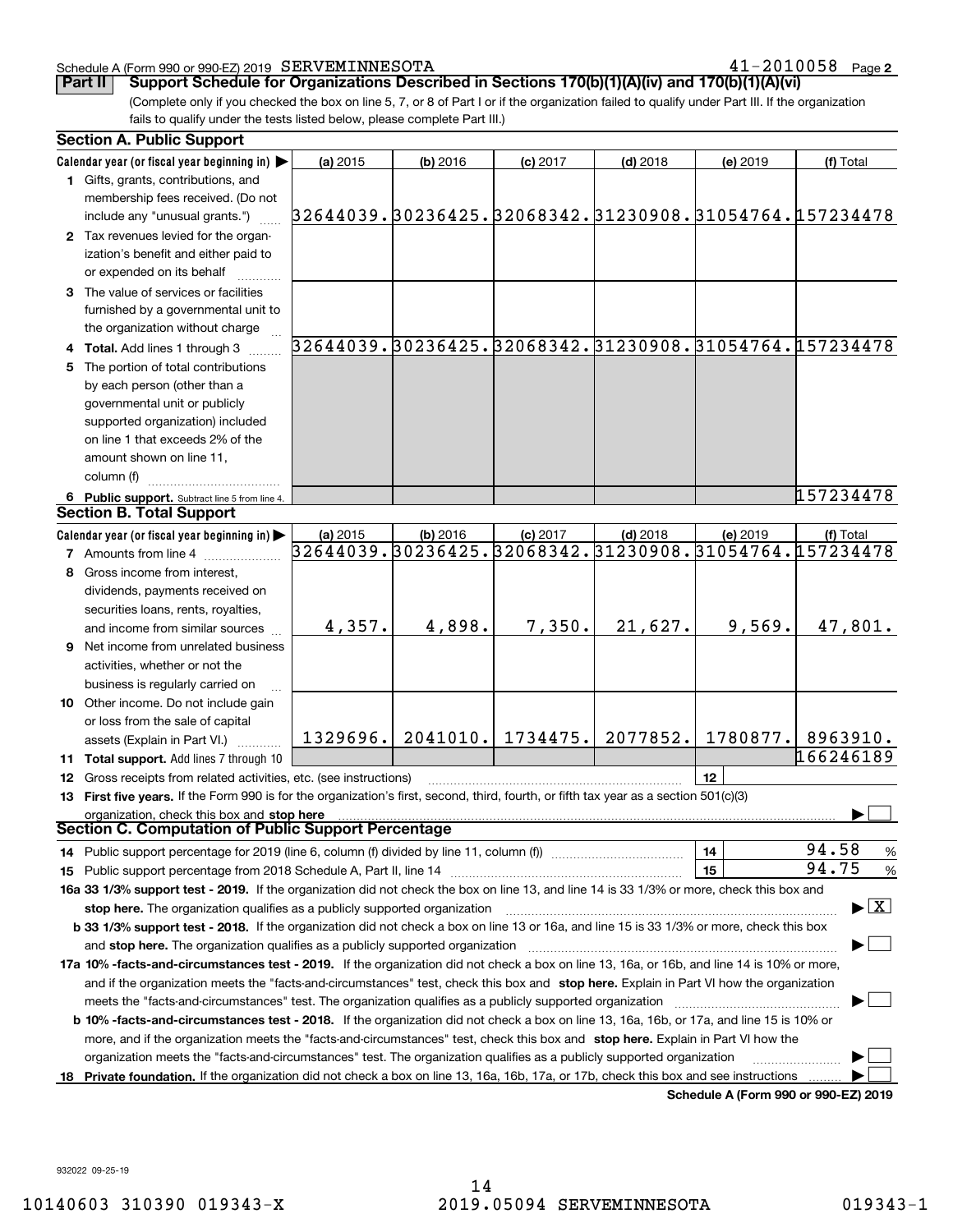### Schedule A (Form 990 or 990-EZ) 2019 Page SERVEMINNESOTA 41-2010058

# **Part III Support Schedule for Organizations Described in Section 509(a)(2)**

(Complete only if you checked the box on line 10 of Part I or if the organization failed to qualify under Part II. If the organization fails to qualify under the tests listed below, please complete Part II.)

|    | <b>Section A. Public Support</b>                                                                                                                                                                                                                                                             |          |          |            |            |                 |                                      |
|----|----------------------------------------------------------------------------------------------------------------------------------------------------------------------------------------------------------------------------------------------------------------------------------------------|----------|----------|------------|------------|-----------------|--------------------------------------|
|    | Calendar year (or fiscal year beginning in) $\blacktriangleright$                                                                                                                                                                                                                            | (a) 2015 | (b) 2016 | $(c)$ 2017 | $(d)$ 2018 | <b>(e)</b> 2019 | (f) Total                            |
|    | 1 Gifts, grants, contributions, and                                                                                                                                                                                                                                                          |          |          |            |            |                 |                                      |
|    | membership fees received. (Do not                                                                                                                                                                                                                                                            |          |          |            |            |                 |                                      |
|    | include any "unusual grants.")                                                                                                                                                                                                                                                               |          |          |            |            |                 |                                      |
|    | <b>2</b> Gross receipts from admissions,<br>merchandise sold or services per-<br>formed, or facilities furnished in<br>any activity that is related to the<br>organization's tax-exempt purpose                                                                                              |          |          |            |            |                 |                                      |
|    | 3 Gross receipts from activities that<br>are not an unrelated trade or bus-<br>iness under section 513                                                                                                                                                                                       |          |          |            |            |                 |                                      |
|    | 4 Tax revenues levied for the organ-<br>ization's benefit and either paid to<br>or expended on its behalf                                                                                                                                                                                    |          |          |            |            |                 |                                      |
|    | 5 The value of services or facilities<br>furnished by a governmental unit to<br>the organization without charge                                                                                                                                                                              |          |          |            |            |                 |                                      |
|    | <b>6 Total.</b> Add lines 1 through 5                                                                                                                                                                                                                                                        |          |          |            |            |                 |                                      |
|    | 7a Amounts included on lines 1, 2, and<br>3 received from disqualified persons                                                                                                                                                                                                               |          |          |            |            |                 |                                      |
|    | <b>b</b> Amounts included on lines 2 and 3 received<br>from other than disqualified persons that<br>exceed the greater of \$5,000 or 1% of the<br>amount on line 13 for the year                                                                                                             |          |          |            |            |                 |                                      |
|    | c Add lines 7a and 7b                                                                                                                                                                                                                                                                        |          |          |            |            |                 |                                      |
|    | 8 Public support. (Subtract line 7c from line 6.)<br><b>Section B. Total Support</b>                                                                                                                                                                                                         |          |          |            |            |                 |                                      |
|    | Calendar year (or fiscal year beginning in) $\blacktriangleright$                                                                                                                                                                                                                            | (a) 2015 | (b) 2016 | $(c)$ 2017 | $(d)$ 2018 | (e) 2019        | (f) Total                            |
|    | 9 Amounts from line 6                                                                                                                                                                                                                                                                        |          |          |            |            |                 |                                      |
|    | <b>10a</b> Gross income from interest,<br>dividends, payments received on<br>securities loans, rents, royalties,<br>and income from similar sources                                                                                                                                          |          |          |            |            |                 |                                      |
|    | <b>b</b> Unrelated business taxable income<br>(less section 511 taxes) from businesses<br>acquired after June 30, 1975                                                                                                                                                                       |          |          |            |            |                 |                                      |
|    | c Add lines 10a and 10b                                                                                                                                                                                                                                                                      |          |          |            |            |                 |                                      |
|    | 11 Net income from unrelated business<br>activities not included in line 10b,<br>whether or not the business is<br>regularly carried on                                                                                                                                                      |          |          |            |            |                 |                                      |
|    | <b>12</b> Other income. Do not include gain<br>or loss from the sale of capital<br>assets (Explain in Part VI.)                                                                                                                                                                              |          |          |            |            |                 |                                      |
|    | <b>13 Total support.</b> (Add lines 9, 10c, 11, and 12.)                                                                                                                                                                                                                                     |          |          |            |            |                 |                                      |
|    | 14 First five years. If the Form 990 is for the organization's first, second, third, fourth, or fifth tax year as a section 501(c)(3) organization,                                                                                                                                          |          |          |            |            |                 |                                      |
|    | check this box and stop here measurements are all the state of the state of the state of the state of the state of the state of the state of the state of the state of the state of the state of the state of the state of the<br><b>Section C. Computation of Public Support Percentage</b> |          |          |            |            |                 |                                      |
|    | 15 Public support percentage for 2019 (line 8, column (f), divided by line 13, column (f))                                                                                                                                                                                                   |          |          |            |            | 15              | %                                    |
|    | 16 Public support percentage from 2018 Schedule A, Part III, line 15                                                                                                                                                                                                                         |          |          |            |            | 16              | %                                    |
|    | <b>Section D. Computation of Investment Income Percentage</b>                                                                                                                                                                                                                                |          |          |            |            |                 |                                      |
|    | 17 Investment income percentage for 2019 (line 10c, column (f), divided by line 13, column (f))                                                                                                                                                                                              |          |          |            |            | 17              | %                                    |
|    | 18 Investment income percentage from 2018 Schedule A, Part III, line 17                                                                                                                                                                                                                      |          |          |            |            | 18              | %                                    |
|    | 19a 33 1/3% support tests - 2019. If the organization did not check the box on line 14, and line 15 is more than 33 1/3%, and line 17 is not                                                                                                                                                 |          |          |            |            |                 |                                      |
|    | more than 33 1/3%, check this box and stop here. The organization qualifies as a publicly supported organization                                                                                                                                                                             |          |          |            |            |                 | $\sim$                               |
|    | b 33 1/3% support tests - 2018. If the organization did not check a box on line 14 or line 19a, and line 16 is more than 33 1/3%, and                                                                                                                                                        |          |          |            |            |                 |                                      |
|    | line 18 is not more than 33 1/3%, check this box and stop here. The organization qualifies as a publicly supported organization                                                                                                                                                              |          |          |            |            |                 |                                      |
| 20 | Private foundation. If the organization did not check a box on line 14, 19a, or 19b, check this box and see instructions                                                                                                                                                                     |          |          |            |            |                 |                                      |
|    | 932023 09-25-19                                                                                                                                                                                                                                                                              |          |          |            |            |                 | Schedule A (Form 990 or 990-EZ) 2019 |
|    |                                                                                                                                                                                                                                                                                              |          | 15       |            |            |                 |                                      |

10140603 310390 019343-X 2019.05094 SERVEMINNESOTA 019343-1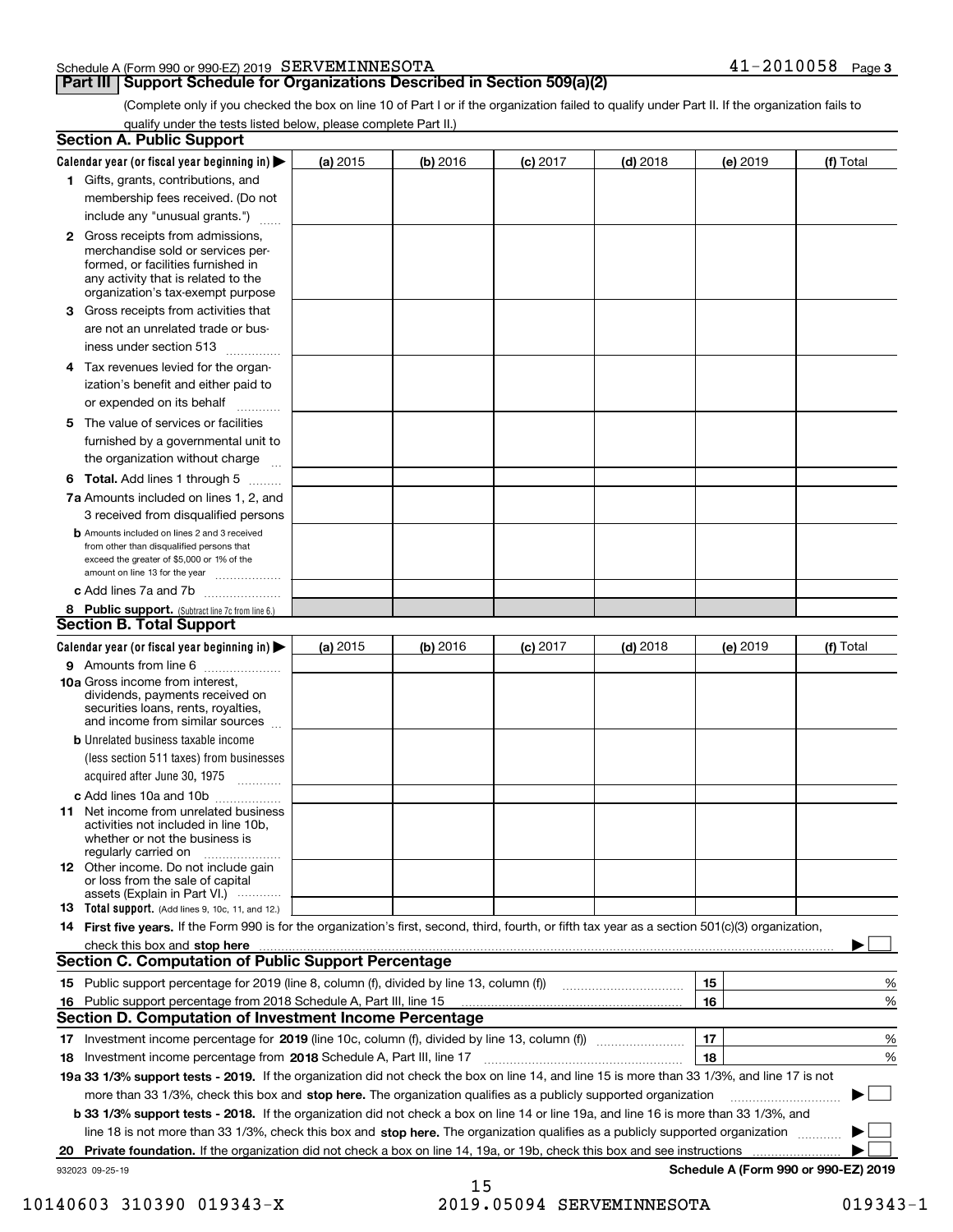**1**

**2**

**3a**

**3b**

**3c**

**4a**

**4b**

**4c**

**5a**

**5b5c**

**6**

**7**

**8**

**9a**

**9b**

**9c**

**10a**

**10b**

**Schedule A (Form 990 or 990-EZ) 2019**

**YesNo**

# **Part IV Supporting Organizations**

(Complete only if you checked a box in line 12 on Part I. If you checked 12a of Part I, complete Sections A and B. If you checked 12b of Part I, complete Sections A and C. If you checked 12c of Part I, complete Sections A, D, and E. If you checked 12d of Part I, complete Sections A and D, and complete Part V.)

### **Section A. All Supporting Organizations**

- **1** Are all of the organization's supported organizations listed by name in the organization's governing documents? If "No," describe in **Part VI** how the supported organizations are designated. If designated by *class or purpose, describe the designation. If historic and continuing relationship, explain.*
- **2** Did the organization have any supported organization that does not have an IRS determination of status under section 509(a)(1) or (2)? If "Yes," explain in Part VI how the organization determined that the supported *organization was described in section 509(a)(1) or (2).*
- **3a** Did the organization have a supported organization described in section 501(c)(4), (5), or (6)? If "Yes," answer *(b) and (c) below.*
- **b** Did the organization confirm that each supported organization qualified under section 501(c)(4), (5), or (6) and satisfied the public support tests under section 509(a)(2)? If "Yes," describe in **Part VI** when and how the *organization made the determination.*
- **c**Did the organization ensure that all support to such organizations was used exclusively for section 170(c)(2)(B) purposes? If "Yes," explain in **Part VI** what controls the organization put in place to ensure such use.
- **4a***If* Was any supported organization not organized in the United States ("foreign supported organization")? *"Yes," and if you checked 12a or 12b in Part I, answer (b) and (c) below.*
- **b** Did the organization have ultimate control and discretion in deciding whether to make grants to the foreign supported organization? If "Yes," describe in **Part VI** how the organization had such control and discretion *despite being controlled or supervised by or in connection with its supported organizations.*
- **c** Did the organization support any foreign supported organization that does not have an IRS determination under sections 501(c)(3) and 509(a)(1) or (2)? If "Yes," explain in **Part VI** what controls the organization used *to ensure that all support to the foreign supported organization was used exclusively for section 170(c)(2)(B) purposes.*
- **5a** Did the organization add, substitute, or remove any supported organizations during the tax year? If "Yes," answer (b) and (c) below (if applicable). Also, provide detail in **Part VI,** including (i) the names and EIN *numbers of the supported organizations added, substituted, or removed; (ii) the reasons for each such action; (iii) the authority under the organization's organizing document authorizing such action; and (iv) how the action was accomplished (such as by amendment to the organizing document).*
- **b** Type I or Type II only. Was any added or substituted supported organization part of a class already designated in the organization's organizing document?
- **cSubstitutions only.**  Was the substitution the result of an event beyond the organization's control?
- **6** Did the organization provide support (whether in the form of grants or the provision of services or facilities) to **Part VI.** *If "Yes," provide detail in* support or benefit one or more of the filing organization's supported organizations? anyone other than (i) its supported organizations, (ii) individuals that are part of the charitable class benefited by one or more of its supported organizations, or (iii) other supporting organizations that also
- **7**Did the organization provide a grant, loan, compensation, or other similar payment to a substantial contributor *If "Yes," complete Part I of Schedule L (Form 990 or 990-EZ).* regard to a substantial contributor? (as defined in section 4958(c)(3)(C)), a family member of a substantial contributor, or a 35% controlled entity with
- **8** Did the organization make a loan to a disqualified person (as defined in section 4958) not described in line 7? *If "Yes," complete Part I of Schedule L (Form 990 or 990-EZ).*
- **9a** Was the organization controlled directly or indirectly at any time during the tax year by one or more in section 509(a)(1) or (2))? If "Yes," *provide detail in* <code>Part VI.</code> disqualified persons as defined in section 4946 (other than foundation managers and organizations described
- **b** Did one or more disqualified persons (as defined in line 9a) hold a controlling interest in any entity in which the supporting organization had an interest? If "Yes," provide detail in P**art VI**.
- **c**Did a disqualified person (as defined in line 9a) have an ownership interest in, or derive any personal benefit from, assets in which the supporting organization also had an interest? If "Yes," provide detail in P**art VI.**
- **10a** Was the organization subject to the excess business holdings rules of section 4943 because of section supporting organizations)? If "Yes," answer 10b below. 4943(f) (regarding certain Type II supporting organizations, and all Type III non-functionally integrated
- **b** Did the organization have any excess business holdings in the tax year? (Use Schedule C, Form 4720, to *determine whether the organization had excess business holdings.)*

932024 09-25-19

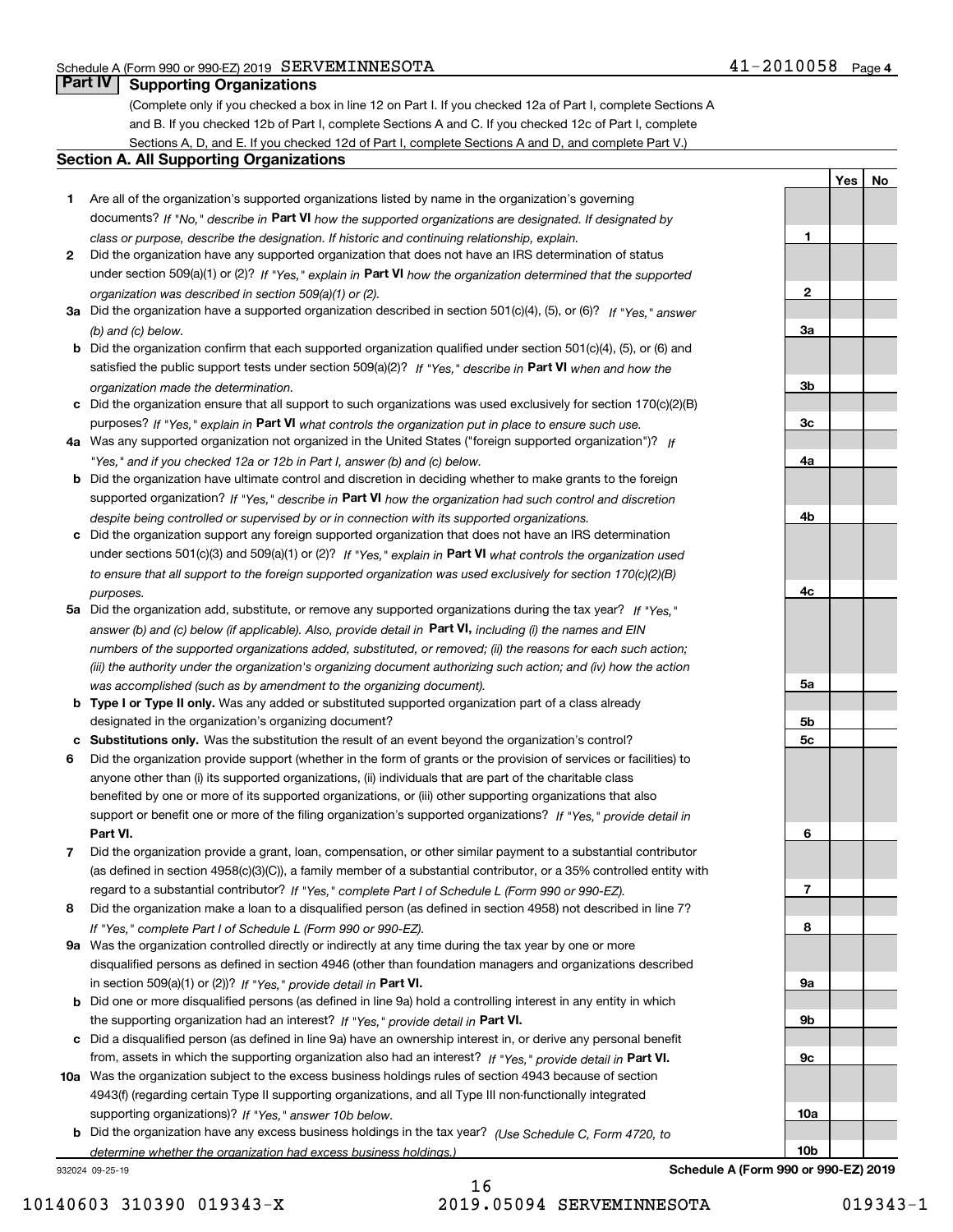|    |                                                                                                                                                                                                             |              | Yes | No |
|----|-------------------------------------------------------------------------------------------------------------------------------------------------------------------------------------------------------------|--------------|-----|----|
| 11 | Has the organization accepted a gift or contribution from any of the following persons?                                                                                                                     |              |     |    |
|    | a A person who directly or indirectly controls, either alone or together with persons described in (b) and (c)                                                                                              |              |     |    |
|    | below, the governing body of a supported organization?                                                                                                                                                      | 11a          |     |    |
|    | <b>b</b> A family member of a person described in (a) above?                                                                                                                                                | 11b          |     |    |
|    | c A 35% controlled entity of a person described in (a) or (b) above? If "Yes" to a, b, or c, provide detail in Part VI.                                                                                     | 11c          |     |    |
|    | <b>Section B. Type I Supporting Organizations</b>                                                                                                                                                           |              |     |    |
|    |                                                                                                                                                                                                             |              | Yes | No |
| 1  | Did the directors, trustees, or membership of one or more supported organizations have the power to                                                                                                         |              |     |    |
|    | regularly appoint or elect at least a majority of the organization's directors or trustees at all times during the                                                                                          |              |     |    |
|    | tax year? If "No," describe in Part VI how the supported organization(s) effectively operated, supervised, or                                                                                               |              |     |    |
|    | controlled the organization's activities. If the organization had more than one supported organization,                                                                                                     |              |     |    |
|    | describe how the powers to appoint and/or remove directors or trustees were allocated among the supported                                                                                                   |              |     |    |
|    | organizations and what conditions or restrictions, if any, applied to such powers during the tax year.                                                                                                      | 1            |     |    |
| 2  | Did the organization operate for the benefit of any supported organization other than the supported                                                                                                         |              |     |    |
|    | organization(s) that operated, supervised, or controlled the supporting organization? If "Yes," explain in                                                                                                  |              |     |    |
|    | Part VI how providing such benefit carried out the purposes of the supported organization(s) that operated,                                                                                                 |              |     |    |
|    | supervised, or controlled the supporting organization.                                                                                                                                                      | 2            |     |    |
|    | <b>Section C. Type II Supporting Organizations</b>                                                                                                                                                          |              |     |    |
|    |                                                                                                                                                                                                             |              | Yes | No |
| 1  | Were a majority of the organization's directors or trustees during the tax year also a majority of the directors                                                                                            |              |     |    |
|    | or trustees of each of the organization's supported organization(s)? If "No," describe in Part VI how control                                                                                               |              |     |    |
|    | or management of the supporting organization was vested in the same persons that controlled or managed                                                                                                      |              |     |    |
|    | the supported organization(s).                                                                                                                                                                              | 1            |     |    |
|    | <b>Section D. All Type III Supporting Organizations</b>                                                                                                                                                     |              |     |    |
|    |                                                                                                                                                                                                             |              | Yes | No |
| 1  | Did the organization provide to each of its supported organizations, by the last day of the fifth month of the                                                                                              |              |     |    |
|    | organization's tax year, (i) a written notice describing the type and amount of support provided during the prior tax                                                                                       |              |     |    |
|    | year, (ii) a copy of the Form 990 that was most recently filed as of the date of notification, and (iii) copies of the                                                                                      |              |     |    |
|    | organization's governing documents in effect on the date of notification, to the extent not previously provided?                                                                                            | 1            |     |    |
| 2  | Were any of the organization's officers, directors, or trustees either (i) appointed or elected by the supported                                                                                            |              |     |    |
|    | organization(s) or (ii) serving on the governing body of a supported organization? If "No," explain in Part VI how                                                                                          |              |     |    |
|    | the organization maintained a close and continuous working relationship with the supported organization(s).                                                                                                 | $\mathbf{2}$ |     |    |
| 3  | By reason of the relationship described in (2), did the organization's supported organizations have a                                                                                                       |              |     |    |
|    | significant voice in the organization's investment policies and in directing the use of the organization's                                                                                                  |              |     |    |
|    | income or assets at all times during the tax year? If "Yes," describe in Part VI the role the organization's                                                                                                |              |     |    |
|    | supported organizations played in this regard.<br>Section E. Type III Functionally Integrated Supporting Organizations                                                                                      | з            |     |    |
| 1  |                                                                                                                                                                                                             |              |     |    |
| a  | Check the box next to the method that the organization used to satisfy the Integral Part Test during the year (see instructions).<br>The organization satisfied the Activities Test. Complete line 2 below. |              |     |    |
| b  | The organization is the parent of each of its supported organizations. Complete line 3 below.                                                                                                               |              |     |    |
| c  | The organization supported a governmental entity. Describe in Part VI how you supported a government entity (see instructions).                                                                             |              |     |    |
| 2  | Activities Test. Answer (a) and (b) below.                                                                                                                                                                  |              | Yes | No |
| а  | Did substantially all of the organization's activities during the tax year directly further the exempt purposes of                                                                                          |              |     |    |
|    | the supported organization(s) to which the organization was responsive? If "Yes," then in Part VI identify                                                                                                  |              |     |    |
|    | those supported organizations and explain how these activities directly furthered their exempt purposes,                                                                                                    |              |     |    |
|    | how the organization was responsive to those supported organizations, and how the organization determined                                                                                                   |              |     |    |
|    | that these activities constituted substantially all of its activities.                                                                                                                                      | 2a           |     |    |
|    | <b>b</b> Did the activities described in (a) constitute activities that, but for the organization's involvement, one or more                                                                                |              |     |    |
|    | of the organization's supported organization(s) would have been engaged in? If "Yes," explain in Part VI the                                                                                                |              |     |    |
|    | reasons for the organization's position that its supported organization(s) would have engaged in these                                                                                                      |              |     |    |
|    | activities but for the organization's involvement.                                                                                                                                                          | 2b           |     |    |
| 3  | Parent of Supported Organizations. Answer (a) and (b) below.                                                                                                                                                |              |     |    |
| а  | Did the organization have the power to regularly appoint or elect a majority of the officers, directors, or                                                                                                 |              |     |    |
|    | trustees of each of the supported organizations? Provide details in Part VI.                                                                                                                                | За           |     |    |
|    | <b>b</b> Did the organization exercise a substantial degree of direction over the policies, programs, and activities of each                                                                                |              |     |    |
|    | of its supported organizations? If "Yes," describe in Part VI the role played by the organization in this regard                                                                                            | Зb           |     |    |
|    | Schedule A (Form 990 or 990-EZ) 2019<br>932025 09-25-19                                                                                                                                                     |              |     |    |

10140603 310390 019343-X 2019.05094 SERVEMINNESOTA 019343-1

17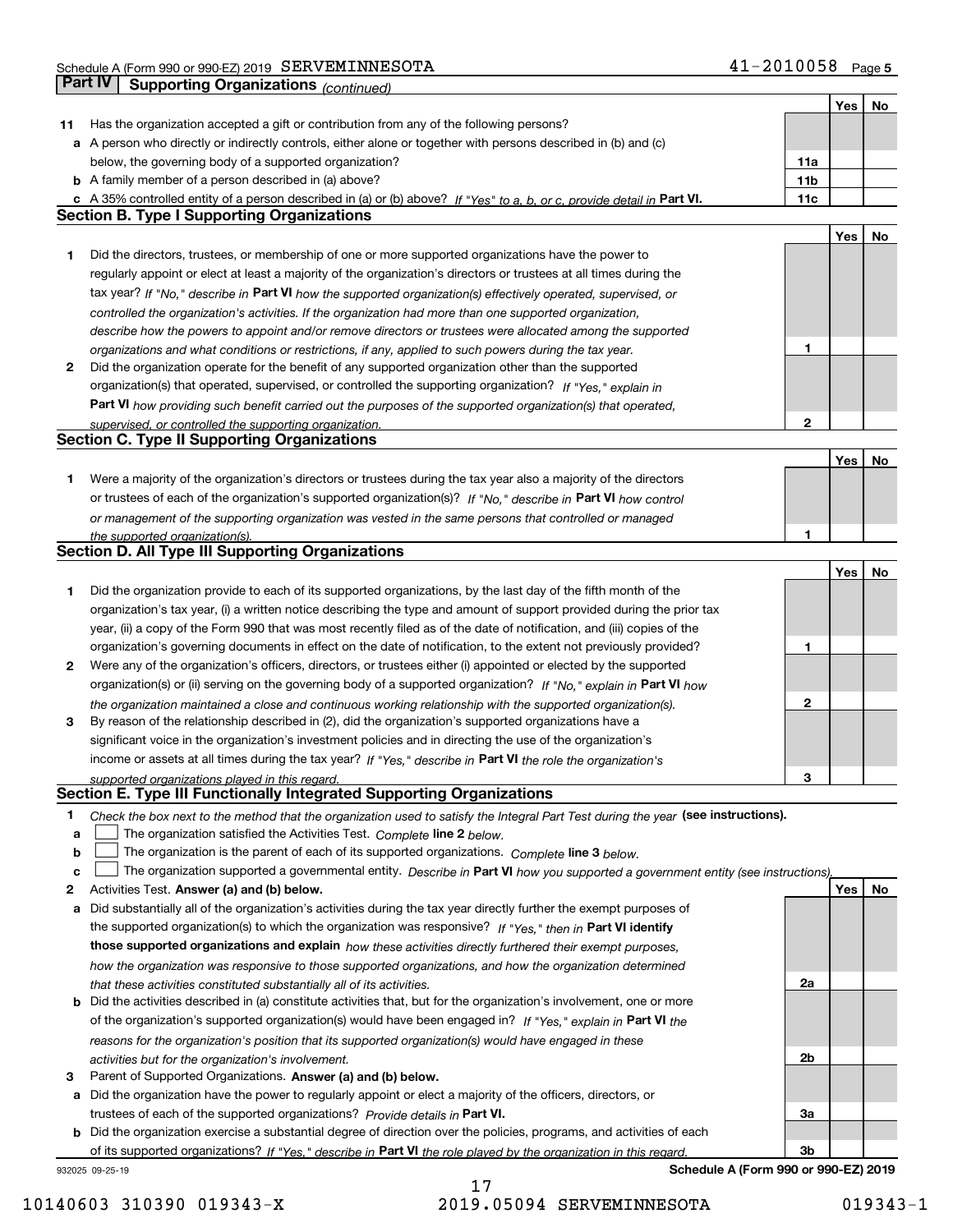|  | Schedule A (Form 990 or 990-EZ) 2019 SERVEMINNESOTA                                     | $41 - 2010058$ Page 6 |  |
|--|-----------------------------------------------------------------------------------------|-----------------------|--|
|  | <b>Part V</b>   Type III Non-Functionally Integrated 509(a)(3) Supporting Organizations |                       |  |

**1**

1 Check here if the organization satisfied the Integral Part Test as a qualifying trust on Nov. 20, 1970 (explain in Part VI). See instructions. All other Type III non-functionally integrated supporting organizations must complete Sections A through E.

|    | Section A - Adjusted Net Income                                              | (A) Prior Year | (B) Current Year<br>(optional) |                                |
|----|------------------------------------------------------------------------------|----------------|--------------------------------|--------------------------------|
| 1. | Net short-term capital gain                                                  | 1              |                                |                                |
| 2  | Recoveries of prior-year distributions                                       | $\overline{2}$ |                                |                                |
| 3  | Other gross income (see instructions)                                        | 3              |                                |                                |
| 4  | Add lines 1 through 3.                                                       | 4              |                                |                                |
| 5  | Depreciation and depletion                                                   | 5              |                                |                                |
| 6  | Portion of operating expenses paid or incurred for production or             |                |                                |                                |
|    | collection of gross income or for management, conservation, or               |                |                                |                                |
|    | maintenance of property held for production of income (see instructions)     | 6              |                                |                                |
| 7  | Other expenses (see instructions)                                            | $\overline{7}$ |                                |                                |
| 8  | Adjusted Net Income (subtract lines 5, 6, and 7 from line 4)                 | 8              |                                |                                |
|    | <b>Section B - Minimum Asset Amount</b>                                      |                | (A) Prior Year                 | (B) Current Year<br>(optional) |
| 1  | Aggregate fair market value of all non-exempt-use assets (see                |                |                                |                                |
|    | instructions for short tax year or assets held for part of year):            |                |                                |                                |
|    | a Average monthly value of securities                                        | 1a             |                                |                                |
|    | <b>b</b> Average monthly cash balances                                       | 1b             |                                |                                |
|    | c Fair market value of other non-exempt-use assets                           | 1c             |                                |                                |
|    | d Total (add lines 1a, 1b, and 1c)                                           | 1d             |                                |                                |
|    | e Discount claimed for blockage or other                                     |                |                                |                                |
|    | factors (explain in detail in Part VI):                                      |                |                                |                                |
| 2  | Acquisition indebtedness applicable to non-exempt-use assets                 | $\mathbf{2}$   |                                |                                |
| 3  | Subtract line 2 from line 1d.                                                | 3              |                                |                                |
| 4  | Cash deemed held for exempt use. Enter 1-1/2% of line 3 (for greater amount, |                |                                |                                |
|    | see instructions).                                                           | 4              |                                |                                |
| 5  | Net value of non-exempt-use assets (subtract line 4 from line 3)             | 5              |                                |                                |
| 6  | Multiply line 5 by .035.                                                     | 6              |                                |                                |
| 7  | Recoveries of prior-year distributions                                       | $\overline{7}$ |                                |                                |
| 8  | Minimum Asset Amount (add line 7 to line 6)                                  | 8              |                                |                                |
|    | <b>Section C - Distributable Amount</b>                                      |                |                                | <b>Current Year</b>            |
| 1  | Adjusted net income for prior year (from Section A, line 8, Column A)        | 1              |                                |                                |
| 2  | Enter 85% of line 1.                                                         | $\overline{2}$ |                                |                                |
| 3  | Minimum asset amount for prior year (from Section B, line 8, Column A)       | 3              |                                |                                |
| 4  | Enter greater of line 2 or line 3.                                           | 4              |                                |                                |
| 5  | Income tax imposed in prior year                                             | 5              |                                |                                |
| 6  | <b>Distributable Amount.</b> Subtract line 5 from line 4, unless subject to  |                |                                |                                |
|    | emergency temporary reduction (see instructions).                            | 6              |                                |                                |
|    |                                                                              |                |                                |                                |

**7**Check here if the current year is the organization's first as a non-functionally integrated Type III supporting organization (see instructions).

**Schedule A (Form 990 or 990-EZ) 2019**

932026 09-25-19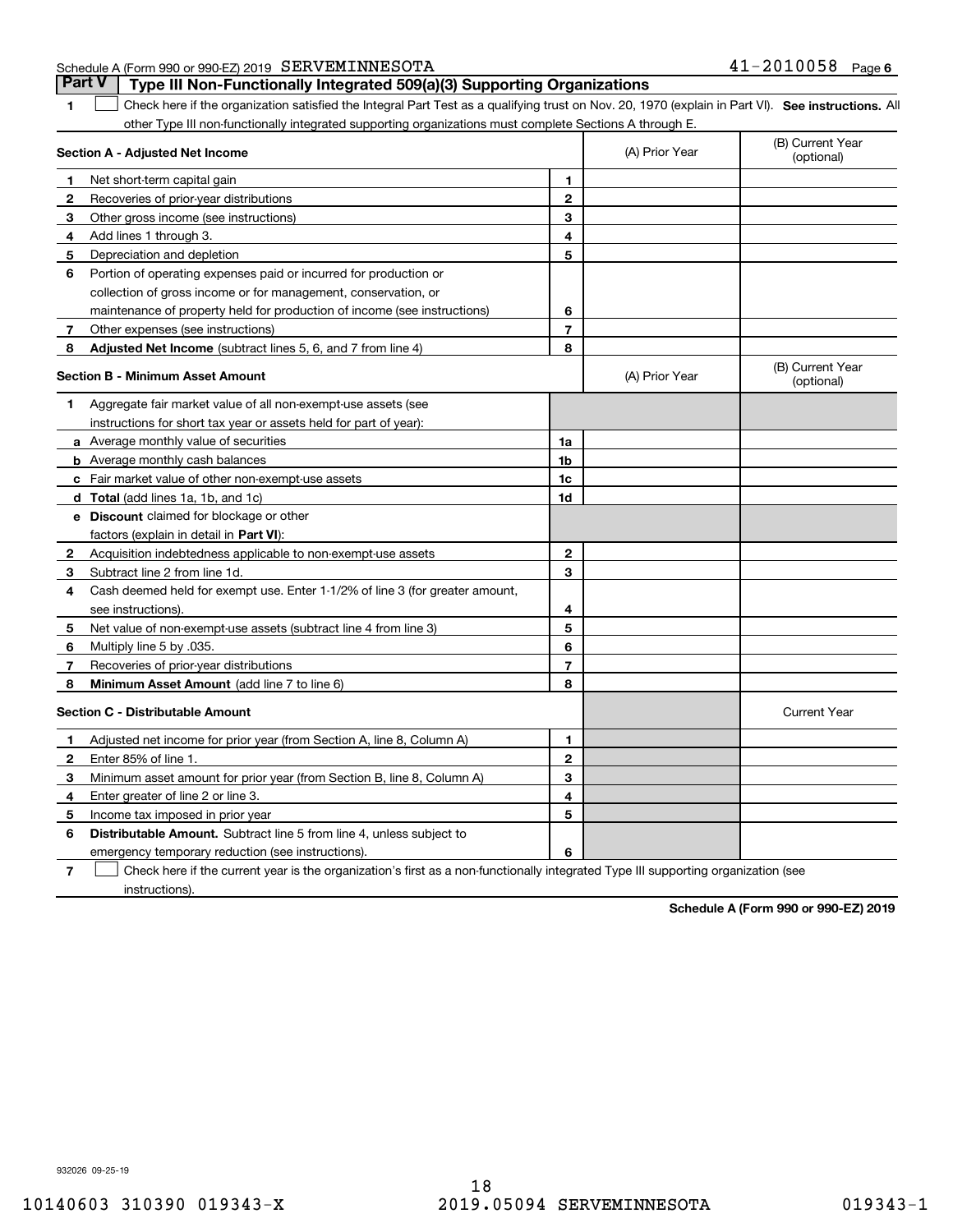Schedule A (Form 990 or 990-EZ) 2019 Page SERVEMINNESOTA 41-2010058

| Part V | Type III Non-Functionally Integrated 509(a)(3) Supporting Organizations                     |                             | (continued)                           |                                         |  |  |  |  |  |
|--------|---------------------------------------------------------------------------------------------|-----------------------------|---------------------------------------|-----------------------------------------|--|--|--|--|--|
|        | Section D - Distributions                                                                   |                             |                                       | <b>Current Year</b>                     |  |  |  |  |  |
| 1      | Amounts paid to supported organizations to accomplish exempt purposes                       |                             |                                       |                                         |  |  |  |  |  |
| 2      | Amounts paid to perform activity that directly furthers exempt purposes of supported        |                             |                                       |                                         |  |  |  |  |  |
|        | organizations, in excess of income from activity                                            |                             |                                       |                                         |  |  |  |  |  |
| 3      | Administrative expenses paid to accomplish exempt purposes of supported organizations       |                             |                                       |                                         |  |  |  |  |  |
| 4      | Amounts paid to acquire exempt-use assets                                                   |                             |                                       |                                         |  |  |  |  |  |
| 5      | Qualified set-aside amounts (prior IRS approval required)                                   |                             |                                       |                                         |  |  |  |  |  |
| 6      | Other distributions (describe in Part VI). See instructions.                                |                             |                                       |                                         |  |  |  |  |  |
| 7      | <b>Total annual distributions.</b> Add lines 1 through 6.                                   |                             |                                       |                                         |  |  |  |  |  |
| 8      | Distributions to attentive supported organizations to which the organization is responsive  |                             |                                       |                                         |  |  |  |  |  |
|        | (provide details in Part VI). See instructions.                                             |                             |                                       |                                         |  |  |  |  |  |
| 9      | Distributable amount for 2019 from Section C, line 6                                        |                             |                                       |                                         |  |  |  |  |  |
| 10     | Line 8 amount divided by line 9 amount                                                      |                             |                                       |                                         |  |  |  |  |  |
|        |                                                                                             | (i)                         | (iii)                                 | (iii)                                   |  |  |  |  |  |
|        | <b>Section E - Distribution Allocations</b> (see instructions)                              | <b>Excess Distributions</b> | <b>Underdistributions</b><br>Pre-2019 | <b>Distributable</b><br>Amount for 2019 |  |  |  |  |  |
| 1      | Distributable amount for 2019 from Section C, line 6                                        |                             |                                       |                                         |  |  |  |  |  |
| 2      | Underdistributions, if any, for years prior to 2019 (reason-                                |                             |                                       |                                         |  |  |  |  |  |
|        | able cause required- explain in Part VI). See instructions.                                 |                             |                                       |                                         |  |  |  |  |  |
| З      | Excess distributions carryover, if any, to 2019                                             |                             |                                       |                                         |  |  |  |  |  |
|        | <b>a</b> From 2014                                                                          |                             |                                       |                                         |  |  |  |  |  |
|        | <b>b</b> From $2015$                                                                        |                             |                                       |                                         |  |  |  |  |  |
|        | c From 2016                                                                                 |                             |                                       |                                         |  |  |  |  |  |
|        | <b>d</b> From 2017                                                                          |                             |                                       |                                         |  |  |  |  |  |
|        | e From 2018                                                                                 |                             |                                       |                                         |  |  |  |  |  |
|        | <b>Total</b> of lines 3a through e                                                          |                             |                                       |                                         |  |  |  |  |  |
|        | <b>g</b> Applied to underdistributions of prior years                                       |                             |                                       |                                         |  |  |  |  |  |
|        | <b>h</b> Applied to 2019 distributable amount                                               |                             |                                       |                                         |  |  |  |  |  |
|        | Carryover from 2014 not applied (see instructions)                                          |                             |                                       |                                         |  |  |  |  |  |
|        | Remainder. Subtract lines 3g, 3h, and 3i from 3f.                                           |                             |                                       |                                         |  |  |  |  |  |
| 4      | Distributions for 2019 from Section D,                                                      |                             |                                       |                                         |  |  |  |  |  |
|        | line $7:$                                                                                   |                             |                                       |                                         |  |  |  |  |  |
|        | <b>a</b> Applied to underdistributions of prior years                                       |                             |                                       |                                         |  |  |  |  |  |
|        | <b>b</b> Applied to 2019 distributable amount                                               |                             |                                       |                                         |  |  |  |  |  |
| c      | Remainder. Subtract lines 4a and 4b from 4.                                                 |                             |                                       |                                         |  |  |  |  |  |
| 5      | Remaining underdistributions for years prior to 2019, if                                    |                             |                                       |                                         |  |  |  |  |  |
|        | any. Subtract lines 3g and 4a from line 2. For result greater                               |                             |                                       |                                         |  |  |  |  |  |
|        | than zero, explain in Part VI. See instructions.                                            |                             |                                       |                                         |  |  |  |  |  |
| 6      | Remaining underdistributions for 2019. Subtract lines 3h                                    |                             |                                       |                                         |  |  |  |  |  |
|        | and 4b from line 1. For result greater than zero, explain in                                |                             |                                       |                                         |  |  |  |  |  |
|        | <b>Part VI.</b> See instructions.                                                           |                             |                                       |                                         |  |  |  |  |  |
| 7      | Excess distributions carryover to 2020. Add lines 3j                                        |                             |                                       |                                         |  |  |  |  |  |
|        | and 4c.                                                                                     |                             |                                       |                                         |  |  |  |  |  |
| 8      | Breakdown of line 7:                                                                        |                             |                                       |                                         |  |  |  |  |  |
|        | a Excess from 2015                                                                          |                             |                                       |                                         |  |  |  |  |  |
|        |                                                                                             |                             |                                       |                                         |  |  |  |  |  |
|        |                                                                                             |                             |                                       |                                         |  |  |  |  |  |
|        |                                                                                             |                             |                                       |                                         |  |  |  |  |  |
|        |                                                                                             |                             |                                       |                                         |  |  |  |  |  |
|        | <b>b</b> Excess from 2016<br>c Excess from 2017<br>d Excess from 2018<br>e Excess from 2019 |                             |                                       |                                         |  |  |  |  |  |

**Schedule A (Form 990 or 990-EZ) 2019**

932027 09-25-19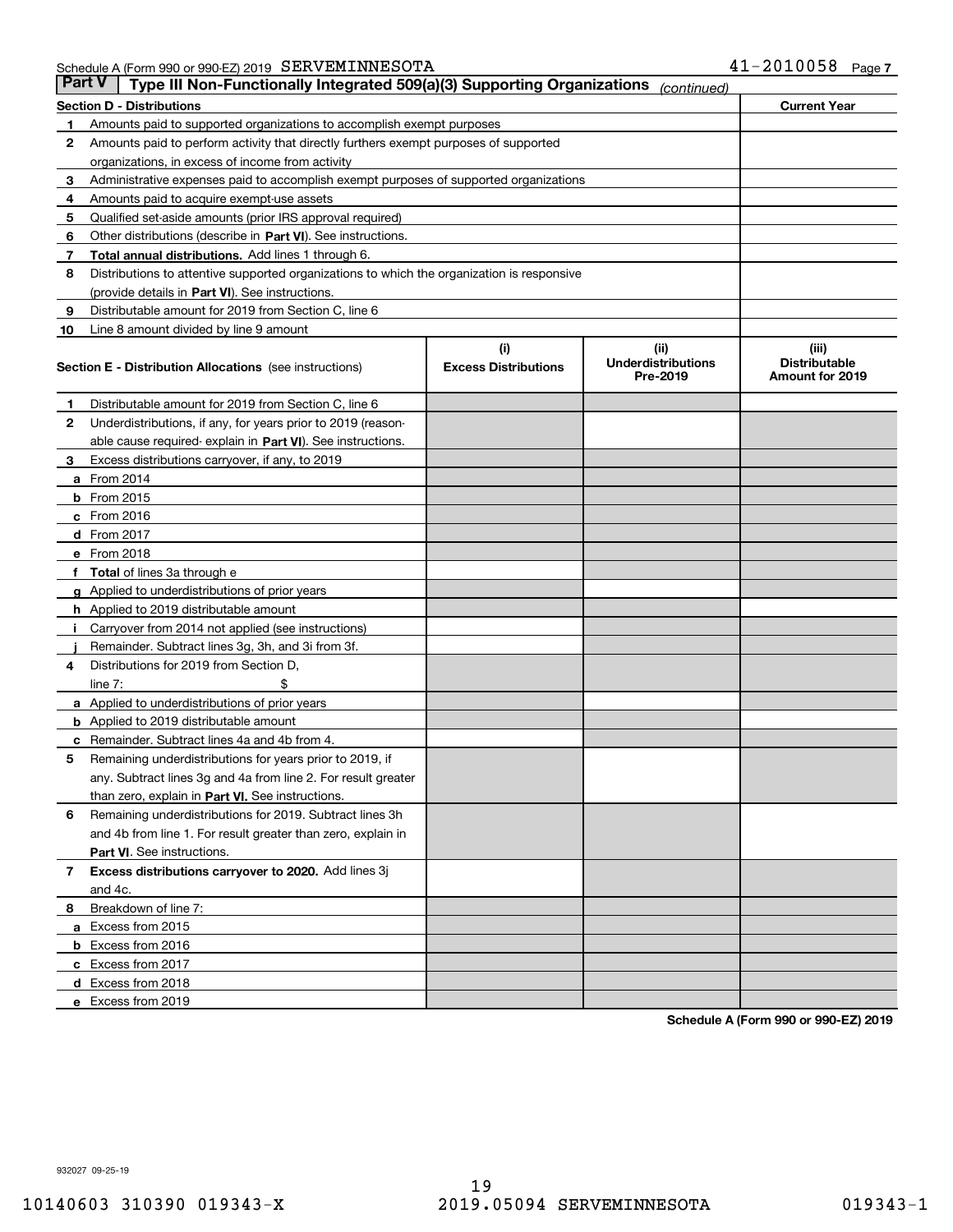#### Schedule A (Form 990 or 990-EZ) 2019 Page SERVEMINNESOTA 41-2010058

| <b>Part VI</b>  | Supplemental Information. Provide the explanations required by Part II, line 10; Part II, line 17a or 17b; Part III, line 12;<br>Part IV, Section A, lines 1, 2, 3b, 3c, 4b, 4c, 5a, 6, 9a, 9b, 9c, 11a, 11b, and 11c; Part IV, Section B, lines 1 and 2; Part IV, Section C,<br>line 1; Part IV, Section D, lines 2 and 3; Part IV, Section E, lines 1c, 2a, 2b, 3a, and 3b; Part V, line 1; Part V, Section B, line 1e; Part V,<br>Section D, lines 5, 6, and 8; and Part V, Section E, lines 2, 5, and 6. Also complete this part for any additional information.<br>(See instructions.) |                                      |
|-----------------|---------------------------------------------------------------------------------------------------------------------------------------------------------------------------------------------------------------------------------------------------------------------------------------------------------------------------------------------------------------------------------------------------------------------------------------------------------------------------------------------------------------------------------------------------------------------------------------------|--------------------------------------|
|                 |                                                                                                                                                                                                                                                                                                                                                                                                                                                                                                                                                                                             |                                      |
|                 |                                                                                                                                                                                                                                                                                                                                                                                                                                                                                                                                                                                             |                                      |
|                 |                                                                                                                                                                                                                                                                                                                                                                                                                                                                                                                                                                                             |                                      |
|                 |                                                                                                                                                                                                                                                                                                                                                                                                                                                                                                                                                                                             |                                      |
|                 |                                                                                                                                                                                                                                                                                                                                                                                                                                                                                                                                                                                             |                                      |
|                 |                                                                                                                                                                                                                                                                                                                                                                                                                                                                                                                                                                                             |                                      |
|                 |                                                                                                                                                                                                                                                                                                                                                                                                                                                                                                                                                                                             |                                      |
|                 |                                                                                                                                                                                                                                                                                                                                                                                                                                                                                                                                                                                             |                                      |
|                 |                                                                                                                                                                                                                                                                                                                                                                                                                                                                                                                                                                                             |                                      |
|                 |                                                                                                                                                                                                                                                                                                                                                                                                                                                                                                                                                                                             |                                      |
|                 |                                                                                                                                                                                                                                                                                                                                                                                                                                                                                                                                                                                             |                                      |
|                 |                                                                                                                                                                                                                                                                                                                                                                                                                                                                                                                                                                                             |                                      |
|                 |                                                                                                                                                                                                                                                                                                                                                                                                                                                                                                                                                                                             |                                      |
|                 |                                                                                                                                                                                                                                                                                                                                                                                                                                                                                                                                                                                             |                                      |
|                 |                                                                                                                                                                                                                                                                                                                                                                                                                                                                                                                                                                                             |                                      |
|                 |                                                                                                                                                                                                                                                                                                                                                                                                                                                                                                                                                                                             |                                      |
|                 |                                                                                                                                                                                                                                                                                                                                                                                                                                                                                                                                                                                             |                                      |
|                 |                                                                                                                                                                                                                                                                                                                                                                                                                                                                                                                                                                                             |                                      |
|                 |                                                                                                                                                                                                                                                                                                                                                                                                                                                                                                                                                                                             |                                      |
|                 |                                                                                                                                                                                                                                                                                                                                                                                                                                                                                                                                                                                             |                                      |
|                 |                                                                                                                                                                                                                                                                                                                                                                                                                                                                                                                                                                                             |                                      |
|                 |                                                                                                                                                                                                                                                                                                                                                                                                                                                                                                                                                                                             |                                      |
|                 |                                                                                                                                                                                                                                                                                                                                                                                                                                                                                                                                                                                             |                                      |
|                 |                                                                                                                                                                                                                                                                                                                                                                                                                                                                                                                                                                                             |                                      |
|                 |                                                                                                                                                                                                                                                                                                                                                                                                                                                                                                                                                                                             |                                      |
|                 |                                                                                                                                                                                                                                                                                                                                                                                                                                                                                                                                                                                             |                                      |
|                 |                                                                                                                                                                                                                                                                                                                                                                                                                                                                                                                                                                                             |                                      |
|                 |                                                                                                                                                                                                                                                                                                                                                                                                                                                                                                                                                                                             |                                      |
|                 |                                                                                                                                                                                                                                                                                                                                                                                                                                                                                                                                                                                             |                                      |
|                 |                                                                                                                                                                                                                                                                                                                                                                                                                                                                                                                                                                                             |                                      |
|                 |                                                                                                                                                                                                                                                                                                                                                                                                                                                                                                                                                                                             |                                      |
|                 |                                                                                                                                                                                                                                                                                                                                                                                                                                                                                                                                                                                             |                                      |
|                 |                                                                                                                                                                                                                                                                                                                                                                                                                                                                                                                                                                                             |                                      |
|                 |                                                                                                                                                                                                                                                                                                                                                                                                                                                                                                                                                                                             |                                      |
| 932028 09-25-19 | 20                                                                                                                                                                                                                                                                                                                                                                                                                                                                                                                                                                                          | Schedule A (Form 990 or 990-EZ) 2019 |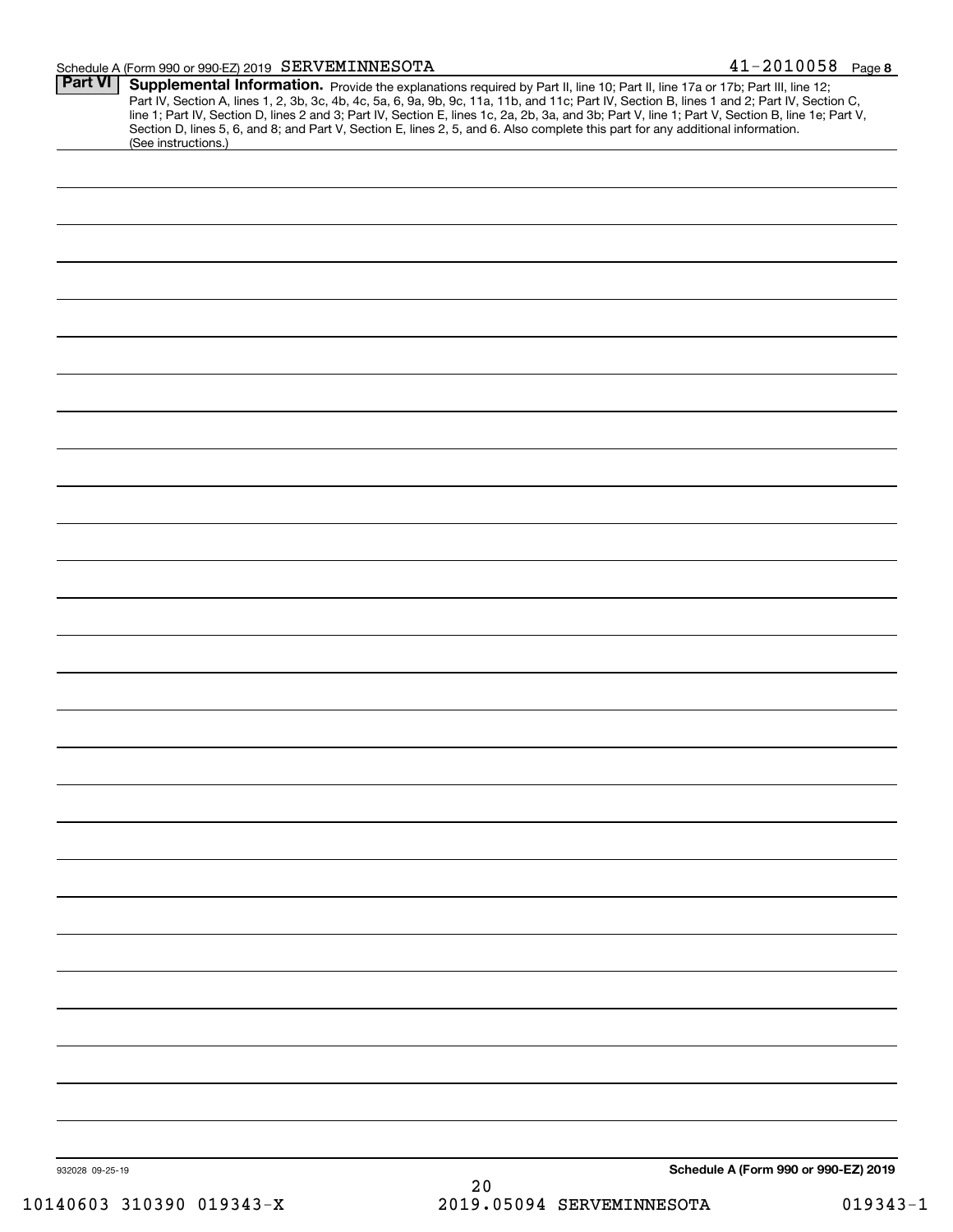Department of the Treasury Internal Revenue Service **(Form 990, 990-EZ, or 990-PF)**

Name of the organization

### \*\* PUBLIC DISCLOSURE COPY \*\*

# **Schedule B Schedule of Contributors**

**| Attach to Form 990, Form 990-EZ, or Form 990-PF. | Go to www.irs.gov/Form990 for the latest information.** OMB No. 1545-0047

**2019**

**Employer identification number**

SERVEMINNESOTA 41-2010058

| <b>Organization type (check one):</b>                                              |  |  |  |  |  |  |
|------------------------------------------------------------------------------------|--|--|--|--|--|--|
| Section:                                                                           |  |  |  |  |  |  |
| $\underline{X}$ 501(c)( 3) (enter number) organization                             |  |  |  |  |  |  |
| $4947(a)(1)$ nonexempt charitable trust <b>not</b> treated as a private foundation |  |  |  |  |  |  |
| 527 political organization                                                         |  |  |  |  |  |  |
| 501(c)(3) exempt private foundation                                                |  |  |  |  |  |  |
| 4947(a)(1) nonexempt charitable trust treated as a private foundation              |  |  |  |  |  |  |
| 501(c)(3) taxable private foundation                                               |  |  |  |  |  |  |
|                                                                                    |  |  |  |  |  |  |

Check if your organization is covered by the **General Rule** or a **Special Rule. Note:**  Only a section 501(c)(7), (8), or (10) organization can check boxes for both the General Rule and a Special Rule. See instructions.

### **General Rule**

 $\mathcal{L}^{\text{max}}$ 

For an organization filing Form 990, 990-EZ, or 990-PF that received, during the year, contributions totaling \$5,000 or more (in money or property) from any one contributor. Complete Parts I and II. See instructions for determining a contributor's total contributions.

### **Special Rules**

any one contributor, during the year, total contributions of the greater of  $\,$  (1) \$5,000; or **(2)** 2% of the amount on (i) Form 990, Part VIII, line 1h;  $\boxed{\textbf{X}}$  For an organization described in section 501(c)(3) filing Form 990 or 990-EZ that met the 33 1/3% support test of the regulations under sections 509(a)(1) and 170(b)(1)(A)(vi), that checked Schedule A (Form 990 or 990-EZ), Part II, line 13, 16a, or 16b, and that received from or (ii) Form 990-EZ, line 1. Complete Parts I and II.

year, total contributions of more than \$1,000 *exclusively* for religious, charitable, scientific, literary, or educational purposes, or for the For an organization described in section 501(c)(7), (8), or (10) filing Form 990 or 990-EZ that received from any one contributor, during the prevention of cruelty to children or animals. Complete Parts I, II, and III.  $\mathcal{L}^{\text{max}}$ 

purpose. Don't complete any of the parts unless the **General Rule** applies to this organization because it received *nonexclusively* year, contributions <sub>exclusively</sub> for religious, charitable, etc., purposes, but no such contributions totaled more than \$1,000. If this box is checked, enter here the total contributions that were received during the year for an  $\;$ exclusively religious, charitable, etc., For an organization described in section 501(c)(7), (8), or (10) filing Form 990 or 990-EZ that received from any one contributor, during the religious, charitable, etc., contributions totaling \$5,000 or more during the year  $\Box$ — $\Box$   $\Box$  $\mathcal{L}^{\text{max}}$ 

**Caution:**  An organization that isn't covered by the General Rule and/or the Special Rules doesn't file Schedule B (Form 990, 990-EZ, or 990-PF),  **must** but it answer "No" on Part IV, line 2, of its Form 990; or check the box on line H of its Form 990-EZ or on its Form 990-PF, Part I, line 2, to certify that it doesn't meet the filing requirements of Schedule B (Form 990, 990-EZ, or 990-PF).

**For Paperwork Reduction Act Notice, see the instructions for Form 990, 990-EZ, or 990-PF. Schedule B (Form 990, 990-EZ, or 990-PF) (2019)** LHA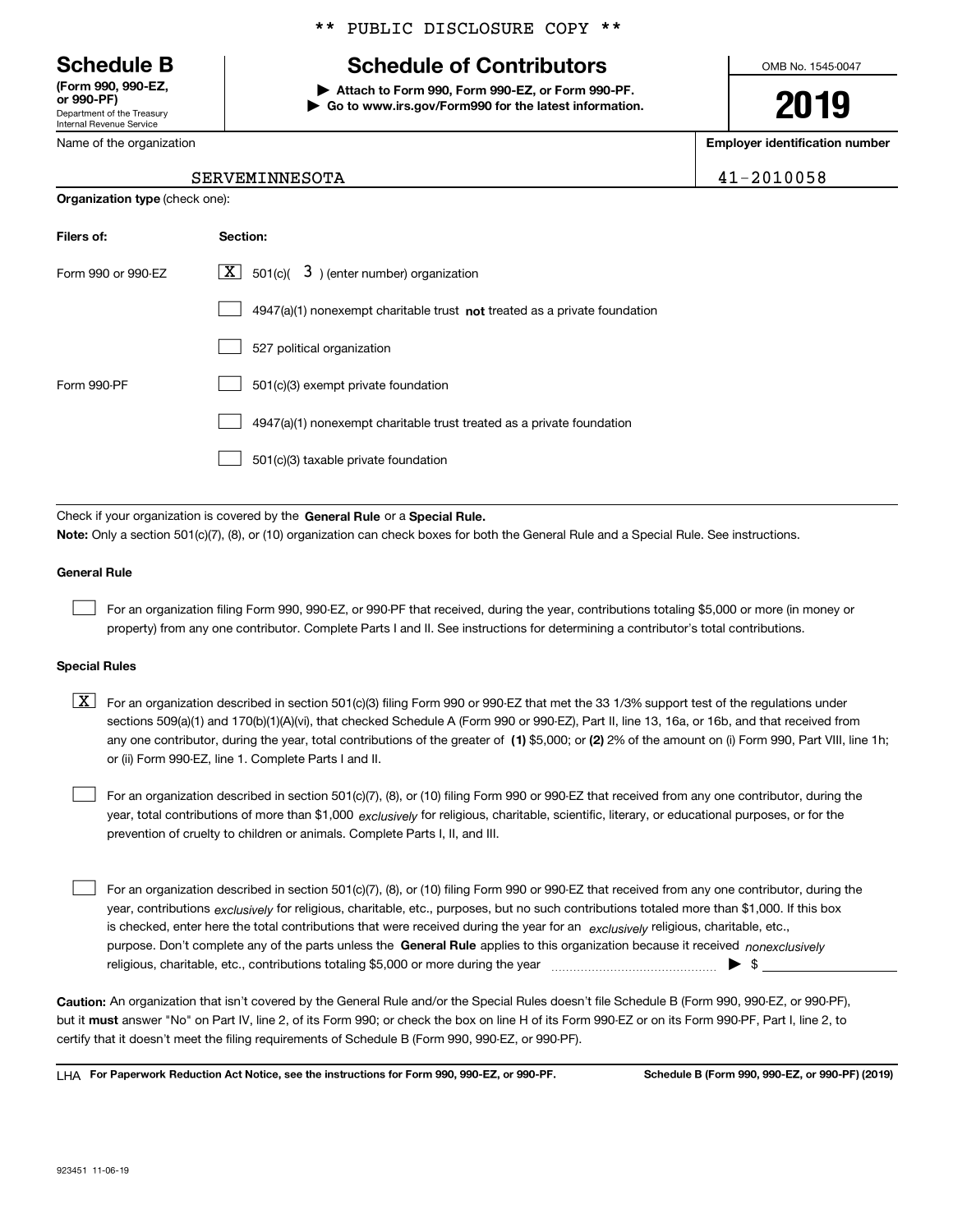# Schedule B (Form 990, 990-EZ, or 990-PF) (2019) Page 2

Name of organization

## SERVEMINNESOTA 11-2010058

|                  | chedule B (Form 990, 990-EZ, or 990-PF) (2019)                                                 |                                   | Page 2                                                                                                    |
|------------------|------------------------------------------------------------------------------------------------|-----------------------------------|-----------------------------------------------------------------------------------------------------------|
|                  | lame of organization                                                                           |                                   | <b>Employer identification number</b>                                                                     |
|                  | <b>ERVEMINNESOTA</b>                                                                           |                                   | 41-2010058                                                                                                |
| Part I           | Contributors (see instructions). Use duplicate copies of Part I if additional space is needed. |                                   |                                                                                                           |
| (a)<br>No.       | (b)<br>Name, address, and ZIP + 4                                                              | (c)<br><b>Total contributions</b> | (d)<br>Type of contribution                                                                               |
| 1                |                                                                                                | 24, 245, 481.<br>$$\mathbb{S}$$   | $\overline{\text{X}}$<br>Person<br>Payroll<br>Noncash<br>(Complete Part II for<br>noncash contributions.) |
| (a)<br>No.       | (b)<br>Name, address, and ZIP + 4                                                              | (c)<br><b>Total contributions</b> | (d)<br>Type of contribution                                                                               |
| $\boldsymbol{2}$ |                                                                                                | 5, 174, 855.<br>$$\mathbb{S}$$    | $\overline{\text{X}}$<br>Person<br>Payroll<br>Noncash<br>(Complete Part II for<br>noncash contributions.) |
| (a)<br>No.       | (b)<br>Name, address, and ZIP + 4                                                              | (c)<br><b>Total contributions</b> | (d)<br>Type of contribution                                                                               |
|                  |                                                                                                | \$                                | Person<br>Payroll<br>Noncash<br>(Complete Part II for<br>noncash contributions.)                          |
| (a)<br>No.       | (b)<br>Name, address, and ZIP + 4                                                              | (c)<br><b>Total contributions</b> | (d)<br>Type of contribution                                                                               |
|                  |                                                                                                | \$                                | Person<br>Payroll<br>Noncash<br>(Complete Part II for<br>noncash contributions.)                          |
| (a)<br>No.       | (b)<br>Name, address, and ZIP + 4                                                              | (c)<br><b>Total contributions</b> | (d)<br>Type of contribution                                                                               |
|                  |                                                                                                | \$                                | Person<br>Payroll<br>Noncash<br>(Complete Part II for<br>noncash contributions.)                          |
| (a)<br>No.       | (b)<br>Name, address, and ZIP + 4                                                              | (c)<br><b>Total contributions</b> | (d)<br>Type of contribution                                                                               |
|                  |                                                                                                |                                   | Person<br>Payroll                                                                                         |

(Complete Part II for noncash contributions.)

 $\mathcal{L}^{\text{max}}$ 

**Noncash**

923452 11-06-19 **Schedule B (Form 990, 990-EZ, or 990-PF) (2019)**

22 10140603 310390 019343-X 2019.05094 SERVEMINNESOTA 019343-1

\$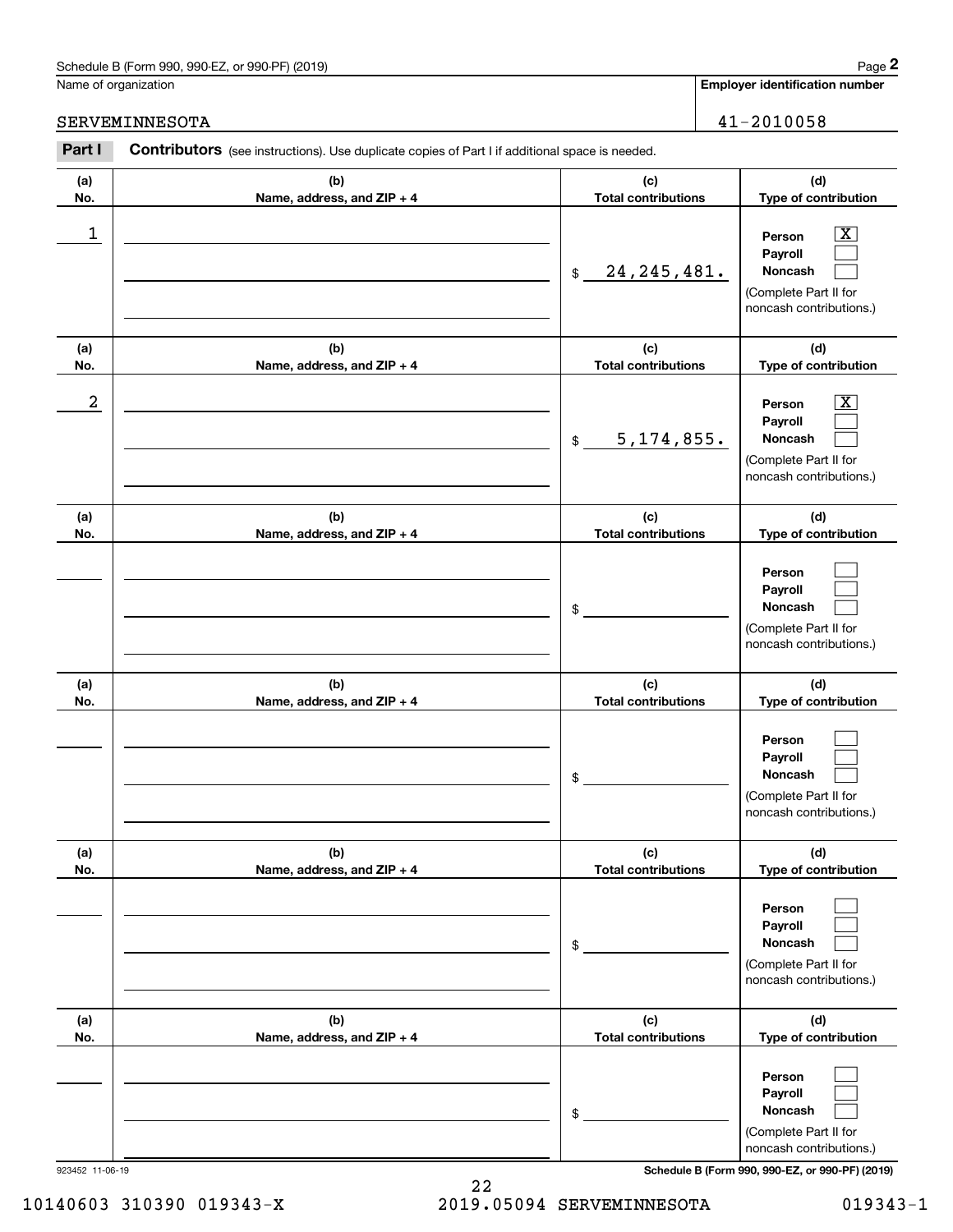| Schedule B (Form 990, 990-EZ, or 990-PF)<br>) (2019)<br>Page |
|--------------------------------------------------------------|
|--------------------------------------------------------------|

|                              | Schedule B (Form 990, 990-EZ, or 990-PF) (2019)                                                     |                                                 | Page 3                                          |
|------------------------------|-----------------------------------------------------------------------------------------------------|-------------------------------------------------|-------------------------------------------------|
|                              | Name of organization                                                                                |                                                 | <b>Employer identification number</b>           |
|                              | SERVEMINNESOTA                                                                                      |                                                 | $41 - 2010058$                                  |
| Part II                      | Noncash Property (see instructions). Use duplicate copies of Part II if additional space is needed. |                                                 |                                                 |
| (a)<br>No.<br>from<br>Part I | (b)<br>Description of noncash property given                                                        | (c)<br>FMV (or estimate)<br>(See instructions.) | (d)<br>Date received                            |
|                              |                                                                                                     | \$                                              |                                                 |
| (a)<br>No.<br>from<br>Part I | (b)<br>Description of noncash property given                                                        | (c)<br>FMV (or estimate)<br>(See instructions.) | (d)<br>Date received                            |
|                              |                                                                                                     | \$                                              |                                                 |
| (a)<br>No.<br>from<br>Part I | (b)<br>Description of noncash property given                                                        | (c)<br>FMV (or estimate)<br>(See instructions.) | (d)<br>Date received                            |
|                              |                                                                                                     | \$                                              |                                                 |
| (a)<br>No.<br>from<br>Part I | (b)<br>Description of noncash property given                                                        | (c)<br>FMV (or estimate)<br>(See instructions.) | (d)<br>Date received                            |
|                              |                                                                                                     | \$                                              |                                                 |
| (a)<br>No.<br>from<br>Part I | (b)<br>Description of noncash property given                                                        | (c)<br>FMV (or estimate)<br>(See instructions.) | (d)<br>Date received                            |
|                              |                                                                                                     | \$                                              |                                                 |
| (a)<br>No.<br>from<br>Part I | (b)<br>Description of noncash property given                                                        | (c)<br>FMV (or estimate)<br>(See instructions.) | (d)<br>Date received                            |
|                              |                                                                                                     | \$                                              |                                                 |
| 923453 11-06-19              |                                                                                                     |                                                 | Schedule B (Form 990, 990-EZ, or 990-PF) (2019) |

10140603 310390 019343-X 2019.05094 SERVEMINNESOTA 019343-1

23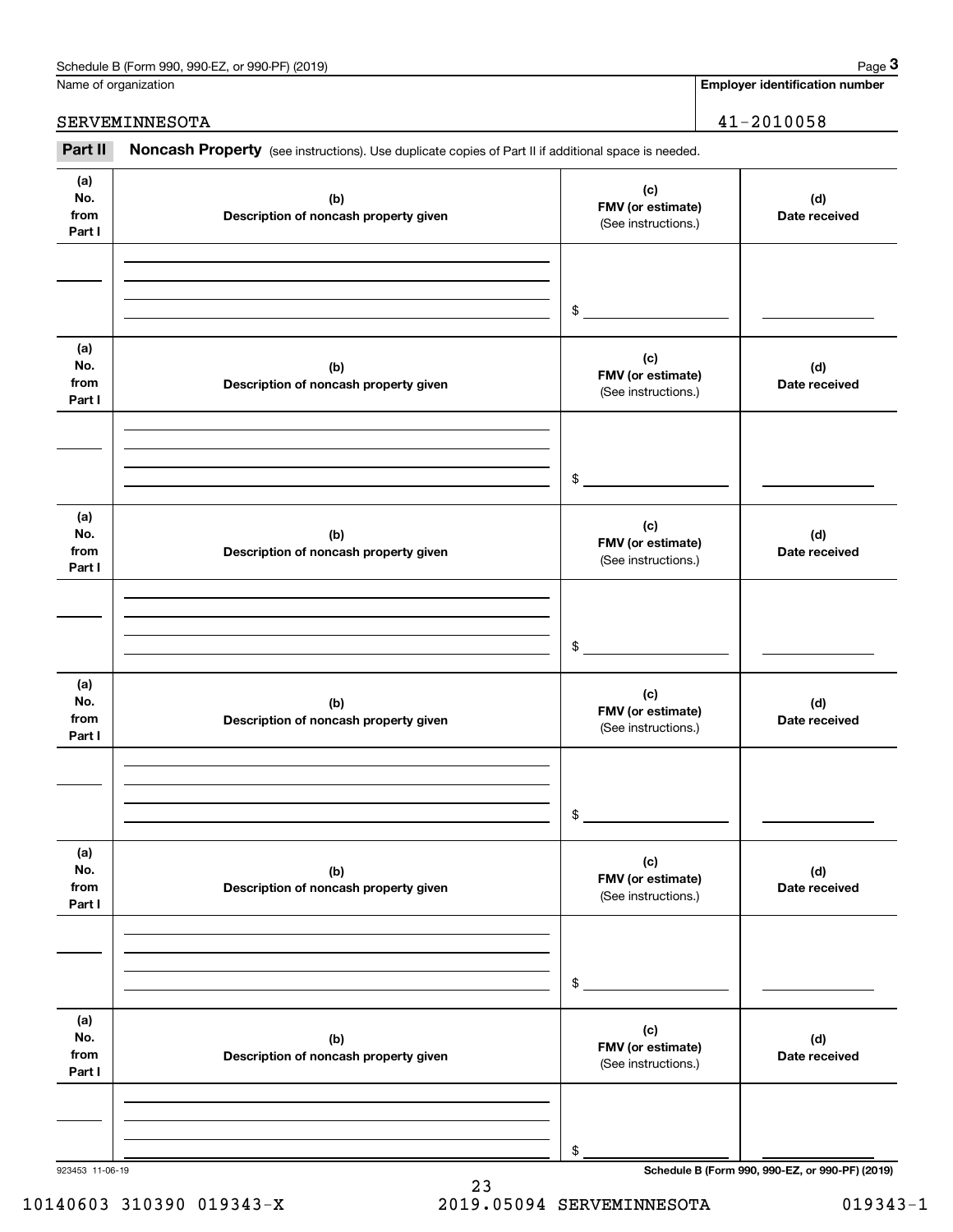|                           | Schedule B (Form 990, 990-EZ, or 990-PF) (2019)                                                                                                              |                      | Page 4                                                                                                                                                         |  |  |  |  |  |  |
|---------------------------|--------------------------------------------------------------------------------------------------------------------------------------------------------------|----------------------|----------------------------------------------------------------------------------------------------------------------------------------------------------------|--|--|--|--|--|--|
| Name of organization      |                                                                                                                                                              |                      | Employer identification number                                                                                                                                 |  |  |  |  |  |  |
|                           | SERVEMINNESOTA                                                                                                                                               |                      | 41-2010058                                                                                                                                                     |  |  |  |  |  |  |
| Part III                  | from any one contributor. Complete columns (a) through (e) and the following line entry. For organizations                                                   |                      | Exclusively religious, charitable, etc., contributions to organizations described in section 501(c)(7), (8), or (10) that total more than \$1,000 for the year |  |  |  |  |  |  |
|                           | completing Part III, enter the total of exclusively religious, charitable, etc., contributions of \$1,000 or less for the year. (Enter this info. once.) \\$ |                      |                                                                                                                                                                |  |  |  |  |  |  |
|                           | Use duplicate copies of Part III if additional space is needed.                                                                                              |                      |                                                                                                                                                                |  |  |  |  |  |  |
| (a) No.<br>from<br>Part I | (b) Purpose of gift                                                                                                                                          | (c) Use of gift      | (d) Description of how gift is held                                                                                                                            |  |  |  |  |  |  |
|                           |                                                                                                                                                              |                      |                                                                                                                                                                |  |  |  |  |  |  |
|                           |                                                                                                                                                              | (e) Transfer of gift |                                                                                                                                                                |  |  |  |  |  |  |
|                           | Transferee's name, address, and ZIP + 4                                                                                                                      |                      | Relationship of transferor to transferee                                                                                                                       |  |  |  |  |  |  |
|                           |                                                                                                                                                              |                      |                                                                                                                                                                |  |  |  |  |  |  |
| (a) No.<br>from           | (b) Purpose of gift                                                                                                                                          | (c) Use of gift      | (d) Description of how gift is held                                                                                                                            |  |  |  |  |  |  |
| Part I                    |                                                                                                                                                              |                      |                                                                                                                                                                |  |  |  |  |  |  |
|                           |                                                                                                                                                              |                      |                                                                                                                                                                |  |  |  |  |  |  |
|                           | (e) Transfer of gift                                                                                                                                         |                      |                                                                                                                                                                |  |  |  |  |  |  |
|                           | Transferee's name, address, and ZIP + 4                                                                                                                      |                      | Relationship of transferor to transferee                                                                                                                       |  |  |  |  |  |  |
|                           |                                                                                                                                                              |                      |                                                                                                                                                                |  |  |  |  |  |  |
| (a) No.<br>from<br>Part I | (b) Purpose of gift                                                                                                                                          | (c) Use of gift      | (d) Description of how gift is held                                                                                                                            |  |  |  |  |  |  |
|                           |                                                                                                                                                              |                      |                                                                                                                                                                |  |  |  |  |  |  |
|                           |                                                                                                                                                              | (e) Transfer of gift |                                                                                                                                                                |  |  |  |  |  |  |
|                           | Transferee's name, address, and ZIP + 4                                                                                                                      |                      | Relationship of transferor to transferee                                                                                                                       |  |  |  |  |  |  |
|                           |                                                                                                                                                              |                      |                                                                                                                                                                |  |  |  |  |  |  |
| (a) No.<br>from<br>Part I | (b) Purpose of gift                                                                                                                                          | (c) Use of gift      | (d) Description of how gift is held                                                                                                                            |  |  |  |  |  |  |
|                           |                                                                                                                                                              |                      |                                                                                                                                                                |  |  |  |  |  |  |
|                           | (e) Transfer of gift                                                                                                                                         |                      |                                                                                                                                                                |  |  |  |  |  |  |
|                           | Transferee's name, address, and $ZIP + 4$                                                                                                                    |                      | Relationship of transferor to transferee                                                                                                                       |  |  |  |  |  |  |
|                           |                                                                                                                                                              |                      |                                                                                                                                                                |  |  |  |  |  |  |
| 923454 11-06-19           |                                                                                                                                                              |                      | Schedule B (Form 990, 990-EZ, or 990-PF) (2019)                                                                                                                |  |  |  |  |  |  |

10140603 310390 019343-X 2019.05094 SERVEMINNESOTA 019343-1

24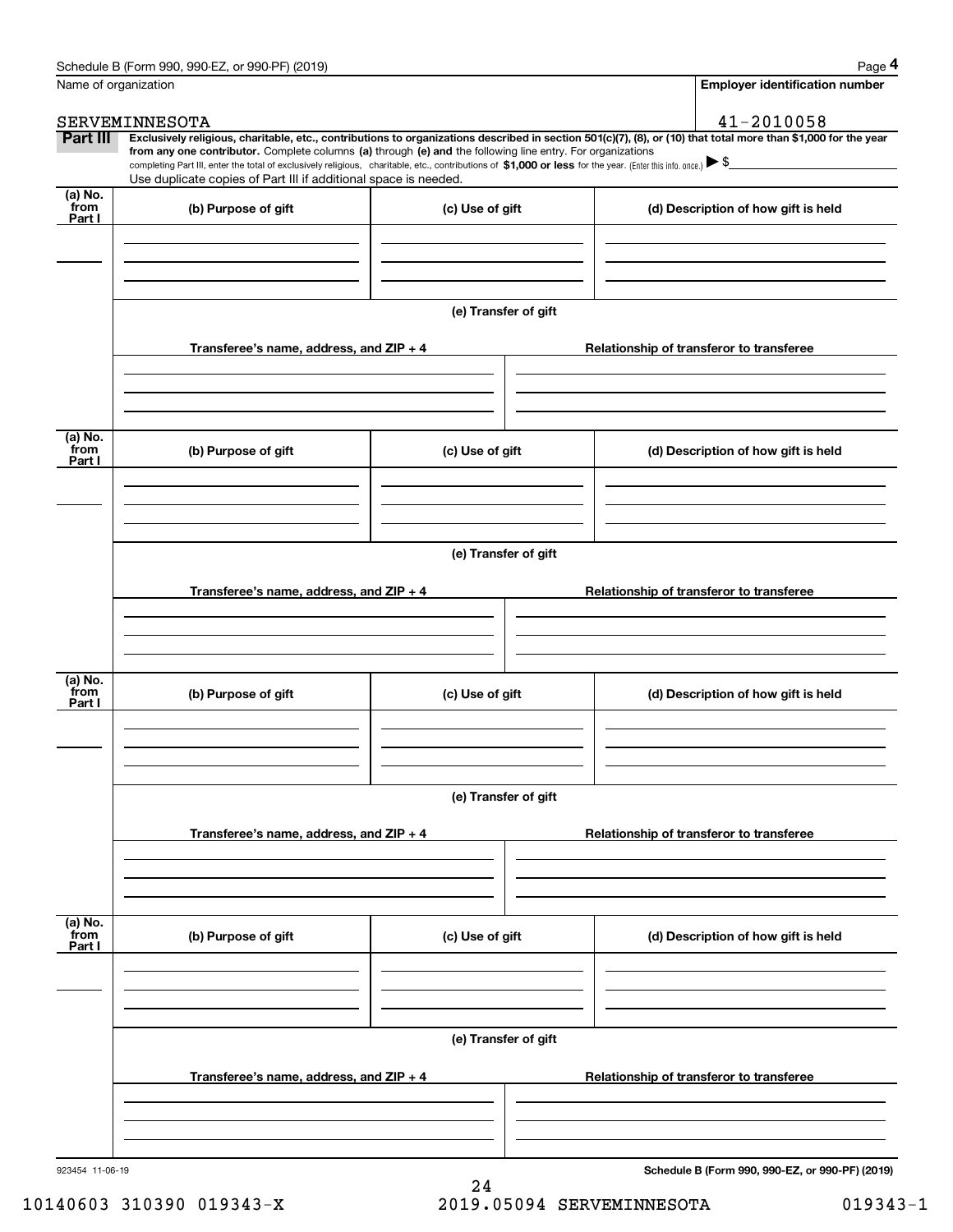# **SCHEDULE C**

### **(Form 990 or 990-EZ)**

# **Political Campaign and Lobbying Activities**

**For Organizations Exempt From Income Tax Under section 501(c) and section 527** ▶ Complete if the organization is described below. ▶ Attach to Form 990 or Form 990-EZ.

Department of the Treasury Internal Revenue Service

**| Go to www.irs.gov/Form990 for instructions and the latest information.**

OMB No. 1545-0047 **Open to Public Inspection2019**

**If the organization answered "Yes," on Form 990, Part IV, line 3, or Form 990-EZ, Part V, line 46 (Political Campaign Activities), then**

- Section 501(c)(3) organizations: Complete Parts I-A and B. Do not complete Part I-C.
- ¥ Section 501(c) (other than section 501(c)(3)) organizations: Complete Parts I-A and C below. Do not complete Part I-B.
- Section 527 organizations: Complete Part I-A only.

### **If the organization answered "Yes," on Form 990, Part IV, line 4, or Form 990-EZ, Part VI, line 47 (Lobbying Activities), then**

- Section 501(c)(3) organizations that have filed Form 5768 (election under section 501(h)): Complete Part II-A. Do not complete Part II-B.
- ¥ Section 501(c)(3) organizations that have NOT filed Form 5768 (election under section 501(h)): Complete Part II-B. Do not complete Part II-A.

### **If the organization answered "Yes," on Form 990, Part IV, line 5 (Proxy Tax) (see separate instructions) or Form 990-EZ, Part V, line 35c (Proxy Tax) (see separate instructions), then**

| • Section 501(c)(4), (5), or (6) organizations: Complete Part III. |  |
|--------------------------------------------------------------------|--|
|--------------------------------------------------------------------|--|

|    | Name of organization                                                                                                                                                                                                                                                                                                                                                                                                                                        |                          | <b>Employer identification number</b>                                                                                                |  |  |  |  |  |
|----|-------------------------------------------------------------------------------------------------------------------------------------------------------------------------------------------------------------------------------------------------------------------------------------------------------------------------------------------------------------------------------------------------------------------------------------------------------------|--------------------------|--------------------------------------------------------------------------------------------------------------------------------------|--|--|--|--|--|
|    | SERVEMINNESOTA                                                                                                                                                                                                                                                                                                                                                                                                                                              |                          | $41 - 2010058$                                                                                                                       |  |  |  |  |  |
|    | Complete if the organization is exempt under section 501(c) or is a section 527 organization.<br><b>Part I-A</b>                                                                                                                                                                                                                                                                                                                                            |                          |                                                                                                                                      |  |  |  |  |  |
|    | 1 Provide a description of the organization's direct and indirect political campaign activities in Part IV.<br>2 Political campaign activity expenditures<br>Volunteer hours for political campaign activities [11] with the content of the content of the content of the content of the content of the content of the content of the content of the content of the content of the content                                                                  |                          |                                                                                                                                      |  |  |  |  |  |
|    | $ Part I-B $ Complete if the organization is exempt under section 501(c)(3).                                                                                                                                                                                                                                                                                                                                                                                |                          |                                                                                                                                      |  |  |  |  |  |
|    | $\begin{picture}(20,10) \put(0,0){\vector(1,0){100}} \put(15,0){\vector(1,0){100}} \put(15,0){\vector(1,0){100}} \put(15,0){\vector(1,0){100}} \put(15,0){\vector(1,0){100}} \put(15,0){\vector(1,0){100}} \put(15,0){\vector(1,0){100}} \put(15,0){\vector(1,0){100}} \put(15,0){\vector(1,0){100}} \put(15,0){\vector(1,0){100}} \put(15,0){\vector(1,0){100}} \$<br>1 Enter the amount of any excise tax incurred by the organization under section 4955 |                          |                                                                                                                                      |  |  |  |  |  |
|    |                                                                                                                                                                                                                                                                                                                                                                                                                                                             |                          |                                                                                                                                      |  |  |  |  |  |
|    |                                                                                                                                                                                                                                                                                                                                                                                                                                                             |                          | Yes<br><b>No</b>                                                                                                                     |  |  |  |  |  |
|    |                                                                                                                                                                                                                                                                                                                                                                                                                                                             |                          | Yes<br><b>No</b>                                                                                                                     |  |  |  |  |  |
|    | <b>b</b> If "Yes," describe in Part IV.                                                                                                                                                                                                                                                                                                                                                                                                                     |                          |                                                                                                                                      |  |  |  |  |  |
|    | Complete if the organization is exempt under section 501(c), except section 501(c)(3).<br>  Part I-C                                                                                                                                                                                                                                                                                                                                                        |                          |                                                                                                                                      |  |  |  |  |  |
|    | 1 Enter the amount directly expended by the filing organization for section 527 exempt function activities                                                                                                                                                                                                                                                                                                                                                  |                          | $\blacktriangleright$ \$                                                                                                             |  |  |  |  |  |
|    | 2 Enter the amount of the filing organization's funds contributed to other organizations for section 527                                                                                                                                                                                                                                                                                                                                                    |                          |                                                                                                                                      |  |  |  |  |  |
|    | exempt function activities exempt function activities exempt function activities exempt function activities                                                                                                                                                                                                                                                                                                                                                 |                          | $\blacktriangleright$ \$                                                                                                             |  |  |  |  |  |
| 3  | Total exempt function expenditures. Add lines 1 and 2. Enter here and on Form 1120-POL,                                                                                                                                                                                                                                                                                                                                                                     |                          |                                                                                                                                      |  |  |  |  |  |
|    |                                                                                                                                                                                                                                                                                                                                                                                                                                                             | $\blacktriangleright$ \$ |                                                                                                                                      |  |  |  |  |  |
|    |                                                                                                                                                                                                                                                                                                                                                                                                                                                             |                          | Yes<br><b>No</b>                                                                                                                     |  |  |  |  |  |
| 5. | Enter the names, addresses and employer identification number (EIN) of all section 527 political organizations to which the filing organization                                                                                                                                                                                                                                                                                                             |                          |                                                                                                                                      |  |  |  |  |  |
|    | made payments. For each organization listed, enter the amount paid from the filing organization's funds. Also enter the amount of political                                                                                                                                                                                                                                                                                                                 |                          |                                                                                                                                      |  |  |  |  |  |
|    | contributions received that were promptly and directly delivered to a separate political organization, such as a separate segregated fund or a                                                                                                                                                                                                                                                                                                              |                          |                                                                                                                                      |  |  |  |  |  |
|    | political action committee (PAC). If additional space is needed, provide information in Part IV.                                                                                                                                                                                                                                                                                                                                                            |                          |                                                                                                                                      |  |  |  |  |  |
|    | (b) Address<br>(a) Name<br>$(c)$ EIN<br>(d) Amount paid from<br>filing organization's<br>funds. If none, enter -0-.                                                                                                                                                                                                                                                                                                                                         |                          | (e) Amount of political<br>contributions received and<br>promptly and directly<br>delivered to a separate<br>political organization. |  |  |  |  |  |

**For Paperwork Reduction Act Notice, see the Instructions for Form 990 or 990-EZ. Schedule C (Form 990 or 990-EZ) 2019** LHA

932041 11-26-19

If none, enter -0-.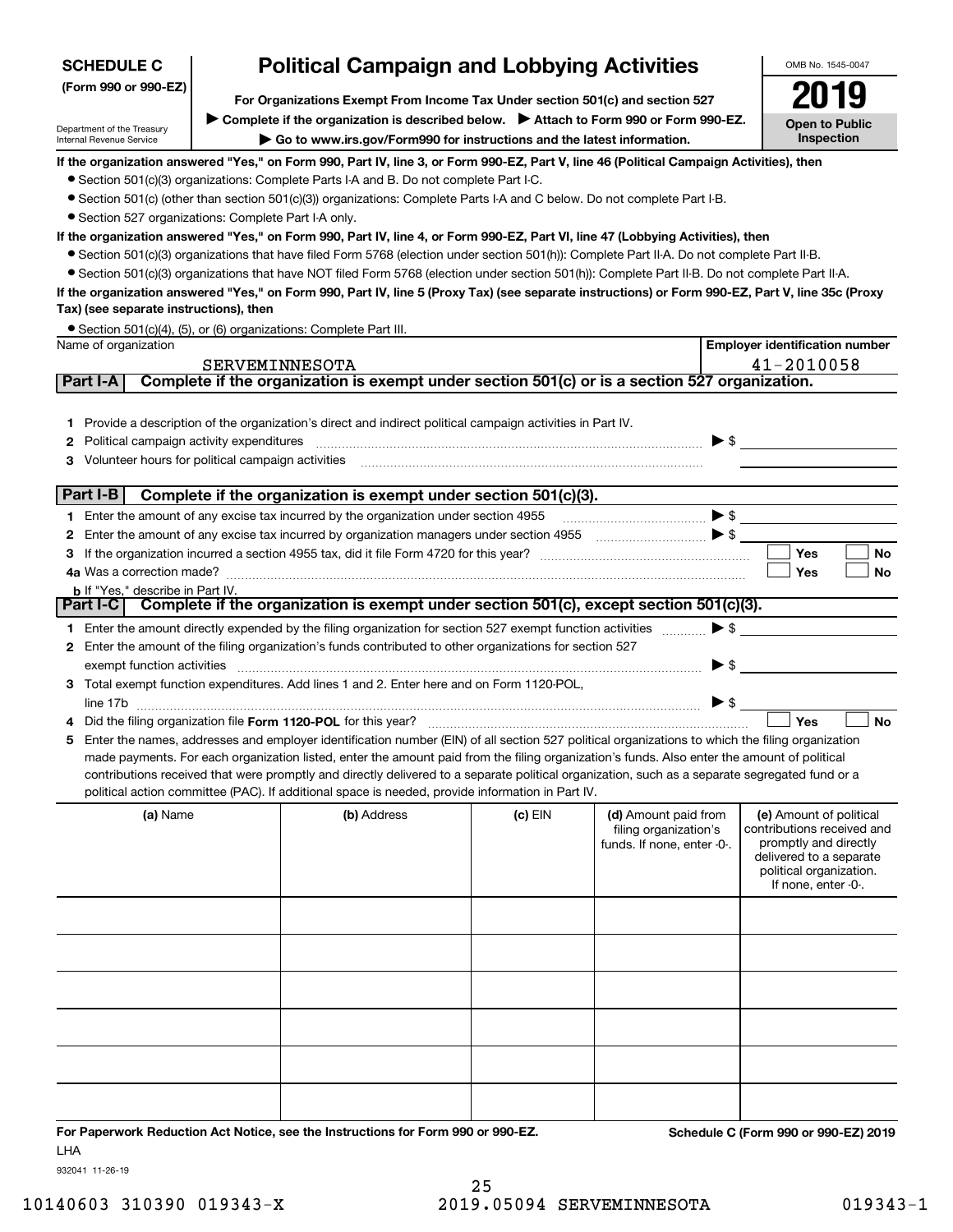| Schedule C (Form 990 or 990-EZ) 2019 SERVEMINNESOTA                                                                                 |  |                                        |                                                                                  |                                                                                                                                   |                                        | $41 - 2010058$ Page 2          |
|-------------------------------------------------------------------------------------------------------------------------------------|--|----------------------------------------|----------------------------------------------------------------------------------|-----------------------------------------------------------------------------------------------------------------------------------|----------------------------------------|--------------------------------|
| Complete if the organization is exempt under section 501(c)(3) and filed Form 5768 (election under<br>Part II-A<br>section 501(h)). |  |                                        |                                                                                  |                                                                                                                                   |                                        |                                |
| A Check $\blacktriangleright$                                                                                                       |  |                                        |                                                                                  | if the filing organization belongs to an affiliated group (and list in Part IV each affiliated group member's name, address, EIN, |                                        |                                |
| expenses, and share of excess lobbying expenditures).                                                                               |  |                                        |                                                                                  |                                                                                                                                   |                                        |                                |
| <b>B</b> Check $\blacktriangleright$                                                                                                |  |                                        | if the filing organization checked box A and "limited control" provisions apply. |                                                                                                                                   |                                        |                                |
|                                                                                                                                     |  | <b>Limits on Lobbying Expenditures</b> | (The term "expenditures" means amounts paid or incurred.)                        |                                                                                                                                   | (a) Filing<br>organization's<br>totals | (b) Affiliated group<br>totals |
| 1a Total lobbying expenditures to influence public opinion (grassroots lobbying)                                                    |  |                                        |                                                                                  |                                                                                                                                   |                                        |                                |
| <b>b</b> Total lobbying expenditures to influence a legislative body (direct lobbying)                                              |  |                                        |                                                                                  |                                                                                                                                   |                                        |                                |
| с                                                                                                                                   |  |                                        |                                                                                  |                                                                                                                                   |                                        |                                |
| d Other exempt purpose expenditures                                                                                                 |  |                                        |                                                                                  |                                                                                                                                   |                                        |                                |
| е                                                                                                                                   |  |                                        |                                                                                  |                                                                                                                                   |                                        |                                |
| f Lobbying nontaxable amount. Enter the amount from the following table in both columns.                                            |  |                                        |                                                                                  |                                                                                                                                   |                                        |                                |
| If the amount on line 1e, column (a) or (b) is:                                                                                     |  |                                        | The lobbying nontaxable amount is:                                               |                                                                                                                                   |                                        |                                |
| Not over \$500,000                                                                                                                  |  |                                        | 20% of the amount on line 1e.                                                    |                                                                                                                                   |                                        |                                |
| Over \$500,000 but not over \$1,000,000                                                                                             |  |                                        | \$100,000 plus 15% of the excess over \$500,000.                                 |                                                                                                                                   |                                        |                                |
| Over \$1,000,000 but not over \$1,500,000                                                                                           |  |                                        | \$175,000 plus 10% of the excess over \$1,000,000.                               |                                                                                                                                   |                                        |                                |
| Over \$1,500,000 but not over \$17,000,000                                                                                          |  |                                        | \$225,000 plus 5% of the excess over \$1,500,000.                                |                                                                                                                                   |                                        |                                |
| Over \$17,000,000                                                                                                                   |  | \$1,000,000.                           |                                                                                  |                                                                                                                                   |                                        |                                |
|                                                                                                                                     |  |                                        |                                                                                  |                                                                                                                                   |                                        |                                |
| g Grassroots nontaxable amount (enter 25% of line 1f)                                                                               |  |                                        |                                                                                  |                                                                                                                                   |                                        |                                |
|                                                                                                                                     |  |                                        |                                                                                  |                                                                                                                                   |                                        |                                |
| h Subtract line 1g from line 1a. If zero or less, enter -0-<br>i Subtract line 1f from line 1c. If zero or less, enter 0            |  |                                        |                                                                                  |                                                                                                                                   |                                        |                                |
| If there is an amount other than zero on either line 1h or line 1i, did the organization file Form 4720                             |  |                                        |                                                                                  |                                                                                                                                   |                                        |                                |
| reporting section 4911 tax for this year?                                                                                           |  |                                        |                                                                                  |                                                                                                                                   |                                        | Yes<br>No.                     |
|                                                                                                                                     |  |                                        | 4-Year Averaging Period Under Section 501(h)                                     |                                                                                                                                   |                                        |                                |
| (Some organizations that made a section 501(h) election do not have to complete all of the five columns below.                      |  |                                        | See the separate instructions for lines 2a through 2f.)                          |                                                                                                                                   |                                        |                                |
|                                                                                                                                     |  |                                        | Lobbying Expenditures During 4-Year Averaging Period                             |                                                                                                                                   |                                        |                                |
| Calendar year<br>(or fiscal year beginning in)                                                                                      |  | (a) 2016                               | (b) $2017$                                                                       | $(c)$ 2018                                                                                                                        | $(d)$ 2019                             | (e) Total                      |
| 2a Lobbying nontaxable amount                                                                                                       |  |                                        |                                                                                  |                                                                                                                                   |                                        |                                |
| <b>b</b> Lobbying ceiling amount<br>(150% of line 2a, column(e))                                                                    |  |                                        |                                                                                  |                                                                                                                                   |                                        |                                |
| c Total lobbying expenditures                                                                                                       |  |                                        |                                                                                  |                                                                                                                                   |                                        |                                |
| d Grassroots nontaxable amount                                                                                                      |  |                                        |                                                                                  |                                                                                                                                   |                                        |                                |
| e Grassroots ceiling amount                                                                                                         |  |                                        |                                                                                  |                                                                                                                                   |                                        |                                |
| (150% of line 2d, column (e))                                                                                                       |  |                                        |                                                                                  |                                                                                                                                   |                                        |                                |
| f Grassroots lobbying expenditures                                                                                                  |  |                                        |                                                                                  |                                                                                                                                   |                                        |                                |

**Schedule C (Form 990 or 990-EZ) 2019**

932042 11-26-19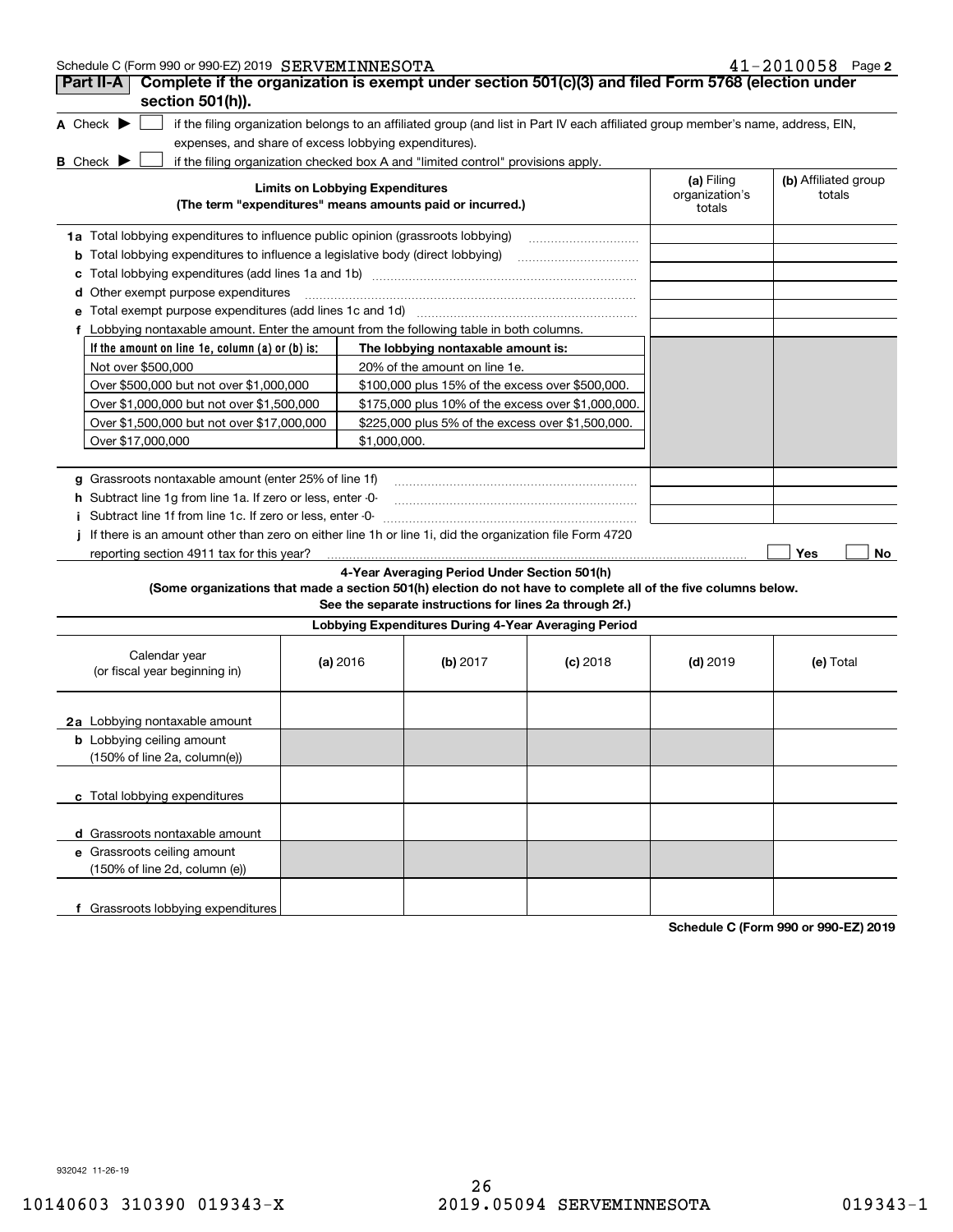#### Schedule C (Form 990 or 990-EZ) 2019  $\, {\rm SERVEMINNESOTA} \,$  . The set of the set of the set of the set of the set of the set of the set of the set of the set of the set of the set of the set of the set of the set of the set of

### **3**

## **Part II-B Complete if the organization is exempt under section 501(c)(3) and has NOT filed Form 5768 (election under section 501(h)).**

| For each "Yes" response on lines 1a through 1i below, provide in Part IV a detailed description |                                                                                                                                                                                                                                      | (a) |                         |        | (b)     |  |
|-------------------------------------------------------------------------------------------------|--------------------------------------------------------------------------------------------------------------------------------------------------------------------------------------------------------------------------------------|-----|-------------------------|--------|---------|--|
|                                                                                                 | of the lobbying activity.                                                                                                                                                                                                            | Yes | No                      | Amount |         |  |
| 1.                                                                                              | During the year, did the filing organization attempt to influence foreign, national, state, or<br>local legislation, including any attempt to influence public opinion on a legislative matter<br>or referendum, through the use of: |     |                         |        |         |  |
|                                                                                                 |                                                                                                                                                                                                                                      |     | х                       |        |         |  |
|                                                                                                 | <b>b</b> Paid staff or management (include compensation in expenses reported on lines 1c through 1i)?<br>$\mathbf{r}$                                                                                                                |     | X                       |        |         |  |
|                                                                                                 |                                                                                                                                                                                                                                      |     | X                       |        |         |  |
|                                                                                                 |                                                                                                                                                                                                                                      |     | X                       |        |         |  |
|                                                                                                 | e Publications, or published or broadcast statements?                                                                                                                                                                                |     | $\overline{\mathbf{x}}$ |        |         |  |
|                                                                                                 |                                                                                                                                                                                                                                      |     | X                       |        |         |  |
| q                                                                                               | Direct contact with legislators, their staffs, government officials, or a legislative body?                                                                                                                                          | X   |                         |        | 82,500. |  |
|                                                                                                 | h Rallies, demonstrations, seminars, conventions, speeches, lectures, or any similar means?                                                                                                                                          |     | Χ                       |        |         |  |
|                                                                                                 | <i>i</i> Other activities?                                                                                                                                                                                                           |     | $\overline{\text{x}}$   |        |         |  |
|                                                                                                 |                                                                                                                                                                                                                                      |     |                         |        | 82,500. |  |
|                                                                                                 | 2a Did the activities in line 1 cause the organization to be not described in section 501(c)(3)?                                                                                                                                     |     | X                       |        |         |  |
|                                                                                                 | <b>b</b> If "Yes," enter the amount of any tax incurred under section 4912                                                                                                                                                           |     |                         |        |         |  |
|                                                                                                 | c If "Yes," enter the amount of any tax incurred by organization managers under section 4912                                                                                                                                         |     |                         |        |         |  |
|                                                                                                 | d If the filing organization incurred a section 4912 tax, did it file Form 4720 for this year?                                                                                                                                       |     |                         |        |         |  |
|                                                                                                 | Part III-A Complete if the organization is exempt under section 501(c)(4), section 501(c)(5), or section                                                                                                                             |     |                         |        |         |  |
|                                                                                                 | 501(c)(6).                                                                                                                                                                                                                           |     |                         | Yes    |         |  |
|                                                                                                 |                                                                                                                                                                                                                                      |     |                         |        | No      |  |
| 1                                                                                               | Were substantially all (90% or more) dues received nondeductible by members?                                                                                                                                                         |     | 1.                      |        |         |  |
| 2                                                                                               |                                                                                                                                                                                                                                      |     | $\mathbf{2}$            |        |         |  |
| 3                                                                                               | Did the organization agree to carry over lobbying and political campaign activity expenditures from the prior year?<br>Complete if the organization is exempt under section 501(c)(4), section 501(c)(5), or section<br>Part III-BI  |     | 3                       |        |         |  |
|                                                                                                 | 501(c)(6) and if either (a) BOTH Part III-A, lines 1 and 2, are answered "No" OR (b) Part III-A, line 3, is                                                                                                                          |     |                         |        |         |  |
|                                                                                                 | answered "Yes."                                                                                                                                                                                                                      |     |                         |        |         |  |
|                                                                                                 |                                                                                                                                                                                                                                      |     |                         |        |         |  |
| 1                                                                                               |                                                                                                                                                                                                                                      |     | 1                       |        |         |  |
| 2                                                                                               | Section 162(e) nondeductible lobbying and political expenditures (do not include amounts of political<br>expenses for which the section 527(f) tax was paid).                                                                        |     |                         |        |         |  |
|                                                                                                 |                                                                                                                                                                                                                                      |     |                         |        |         |  |
|                                                                                                 |                                                                                                                                                                                                                                      |     | 2a                      |        |         |  |
|                                                                                                 | <b>b</b> Carryover from last year                                                                                                                                                                                                    |     | 2 <sub>b</sub>          |        |         |  |
|                                                                                                 |                                                                                                                                                                                                                                      |     | 2c                      |        |         |  |
| з                                                                                               | Aggregate amount reported in section $6033(e)(1)(A)$ notices of nondeductible section $162(e)$ dues                                                                                                                                  |     | 3                       |        |         |  |
| 4                                                                                               | If notices were sent and the amount on line 2c exceeds the amount on line 3, what portion of the excess                                                                                                                              |     |                         |        |         |  |
|                                                                                                 | does the organization agree to carryover to the reasonable estimate of nondeductible lobbying and political                                                                                                                          |     |                         |        |         |  |
|                                                                                                 | expenditure next year?                                                                                                                                                                                                               |     | 4                       |        |         |  |
| 5<br>∣Part IV                                                                                   | Taxable amount of lobbying and political expenditures (see instructions)<br><b>Supplemental Information</b>                                                                                                                          |     | 5                       |        |         |  |
|                                                                                                 | Provide the descriptions required for Part I-A, line 1; Part I-B, line 4; Part I-C, line 5; Part II-A (affiliated group list); Part II-A, lines 1 and 2 (see                                                                         |     |                         |        |         |  |
|                                                                                                 |                                                                                                                                                                                                                                      |     |                         |        |         |  |

instructions); and Part II-B, line 1. Also, complete this part for any additional information.

**Schedule C (Form 990 or 990-EZ) 2019**

932043 11-26-19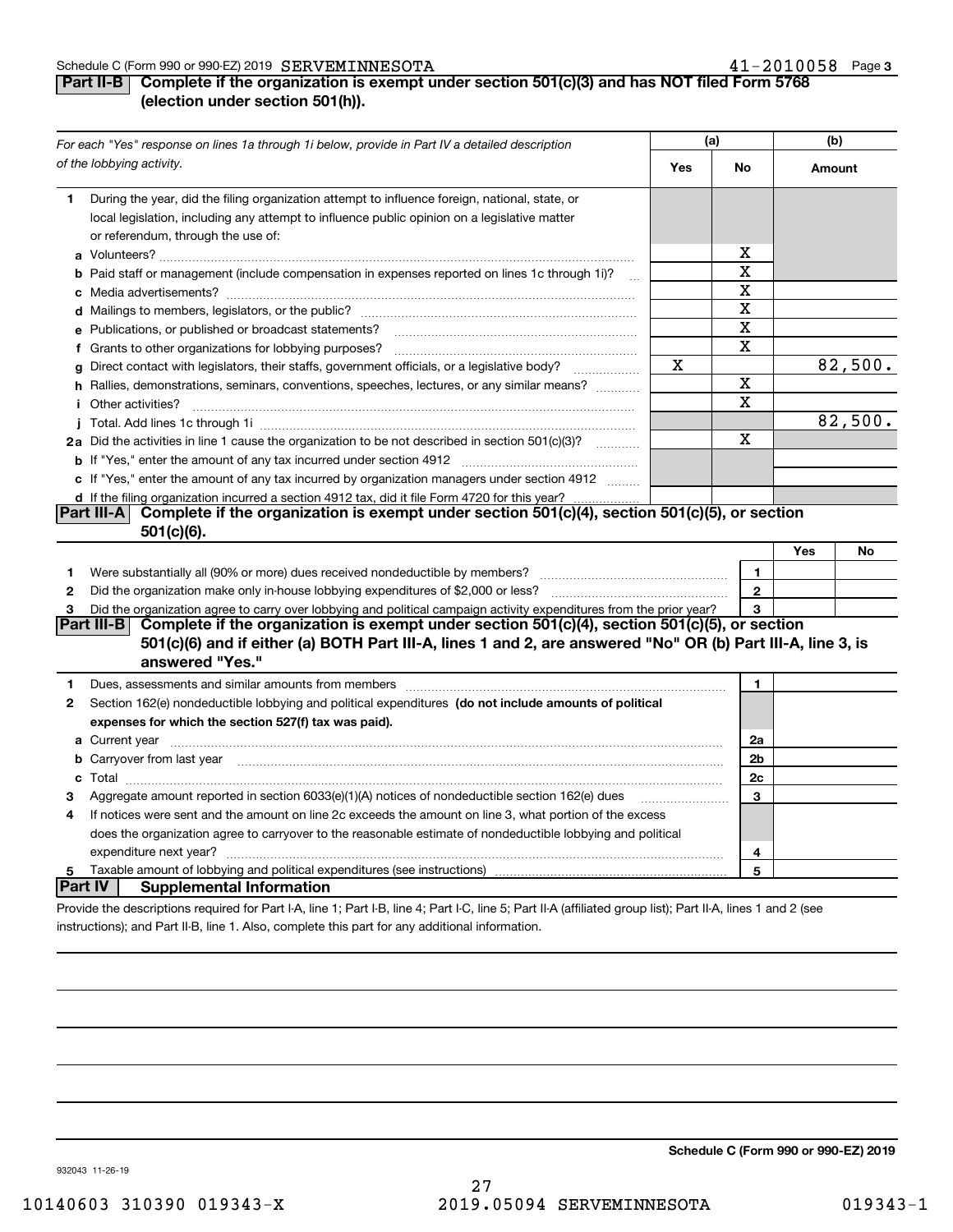| <b>SCHEDULE D</b> |  |
|-------------------|--|
|-------------------|--|

| (Form 990) |  |
|------------|--|
|------------|--|

# **SCHEDULE D Supplemental Financial Statements**

(Form 990)<br>
Pepartment of the Treasury<br>
Department of the Treasury<br>
Department of the Treasury<br>
Department of the Treasury<br> **Co to www.irs.gov/Form990 for instructions and the latest information.**<br> **Co to www.irs.gov/Form9** 



Department of the Treasury Internal Revenue Service

| f the organization |
|--------------------|
|--------------------|

**Name of the organization Employer identification number**

|         | SERVEMINNESOTA                                                                                                                                 |                         | 41-2010058                                         |
|---------|------------------------------------------------------------------------------------------------------------------------------------------------|-------------------------|----------------------------------------------------|
| Part I  | Organizations Maintaining Donor Advised Funds or Other Similar Funds or Accounts. Complete if the                                              |                         |                                                    |
|         | organization answered "Yes" on Form 990, Part IV, line 6.                                                                                      |                         |                                                    |
|         |                                                                                                                                                | (a) Donor advised funds | (b) Funds and other accounts                       |
| 1       |                                                                                                                                                |                         |                                                    |
| 2       | Aggregate value of contributions to (during year)                                                                                              |                         |                                                    |
| з       | Aggregate value of grants from (during year)                                                                                                   |                         |                                                    |
| 4       |                                                                                                                                                |                         |                                                    |
| 5       | Did the organization inform all donors and donor advisors in writing that the assets held in donor advised funds                               |                         |                                                    |
|         |                                                                                                                                                |                         | Yes<br>No                                          |
| 6       | Did the organization inform all grantees, donors, and donor advisors in writing that grant funds can be used only                              |                         |                                                    |
|         | for charitable purposes and not for the benefit of the donor or donor advisor, or for any other purpose conferring                             |                         |                                                    |
|         | impermissible private benefit?                                                                                                                 |                         | Yes<br>No                                          |
| Part II | Conservation Easements. Complete if the organization answered "Yes" on Form 990, Part IV, line 7.                                              |                         |                                                    |
| 1.      | Purpose(s) of conservation easements held by the organization (check all that apply).                                                          |                         |                                                    |
|         | Preservation of land for public use (for example, recreation or education)                                                                     |                         | Preservation of a historically important land area |
|         | Protection of natural habitat                                                                                                                  |                         | Preservation of a certified historic structure     |
|         | Preservation of open space                                                                                                                     |                         |                                                    |
| 2       | Complete lines 2a through 2d if the organization held a qualified conservation contribution in the form of a conservation easement on the last |                         |                                                    |
|         | day of the tax year.                                                                                                                           |                         | Held at the End of the Tax Year                    |
| а       |                                                                                                                                                |                         | 2a                                                 |
|         | Total acreage restricted by conservation easements                                                                                             |                         | 2b                                                 |
|         | Number of conservation easements on a certified historic structure included in (a) manufacture included in (a)                                 |                         | 2c                                                 |
| d       | Number of conservation easements included in (c) acquired after 7/25/06, and not on a historic structure                                       |                         |                                                    |
|         |                                                                                                                                                |                         | 2d                                                 |
| 3       | Number of conservation easements modified, transferred, released, extinguished, or terminated by the organization during the tax               |                         |                                                    |
|         | year                                                                                                                                           |                         |                                                    |
| 4       | Number of states where property subject to conservation easement is located >                                                                  |                         |                                                    |
| 5       | Does the organization have a written policy regarding the periodic monitoring, inspection, handling of                                         |                         |                                                    |
|         | violations, and enforcement of the conservation easements it holds?                                                                            |                         | No<br>Yes                                          |
| 6       | Staff and volunteer hours devoted to monitoring, inspecting, handling of violations, and enforcing conservation easements during the year      |                         |                                                    |
|         |                                                                                                                                                |                         |                                                    |
| 7       | Amount of expenses incurred in monitoring, inspecting, handling of violations, and enforcing conservation easements during the year            |                         |                                                    |
|         | $\blacktriangleright$ S                                                                                                                        |                         |                                                    |
| 8       | Does each conservation easement reported on line 2(d) above satisfy the requirements of section 170(h)(4)(B)(i)                                |                         |                                                    |
|         | and section 170(h)(4)(B)(ii)?                                                                                                                  |                         | Yes<br>No                                          |
| 9       | In Part XIII, describe how the organization reports conservation easements in its revenue and expense statement and                            |                         |                                                    |
|         | balance sheet, and include, if applicable, the text of the footnote to the organization's financial statements that describes the              |                         |                                                    |
|         | organization's accounting for conservation easements.                                                                                          |                         |                                                    |
|         | Organizations Maintaining Collections of Art, Historical Treasures, or Other Similar Assets.<br>Part III                                       |                         |                                                    |
|         | Complete if the organization answered "Yes" on Form 990, Part IV, line 8.                                                                      |                         |                                                    |
|         | 1a If the organization elected, as permitted under FASB ASC 958, not to report in its revenue statement and balance sheet works                |                         |                                                    |
|         | of art, historical treasures, or other similar assets held for public exhibition, education, or research in furtherance of public              |                         |                                                    |
|         | service, provide in Part XIII the text of the footnote to its financial statements that describes these items.                                 |                         |                                                    |
| b       | If the organization elected, as permitted under FASB ASC 958, to report in its revenue statement and balance sheet works of                    |                         |                                                    |
|         | art, historical treasures, or other similar assets held for public exhibition, education, or research in furtherance of public service,        |                         |                                                    |
|         | provide the following amounts relating to these items:                                                                                         |                         |                                                    |
|         |                                                                                                                                                |                         | \$                                                 |
|         | (ii) Assets included in Form 990, Part X                                                                                                       |                         | $\blacktriangleright$ \$                           |
| 2       | If the organization received or held works of art, historical treasures, or other similar assets for financial gain, provide                   |                         |                                                    |
|         | the following amounts required to be reported under FASB ASC 958 relating to these items:                                                      |                         |                                                    |
| а       |                                                                                                                                                |                         | \$                                                 |
|         | <b>b</b> Assets included in Form 990, Part X                                                                                                   |                         | -\$                                                |
|         | LHA For Paperwork Reduction Act Notice, see the Instructions for Form 990.                                                                     |                         | Schedule D (Form 990) 2019                         |

932051 10-02-19

| 10140603 310390 019343-X | 2019.05094 SERVEMINNESOTA | $019343 - 1$ |
|--------------------------|---------------------------|--------------|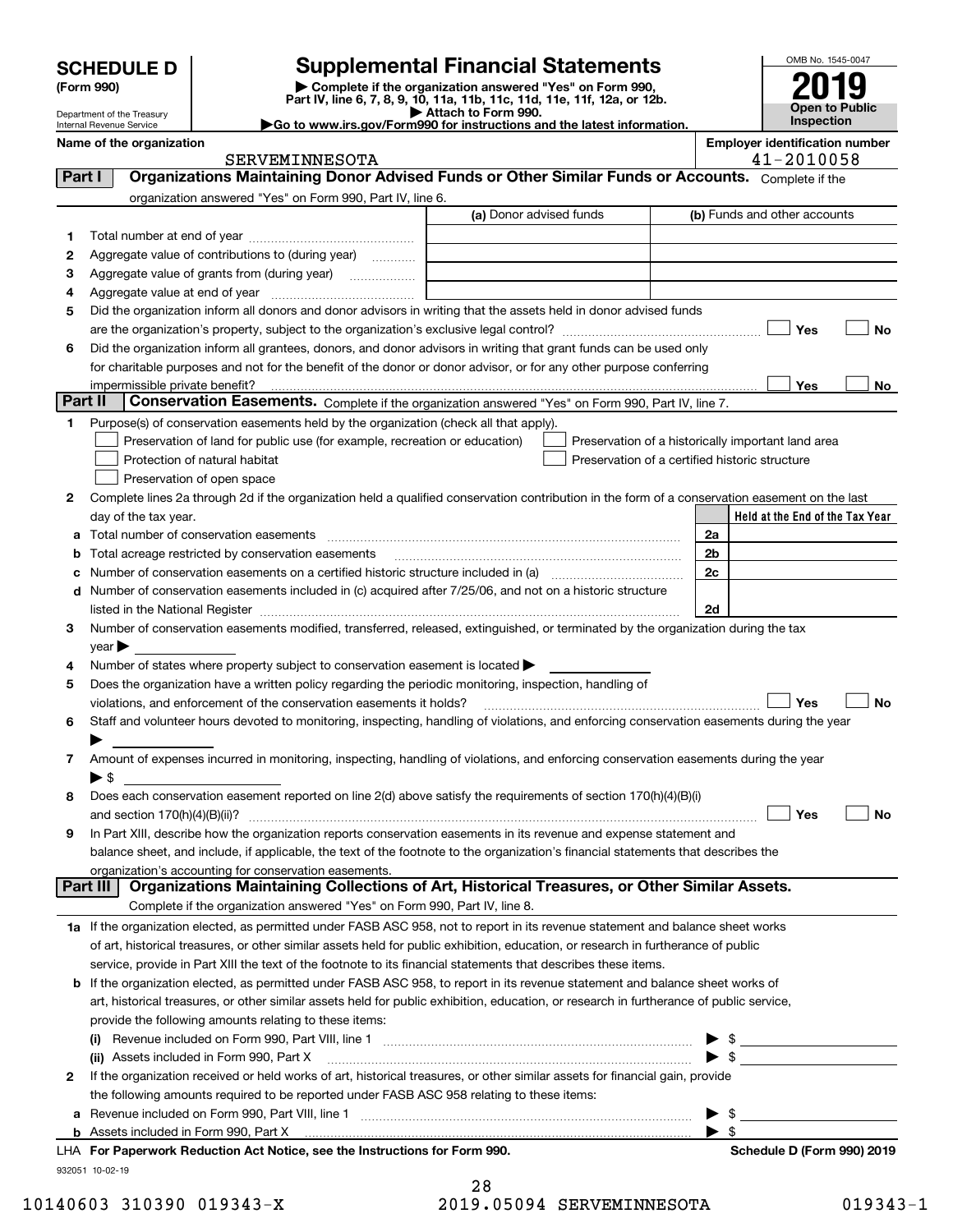|        | SERVEMINNESOTA<br>Schedule D (Form 990) 2019                                                                                                                                                                                  |                                         |                |                                                                                                                                                                                                                                |                                 | $41 - 2010058$ |                     |         | Page 2 |
|--------|-------------------------------------------------------------------------------------------------------------------------------------------------------------------------------------------------------------------------------|-----------------------------------------|----------------|--------------------------------------------------------------------------------------------------------------------------------------------------------------------------------------------------------------------------------|---------------------------------|----------------|---------------------|---------|--------|
|        | Organizations Maintaining Collections of Art, Historical Treasures, or Other Similar Assets (continued)<br>Part III                                                                                                           |                                         |                |                                                                                                                                                                                                                                |                                 |                |                     |         |        |
| 3      | Using the organization's acquisition, accession, and other records, check any of the following that make significant use of its                                                                                               |                                         |                |                                                                                                                                                                                                                                |                                 |                |                     |         |        |
|        | collection items (check all that apply):                                                                                                                                                                                      |                                         |                |                                                                                                                                                                                                                                |                                 |                |                     |         |        |
| a      | Public exhibition                                                                                                                                                                                                             |                                         |                | Loan or exchange program                                                                                                                                                                                                       |                                 |                |                     |         |        |
| b      | Scholarly research                                                                                                                                                                                                            | е                                       |                | Other and the control of the control of the control of the control of the control of the control of the control of the control of the control of the control of the control of the control of the control of the control of th |                                 |                |                     |         |        |
| c      | Preservation for future generations                                                                                                                                                                                           |                                         |                |                                                                                                                                                                                                                                |                                 |                |                     |         |        |
| 4      | Provide a description of the organization's collections and explain how they further the organization's exempt purpose in Part XIII.                                                                                          |                                         |                |                                                                                                                                                                                                                                |                                 |                |                     |         |        |
| 5      | During the year, did the organization solicit or receive donations of art, historical treasures, or other similar assets                                                                                                      |                                         |                |                                                                                                                                                                                                                                |                                 |                |                     |         |        |
|        | to be sold to raise funds rather than to be maintained as part of the organization's collection?                                                                                                                              |                                         |                |                                                                                                                                                                                                                                |                                 |                | Yes                 |         | No     |
|        | <b>Part IV</b><br>Escrow and Custodial Arrangements. Complete if the organization answered "Yes" on Form 990, Part IV, line 9, or                                                                                             |                                         |                |                                                                                                                                                                                                                                |                                 |                |                     |         |        |
|        | reported an amount on Form 990, Part X, line 21.                                                                                                                                                                              |                                         |                |                                                                                                                                                                                                                                |                                 |                |                     |         |        |
|        | 1a Is the organization an agent, trustee, custodian or other intermediary for contributions or other assets not included                                                                                                      |                                         |                |                                                                                                                                                                                                                                |                                 |                |                     |         |        |
|        |                                                                                                                                                                                                                               |                                         |                |                                                                                                                                                                                                                                |                                 |                | Yes                 |         | No     |
|        | b If "Yes," explain the arrangement in Part XIII and complete the following table:                                                                                                                                            |                                         |                |                                                                                                                                                                                                                                |                                 |                |                     |         |        |
|        |                                                                                                                                                                                                                               |                                         |                |                                                                                                                                                                                                                                |                                 |                | Amount              |         |        |
|        | Beginning balance                                                                                                                                                                                                             |                                         |                |                                                                                                                                                                                                                                | 1c                              |                |                     |         |        |
|        | Additions during the year manufactured and an anti-manufactured and the year manufactured and all the year manufactured and all the year manufactured and all the year manufactured and all the year manufactured and all the |                                         |                |                                                                                                                                                                                                                                | 1d                              |                |                     |         |        |
|        | Distributions during the year manufactured and continuum and contact the year manufactured and contact the year                                                                                                               |                                         |                |                                                                                                                                                                                                                                | 1e                              |                |                     |         |        |
|        |                                                                                                                                                                                                                               |                                         |                |                                                                                                                                                                                                                                | 1f                              |                |                     |         |        |
|        | 2a Did the organization include an amount on Form 990, Part X, line 21, for escrow or custodial account liability?                                                                                                            |                                         |                |                                                                                                                                                                                                                                |                                 |                | Yes                 |         | No     |
| Part V | <b>b</b> If "Yes," explain the arrangement in Part XIII. Check here if the explanation has been provided on Part XIII                                                                                                         |                                         |                |                                                                                                                                                                                                                                |                                 |                |                     |         |        |
|        | <b>Endowment Funds.</b> Complete if the organization answered "Yes" on Form 990, Part IV, line 10.                                                                                                                            |                                         |                |                                                                                                                                                                                                                                |                                 |                |                     |         |        |
|        |                                                                                                                                                                                                                               | (a) Current year                        | (b) Prior year | (c) Two years back                                                                                                                                                                                                             | (d) Three years back            |                | (e) Four years back |         |        |
| 1a     | Beginning of year balance                                                                                                                                                                                                     |                                         |                |                                                                                                                                                                                                                                |                                 |                |                     |         |        |
|        |                                                                                                                                                                                                                               |                                         |                |                                                                                                                                                                                                                                |                                 |                |                     |         |        |
|        | Net investment earnings, gains, and losses                                                                                                                                                                                    |                                         |                |                                                                                                                                                                                                                                |                                 |                |                     |         |        |
|        |                                                                                                                                                                                                                               |                                         |                |                                                                                                                                                                                                                                |                                 |                |                     |         |        |
| е      | Other expenditures for facilities                                                                                                                                                                                             |                                         |                |                                                                                                                                                                                                                                |                                 |                |                     |         |        |
|        | and programs                                                                                                                                                                                                                  |                                         |                |                                                                                                                                                                                                                                |                                 |                |                     |         |        |
|        |                                                                                                                                                                                                                               |                                         |                |                                                                                                                                                                                                                                |                                 |                |                     |         |        |
| g      | End of year balance<br>Provide the estimated percentage of the current year end balance (line 1g, column (a)) held as:                                                                                                        |                                         |                |                                                                                                                                                                                                                                |                                 |                |                     |         |        |
| 2      | Board designated or quasi-endowment                                                                                                                                                                                           |                                         | %              |                                                                                                                                                                                                                                |                                 |                |                     |         |        |
|        | Permanent endowment                                                                                                                                                                                                           | %                                       |                |                                                                                                                                                                                                                                |                                 |                |                     |         |        |
| с      | Term endowment >                                                                                                                                                                                                              | %                                       |                |                                                                                                                                                                                                                                |                                 |                |                     |         |        |
|        | The percentages on lines 2a, 2b, and 2c should equal 100%.                                                                                                                                                                    |                                         |                |                                                                                                                                                                                                                                |                                 |                |                     |         |        |
|        | 3a Are there endowment funds not in the possession of the organization that are held and administered for the organization                                                                                                    |                                         |                |                                                                                                                                                                                                                                |                                 |                |                     |         |        |
|        | by:                                                                                                                                                                                                                           |                                         |                |                                                                                                                                                                                                                                |                                 |                |                     | Yes     | No     |
|        | (i)                                                                                                                                                                                                                           |                                         |                |                                                                                                                                                                                                                                |                                 |                | 3a(i)               |         |        |
|        |                                                                                                                                                                                                                               |                                         |                |                                                                                                                                                                                                                                |                                 |                | 3a(ii)              |         |        |
|        |                                                                                                                                                                                                                               |                                         |                |                                                                                                                                                                                                                                |                                 |                | 3b                  |         |        |
|        | Describe in Part XIII the intended uses of the organization's endowment funds.                                                                                                                                                |                                         |                |                                                                                                                                                                                                                                |                                 |                |                     |         |        |
|        | Land, Buildings, and Equipment.<br>Part VI                                                                                                                                                                                    |                                         |                |                                                                                                                                                                                                                                |                                 |                |                     |         |        |
|        | Complete if the organization answered "Yes" on Form 990, Part IV, line 11a. See Form 990, Part X, line 10.                                                                                                                    |                                         |                |                                                                                                                                                                                                                                |                                 |                |                     |         |        |
|        | Description of property                                                                                                                                                                                                       | (a) Cost or other<br>basis (investment) |                | (b) Cost or other<br>basis (other)                                                                                                                                                                                             | (c) Accumulated<br>depreciation |                | (d) Book value      |         |        |
|        |                                                                                                                                                                                                                               |                                         |                |                                                                                                                                                                                                                                |                                 |                |                     |         |        |
| b      |                                                                                                                                                                                                                               |                                         |                |                                                                                                                                                                                                                                |                                 |                |                     |         |        |
|        |                                                                                                                                                                                                                               |                                         |                | 21,032.                                                                                                                                                                                                                        | 10, 165.                        |                |                     | 10,867. |        |
| d      |                                                                                                                                                                                                                               |                                         |                | 32,085.                                                                                                                                                                                                                        | 26,193.                         |                |                     | 5,892.  |        |
|        | e Other                                                                                                                                                                                                                       |                                         |                |                                                                                                                                                                                                                                |                                 |                |                     |         |        |
|        |                                                                                                                                                                                                                               |                                         |                |                                                                                                                                                                                                                                |                                 |                |                     | 16,759. |        |

**Schedule D (Form 990) 2019**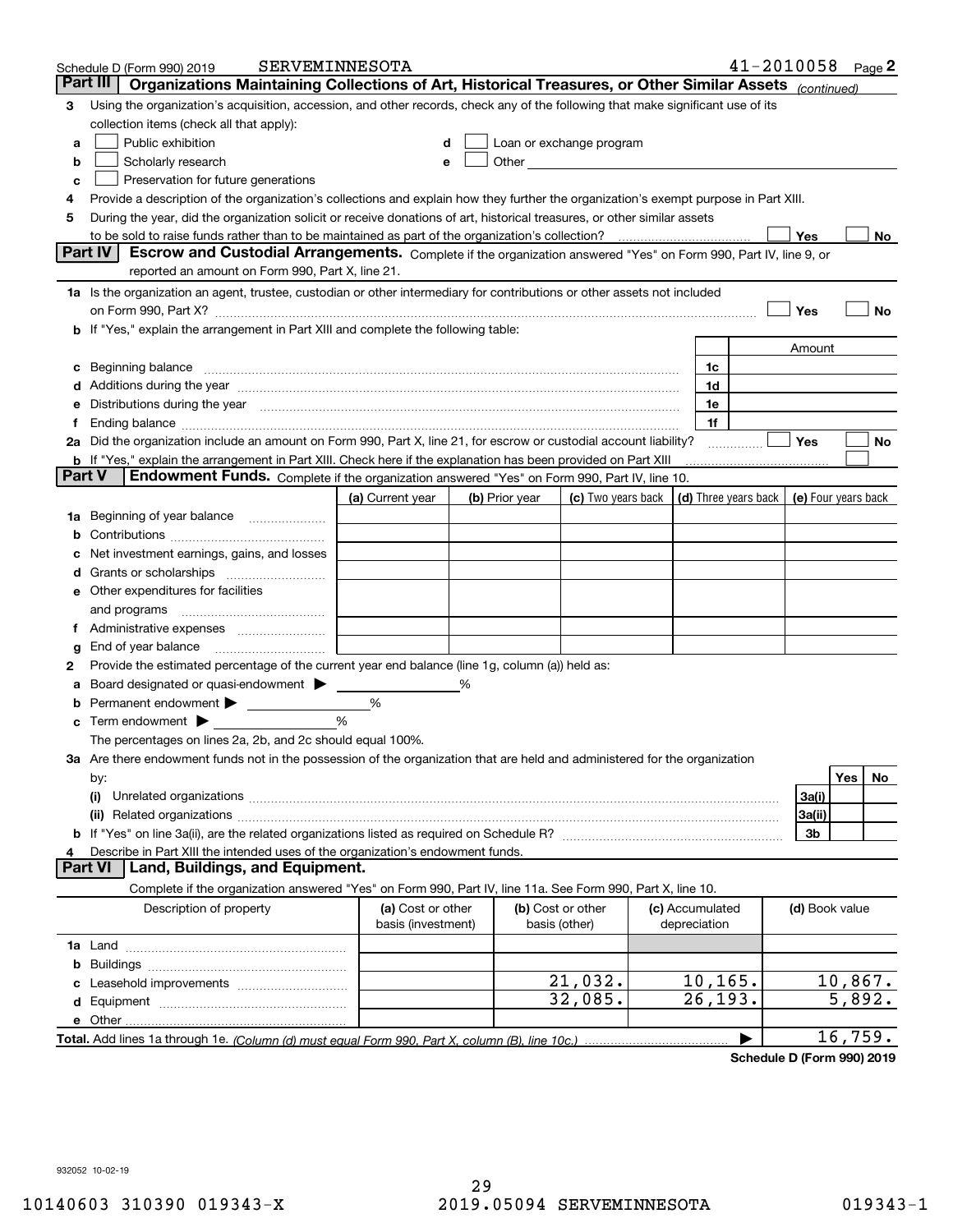| . <del>.</del><br>Complete if the organization answered "Yes" on Form 990, Part IV, line 11b. See Form 990, Part X, line 12.                |                 |                                                           |                |
|---------------------------------------------------------------------------------------------------------------------------------------------|-----------------|-----------------------------------------------------------|----------------|
| (a) Description of security or category (including name of security)                                                                        | (b) Book value  | (c) Method of valuation: Cost or end-of-year market value |                |
| (1) Financial derivatives                                                                                                                   |                 |                                                           |                |
|                                                                                                                                             |                 |                                                           |                |
| $(3)$ Other                                                                                                                                 |                 |                                                           |                |
| (A)                                                                                                                                         |                 |                                                           |                |
| (B)                                                                                                                                         |                 |                                                           |                |
| (C)                                                                                                                                         |                 |                                                           |                |
| (D)                                                                                                                                         |                 |                                                           |                |
| (E)                                                                                                                                         |                 |                                                           |                |
| (F)                                                                                                                                         |                 |                                                           |                |
| (G)                                                                                                                                         |                 |                                                           |                |
| (H)                                                                                                                                         |                 |                                                           |                |
| Total. (Col. (b) must equal Form 990, Part X, col. (B) line 12.)                                                                            |                 |                                                           |                |
| Part VIII Investments - Program Related.                                                                                                    |                 |                                                           |                |
|                                                                                                                                             |                 |                                                           |                |
| Complete if the organization answered "Yes" on Form 990, Part IV, line 11c. See Form 990, Part X, line 13.<br>(a) Description of investment | (b) Book value  | (c) Method of valuation: Cost or end-of-year market value |                |
|                                                                                                                                             |                 |                                                           |                |
| (1)                                                                                                                                         |                 |                                                           |                |
| (2)                                                                                                                                         |                 |                                                           |                |
| (3)                                                                                                                                         |                 |                                                           |                |
| (4)                                                                                                                                         |                 |                                                           |                |
| (5)                                                                                                                                         |                 |                                                           |                |
| (6)                                                                                                                                         |                 |                                                           |                |
| (7)                                                                                                                                         |                 |                                                           |                |
| (8)                                                                                                                                         |                 |                                                           |                |
| (9)                                                                                                                                         |                 |                                                           |                |
| Total. (Col. (b) must equal Form 990, Part X, col. (B) line 13.)<br><b>Other Assets.</b><br>Part IX                                         |                 |                                                           |                |
|                                                                                                                                             |                 |                                                           |                |
| Complete if the organization answered "Yes" on Form 990, Part IV, line 11d. See Form 990, Part X, line 15.                                  | (a) Description |                                                           | (b) Book value |
|                                                                                                                                             |                 |                                                           |                |
| (1)                                                                                                                                         |                 |                                                           |                |
| (2)                                                                                                                                         |                 |                                                           |                |
| (3)                                                                                                                                         |                 |                                                           |                |
| (4)                                                                                                                                         |                 |                                                           |                |
| (5)                                                                                                                                         |                 |                                                           |                |
| (6)                                                                                                                                         |                 |                                                           |                |
| (7)                                                                                                                                         |                 |                                                           |                |
| (8)                                                                                                                                         |                 |                                                           |                |
| (9)                                                                                                                                         |                 |                                                           |                |
|                                                                                                                                             |                 |                                                           |                |
| Part X<br><b>Other Liabilities.</b>                                                                                                         |                 |                                                           |                |
| Complete if the organization answered "Yes" on Form 990, Part IV, line 11e or 11f. See Form 990, Part X, line 25.                           |                 |                                                           |                |
| (a) Description of liability<br>1.                                                                                                          |                 |                                                           | (b) Book value |
| (1)<br>Federal income taxes                                                                                                                 |                 |                                                           |                |
| (2)                                                                                                                                         |                 |                                                           |                |
| (3)                                                                                                                                         |                 |                                                           |                |
| (4)                                                                                                                                         |                 |                                                           |                |
| (5)                                                                                                                                         |                 |                                                           |                |
| (6)                                                                                                                                         |                 |                                                           |                |
| (7)                                                                                                                                         |                 |                                                           |                |
| (8)                                                                                                                                         |                 |                                                           |                |
| (9)                                                                                                                                         |                 |                                                           |                |
|                                                                                                                                             |                 |                                                           |                |
|                                                                                                                                             |                 |                                                           |                |

**2.** Liability for uncertain tax positions. In Part XIII, provide the text of the footnote to the organization's financial statements that reports the organization's liability for uncertain tax positions under FASB ASC 740. Check here if the text of the footnote has been provided in Part XIII

 $\boxed{\text{X}}$ 

**Schedule D (Form 990) 2019**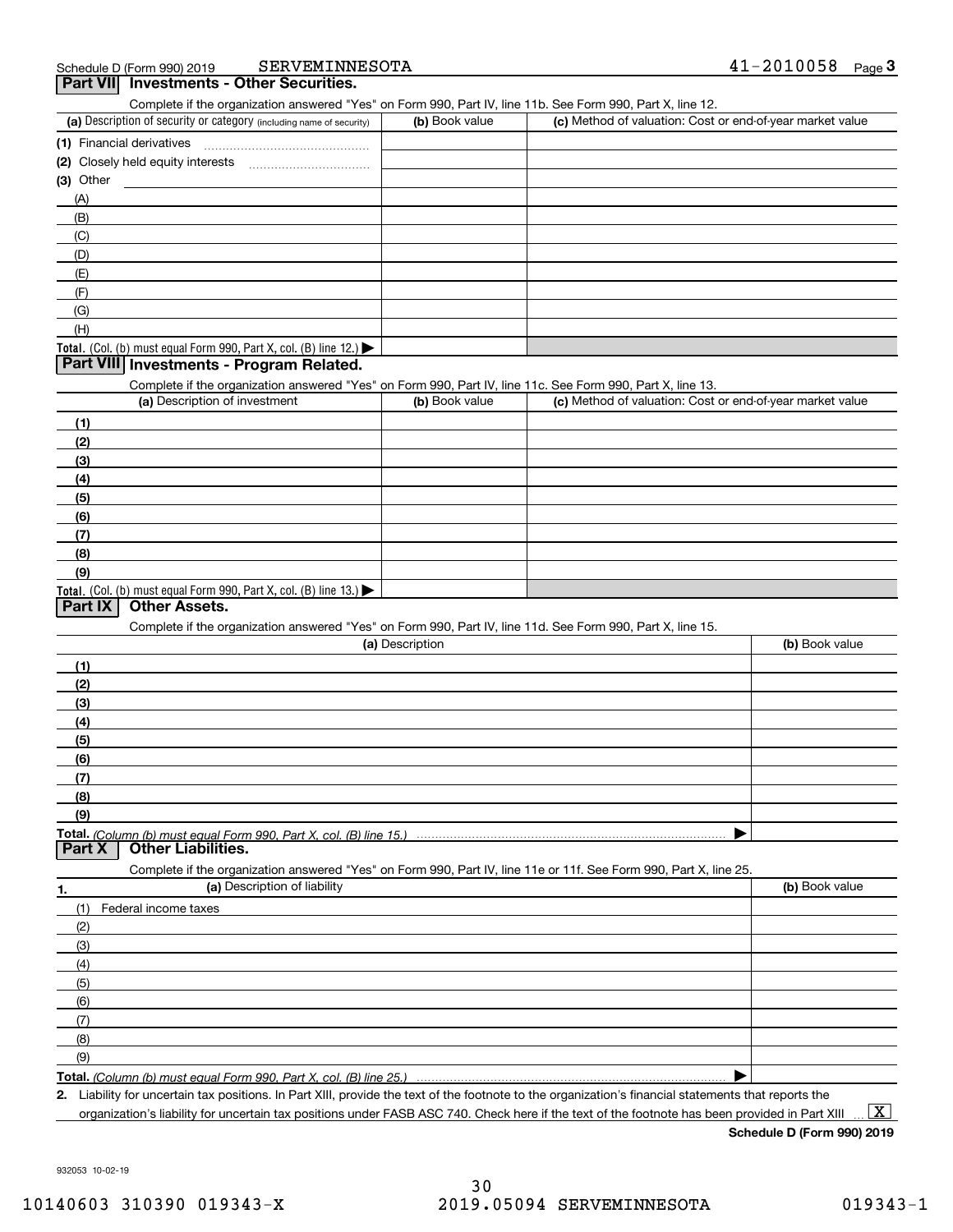|   | SERVEMINNESOTA<br>Schedule D (Form 990) 2019                                                                                                                                                                                         |                | $41 - 2010058$ Page 4 |  |
|---|--------------------------------------------------------------------------------------------------------------------------------------------------------------------------------------------------------------------------------------|----------------|-----------------------|--|
|   | Part XI<br>Reconciliation of Revenue per Audited Financial Statements With Revenue per Return.                                                                                                                                       |                |                       |  |
|   | Complete if the organization answered "Yes" on Form 990, Part IV, line 12a.                                                                                                                                                          |                |                       |  |
| 1 | Total revenue, gains, and other support per audited financial statements                                                                                                                                                             |                | $\mathbf{1}$          |  |
| 2 | Amounts included on line 1 but not on Form 990, Part VIII, line 12:                                                                                                                                                                  |                |                       |  |
| a | Net unrealized gains (losses) on investments [11] matter contains the unrealized gains (losses) on investments                                                                                                                       | 2a             |                       |  |
| b |                                                                                                                                                                                                                                      | 2 <sub>b</sub> |                       |  |
| c |                                                                                                                                                                                                                                      | 2c             |                       |  |
| d | Other (Describe in Part XIII.)                                                                                                                                                                                                       | 2d             |                       |  |
| е | Add lines 2a through 2d <b>must be a constructed as the constant of the S2a</b> through 2d mess construction of the construction of the construction of the construction of the construction of the construction of the constructio  |                | <b>2e</b>             |  |
| З |                                                                                                                                                                                                                                      |                | 3                     |  |
|   | Amounts included on Form 990, Part VIII, line 12, but not on line 1:                                                                                                                                                                 |                |                       |  |
| a |                                                                                                                                                                                                                                      | 4a             |                       |  |
| b | Other (Describe in Part XIII.) <b>Construction Contract Construction</b> Chemistry Chemistry Chemistry Chemistry Chemistry                                                                                                           | 4 <sub>b</sub> |                       |  |
|   | Add lines 4a and 4b                                                                                                                                                                                                                  |                | 4с                    |  |
| 5 |                                                                                                                                                                                                                                      |                | $\overline{5}$        |  |
|   | Part XII   Reconciliation of Expenses per Audited Financial Statements With Expenses per Return.                                                                                                                                     |                |                       |  |
|   | Complete if the organization answered "Yes" on Form 990, Part IV, line 12a.                                                                                                                                                          |                |                       |  |
| 1 | Total expenses and losses per audited financial statements [11] [11] Total expenses and losses per audited financial statements [11] [11] Total expenses and losses per audited financial statements                                 |                | $\blacksquare$        |  |
| 2 | Amounts included on line 1 but not on Form 990, Part IX, line 25:                                                                                                                                                                    |                |                       |  |
| a |                                                                                                                                                                                                                                      | 2a             |                       |  |
| b |                                                                                                                                                                                                                                      | 2b             |                       |  |
|   | Other losses <b>with a contract the contract of the contract of the contract of the contract of the contract of the contract of the contract of the contract of the contract of the contract of the contract of the contract of </b> | 2c             |                       |  |
|   |                                                                                                                                                                                                                                      | 2d             |                       |  |
| е | Add lines 2a through 2d <b>contained a contained a contained a contained a</b> contained a contained a contained a contained a contained a contained a contained a contained a contained a contained a contained a contained a cont  |                | <b>2e</b>             |  |
| З |                                                                                                                                                                                                                                      |                | 3                     |  |
| 4 | Amounts included on Form 990, Part IX, line 25, but not on line 1:                                                                                                                                                                   |                |                       |  |
| a | Investment expenses not included on Form 990, Part VIII, line 7b [1000000000000000000000000000000000                                                                                                                                 | 4a             |                       |  |
| b |                                                                                                                                                                                                                                      | 4b             |                       |  |
|   | Add lines 4a and 4b                                                                                                                                                                                                                  |                | 4c                    |  |
|   |                                                                                                                                                                                                                                      |                | 5                     |  |
|   | Part XIII Supplemental Information.                                                                                                                                                                                                  |                |                       |  |

Provide the descriptions required for Part II, lines 3, 5, and 9; Part III, lines 1a and 4; Part IV, lines 1b and 2b; Part V, line 4; Part X, line 2; Part XI, lines 2d and 4b; and Part XII, lines 2d and 4b. Also complete this part to provide any additional information.

# PART X, LINE 2:

| THE ORGANIZATION HAS A TAX-EXEMPT STATUS UNDER SECTION 501(C)(3) OF THE    |
|----------------------------------------------------------------------------|
| INTERNAL REVENUE CODE AND HAS ADOPTED ACCOUNTING FOR UNCERTAINTY IN INCOME |
| TAXES, ASC 740-10. THE ORGANIZATION'S POLICY IS TO EVALUATE UNCERTAIN TAX  |
| POSITIONS, AT LEAST ANNUALLY, FOR THE POTENTIAL FOR INCOME TAX EXPOSURE    |
| FROM UNRELATED BUSINESS INCOME OR FROM LOSS OF NONPROFIT STATUS. THE       |
| ORGANIZATION CONTINUES TO OPERATE CONSISTENT WITH ITS ORIGINAL EXEMPTION   |
| APPLICATION AND EACH YEAR TAKES THE NECESSARY ACTIONS TO MAINTAIN ITS      |
| EXEMPT STATUS. IT HAS BEEN CLASSIFIED AS AN ORGANIZATION THAT IS NOT A     |
| PRIVATE FOUNDATION UNDER THE INTERNAL REVENUE CODE AND CHARITABLE          |
| CONTRIBUTIONS BY DONORS ARE TAX DEDUCTIBLE.                                |
|                                                                            |

932054 10-02-19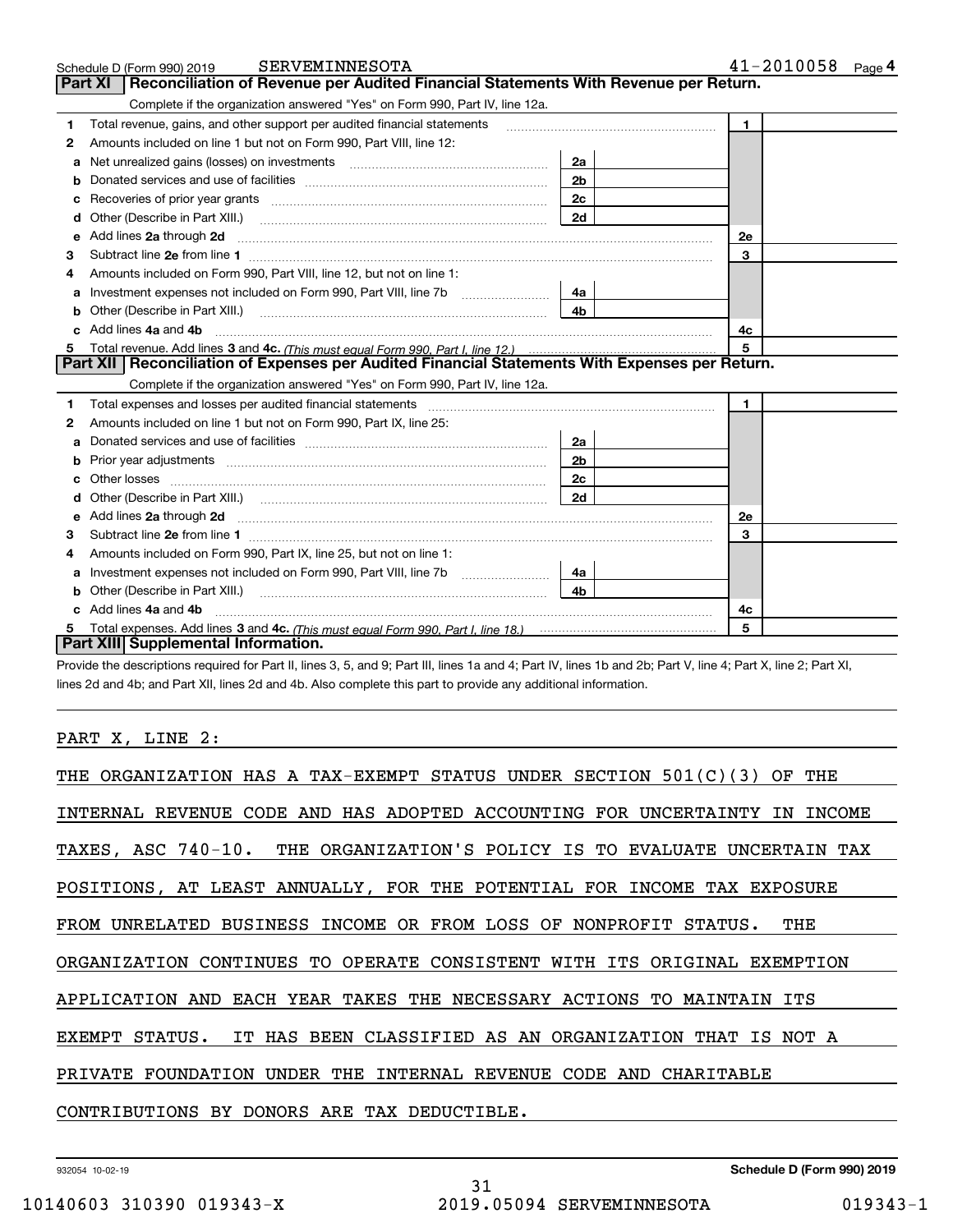Schedule D (Form 990) 2019 SERVEMINNESOTA 4 L-ZUIUU58 Page SERVEMINNESOTA

| <b>Part XIII Supplemental Information</b> (continued) |                            |
|-------------------------------------------------------|----------------------------|
|                                                       |                            |
|                                                       |                            |
|                                                       |                            |
|                                                       |                            |
|                                                       |                            |
|                                                       |                            |
|                                                       |                            |
|                                                       |                            |
|                                                       |                            |
|                                                       |                            |
|                                                       |                            |
|                                                       |                            |
|                                                       |                            |
|                                                       |                            |
|                                                       |                            |
|                                                       |                            |
|                                                       |                            |
|                                                       |                            |
|                                                       |                            |
|                                                       |                            |
|                                                       |                            |
|                                                       |                            |
|                                                       |                            |
|                                                       |                            |
|                                                       |                            |
|                                                       |                            |
|                                                       |                            |
|                                                       |                            |
|                                                       |                            |
|                                                       |                            |
|                                                       | Schedule D (Form 990) 2019 |

932055 10-02-19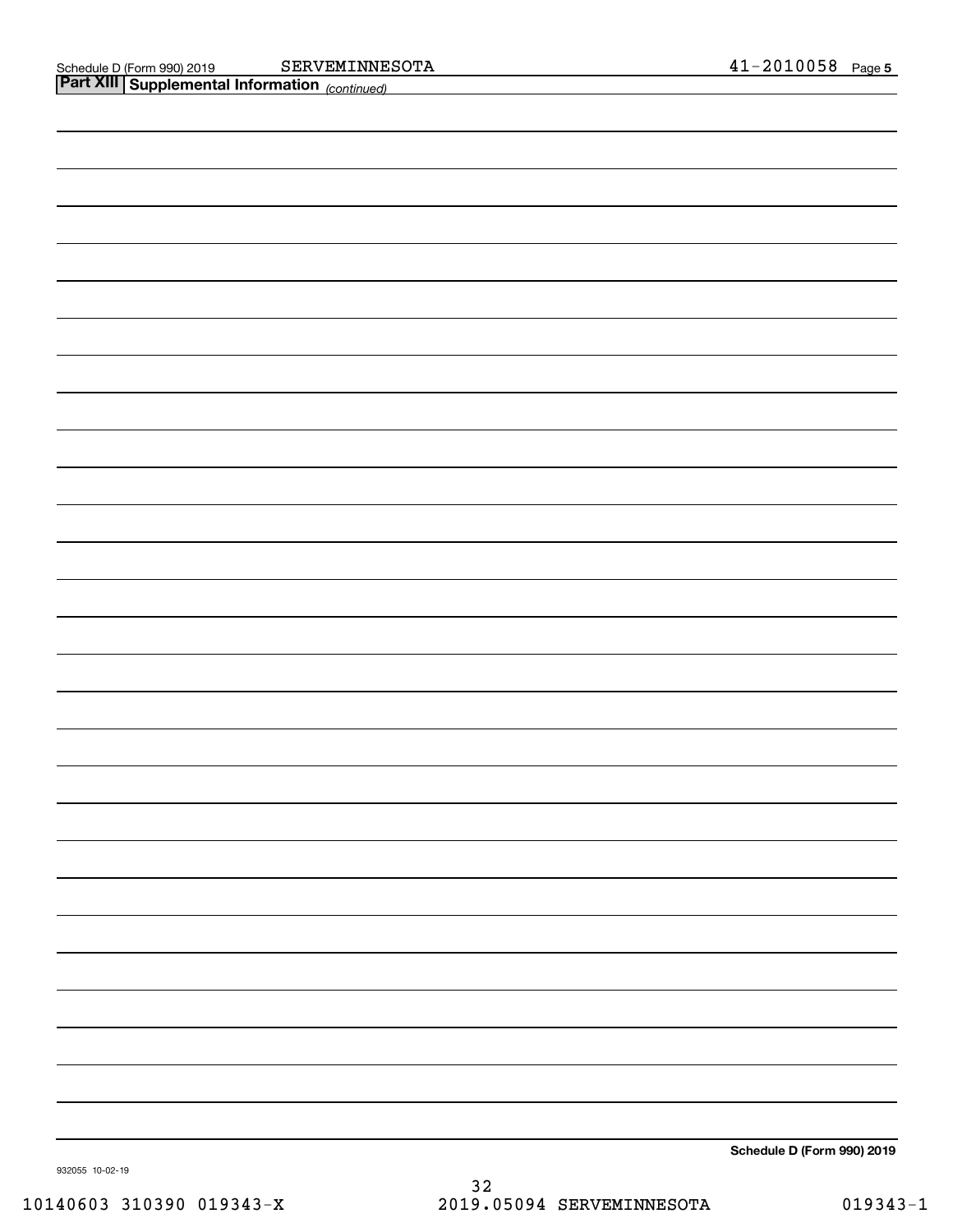| <b>SCHEDULE I</b><br>(Form 990)                                                                                                                                                                                                                                                                                                                        |                | <b>Grants and Other Assistance to Organizations,</b><br>Governments, and Individuals in the United States<br>Complete if the organization answered "Yes" on Form 990, Part IV, line 21 or 22. |                                                                              |                                         |                                                                |                                          | OMB No. 1545-0047<br>2019             |  |  |
|--------------------------------------------------------------------------------------------------------------------------------------------------------------------------------------------------------------------------------------------------------------------------------------------------------------------------------------------------------|----------------|-----------------------------------------------------------------------------------------------------------------------------------------------------------------------------------------------|------------------------------------------------------------------------------|-----------------------------------------|----------------------------------------------------------------|------------------------------------------|---------------------------------------|--|--|
| Department of the Treasury<br>Internal Revenue Service                                                                                                                                                                                                                                                                                                 |                |                                                                                                                                                                                               | Attach to Form 990.<br>Go to www.irs.gov/Form990 for the latest information. |                                         |                                                                |                                          | <b>Open to Public</b><br>Inspection   |  |  |
| <b>Employer identification number</b><br>Name of the organization<br>41-2010058<br><b>SERVEMINNESOTA</b>                                                                                                                                                                                                                                               |                |                                                                                                                                                                                               |                                                                              |                                         |                                                                |                                          |                                       |  |  |
| Part I<br><b>General Information on Grants and Assistance</b>                                                                                                                                                                                                                                                                                          |                |                                                                                                                                                                                               |                                                                              |                                         |                                                                |                                          |                                       |  |  |
| Does the organization maintain records to substantiate the amount of the grants or assistance, the grantees' eligibility for the grants or assistance, and the selection<br>1.<br>$\boxed{\text{X}}$ Yes<br><b>No</b><br>Describe in Part IV the organization's procedures for monitoring the use of grant funds in the United States.<br>$\mathbf{2}$ |                |                                                                                                                                                                                               |                                                                              |                                         |                                                                |                                          |                                       |  |  |
| Part II<br>Grants and Other Assistance to Domestic Organizations and Domestic Governments. Complete if the organization answered "Yes" on Form 990, Part IV, line 21, for any                                                                                                                                                                          |                |                                                                                                                                                                                               |                                                                              |                                         |                                                                |                                          |                                       |  |  |
| recipient that received more than \$5,000. Part II can be duplicated if additional space is needed.                                                                                                                                                                                                                                                    |                |                                                                                                                                                                                               |                                                                              |                                         |                                                                |                                          |                                       |  |  |
| 1 (a) Name and address of organization<br>or government                                                                                                                                                                                                                                                                                                | $(b)$ EIN      | (c) IRC section<br>(if applicable)                                                                                                                                                            | (d) Amount of<br>cash grant                                                  | (e) Amount of<br>non-cash<br>assistance | (f) Method of<br>valuation (book,<br>FMV, appraisal,<br>other) | (g) Description of<br>noncash assistance | (h) Purpose of grant<br>or assistance |  |  |
| DULUTH AREA FAMILY YMCA<br>302 W 1ST STREET                                                                                                                                                                                                                                                                                                            |                |                                                                                                                                                                                               |                                                                              |                                         |                                                                |                                          |                                       |  |  |
| DULUTH MN 55802                                                                                                                                                                                                                                                                                                                                        | 41-0693931     |                                                                                                                                                                                               | 425,090.                                                                     | 0.                                      |                                                                |                                          | AMERICORPS PROGRAM                    |  |  |
| MINNEAPOLIS PUBLIC SCHOOLS<br>1250 WEST BROADWAY AVE<br>MINNEAPOLIS, MN 55411                                                                                                                                                                                                                                                                          | $41 - 0851980$ |                                                                                                                                                                                               | 298,187.                                                                     | 0.                                      |                                                                |                                          | AMERICORPS PROGRAM                    |  |  |
| MN ALLIANCE WITH YOUTH-PROMISE<br>FELLOWS - 2233 UNIVERSITY AVE WEST<br>ST. PAUL, MN 55114                                                                                                                                                                                                                                                             | $45 - 3774063$ |                                                                                                                                                                                               | 1,070,047.                                                                   | 0.                                      |                                                                |                                          | AMERICORPS PROGRAM                    |  |  |
| MN CONSERVATION CORPS<br>60 PLATO BOULEVARD #210<br>ST. PAUL, MN 55107                                                                                                                                                                                                                                                                                 | 41-1881102     |                                                                                                                                                                                               | 587,864.                                                                     | 0.                                      |                                                                |                                          | AMERICORPS PROGRAM                    |  |  |
| SOUTHERN MN INITIATIVE FOUNDATION<br>525 FLORENCE AVENUE<br>OWATONNA, MN 55060                                                                                                                                                                                                                                                                         | 36-3454285     |                                                                                                                                                                                               | 171,608.                                                                     | 0.                                      |                                                                |                                          | AMERICORPS PROGRAM                    |  |  |
| ST. PAUL NEIGHBORHOOD NETWORK<br>375 JACKSON ST<br>ST. PAUL, MN 55101                                                                                                                                                                                                                                                                                  | 41-1500773     |                                                                                                                                                                                               | 434,461.                                                                     | $\mathbf{0}$ .                          |                                                                |                                          | AMERICORPS PROGRAM                    |  |  |
| Enter total number of section $501(c)(3)$ and government organizations listed in the line 1 table<br>$\mathbf{2}$<br>Enter total number of other organizations listed in the line 1 table<br>3                                                                                                                                                         |                |                                                                                                                                                                                               |                                                                              |                                         |                                                                |                                          |                                       |  |  |

**For Paperwork Reduction Act Notice, see the Instructions for Form 990. Schedule I (Form 990) (2019)** LHA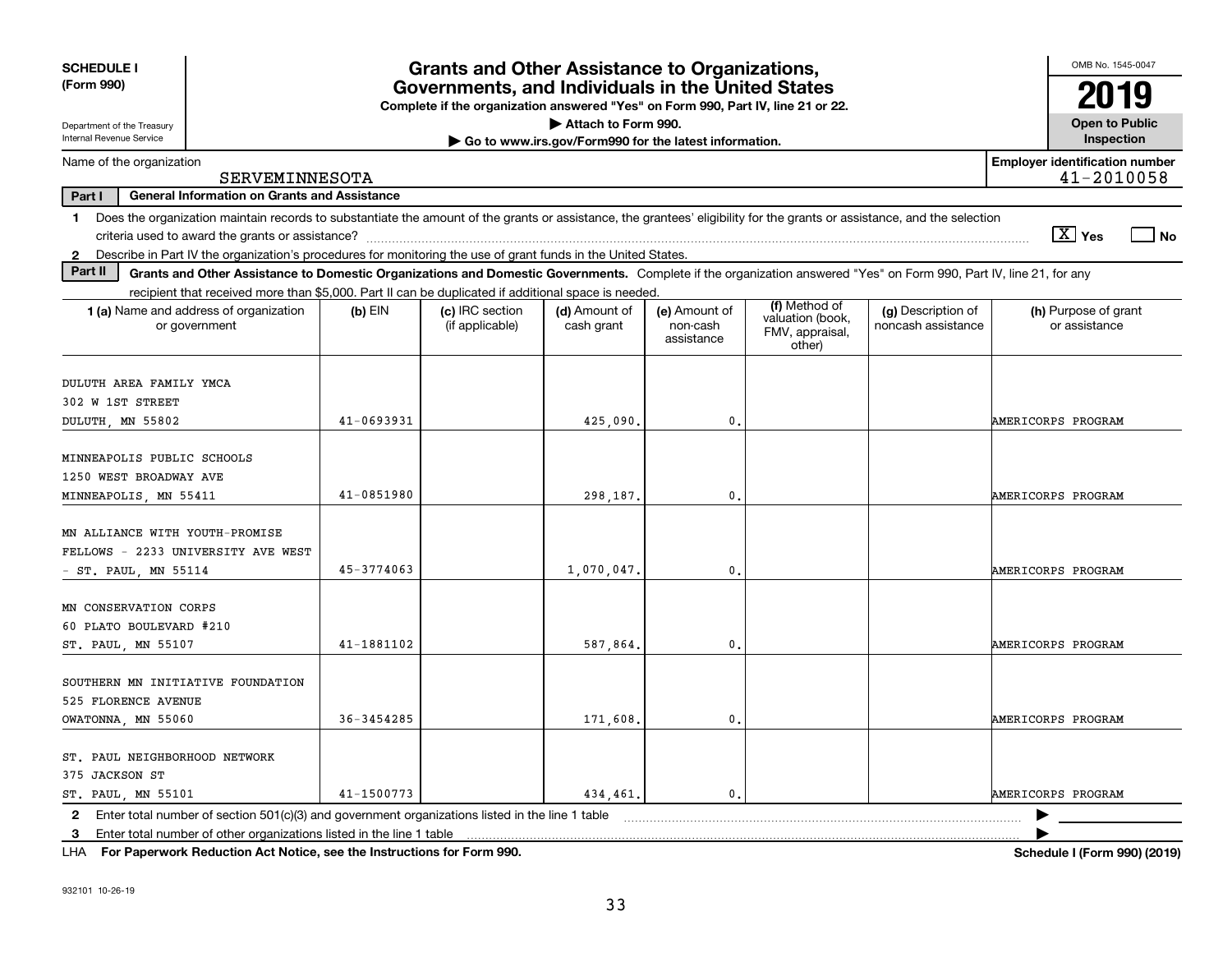| (a) Name and address of<br>organization or government                                | $(b)$ EIN      | (c) IRC section<br>if applicable | (d) Amount of<br>cash grant | (e) Amount of<br>non-cash<br>assistance | (f) Method of<br>valuation<br>(book, FMV,<br>appraisal, other) | (g) Description of<br>non-cash assistance | (h) Purpose of grant<br>or assistance            |
|--------------------------------------------------------------------------------------|----------------|----------------------------------|-----------------------------|-----------------------------------------|----------------------------------------------------------------|-------------------------------------------|--------------------------------------------------|
| TWIN CITIES HABITAT FOR HUMANITY<br>3001 4TH STREET SE<br>MINNEAPOLIS, MN 55414      | 36-3363171     |                                  | 358,490.                    | $\mathbf{0}$ .                          |                                                                |                                           | AMERICORPS PROGRAM                               |
| MN POLLUTION CONTROL AGENCY<br>520 LAFAYETTE ROAD N<br>ST PAUL, MN 55155             | $41 - 6007162$ |                                  | 516,574.                    | $\mathbf{0}$ .                          |                                                                |                                           | AMERICORPS PROGRAM                               |
| COLLEGE POSSIBLE<br>540 N FAIRVIEW AVE, STE 304<br>ST. PAUL, MN 55104                | 41-1968798     |                                  | 858,334.                    | $\mathfrak{o}$ .                        |                                                                |                                           | AMERICORPS PROGRAM                               |
| HANDS ON TWIN CITIES<br>2021 E HENNEPIN AVENUE<br>MINNEAPOLIS, MN 55413              | $41 - 0694710$ |                                  | 67,059.                     | $\mathbf{0}$ .                          |                                                                |                                           | <b><i>NOLUNTEER GENERATION FUND</i></b><br>GRANT |
| MN ASSOC. FOR VOLUNTEER ADMIN<br>1800 WHITE BEAR AVENUE NORTH<br>MAPLEWOOD, MN 55119 | $41 - 1463366$ |                                  | 108,221.                    | $\mathbf{0}$ .                          |                                                                |                                           | VOLUNTEER GENERATION FUND<br>GRANT               |
| READING AND MATH INC.<br>2400 PARK AVENUE<br>MINNEAPOLIS, MN 55404                   | 47-2306902     |                                  | 23,000,787.                 | $\mathbf{0}$ .                          |                                                                |                                           | AMERICORPS PROGRAM                               |
| CITY OF ST. PAUL<br>367 GROVE STREET<br>ST. PAUL, MN 55101                           | $41 - 6005521$ |                                  | 568,601                     | $\mathfrak{o}$ .                        |                                                                |                                           | AMERICORPS PROGRAM                               |
| LEAD FOR AMERICA<br>PO BOX 56<br>DODGE CITY, KS 67801                                | 83-1839530     |                                  | 24,966.                     | $\mathfrak o$ .                         |                                                                |                                           | AMERICORPS PROGRAM                               |
|                                                                                      |                |                                  |                             |                                         |                                                                |                                           |                                                  |

**Part II Continuation of Grants and Other Assistance to Governments and Organizations in the United States**  (Schedule I (Form 990), Part II.)

**Schedule I (Form 990)**

Schedule I (Form 990) Page 1 SERVEMINNESOTA 41-2010058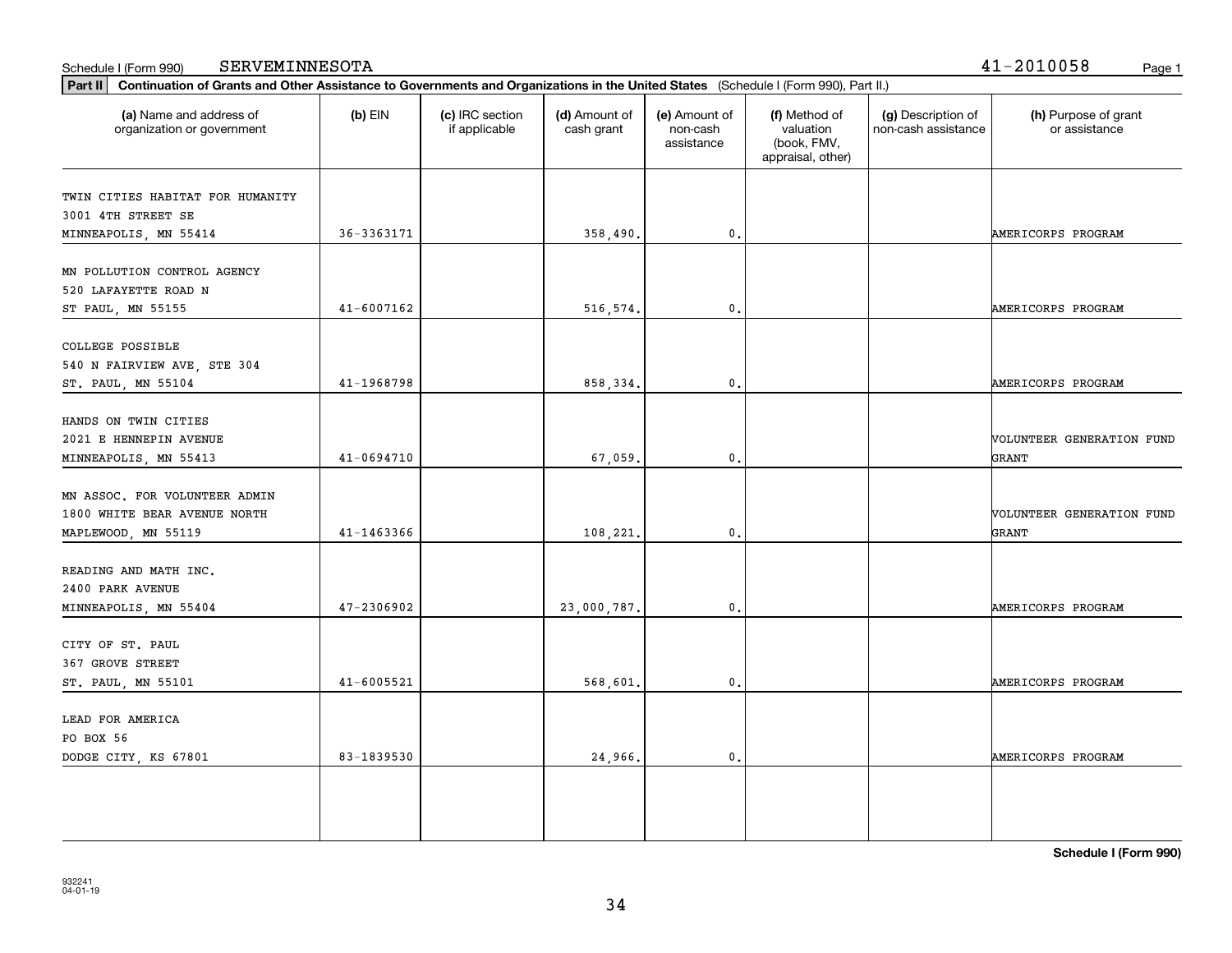#### Schedule I (Form 990) (2019) SERVEMINNESOTA  $41 - 2010058$ SERVEMINNESOTA

**Part III** | Grants and Other Assistance to Domestic Individuals. Complete if the organization answered "Yes" on Form 990, Part IV, line 22. Part III can be duplicated if additional space is needed.

| (a) Type of grant or assistance | (b) Number of<br>recipients | (c) Amount of<br>cash grant | (d) Amount of non-<br>cash assistance | (e) Method of valuation<br>(book, FMV, appraisal, other) | (f) Description of noncash assistance |
|---------------------------------|-----------------------------|-----------------------------|---------------------------------------|----------------------------------------------------------|---------------------------------------|
|                                 |                             |                             |                                       |                                                          |                                       |
|                                 |                             |                             |                                       |                                                          |                                       |
|                                 |                             |                             |                                       |                                                          |                                       |
|                                 |                             |                             |                                       |                                                          |                                       |
|                                 |                             |                             |                                       |                                                          |                                       |
|                                 |                             |                             |                                       |                                                          |                                       |
|                                 |                             |                             |                                       |                                                          |                                       |
|                                 |                             |                             |                                       |                                                          |                                       |
|                                 |                             |                             |                                       |                                                          |                                       |
|                                 |                             |                             |                                       |                                                          |                                       |

Part IV | Supplemental Information. Provide the information required in Part I, line 2; Part III, column (b); and any other additional information.

PART I, LINE 2:

## SERVEMINNESOTA HAS AN EXTENSIVE MONITORING SYSTEM OVER GRANTS TO GRANTEES

INCLUDING BOTH FINANCIAL AND PROGRAMMATIC MONITORING SYSTEMS.

**2**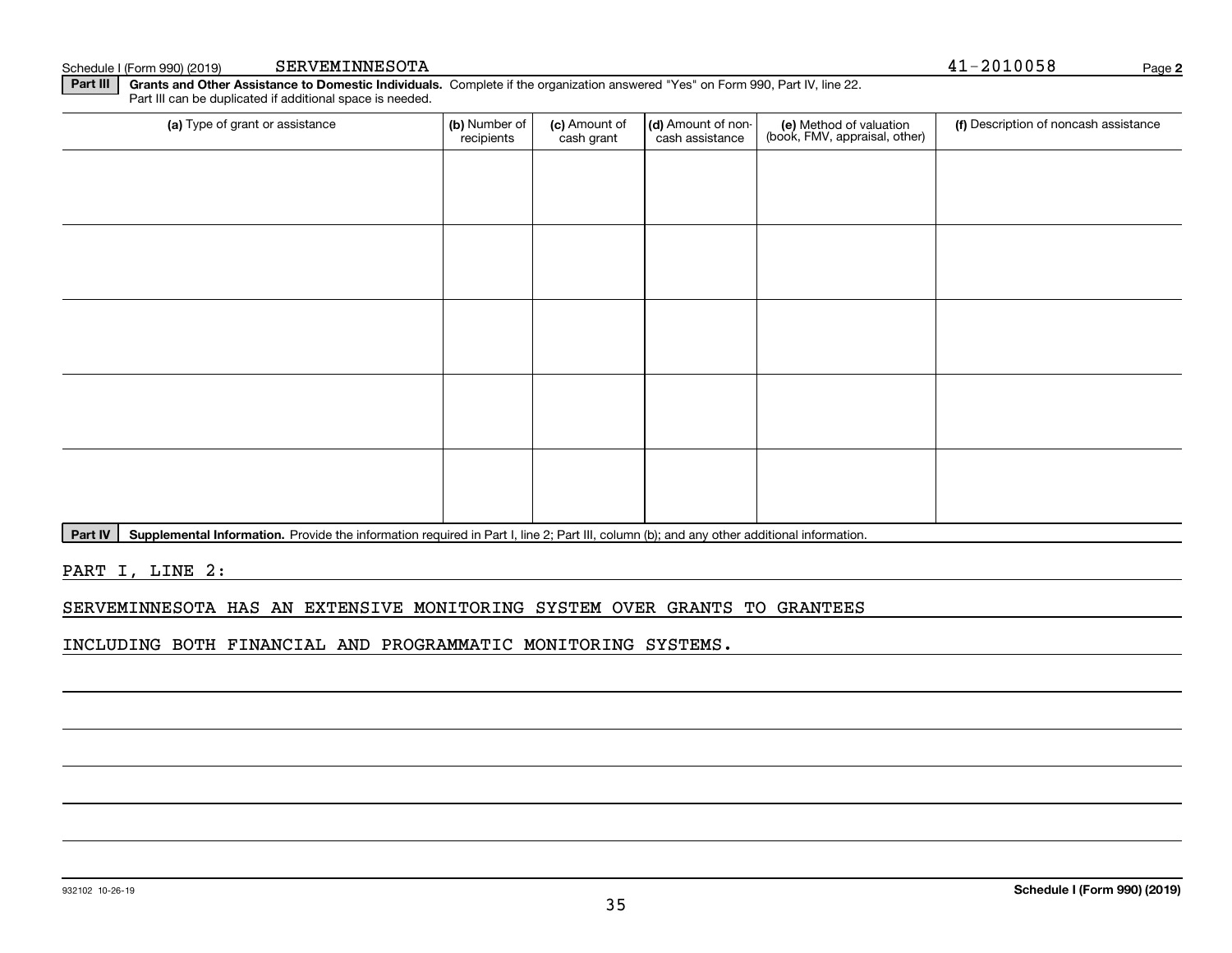| (Form 990)<br>For certain Officers, Directors, Trustees, Key Employees, and Highest<br>2019<br><b>Compensated Employees</b><br>Complete if the organization answered "Yes" on Form 990, Part IV, line 23.<br><b>Open to Public</b><br>Attach to Form 990.<br>Department of the Treasury<br>Inspection<br>Go to www.irs.gov/Form990 for instructions and the latest information.<br>Internal Revenue Service<br><b>Employer identification number</b><br>Name of the organization<br>41-2010058<br>SERVEMINNESOTA<br><b>Questions Regarding Compensation</b><br>Part I<br>Yes<br>No<br>Check the appropriate box(es) if the organization provided any of the following to or for a person listed on Form 990,<br>Part VII, Section A, line 1a. Complete Part III to provide any relevant information regarding these items.<br>First-class or charter travel<br>Housing allowance or residence for personal use<br>Travel for companions<br>Payments for business use of personal residence<br>Health or social club dues or initiation fees<br>Tax indemnification and gross-up payments<br>Discretionary spending account<br>Personal services (such as maid, chauffeur, chef)<br><b>b</b> If any of the boxes on line 1a are checked, did the organization follow a written policy regarding payment or<br>1b<br>Did the organization require substantiation prior to reimbursing or allowing expenses incurred by all directors,<br>2<br>X<br>$\mathbf{2}$<br>3<br>Indicate which, if any, of the following the organization used to establish the compensation of the organization's<br>CEO/Executive Director. Check all that apply. Do not check any boxes for methods used by a related organization to<br>establish compensation of the CEO/Executive Director, but explain in Part III.<br>Compensation committee<br>Written employment contract<br>$\overline{X}$ Compensation survey or study<br>Independent compensation consultant<br>$\boxed{\textbf{X}}$ Approval by the board or compensation committee<br>Form 990 of other organizations<br>During the year, did any person listed on Form 990, Part VII, Section A, line 1a, with respect to the filing<br>4<br>organization or a related organization:<br>Χ<br>Receive a severance payment or change-of-control payment?<br>4a<br>а<br>$\overline{\textbf{X}}$<br>4b<br>$\mathbf X$<br>4c<br>If "Yes" to any of lines 4a-c, list the persons and provide the applicable amounts for each item in Part III.<br>Only section 501(c)(3), 501(c)(4), and 501(c)(29) organizations must complete lines 5-9.<br>For persons listed on Form 990, Part VII, Section A, line 1a, did the organization pay or accrue any compensation<br>contingent on the revenues of:<br>x<br>5a<br>a<br>$\overline{\mathbf{x}}$<br>5b<br>If "Yes" on line 5a or 5b, describe in Part III.<br>6 For persons listed on Form 990, Part VII, Section A, line 1a, did the organization pay or accrue any compensation<br>contingent on the net earnings of:<br>х<br>The organization? <b>With the contract of the contract of the contract of the contract of the contract of the contract of the contract of the contract of the contract of the contract of the contract of the contract of the co</b><br>6a<br>a<br>$\overline{\mathbf{x}}$<br>6b<br>If "Yes" on line 6a or 6b, describe in Part III.<br>7 For persons listed on Form 990, Part VII, Section A, line 1a, did the organization provide any nonfixed payments | <b>SCHEDULE J</b> | <b>Compensation Information</b> |  | OMB No. 1545-0047 |  |
|------------------------------------------------------------------------------------------------------------------------------------------------------------------------------------------------------------------------------------------------------------------------------------------------------------------------------------------------------------------------------------------------------------------------------------------------------------------------------------------------------------------------------------------------------------------------------------------------------------------------------------------------------------------------------------------------------------------------------------------------------------------------------------------------------------------------------------------------------------------------------------------------------------------------------------------------------------------------------------------------------------------------------------------------------------------------------------------------------------------------------------------------------------------------------------------------------------------------------------------------------------------------------------------------------------------------------------------------------------------------------------------------------------------------------------------------------------------------------------------------------------------------------------------------------------------------------------------------------------------------------------------------------------------------------------------------------------------------------------------------------------------------------------------------------------------------------------------------------------------------------------------------------------------------------------------------------------------------------------------------------------------------------------------------------------------------------------------------------------------------------------------------------------------------------------------------------------------------------------------------------------------------------------------------------------------------------------------------------------------------------------------------------------------------------------------------------------------------------------------------------------------------------------------------------------------------------------------------------------------------------------------------------------------------------------------------------------------------------------------------------------------------------------------------------------------------------------------------------------------------------------------------------------------------------------------------------------------------------------------------------------------------------------------------------------------------------------------------------------------------------------------------------------------------------------------------------------------------------------------------------------------------------------------------------------------------------------------------------------------------------------------------------------------------------------------------------------------------|-------------------|---------------------------------|--|-------------------|--|
|                                                                                                                                                                                                                                                                                                                                                                                                                                                                                                                                                                                                                                                                                                                                                                                                                                                                                                                                                                                                                                                                                                                                                                                                                                                                                                                                                                                                                                                                                                                                                                                                                                                                                                                                                                                                                                                                                                                                                                                                                                                                                                                                                                                                                                                                                                                                                                                                                                                                                                                                                                                                                                                                                                                                                                                                                                                                                                                                                                                                                                                                                                                                                                                                                                                                                                                                                                                                                                                                        |                   |                                 |  |                   |  |
|                                                                                                                                                                                                                                                                                                                                                                                                                                                                                                                                                                                                                                                                                                                                                                                                                                                                                                                                                                                                                                                                                                                                                                                                                                                                                                                                                                                                                                                                                                                                                                                                                                                                                                                                                                                                                                                                                                                                                                                                                                                                                                                                                                                                                                                                                                                                                                                                                                                                                                                                                                                                                                                                                                                                                                                                                                                                                                                                                                                                                                                                                                                                                                                                                                                                                                                                                                                                                                                                        |                   |                                 |  |                   |  |
|                                                                                                                                                                                                                                                                                                                                                                                                                                                                                                                                                                                                                                                                                                                                                                                                                                                                                                                                                                                                                                                                                                                                                                                                                                                                                                                                                                                                                                                                                                                                                                                                                                                                                                                                                                                                                                                                                                                                                                                                                                                                                                                                                                                                                                                                                                                                                                                                                                                                                                                                                                                                                                                                                                                                                                                                                                                                                                                                                                                                                                                                                                                                                                                                                                                                                                                                                                                                                                                                        |                   |                                 |  |                   |  |
|                                                                                                                                                                                                                                                                                                                                                                                                                                                                                                                                                                                                                                                                                                                                                                                                                                                                                                                                                                                                                                                                                                                                                                                                                                                                                                                                                                                                                                                                                                                                                                                                                                                                                                                                                                                                                                                                                                                                                                                                                                                                                                                                                                                                                                                                                                                                                                                                                                                                                                                                                                                                                                                                                                                                                                                                                                                                                                                                                                                                                                                                                                                                                                                                                                                                                                                                                                                                                                                                        |                   |                                 |  |                   |  |
|                                                                                                                                                                                                                                                                                                                                                                                                                                                                                                                                                                                                                                                                                                                                                                                                                                                                                                                                                                                                                                                                                                                                                                                                                                                                                                                                                                                                                                                                                                                                                                                                                                                                                                                                                                                                                                                                                                                                                                                                                                                                                                                                                                                                                                                                                                                                                                                                                                                                                                                                                                                                                                                                                                                                                                                                                                                                                                                                                                                                                                                                                                                                                                                                                                                                                                                                                                                                                                                                        |                   |                                 |  |                   |  |
|                                                                                                                                                                                                                                                                                                                                                                                                                                                                                                                                                                                                                                                                                                                                                                                                                                                                                                                                                                                                                                                                                                                                                                                                                                                                                                                                                                                                                                                                                                                                                                                                                                                                                                                                                                                                                                                                                                                                                                                                                                                                                                                                                                                                                                                                                                                                                                                                                                                                                                                                                                                                                                                                                                                                                                                                                                                                                                                                                                                                                                                                                                                                                                                                                                                                                                                                                                                                                                                                        |                   |                                 |  |                   |  |
|                                                                                                                                                                                                                                                                                                                                                                                                                                                                                                                                                                                                                                                                                                                                                                                                                                                                                                                                                                                                                                                                                                                                                                                                                                                                                                                                                                                                                                                                                                                                                                                                                                                                                                                                                                                                                                                                                                                                                                                                                                                                                                                                                                                                                                                                                                                                                                                                                                                                                                                                                                                                                                                                                                                                                                                                                                                                                                                                                                                                                                                                                                                                                                                                                                                                                                                                                                                                                                                                        |                   |                                 |  |                   |  |
|                                                                                                                                                                                                                                                                                                                                                                                                                                                                                                                                                                                                                                                                                                                                                                                                                                                                                                                                                                                                                                                                                                                                                                                                                                                                                                                                                                                                                                                                                                                                                                                                                                                                                                                                                                                                                                                                                                                                                                                                                                                                                                                                                                                                                                                                                                                                                                                                                                                                                                                                                                                                                                                                                                                                                                                                                                                                                                                                                                                                                                                                                                                                                                                                                                                                                                                                                                                                                                                                        |                   |                                 |  |                   |  |
|                                                                                                                                                                                                                                                                                                                                                                                                                                                                                                                                                                                                                                                                                                                                                                                                                                                                                                                                                                                                                                                                                                                                                                                                                                                                                                                                                                                                                                                                                                                                                                                                                                                                                                                                                                                                                                                                                                                                                                                                                                                                                                                                                                                                                                                                                                                                                                                                                                                                                                                                                                                                                                                                                                                                                                                                                                                                                                                                                                                                                                                                                                                                                                                                                                                                                                                                                                                                                                                                        |                   |                                 |  |                   |  |
|                                                                                                                                                                                                                                                                                                                                                                                                                                                                                                                                                                                                                                                                                                                                                                                                                                                                                                                                                                                                                                                                                                                                                                                                                                                                                                                                                                                                                                                                                                                                                                                                                                                                                                                                                                                                                                                                                                                                                                                                                                                                                                                                                                                                                                                                                                                                                                                                                                                                                                                                                                                                                                                                                                                                                                                                                                                                                                                                                                                                                                                                                                                                                                                                                                                                                                                                                                                                                                                                        |                   |                                 |  |                   |  |
|                                                                                                                                                                                                                                                                                                                                                                                                                                                                                                                                                                                                                                                                                                                                                                                                                                                                                                                                                                                                                                                                                                                                                                                                                                                                                                                                                                                                                                                                                                                                                                                                                                                                                                                                                                                                                                                                                                                                                                                                                                                                                                                                                                                                                                                                                                                                                                                                                                                                                                                                                                                                                                                                                                                                                                                                                                                                                                                                                                                                                                                                                                                                                                                                                                                                                                                                                                                                                                                                        |                   |                                 |  |                   |  |
|                                                                                                                                                                                                                                                                                                                                                                                                                                                                                                                                                                                                                                                                                                                                                                                                                                                                                                                                                                                                                                                                                                                                                                                                                                                                                                                                                                                                                                                                                                                                                                                                                                                                                                                                                                                                                                                                                                                                                                                                                                                                                                                                                                                                                                                                                                                                                                                                                                                                                                                                                                                                                                                                                                                                                                                                                                                                                                                                                                                                                                                                                                                                                                                                                                                                                                                                                                                                                                                                        |                   |                                 |  |                   |  |
|                                                                                                                                                                                                                                                                                                                                                                                                                                                                                                                                                                                                                                                                                                                                                                                                                                                                                                                                                                                                                                                                                                                                                                                                                                                                                                                                                                                                                                                                                                                                                                                                                                                                                                                                                                                                                                                                                                                                                                                                                                                                                                                                                                                                                                                                                                                                                                                                                                                                                                                                                                                                                                                                                                                                                                                                                                                                                                                                                                                                                                                                                                                                                                                                                                                                                                                                                                                                                                                                        |                   |                                 |  |                   |  |
|                                                                                                                                                                                                                                                                                                                                                                                                                                                                                                                                                                                                                                                                                                                                                                                                                                                                                                                                                                                                                                                                                                                                                                                                                                                                                                                                                                                                                                                                                                                                                                                                                                                                                                                                                                                                                                                                                                                                                                                                                                                                                                                                                                                                                                                                                                                                                                                                                                                                                                                                                                                                                                                                                                                                                                                                                                                                                                                                                                                                                                                                                                                                                                                                                                                                                                                                                                                                                                                                        |                   |                                 |  |                   |  |
|                                                                                                                                                                                                                                                                                                                                                                                                                                                                                                                                                                                                                                                                                                                                                                                                                                                                                                                                                                                                                                                                                                                                                                                                                                                                                                                                                                                                                                                                                                                                                                                                                                                                                                                                                                                                                                                                                                                                                                                                                                                                                                                                                                                                                                                                                                                                                                                                                                                                                                                                                                                                                                                                                                                                                                                                                                                                                                                                                                                                                                                                                                                                                                                                                                                                                                                                                                                                                                                                        |                   |                                 |  |                   |  |
|                                                                                                                                                                                                                                                                                                                                                                                                                                                                                                                                                                                                                                                                                                                                                                                                                                                                                                                                                                                                                                                                                                                                                                                                                                                                                                                                                                                                                                                                                                                                                                                                                                                                                                                                                                                                                                                                                                                                                                                                                                                                                                                                                                                                                                                                                                                                                                                                                                                                                                                                                                                                                                                                                                                                                                                                                                                                                                                                                                                                                                                                                                                                                                                                                                                                                                                                                                                                                                                                        |                   |                                 |  |                   |  |
|                                                                                                                                                                                                                                                                                                                                                                                                                                                                                                                                                                                                                                                                                                                                                                                                                                                                                                                                                                                                                                                                                                                                                                                                                                                                                                                                                                                                                                                                                                                                                                                                                                                                                                                                                                                                                                                                                                                                                                                                                                                                                                                                                                                                                                                                                                                                                                                                                                                                                                                                                                                                                                                                                                                                                                                                                                                                                                                                                                                                                                                                                                                                                                                                                                                                                                                                                                                                                                                                        |                   |                                 |  |                   |  |
|                                                                                                                                                                                                                                                                                                                                                                                                                                                                                                                                                                                                                                                                                                                                                                                                                                                                                                                                                                                                                                                                                                                                                                                                                                                                                                                                                                                                                                                                                                                                                                                                                                                                                                                                                                                                                                                                                                                                                                                                                                                                                                                                                                                                                                                                                                                                                                                                                                                                                                                                                                                                                                                                                                                                                                                                                                                                                                                                                                                                                                                                                                                                                                                                                                                                                                                                                                                                                                                                        |                   |                                 |  |                   |  |
|                                                                                                                                                                                                                                                                                                                                                                                                                                                                                                                                                                                                                                                                                                                                                                                                                                                                                                                                                                                                                                                                                                                                                                                                                                                                                                                                                                                                                                                                                                                                                                                                                                                                                                                                                                                                                                                                                                                                                                                                                                                                                                                                                                                                                                                                                                                                                                                                                                                                                                                                                                                                                                                                                                                                                                                                                                                                                                                                                                                                                                                                                                                                                                                                                                                                                                                                                                                                                                                                        |                   |                                 |  |                   |  |
|                                                                                                                                                                                                                                                                                                                                                                                                                                                                                                                                                                                                                                                                                                                                                                                                                                                                                                                                                                                                                                                                                                                                                                                                                                                                                                                                                                                                                                                                                                                                                                                                                                                                                                                                                                                                                                                                                                                                                                                                                                                                                                                                                                                                                                                                                                                                                                                                                                                                                                                                                                                                                                                                                                                                                                                                                                                                                                                                                                                                                                                                                                                                                                                                                                                                                                                                                                                                                                                                        |                   |                                 |  |                   |  |
|                                                                                                                                                                                                                                                                                                                                                                                                                                                                                                                                                                                                                                                                                                                                                                                                                                                                                                                                                                                                                                                                                                                                                                                                                                                                                                                                                                                                                                                                                                                                                                                                                                                                                                                                                                                                                                                                                                                                                                                                                                                                                                                                                                                                                                                                                                                                                                                                                                                                                                                                                                                                                                                                                                                                                                                                                                                                                                                                                                                                                                                                                                                                                                                                                                                                                                                                                                                                                                                                        |                   |                                 |  |                   |  |
|                                                                                                                                                                                                                                                                                                                                                                                                                                                                                                                                                                                                                                                                                                                                                                                                                                                                                                                                                                                                                                                                                                                                                                                                                                                                                                                                                                                                                                                                                                                                                                                                                                                                                                                                                                                                                                                                                                                                                                                                                                                                                                                                                                                                                                                                                                                                                                                                                                                                                                                                                                                                                                                                                                                                                                                                                                                                                                                                                                                                                                                                                                                                                                                                                                                                                                                                                                                                                                                                        |                   |                                 |  |                   |  |
|                                                                                                                                                                                                                                                                                                                                                                                                                                                                                                                                                                                                                                                                                                                                                                                                                                                                                                                                                                                                                                                                                                                                                                                                                                                                                                                                                                                                                                                                                                                                                                                                                                                                                                                                                                                                                                                                                                                                                                                                                                                                                                                                                                                                                                                                                                                                                                                                                                                                                                                                                                                                                                                                                                                                                                                                                                                                                                                                                                                                                                                                                                                                                                                                                                                                                                                                                                                                                                                                        |                   |                                 |  |                   |  |
|                                                                                                                                                                                                                                                                                                                                                                                                                                                                                                                                                                                                                                                                                                                                                                                                                                                                                                                                                                                                                                                                                                                                                                                                                                                                                                                                                                                                                                                                                                                                                                                                                                                                                                                                                                                                                                                                                                                                                                                                                                                                                                                                                                                                                                                                                                                                                                                                                                                                                                                                                                                                                                                                                                                                                                                                                                                                                                                                                                                                                                                                                                                                                                                                                                                                                                                                                                                                                                                                        |                   |                                 |  |                   |  |
|                                                                                                                                                                                                                                                                                                                                                                                                                                                                                                                                                                                                                                                                                                                                                                                                                                                                                                                                                                                                                                                                                                                                                                                                                                                                                                                                                                                                                                                                                                                                                                                                                                                                                                                                                                                                                                                                                                                                                                                                                                                                                                                                                                                                                                                                                                                                                                                                                                                                                                                                                                                                                                                                                                                                                                                                                                                                                                                                                                                                                                                                                                                                                                                                                                                                                                                                                                                                                                                                        |                   |                                 |  |                   |  |
|                                                                                                                                                                                                                                                                                                                                                                                                                                                                                                                                                                                                                                                                                                                                                                                                                                                                                                                                                                                                                                                                                                                                                                                                                                                                                                                                                                                                                                                                                                                                                                                                                                                                                                                                                                                                                                                                                                                                                                                                                                                                                                                                                                                                                                                                                                                                                                                                                                                                                                                                                                                                                                                                                                                                                                                                                                                                                                                                                                                                                                                                                                                                                                                                                                                                                                                                                                                                                                                                        |                   |                                 |  |                   |  |
|                                                                                                                                                                                                                                                                                                                                                                                                                                                                                                                                                                                                                                                                                                                                                                                                                                                                                                                                                                                                                                                                                                                                                                                                                                                                                                                                                                                                                                                                                                                                                                                                                                                                                                                                                                                                                                                                                                                                                                                                                                                                                                                                                                                                                                                                                                                                                                                                                                                                                                                                                                                                                                                                                                                                                                                                                                                                                                                                                                                                                                                                                                                                                                                                                                                                                                                                                                                                                                                                        |                   |                                 |  |                   |  |
|                                                                                                                                                                                                                                                                                                                                                                                                                                                                                                                                                                                                                                                                                                                                                                                                                                                                                                                                                                                                                                                                                                                                                                                                                                                                                                                                                                                                                                                                                                                                                                                                                                                                                                                                                                                                                                                                                                                                                                                                                                                                                                                                                                                                                                                                                                                                                                                                                                                                                                                                                                                                                                                                                                                                                                                                                                                                                                                                                                                                                                                                                                                                                                                                                                                                                                                                                                                                                                                                        |                   |                                 |  |                   |  |
|                                                                                                                                                                                                                                                                                                                                                                                                                                                                                                                                                                                                                                                                                                                                                                                                                                                                                                                                                                                                                                                                                                                                                                                                                                                                                                                                                                                                                                                                                                                                                                                                                                                                                                                                                                                                                                                                                                                                                                                                                                                                                                                                                                                                                                                                                                                                                                                                                                                                                                                                                                                                                                                                                                                                                                                                                                                                                                                                                                                                                                                                                                                                                                                                                                                                                                                                                                                                                                                                        |                   |                                 |  |                   |  |
|                                                                                                                                                                                                                                                                                                                                                                                                                                                                                                                                                                                                                                                                                                                                                                                                                                                                                                                                                                                                                                                                                                                                                                                                                                                                                                                                                                                                                                                                                                                                                                                                                                                                                                                                                                                                                                                                                                                                                                                                                                                                                                                                                                                                                                                                                                                                                                                                                                                                                                                                                                                                                                                                                                                                                                                                                                                                                                                                                                                                                                                                                                                                                                                                                                                                                                                                                                                                                                                                        |                   |                                 |  |                   |  |
|                                                                                                                                                                                                                                                                                                                                                                                                                                                                                                                                                                                                                                                                                                                                                                                                                                                                                                                                                                                                                                                                                                                                                                                                                                                                                                                                                                                                                                                                                                                                                                                                                                                                                                                                                                                                                                                                                                                                                                                                                                                                                                                                                                                                                                                                                                                                                                                                                                                                                                                                                                                                                                                                                                                                                                                                                                                                                                                                                                                                                                                                                                                                                                                                                                                                                                                                                                                                                                                                        |                   |                                 |  |                   |  |
|                                                                                                                                                                                                                                                                                                                                                                                                                                                                                                                                                                                                                                                                                                                                                                                                                                                                                                                                                                                                                                                                                                                                                                                                                                                                                                                                                                                                                                                                                                                                                                                                                                                                                                                                                                                                                                                                                                                                                                                                                                                                                                                                                                                                                                                                                                                                                                                                                                                                                                                                                                                                                                                                                                                                                                                                                                                                                                                                                                                                                                                                                                                                                                                                                                                                                                                                                                                                                                                                        |                   |                                 |  |                   |  |
|                                                                                                                                                                                                                                                                                                                                                                                                                                                                                                                                                                                                                                                                                                                                                                                                                                                                                                                                                                                                                                                                                                                                                                                                                                                                                                                                                                                                                                                                                                                                                                                                                                                                                                                                                                                                                                                                                                                                                                                                                                                                                                                                                                                                                                                                                                                                                                                                                                                                                                                                                                                                                                                                                                                                                                                                                                                                                                                                                                                                                                                                                                                                                                                                                                                                                                                                                                                                                                                                        |                   |                                 |  |                   |  |
|                                                                                                                                                                                                                                                                                                                                                                                                                                                                                                                                                                                                                                                                                                                                                                                                                                                                                                                                                                                                                                                                                                                                                                                                                                                                                                                                                                                                                                                                                                                                                                                                                                                                                                                                                                                                                                                                                                                                                                                                                                                                                                                                                                                                                                                                                                                                                                                                                                                                                                                                                                                                                                                                                                                                                                                                                                                                                                                                                                                                                                                                                                                                                                                                                                                                                                                                                                                                                                                                        |                   |                                 |  |                   |  |
|                                                                                                                                                                                                                                                                                                                                                                                                                                                                                                                                                                                                                                                                                                                                                                                                                                                                                                                                                                                                                                                                                                                                                                                                                                                                                                                                                                                                                                                                                                                                                                                                                                                                                                                                                                                                                                                                                                                                                                                                                                                                                                                                                                                                                                                                                                                                                                                                                                                                                                                                                                                                                                                                                                                                                                                                                                                                                                                                                                                                                                                                                                                                                                                                                                                                                                                                                                                                                                                                        |                   |                                 |  |                   |  |
|                                                                                                                                                                                                                                                                                                                                                                                                                                                                                                                                                                                                                                                                                                                                                                                                                                                                                                                                                                                                                                                                                                                                                                                                                                                                                                                                                                                                                                                                                                                                                                                                                                                                                                                                                                                                                                                                                                                                                                                                                                                                                                                                                                                                                                                                                                                                                                                                                                                                                                                                                                                                                                                                                                                                                                                                                                                                                                                                                                                                                                                                                                                                                                                                                                                                                                                                                                                                                                                                        |                   |                                 |  |                   |  |
|                                                                                                                                                                                                                                                                                                                                                                                                                                                                                                                                                                                                                                                                                                                                                                                                                                                                                                                                                                                                                                                                                                                                                                                                                                                                                                                                                                                                                                                                                                                                                                                                                                                                                                                                                                                                                                                                                                                                                                                                                                                                                                                                                                                                                                                                                                                                                                                                                                                                                                                                                                                                                                                                                                                                                                                                                                                                                                                                                                                                                                                                                                                                                                                                                                                                                                                                                                                                                                                                        |                   |                                 |  |                   |  |
|                                                                                                                                                                                                                                                                                                                                                                                                                                                                                                                                                                                                                                                                                                                                                                                                                                                                                                                                                                                                                                                                                                                                                                                                                                                                                                                                                                                                                                                                                                                                                                                                                                                                                                                                                                                                                                                                                                                                                                                                                                                                                                                                                                                                                                                                                                                                                                                                                                                                                                                                                                                                                                                                                                                                                                                                                                                                                                                                                                                                                                                                                                                                                                                                                                                                                                                                                                                                                                                                        |                   |                                 |  |                   |  |
|                                                                                                                                                                                                                                                                                                                                                                                                                                                                                                                                                                                                                                                                                                                                                                                                                                                                                                                                                                                                                                                                                                                                                                                                                                                                                                                                                                                                                                                                                                                                                                                                                                                                                                                                                                                                                                                                                                                                                                                                                                                                                                                                                                                                                                                                                                                                                                                                                                                                                                                                                                                                                                                                                                                                                                                                                                                                                                                                                                                                                                                                                                                                                                                                                                                                                                                                                                                                                                                                        |                   |                                 |  |                   |  |
|                                                                                                                                                                                                                                                                                                                                                                                                                                                                                                                                                                                                                                                                                                                                                                                                                                                                                                                                                                                                                                                                                                                                                                                                                                                                                                                                                                                                                                                                                                                                                                                                                                                                                                                                                                                                                                                                                                                                                                                                                                                                                                                                                                                                                                                                                                                                                                                                                                                                                                                                                                                                                                                                                                                                                                                                                                                                                                                                                                                                                                                                                                                                                                                                                                                                                                                                                                                                                                                                        |                   |                                 |  |                   |  |
|                                                                                                                                                                                                                                                                                                                                                                                                                                                                                                                                                                                                                                                                                                                                                                                                                                                                                                                                                                                                                                                                                                                                                                                                                                                                                                                                                                                                                                                                                                                                                                                                                                                                                                                                                                                                                                                                                                                                                                                                                                                                                                                                                                                                                                                                                                                                                                                                                                                                                                                                                                                                                                                                                                                                                                                                                                                                                                                                                                                                                                                                                                                                                                                                                                                                                                                                                                                                                                                                        |                   |                                 |  |                   |  |
|                                                                                                                                                                                                                                                                                                                                                                                                                                                                                                                                                                                                                                                                                                                                                                                                                                                                                                                                                                                                                                                                                                                                                                                                                                                                                                                                                                                                                                                                                                                                                                                                                                                                                                                                                                                                                                                                                                                                                                                                                                                                                                                                                                                                                                                                                                                                                                                                                                                                                                                                                                                                                                                                                                                                                                                                                                                                                                                                                                                                                                                                                                                                                                                                                                                                                                                                                                                                                                                                        |                   |                                 |  |                   |  |
|                                                                                                                                                                                                                                                                                                                                                                                                                                                                                                                                                                                                                                                                                                                                                                                                                                                                                                                                                                                                                                                                                                                                                                                                                                                                                                                                                                                                                                                                                                                                                                                                                                                                                                                                                                                                                                                                                                                                                                                                                                                                                                                                                                                                                                                                                                                                                                                                                                                                                                                                                                                                                                                                                                                                                                                                                                                                                                                                                                                                                                                                                                                                                                                                                                                                                                                                                                                                                                                                        |                   |                                 |  |                   |  |
|                                                                                                                                                                                                                                                                                                                                                                                                                                                                                                                                                                                                                                                                                                                                                                                                                                                                                                                                                                                                                                                                                                                                                                                                                                                                                                                                                                                                                                                                                                                                                                                                                                                                                                                                                                                                                                                                                                                                                                                                                                                                                                                                                                                                                                                                                                                                                                                                                                                                                                                                                                                                                                                                                                                                                                                                                                                                                                                                                                                                                                                                                                                                                                                                                                                                                                                                                                                                                                                                        |                   |                                 |  |                   |  |
| х                                                                                                                                                                                                                                                                                                                                                                                                                                                                                                                                                                                                                                                                                                                                                                                                                                                                                                                                                                                                                                                                                                                                                                                                                                                                                                                                                                                                                                                                                                                                                                                                                                                                                                                                                                                                                                                                                                                                                                                                                                                                                                                                                                                                                                                                                                                                                                                                                                                                                                                                                                                                                                                                                                                                                                                                                                                                                                                                                                                                                                                                                                                                                                                                                                                                                                                                                                                                                                                                      |                   |                                 |  |                   |  |
| 7<br>Were any amounts reported on Form 990, Part VII, paid or accrued pursuant to a contract that was subject to the                                                                                                                                                                                                                                                                                                                                                                                                                                                                                                                                                                                                                                                                                                                                                                                                                                                                                                                                                                                                                                                                                                                                                                                                                                                                                                                                                                                                                                                                                                                                                                                                                                                                                                                                                                                                                                                                                                                                                                                                                                                                                                                                                                                                                                                                                                                                                                                                                                                                                                                                                                                                                                                                                                                                                                                                                                                                                                                                                                                                                                                                                                                                                                                                                                                                                                                                                   |                   |                                 |  |                   |  |
| 8<br>х<br>8                                                                                                                                                                                                                                                                                                                                                                                                                                                                                                                                                                                                                                                                                                                                                                                                                                                                                                                                                                                                                                                                                                                                                                                                                                                                                                                                                                                                                                                                                                                                                                                                                                                                                                                                                                                                                                                                                                                                                                                                                                                                                                                                                                                                                                                                                                                                                                                                                                                                                                                                                                                                                                                                                                                                                                                                                                                                                                                                                                                                                                                                                                                                                                                                                                                                                                                                                                                                                                                            |                   |                                 |  |                   |  |
| initial contract exception described in Regulations section 53.4958-4(a)(3)? If "Yes," describe in Part III<br>If "Yes" on line 8, did the organization also follow the rebuttable presumption procedure described in<br>9                                                                                                                                                                                                                                                                                                                                                                                                                                                                                                                                                                                                                                                                                                                                                                                                                                                                                                                                                                                                                                                                                                                                                                                                                                                                                                                                                                                                                                                                                                                                                                                                                                                                                                                                                                                                                                                                                                                                                                                                                                                                                                                                                                                                                                                                                                                                                                                                                                                                                                                                                                                                                                                                                                                                                                                                                                                                                                                                                                                                                                                                                                                                                                                                                                             |                   |                                 |  |                   |  |
| 9                                                                                                                                                                                                                                                                                                                                                                                                                                                                                                                                                                                                                                                                                                                                                                                                                                                                                                                                                                                                                                                                                                                                                                                                                                                                                                                                                                                                                                                                                                                                                                                                                                                                                                                                                                                                                                                                                                                                                                                                                                                                                                                                                                                                                                                                                                                                                                                                                                                                                                                                                                                                                                                                                                                                                                                                                                                                                                                                                                                                                                                                                                                                                                                                                                                                                                                                                                                                                                                                      |                   |                                 |  |                   |  |
| LHA For Paperwork Reduction Act Notice, see the Instructions for Form 990.<br>Schedule J (Form 990) 2019                                                                                                                                                                                                                                                                                                                                                                                                                                                                                                                                                                                                                                                                                                                                                                                                                                                                                                                                                                                                                                                                                                                                                                                                                                                                                                                                                                                                                                                                                                                                                                                                                                                                                                                                                                                                                                                                                                                                                                                                                                                                                                                                                                                                                                                                                                                                                                                                                                                                                                                                                                                                                                                                                                                                                                                                                                                                                                                                                                                                                                                                                                                                                                                                                                                                                                                                                               |                   |                                 |  |                   |  |

932111 10-21-19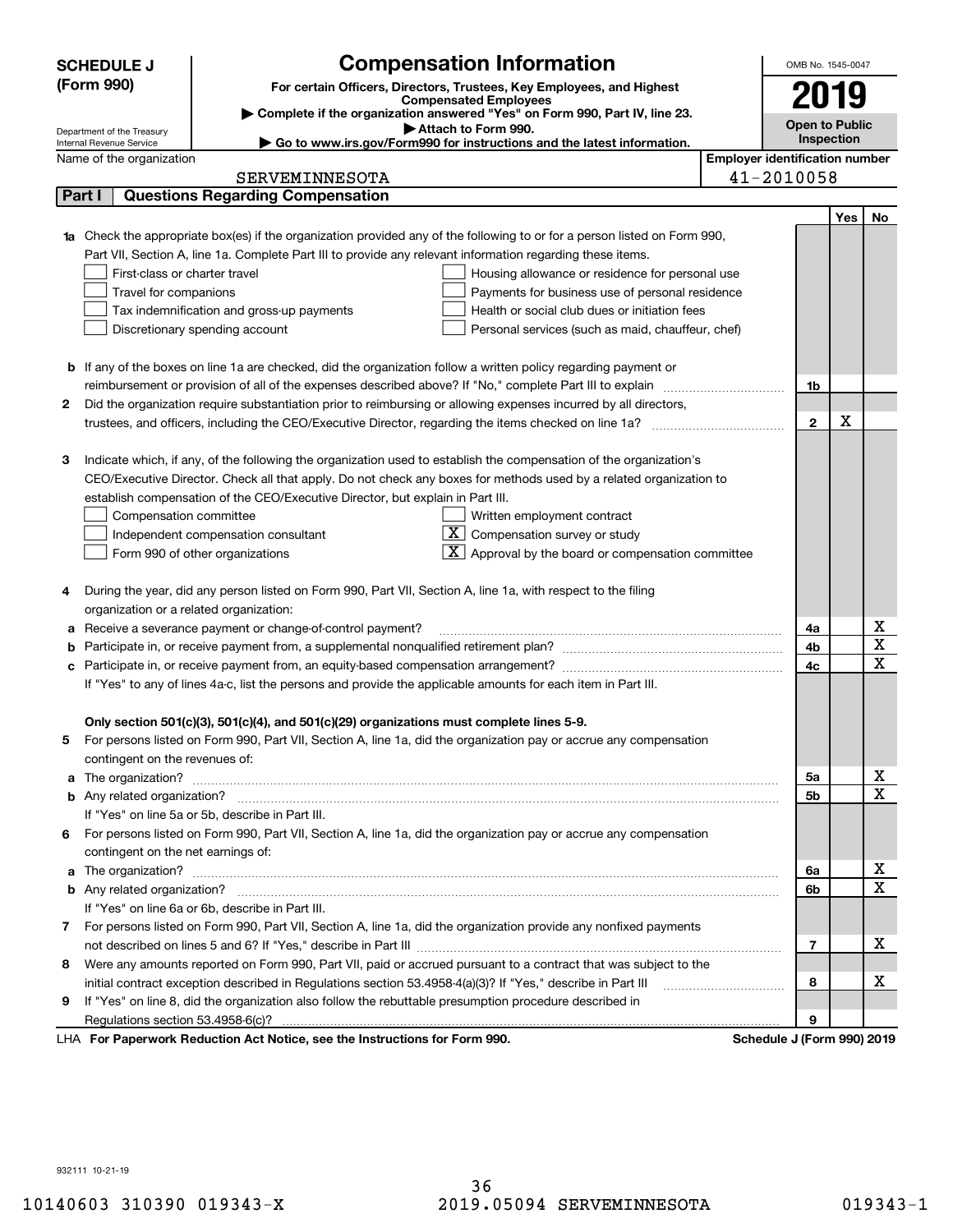#### 41-2010058

**2**

# **Part II Officers, Directors, Trustees, Key Employees, and Highest Compensated Employees.**  Schedule J (Form 990) 2019 Page Use duplicate copies if additional space is needed.

For each individual whose compensation must be reported on Schedule J, report compensation from the organization on row (i) and from related organizations, described in the instructions, on row (ii). Do not list any individuals that aren't listed on Form 990, Part VII.

**Note:**  The sum of columns (B)(i)-(iii) for each listed individual must equal the total amount of Form 990, Part VII, Section A, line 1a, applicable column (D) and (E) amounts for that individual.

| (A) Name and Title         |                | (B) Breakdown of W-2 and/or 1099-MISC compensation |                                           |                                           | (C) Retirement and<br>(D) Nontaxable<br>other deferred<br>benefits | (E) Total of columns<br>(F) Compensation<br>$(B)(i)-(D)$<br>in column (B) |                  |                                           |
|----------------------------|----------------|----------------------------------------------------|-------------------------------------------|-------------------------------------------|--------------------------------------------------------------------|---------------------------------------------------------------------------|------------------|-------------------------------------------|
|                            |                | (i) Base<br>compensation                           | (ii) Bonus &<br>incentive<br>compensation | (iii) Other<br>reportable<br>compensation | compensation                                                       |                                                                           |                  | reported as deferred<br>on prior Form 990 |
| <b>AUDREY SUKER</b><br>(1) | (i)            | 145,851.                                           | $\overline{0}$ .                          | $\overline{0}$ .                          | $\overline{0}$ .                                                   | 5,967.                                                                    | 151,818.         | 0.                                        |
| $\mathtt{CEO}$             | <u>(ii)</u>    | $\overline{0}$ .                                   | $\overline{0}$ .                          | $\overline{0}$ .                          | $\overline{0}$ .                                                   | $\overline{0}$ .                                                          | $\overline{0}$ . | $\overline{0}$ .                          |
|                            | (i)            |                                                    |                                           |                                           |                                                                    |                                                                           |                  |                                           |
|                            | <u>(ii)</u>    |                                                    |                                           |                                           |                                                                    |                                                                           |                  |                                           |
|                            | (i)            |                                                    |                                           |                                           |                                                                    |                                                                           |                  |                                           |
|                            | <u>(ii)</u>    |                                                    |                                           |                                           |                                                                    |                                                                           |                  |                                           |
|                            | (i)            |                                                    |                                           |                                           |                                                                    |                                                                           |                  |                                           |
|                            | <u>(ii)</u>    |                                                    |                                           |                                           |                                                                    |                                                                           |                  |                                           |
|                            | (i)            |                                                    |                                           |                                           |                                                                    |                                                                           |                  |                                           |
|                            | <u>(ii)</u>    |                                                    |                                           |                                           |                                                                    |                                                                           |                  |                                           |
|                            | (i)            |                                                    |                                           |                                           |                                                                    |                                                                           |                  |                                           |
|                            | <u>(ii)</u>    |                                                    |                                           |                                           |                                                                    |                                                                           |                  |                                           |
|                            | (i)            |                                                    |                                           |                                           |                                                                    |                                                                           |                  |                                           |
|                            | (ii)           |                                                    |                                           |                                           |                                                                    |                                                                           |                  |                                           |
|                            | (i)            |                                                    |                                           |                                           |                                                                    |                                                                           |                  |                                           |
|                            | (ii)           |                                                    |                                           |                                           |                                                                    |                                                                           |                  |                                           |
|                            | (i)<br>(ii)    |                                                    |                                           |                                           |                                                                    |                                                                           |                  |                                           |
|                            | (i)            |                                                    |                                           |                                           |                                                                    |                                                                           |                  |                                           |
|                            | (ii)           |                                                    |                                           |                                           |                                                                    |                                                                           |                  |                                           |
|                            | (i)            |                                                    |                                           |                                           |                                                                    |                                                                           |                  |                                           |
|                            | <u>(ii)</u>    |                                                    |                                           |                                           |                                                                    |                                                                           |                  |                                           |
|                            | (i)            |                                                    |                                           |                                           |                                                                    |                                                                           |                  |                                           |
|                            | <u>(ii)</u>    |                                                    |                                           |                                           |                                                                    |                                                                           |                  |                                           |
|                            | (i)            |                                                    |                                           |                                           |                                                                    |                                                                           |                  |                                           |
|                            | <u>(ii)</u>    |                                                    |                                           |                                           |                                                                    |                                                                           |                  |                                           |
|                            | (i)            |                                                    |                                           |                                           |                                                                    |                                                                           |                  |                                           |
|                            | <u>(ii)</u>    |                                                    |                                           |                                           |                                                                    |                                                                           |                  |                                           |
|                            | (i)            |                                                    |                                           |                                           |                                                                    |                                                                           |                  |                                           |
|                            | <u>(ii)</u>    |                                                    |                                           |                                           |                                                                    |                                                                           |                  |                                           |
|                            | (i)            |                                                    |                                           |                                           |                                                                    |                                                                           |                  |                                           |
|                            | $\overline{}}$ |                                                    |                                           |                                           |                                                                    |                                                                           |                  |                                           |

**Schedule J (Form 990) 2019**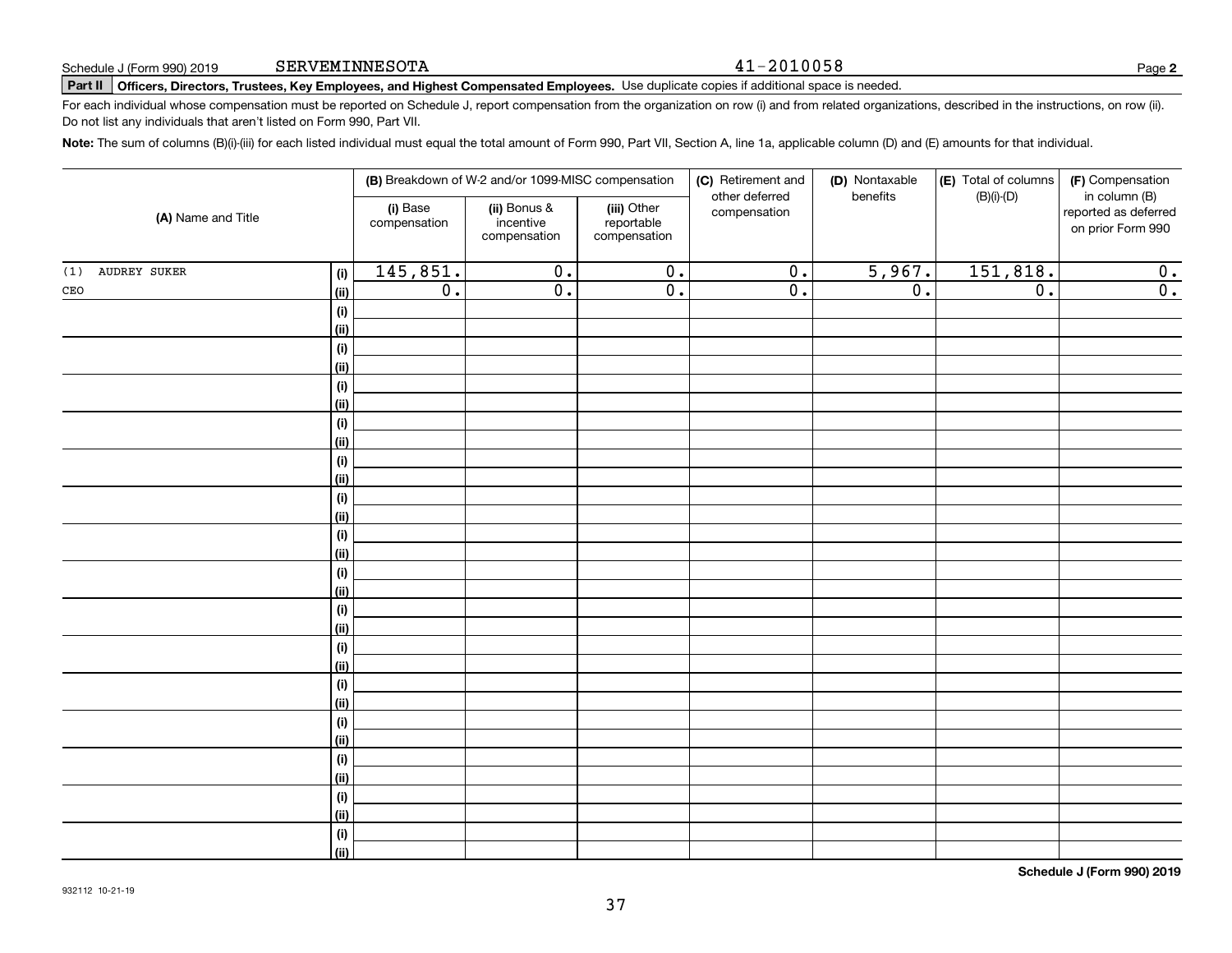# **Part III Supplemental Information**

Schedule J (Form 990) 2019 SERVEMINNESOTA 41-2010058<br>Part III Supplemental Information<br>Provide the information, explanation, or descriptions required for Part I, lines 1a, 1b, 3, 4a, 4b, 4c, 5a, 5b, 6a, 6b, 7, and 8, and f

**Schedule J (Form 990) 2019**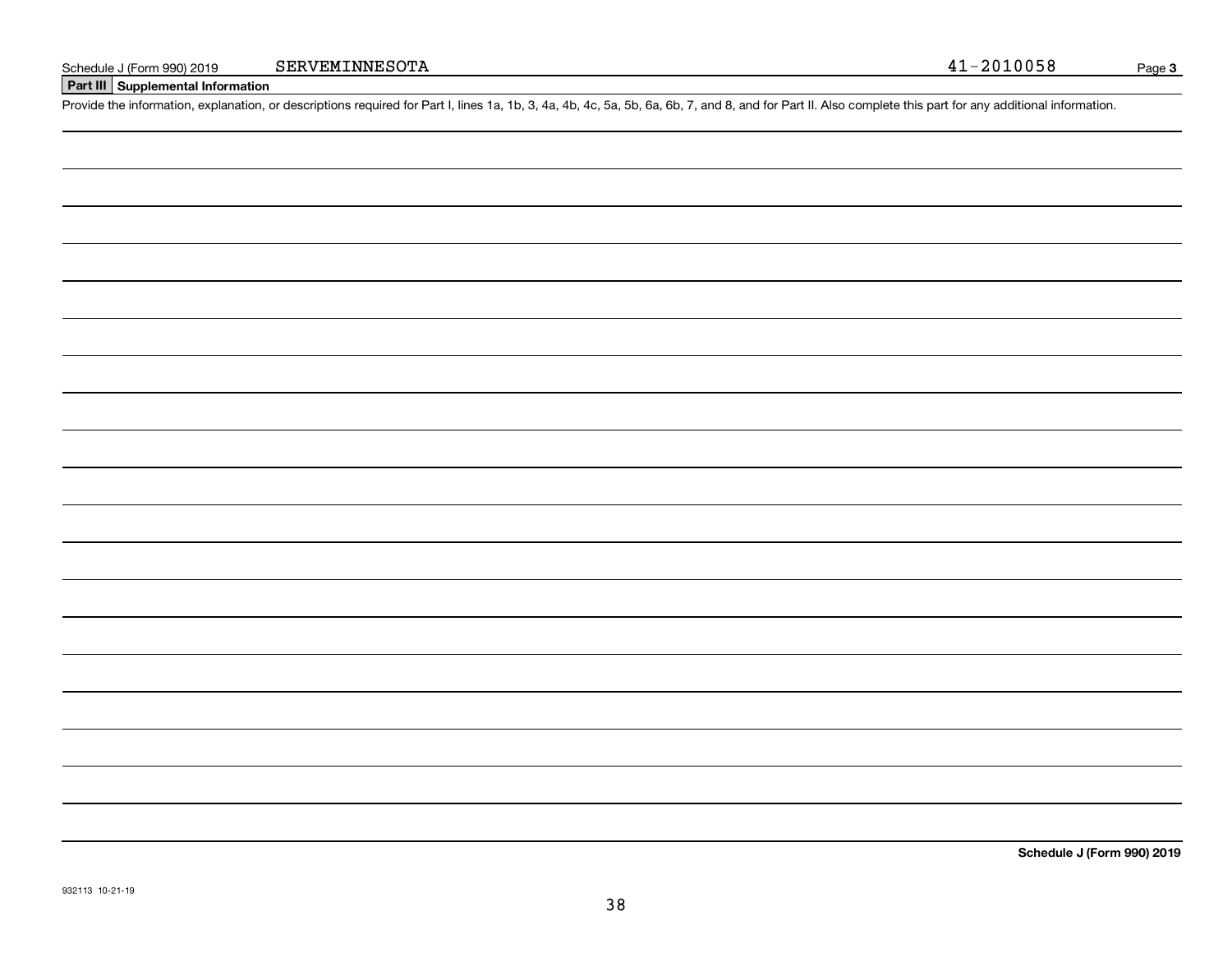**(Form 990 or 990-EZ)**

Department of the Treasury Internal Revenue Service Name of the organization

**Complete to provide information for responses to specific questions on Form 990 or 990-EZ or to provide any additional information. | Attach to Form 990 or 990-EZ. | Go to www.irs.gov/Form990 for the latest information. SCHEDULE O Supplemental Information to Form 990 or 990-EZ**



SERVEMINNESOTA 41-2010058

FORM 990, PART I, LINE 1, DESCRIPTION OF ORGANIZATION MISSION:

SERVEMINNESOTA IS A CATALYST FOR POSITIVE SOCIAL CHANGE, WORKING WITH

AMERICORPS AND COMMUNITY PARTNERS. WE SHARE OUR PROVEN PRACTICIES

NATIONALLY.

FORM 990, PART III, LINE 4A, PROGRAM SERVICE ACCOMPLISHMENTS:

READING CORPS MINNESOTA READING CORPS IS A STATEWIDE LITERACY PROGRAM

THAT IS INCREASING THE NUMBER OF MINNESOTA CHILDREN WHO ARE PROFICIENT

READERS BY THE END OF THIRD GRADE. RESEARCH SHOWS THIS BENCHMARK IS

CRITICAL TO LATER SUCCESS IN SCHOOL AND IN LIFE: AFTER THIRD GRADE,

STUDENTS APPLY THEIR READING SKILLS TO LEARN THE INCREASINGLY COMPLEX,

MULTIDISCIPLINARY INFORMATION INTRODUCED IN FOURTH GRADE AND BEYOND.

THOSE WHO READ PROFICIENTLY BY THIRD GRADE ARE FOUR TIMES MORE LIKELY

TO GRADUATE FROM HIGH SCHOOL THAN THOSE WHO DO NOT.

MINNESOTA READING CORPS TRAINS AND DEPLOYS AMERICORPS MEMBERS TO

PROVIDE TUTORING TO STUDENTS AGE 3 TO GRADE 3 WHO NEED AN EXTRA BOOST

TO CATCH UP TO GRADE LEVEL TARGETS. THE PROGRAM PARTNERS WITH SCHOOL

DISTRICTS AND PRESCHOOL AGENCIES TO PLACE HIGHLY TRAINED AND

PROFESSIONALLY SUPPORTED AMERICORPS MEMBERS IN EARLY CHILDHOOD

EDUCATION PROGRAMS, HEAD START CENTERS AND ELEMENTARY SCHOOLS. READING

CORPS TUTORS ARE TRAINED IN SPECIFIC EVIDENCE-BASED LITERACY

INTERVENTIONS, AND ARE SUPPORTED BY BOTH SITE-BASED EDUCATIONAL STAFF

AS WELL AS COACHING SPECIALISTS WHO ARE AMONG MINNESOTA'S TOP LITERACY

EXPERTS. WITH ACCESS TO THE LATEST RESEARCH ON READING INTERVENTION

STRATEGIES, THESE TRAINED AMERICORPS TUTORS WORK ONE-ON-ONE WITH

LHA For Paperwork Reduction Act Notice, see the Instructions for Form 990 or 990-EZ. Schedule O (Form 990 or 990-EZ) (2019) STUDENTS, AS WELL AS IN SMALL GROUP AND LARGE GROUP SETTINGS. THEY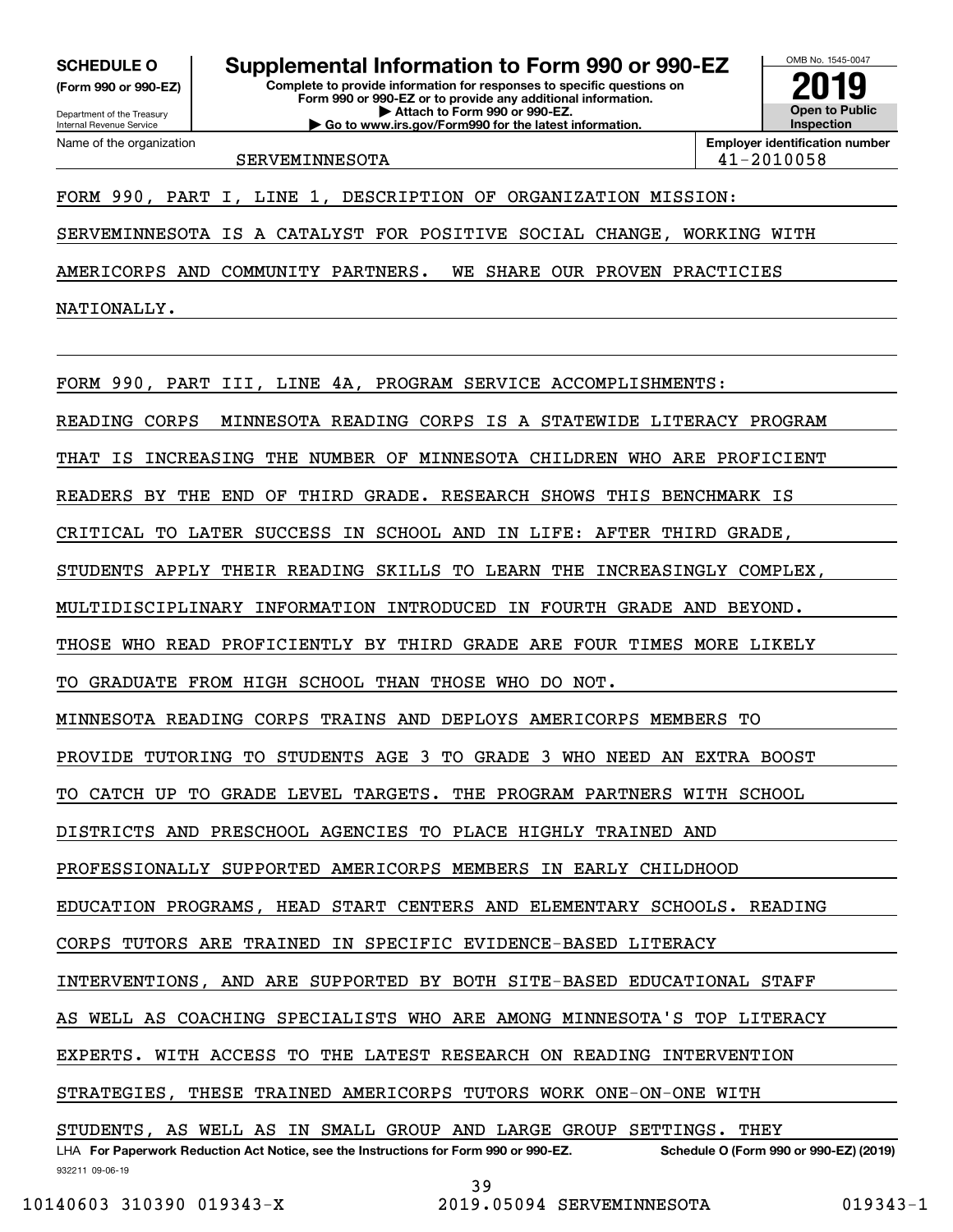| Schedule O (Form 990 or 990-EZ) (2019)                                                     | Page 2                                              |
|--------------------------------------------------------------------------------------------|-----------------------------------------------------|
| Name of the organization<br>SERVEMINNESOTA                                                 | <b>Employer identification number</b><br>41-2010058 |
| PROVIDE TAILORED INTERVENTIONS SO THAT EACH CHILD CAN GAIN THE LITERACY                    |                                                     |
| SKILLS THEY NEED AT A RATE TO BECOME SUCCESSFUL READERS BY THE END OF                      |                                                     |
| THIRD GRADE.                                                                               |                                                     |
| READING CORPS PROVIDES WHAT STRUGGLING READERS NEED                                        | INDIVIDUALIZED,                                     |
| DATA-DRIVEN INSTRUCTION; WELL-TRAINED TUTORS; EXPERT COACHING;                             |                                                     |
| INTERVENTIONS DELIVERED WITH FIDELITY; AND THE FREQUENCY AND DURATION                      |                                                     |
| NECESSARY FOR STUDENT ACHIEVEMENT. THIS MODEL HAS BEEN VALIDATED AS                        |                                                     |
| EFFECTIVE AND REPLICABLE THROUGH FOUR RIGOROUS AND INDEPENDENT                             |                                                     |
| EVALUATIONS BY NORC AT THE UNIVERSITY OF CHICAGO. THESE STUDIES                            |                                                     |
| CONFIRMED THAT READING CORPS IS PROVEN TO WORK AND IS CLOSING THE                          |                                                     |
| ACHIEVEMENT GAP. STUDENTS OF COLOR, STUDENTS ELIGIBLE FOR FREE AND                         |                                                     |
| REDUCED-PRICE LUNCH AND ENGLISH LEARNERS ARE ACHIEVING OUTCOMES EQUAL                      |                                                     |
| TO OR BETTER THAN THEIR PEERS. IN FACT, THOSE WITH HIGHER RISK FACTORS                     |                                                     |
| ACTUALLY MADE STRONGER GAINS. IN ADDITION, READING CORPS SIGNIFICANTLY                     |                                                     |
| INCREASES STUDENT LITERACY OUTCOMES IN ANY SETTING URBAN, SUBURBAN OR                      |                                                     |
| RURAL. FURTHER, RESEARCH CONDUCTED BY THE CENTER FOR LEARNING SOLUTIONS                    |                                                     |
| HAS SHOWN THAT READING CORPS PARTICIPANTS ARE THREE TIMES LESS LIKELY                      |                                                     |
| TO BE ASSIGNED TO SPECIAL EDUCATION THAN NON-PARTICIPANTS, CREATING A                      |                                                     |
| PERMANENT BENEFIT TO CHILDREN AND A SIGNIFICANT ONGOING SAVINGS TO                         |                                                     |
| SCHOOLS THAT CAN BE REDIRECTED TO THE CLASSROOM FOR THE BENEFIT OF ALL                     |                                                     |
| CHILDREN.                                                                                  |                                                     |
| THROUGH THIS PROGRAM, SERVEMINNESOTA DEMONSTRATES THE CAPACITY TO                          |                                                     |
| SUCCESSFULLY DESIGN AND IMPLEMENT LARGE-SCALE INITIATIVES. SINCE 2003,                     |                                                     |
| MINNESOTA READING CORPS HAS HELPED MORE THAN 300,000 STRUGGLING                            |                                                     |
| STUDENTS PROGRESS TOWARD READING PROFICIENCY BY THE END OF THIRD GRADE.                    |                                                     |
| LAST YEAR, 95% OF PRESCHOOL READING CORPS PARTICIPANTS SHOWED GROWTH ON                    |                                                     |
| AT LEAST 3 OF 5 KEY EARLY LITERACY SKILLS, INDICATING THEIR READINESS                      |                                                     |
| FOR KINDERGARTEN. ABOUT 75% OF K-3 STUDENTS EXCEEDED THEIR GROWTH<br>932212 09-06-19<br>40 | Schedule O (Form 990 or 990-EZ) (2019)              |

10140603 310390 019343-X 2019.05094 SERVEMINNESOTA 019343-1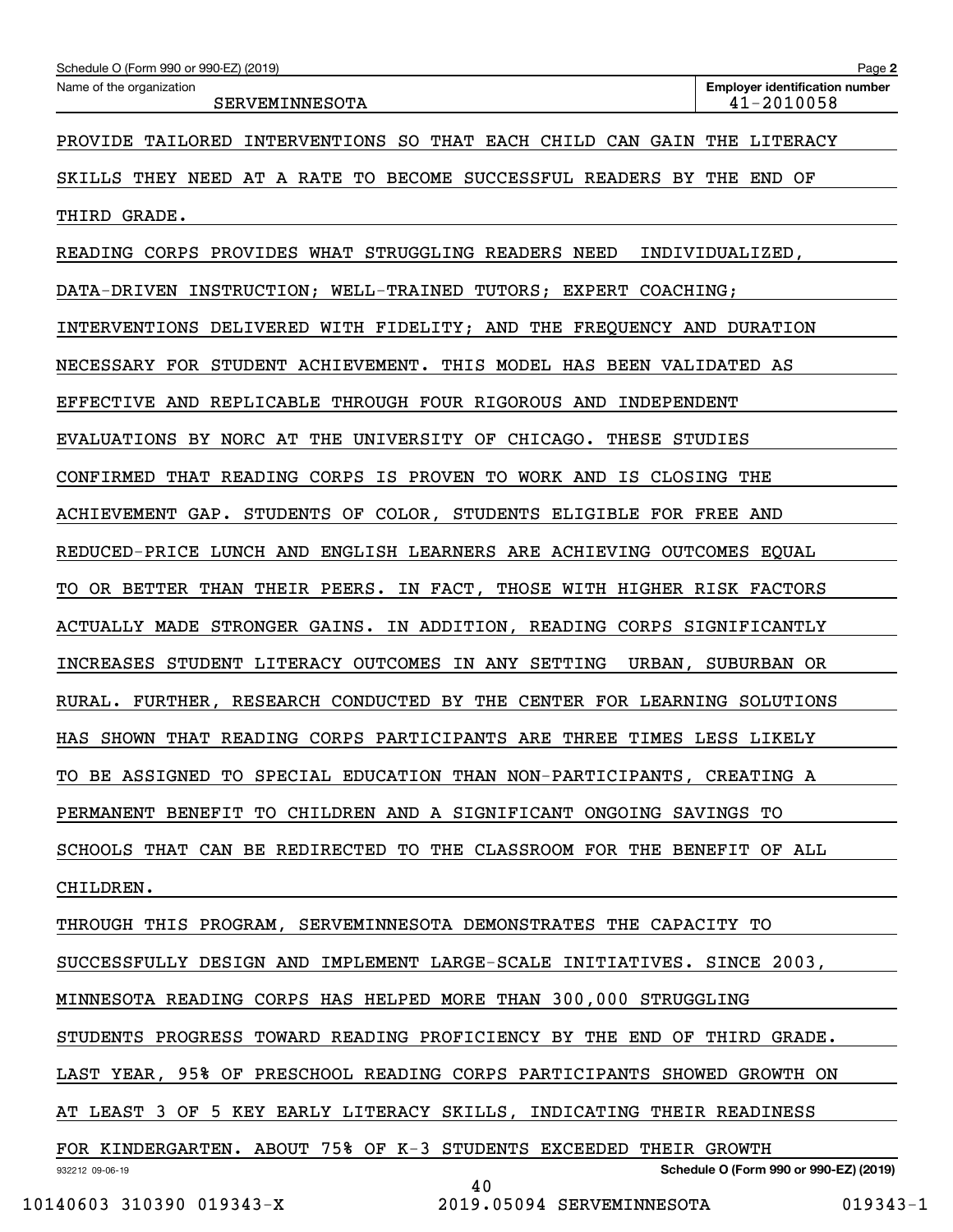| Schedule O (Form 990 or 990-EZ) (2019)                                  | Page 2                                              |  |  |  |
|-------------------------------------------------------------------------|-----------------------------------------------------|--|--|--|
| Name of the organization<br>SERVEMINNESOTA                              | <b>Employer identification number</b><br>41-2010058 |  |  |  |
| GOALS, NARROWING OR CLOSING THE GAP BETWEEN<br>THEIR                    | INITIAL SKILL LEVEL                                 |  |  |  |
| THEIR GRADE LEVEL TARGET.<br>SCHOOL ADMINISTRATORS AND STAFF<br>AND     |                                                     |  |  |  |
| SUPPORT FOR THEIR STUDENTS. A YEAR END<br>APPRECIATE<br>THE ADDED       | SURVEY                                              |  |  |  |
| SHOWS 98%<br>ADMINISTRATORS BELIEVE THE PROGRAM HAS A POSITIVE<br>OF    | IMPACT                                              |  |  |  |
| THEIR SITE AND<br>STUDENTS.<br>TEACHERS AGREE<br>THAT<br>THE<br>ON      | PROGRAM HELPS REACH                                 |  |  |  |
| 92% FEEL POSITIVE ABOUT STUDENTS<br>STUDENTS<br>MORE<br>AND             | IN THEIR CLASSROOM                                  |  |  |  |
| PARTICIPATING<br>IN READING CORPS.                                      |                                                     |  |  |  |
|                                                                         |                                                     |  |  |  |
| FORM 990, PART III, LINE 4B, PROGRAM SERVICE ACCOMPLISHMENTS:           |                                                     |  |  |  |
|                                                                         |                                                     |  |  |  |
| AMERICORPS - AMERICORPS, ALSO REFERRED TO AS THE DOMESTIC PEACE CORPS,  |                                                     |  |  |  |
| OPPORTUNITIES FOR CITIZENS TO SERVE THEIR COMMUNITIES AND<br>PROVIDES   |                                                     |  |  |  |
| COUNTRY EACH YEAR. PEOPLE WHO JOIN AMERICORPS COMMIT TO A YEAR OF       |                                                     |  |  |  |
| SERVICE<br>IN EXCHANGE FOR A MODEST LIVING ALLOWANCE AND AN EDUCATION   |                                                     |  |  |  |
| TO PAST OR FUTURE SCHOOLING. AMERICORPS IS<br>AWARD THAT CAN BE APPLIED |                                                     |  |  |  |
| THE<br>REAL-LIFE EDUCATION AND WORK EXPERIENCE WRAPPED INTO ONE.        |                                                     |  |  |  |
| "GET THINGS DONE" AND MEMBERS ACCOMPLISH THIS<br>AMERICORPS MOTTO IS    |                                                     |  |  |  |
| THROUGH A WIDE RANGE OF SERVICE OPPORTUNITIES. AMERICORPS MEMBERS TUTOR |                                                     |  |  |  |
| AND MENTOR CHILDREN AND YOUTH, BUILD AFFORDABLE HOUSING, TEACH COMPUTER |                                                     |  |  |  |
| SKILLS, CLEAN PARKS AND STREAMS, PROVIDE SUPPORT TO AFTER-SCHOOL        |                                                     |  |  |  |
| PROGRAMS, HELP COMMUNITIES RESPOND TO DISASTERS, AND BUILD THE CAPACITY |                                                     |  |  |  |
| OF NONPROFIT GROUPS TO BECOME SELF-SUSTAINING. THEY ALSO RECRUIT, TRAIN |                                                     |  |  |  |
| AND SUPERVISE COMMUNITY VOLUNTEERS TO EXTEND AND COMPLEMENT THEIR       |                                                     |  |  |  |
| COMMUNITY EFFORTS. SINCE ITS CREATION IN 1994, SERVEMINNESOTA HAS       |                                                     |  |  |  |
| MOBILIZED 20,000 AMERICORPS MEMBERS WHO HAVE TRAINED AND SUPPORTED MORE |                                                     |  |  |  |
| THAN 450,000 VOLUNTEERS.                                                |                                                     |  |  |  |
|                                                                         |                                                     |  |  |  |

FORM 990, PART III, LINE 4C, PROGRAM SERVICE ACCOMPLISHMENTS:

932212 09-06-19

**Schedule O (Form 990 or 990-EZ) (2019)**

41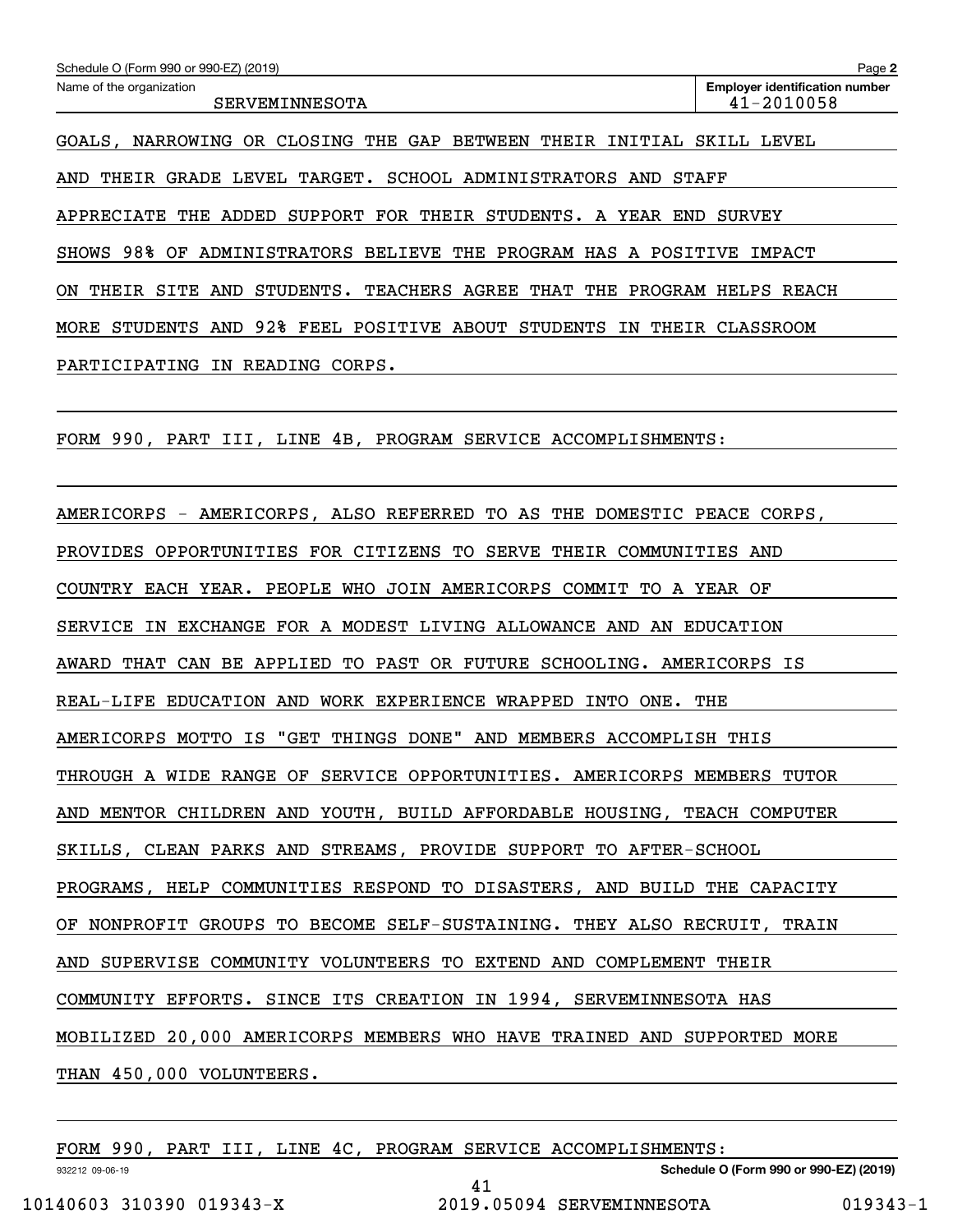| Schedule O (Form 990 or 990-EZ) (2019)                                  | Page 2                                              |  |  |  |  |
|-------------------------------------------------------------------------|-----------------------------------------------------|--|--|--|--|
| Name of the organization<br><b>SERVEMINNESOTA</b>                       | <b>Employer identification number</b><br>41-2010058 |  |  |  |  |
| MATH CORPS - MINNESOTA MATH CORPS, AN AMERICORPS PROGRAM MODELED AFTER  |                                                     |  |  |  |  |
| MINNESOTA READING CORPS, IS DESIGNED TO HELP 4TH-8TH GRADERS ACHIEVE    |                                                     |  |  |  |  |
| PROFICIENCY IN MATH, A CRITICAL GATEWAY SKILL FOR HIGH SCHOOL           |                                                     |  |  |  |  |
| GRADUATION, COLLEGE ADMISSION AND COLLEGE COMPLETION. GAPS IN MATH      |                                                     |  |  |  |  |
| KNOWLEDGE BEGIN AS EARLY AS ELEMENTARY SCHOOL AND INCREASE OVER TIME.   |                                                     |  |  |  |  |
| MATH CORPS HELPS FILL THOSE GAPS AND PREPARES STUDENTS FOR HIGH SCHOOL  |                                                     |  |  |  |  |
| ALGEBRA, A PREREQUISITE FOR COLLEGE AND A FOUNDATIONAL COMPONENT IN THE |                                                     |  |  |  |  |
| GROWING STEM (SCIENCE, TECHNOLOGY, ENGINEERING AND MATH) JOB SECTOR.    |                                                     |  |  |  |  |
| MATH CORPS PROVIDES SCHOOLS WITH A TOOL TO BRIDGE THE GAP BETWEEN       |                                                     |  |  |  |  |
| CURRENT MATH RESEARCH AND THE CAPACITY TO APPLY THAT RESEARCH WITHIN    |                                                     |  |  |  |  |
| THEIR CLASSROOMS. RIGOROUSLY TRAINED TUTORS SUPPORTED BY MATH EXPERTS   |                                                     |  |  |  |  |
| NOT ONLY ACHIEVE RESULTS FOR INDIVIDUAL STUDENTS, BUT ALSO SERVE AS A   |                                                     |  |  |  |  |
| START-UP TEAM FOR SCHOOL SITES THAT WANT AND NEED SUPPORT TO IMPLEMENT  |                                                     |  |  |  |  |
| A DATA-BASED PROBLEM SOLVING MODEL OF MATH INSTRUCTION.                 |                                                     |  |  |  |  |
| MATH CORPS IS PROVIDED FREE OF CHARGE TO STUDENTS DURING THE SCHOOL DAY |                                                     |  |  |  |  |
| TO ELIMINATE BARRIERS TO ATTENDANCE. STUDENTS WHO RECEIVE FREE MATH     |                                                     |  |  |  |  |
| CORPS TUTORING IMPROVE THEIR MATH SKILLS AT NEARLY TWICE THE RATE OF    |                                                     |  |  |  |  |
| COMPARABLE STUDENTS. PLUS, MATH CORPS STUDENTS BUILD SELF-CONFIDENCE,   |                                                     |  |  |  |  |
| WHICH DIRECTLY TRANSLATES INTO GREATER INTEREST IN MORE COMPLEX         |                                                     |  |  |  |  |
| COURSEWORK. IN TURN, THIS HELPS STUDENTS WHO ARE UNDERREPRESENTED IN    |                                                     |  |  |  |  |
| STEM EDUCATION, INCLUDING LOW-INCOME STUDENTS, GIRLS AND STUDENTS OF    |                                                     |  |  |  |  |
| COLOR, TO ACCESS THIS GROWING AND IMPORTANT FIELD.                      |                                                     |  |  |  |  |
|                                                                         |                                                     |  |  |  |  |
| IN 2018-2019, MATH CORPS TUTORS SERVED NEARLY 2,500 STUDENTS WHO NEEDED |                                                     |  |  |  |  |

HELP REACHING ALGEBRA-READINESS BY 8TH GRADE. MATH CORPS UTILIZES

NATIONALLY-RECOGNIZED INSTRUCTIONAL RECOMMENDATIONS FROM THE INSTITUTE

OF EDUCATION SCIENCE (IES) FOR STUDENTS IN NEED OF MODERATE TO STRONG

932212 09-06-19 **Schedule O (Form 990 or 990-EZ) (2019)** SUPPORT. STUDENTS RECEIVE EXPLICIT TARGETED INSTRUCTION, IMMEDIATE 42

10140603 310390 019343-X 2019.05094 SERVEMINNESOTA 019343-1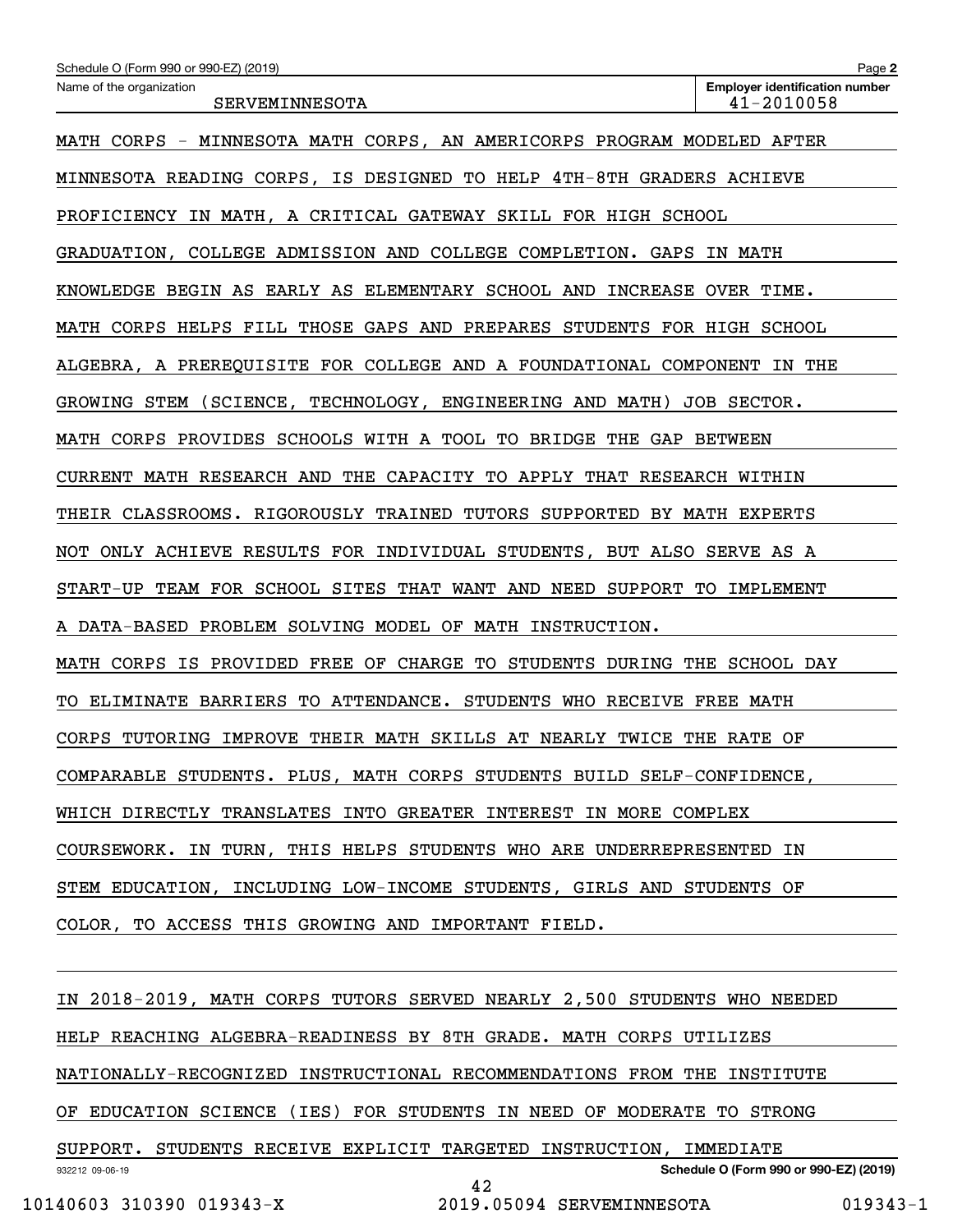| Schedule O (Form 990 or 990-EZ) (2019)                                  | Page 2                                              |
|-------------------------------------------------------------------------|-----------------------------------------------------|
| Name of the organization<br><b>SERVEMINNESOTA</b>                       | <b>Employer identification number</b><br>41-2010058 |
| FEEDBACK, AND VISUAL SUPPORTS THROUGHOUT EACH LESSON TO BUILD THE       |                                                     |
| STRONG FOUNDATION NEEDED FOR SOLVING PROGRESSIVELY MORE CHALLENGING     |                                                     |
| LESSONS.                                                                |                                                     |
| MATH CORPS UNDERGOES A ROBUST STATEWIDE PROGRAM EVALUATION ANNUALLY TO  |                                                     |
| UNDERSTAND PROGRAM IMPACT AND DRIVE CONTINUOUS IMPROVEMENTS TO THE      |                                                     |
| MODEL. AN INDEPENDENT EVALUATION FUNDED BY THE LAURA AND JOHN ARNOLD    |                                                     |
| FOUNDATION (NOW ARNOLD VENTURES) FOUND THAT MATH CORPS STUDENTS MADE    |                                                     |
| SIGNIFICANTLY LARGER GAINS IN MATH SKILLS THAN STUDENTS WHO DID NOT     |                                                     |
| RECEIVE MATH CORPS TUTORING. AT THE CONCLUSION OF THE STUDY, MATH CORPS |                                                     |
| STUDENTS WERE A SEMESTER AHEAD OF THEIR EXPECTED TRAJECTORY AND GETTING |                                                     |
| ON TRACK FOR THE ACADEMIC AND CAREER SUCCESS ASSOCIATED WITH MATH       |                                                     |
| PROFICIENCY.                                                            |                                                     |
| STUDENTS WHO RECEIVE MATH CORPS TUTORING ARE CATCHING UP TO THEIR PEERS |                                                     |
| IN THE CLASSROOM: 53% OF STUDENTS SERVED EXCEEDED THEIR GRADE-LEVEL     |                                                     |
| GROWTH EXPECTATIONS, ENCOURAGING RESULTS GIVEN THAT 100% OF MATH CORPS  |                                                     |
| STUDENTS WERE AT RISK FOR NOT ACHIEVING PROFICIENCY PRIOR TO TUTORING.  |                                                     |
| MATH CORPS ALSO OFFERS A YEAR-END SURVEY TO INTERNAL COACHES AND        |                                                     |
| BUILDING ADMINISTRATORS TO BETTER UNDERSTAND THE IMPACT OF THE PROGRAM  |                                                     |
| ON SYSTEMS CHANGE, DATA-BASED DECISION MAKING, AND OVERALL              |                                                     |
| SATISFACTION. THROUGH THAT SURVEY, 94% OF ADMINISTRATORS AGREED THAT    |                                                     |
| PARTICIPATION IN MATH CORPS TUTORS PROVIDED MATH INTERVENTIONS TO       |                                                     |
| STUDENTS WHO WOULD NOT HAVE RECEIVED THAT SUPPORT WITHOUT MATH CORPS.   |                                                     |
| SINCE LAUNCHING IN 2008 IN ONE MINNESOTA SCHOOL DISTRICT, MATH CORPS    |                                                     |
| HAS GROWN TO SERVE SCHOOLS STATEWIDE AND IS NATIONALLY REPLICATED. MATH |                                                     |
| CORPS HAS HELPED MORE THAN 25,200 MINNESOTA STUDENTS GET ON TRACK FOR   |                                                     |
| ACADEMIC AND ECONOMIC SUCCESS.                                          |                                                     |
|                                                                         |                                                     |

FORM 990, PART III, LINE 4D, OTHER PROGRAM SERVICES:

**Schedule O (Form 990 or 990-EZ) (2019)**

932212 09-06-19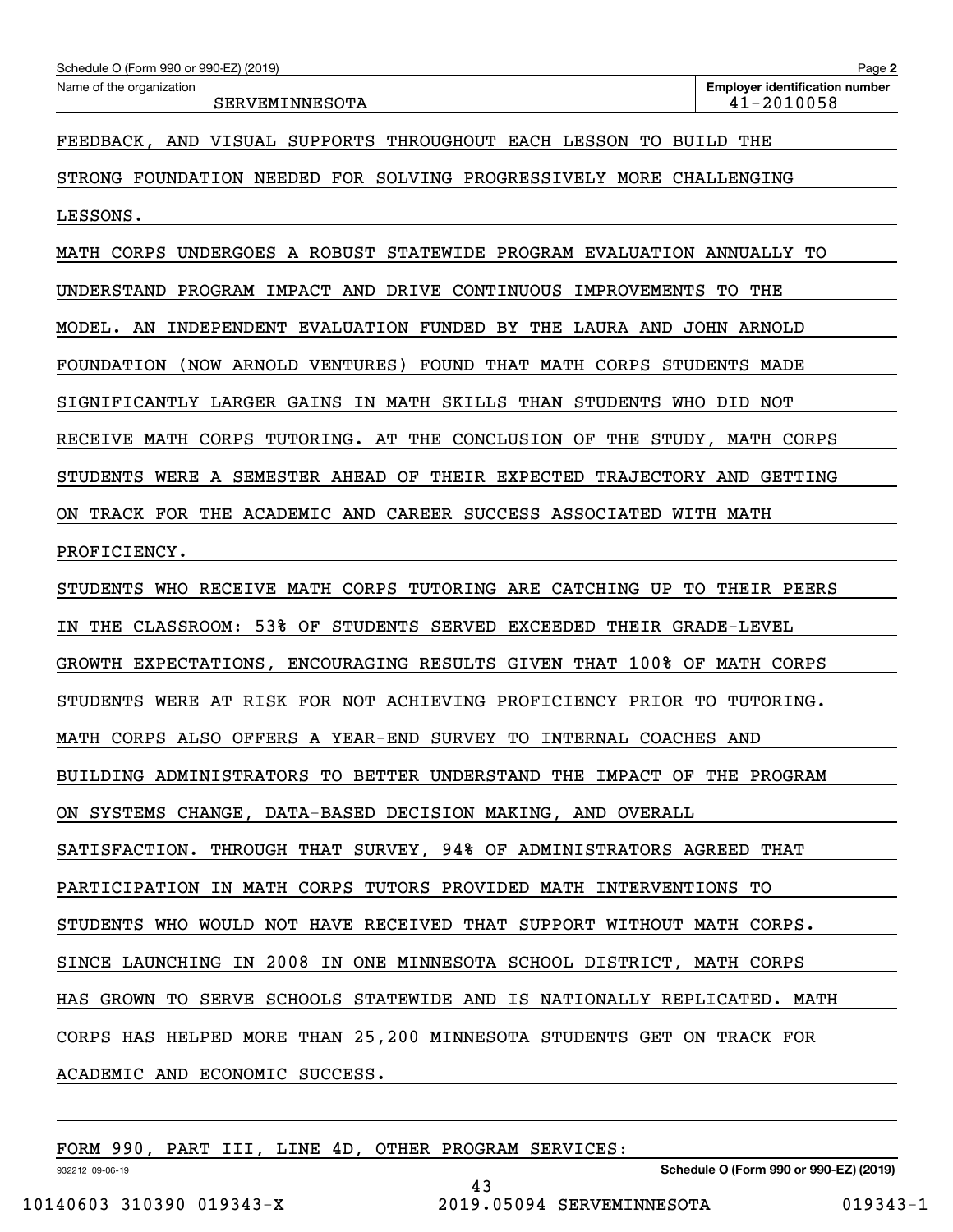| Schedule O (Form 990 or 990-EZ) (2019)                                  | Page 2                                              |
|-------------------------------------------------------------------------|-----------------------------------------------------|
| Name of the organization<br>SERVEMINNESOTA                              | <b>Employer identification number</b><br>41-2010058 |
| RECOVERY CORPS<br>MINNESOTA RECOVERY CORPS IS A NEW AMERICORPS PROGRAM  |                                                     |
| LAUNCHED IN 2017 TO ADDRESS THE OPIOID EPIDEMIC. THE MISUSE OF AND      |                                                     |
| ADDICTION TO OPIOIDS IS A NATIONAL HEALTH CRISIS AND ONE THAT IS OF     |                                                     |
| GREAT CONCERN IN MINNESOTA. BEYOND THE PERSONAL TRAGEDIES OF LOSS,      |                                                     |
| HOWEVER, THE OPIOID CRISIS IS INFLICTING DEVASTATING HARM ON THE        |                                                     |
| NATIONAL ECONOMY. THE CRISIS HAS LEFT THE PUBLIC AND PRIVATE SECTORS    |                                                     |
| WRESTLING WITH AN EFFECTIVE RESPONSE THAT INCLUDES MEDICATION, AN       |                                                     |
| ADDICTION TREATMENT SYSTEM TIED TO EVIDENCED-BASED BEST PRACTICES, AND  |                                                     |
| RECOVERY SUPPORT SERVICES.                                              |                                                     |
| MINNESOTA RECOVERY CORPS IS HELPING TO ADDRESS THIS ALARMING AND        |                                                     |
| PERVASIVE ISSUE. MORE THAN 20 MILLION PEOPLE ARE IN RECOVERY            |                                                     |
| NATIONWIDE, AND SUSTAINED RECOVERY REQUIRES BUILDING A LIFE FILLED WITH |                                                     |
| PURPOSE, COMMUNITY AND SERVICE. AMERICORPS CAN PROVIDE THOSE KEY        |                                                     |
| TENETS.                                                                 |                                                     |
| MINNESOTA RECOVERY CORPS IS DEDICATED TO HELPING INDIVIDUALS STAY IN    |                                                     |
| RECOVERY. RECOVERY CORPS MEMBERS SUPPORTED MORE THAN 800 PEOPLE LAST    |                                                     |
| YEAR BY PROVIDING ONE-TO-ONE PEER SUPPORT AND HELPING PARTICIPANTS      |                                                     |
| ACCESS A SPECTRUM OF RESOURCES RANGING FROM FAMILY SUPPORT TO HOUSING   |                                                     |
| AND JOB ASSISTANCE. THROUGH SERVICE IN AMERICORPS, MEMBERS CAN SUPPORT  |                                                     |
| THEIR OWN RECOVERY AND MAINTAIN SOBRIETY. AND BY SERVING OTHERS, THEY   |                                                     |
| ENSURE MORE INDIVIDUALS CAN BUILD THE SKILLS NECESSARY TO SUSTAIN THEIR |                                                     |
| RECOVERY AND ACHIEVE LONG-TERM SUCCESS. RECOVERY CORPS MEMBERS ARE NOT  |                                                     |
| SPONSORS OR COUNSELORS, BUT PEER MENTORS WHO UNDERSTAND THE JOURNEY OF  |                                                     |
| RECOVERY AND FOCUS ON BUILDING AND SUSTAINING THE GREAT EXPERIENCES     |                                                     |
| THAT A LIFE IN RECOVERY CAN BRING.                                      |                                                     |
| IN THE SPRING OF 2020, SERVEMINNESOTA LAUNCHED AN AMERICORPS EMERGENCY  |                                                     |
| RESPONSE INITIATIVE TO HELP MINNESOTANS AFFECTED BY COVID-19. MORE THAN |                                                     |
| 300 PEOPLE, INCLUDING MANY WHO HAD LOST JOBS OR INTERNSHIPS AS A RESULT | Schedule O (Form 990 or 990-EZ) (2019)              |
| 932212 09-06-19<br>44                                                   |                                                     |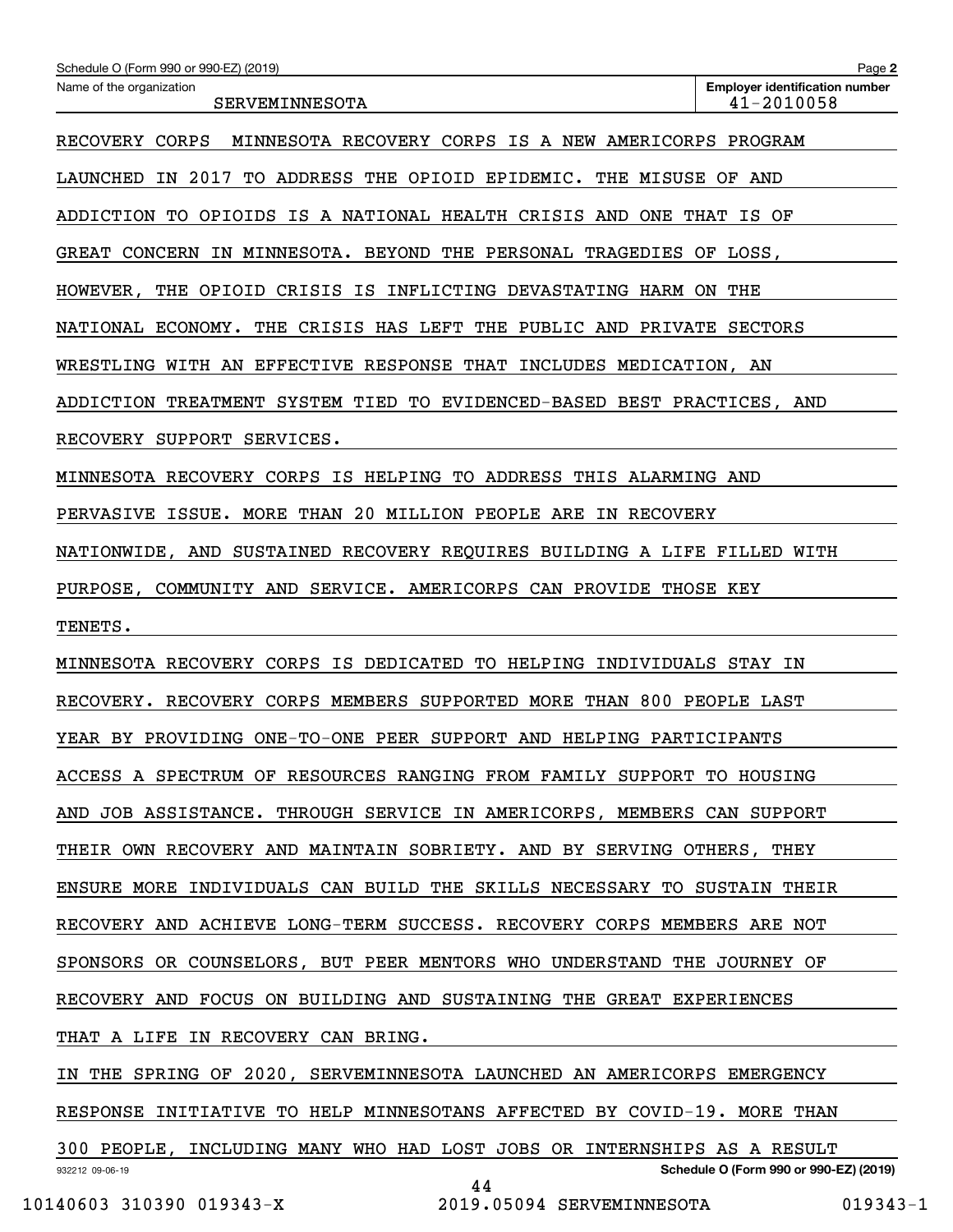| Schedule O (Form 990 or 990-EZ) (2019)                                             | Page 2                                              |
|------------------------------------------------------------------------------------|-----------------------------------------------------|
| Name of the organization<br><b>SERVEMINNESOTA</b>                                  | <b>Employer identification number</b><br>41-2010058 |
| PANDEMIC, STEPPED UP<br>DELIVER CRITICALLY NEEDED<br>THE<br>TO.<br>ОF              | SUPPORT<br>TО                                       |
| FAMILIES. AMERICORPS MEMBERS<br>SERVED<br>INDIVIDUALS AND<br>37<br>IN              | COMMUNITIES                                         |
| ACROSS THE STATE, TACKLING FOOD INSECURITY, HOMELESSNESS, DISTANCE                 |                                                     |
| FROM HELPING RESIDENTS AT<br>MORE.<br>SENIOR LIVING FACILITIES<br>LEARNING, AND    |                                                     |
| ONES VIA ZOOM AFTER WEEKS<br>ISOLATION,<br>RECONNECT<br>WITH LOVED<br>IN           | TO.<br>PACKING                                      |
| FOOD FOR HUNDREDS OF THOUSANDS<br>MEALS,<br>DISTRIBUTING<br>OF<br>AND              | TO.<br>HELPING                                      |
| REBUILDING EFFORTS AFTER THE<br>COMMUNITY<br>CIVIL<br>UNREST FOLLOWING<br>WITH     |                                                     |
| GEORGE FLOYD'S MURDER, AMERICORPS MEMBERS<br><b>WERE ABLE</b><br>TO<br><b>MAKE</b> | AN                                                  |
| THOSE<br>WHO LIVES WERE<br>COMPLETELY<br>IMMEDIATE<br>IMPACT<br>UPENDED<br>ON.     | BY                                                  |
| $COVID-19$ .                                                                       |                                                     |

NATIONAL REPLICATION SERVEMINNESOTA PROVIDES TECHNICAL ASSISTANCE, TRAINING AND EVALUATION TO OTHER STATES THAT ARE EITHER IN A PLANNING OR IMPLEMENTATION PHASE OF REPLICATING THE PROVEN AND EFFECTIVE MINNESOTA READING CORPS OR MINNESOTA MATH CORPS MODEL. SERVEMINNESOTA PROVIDES OVERSIGHT AND CONSULTATION TO ENSURE THE MODEL IS DELIVERED WITH FIDELITY IN REPLICATION STATES, AND PROVIDES DATA MANAGEMENT AND EVALUATION SERVICES.

PROGRAM SUPPORT SERVEMINNESOTA PROVIDES TECHNICAL ASSISTANCE, TRAINING, PROGRAM DEVELOPMENT, MONITORING, AND GENERAL PROGRAM COMPLIANCE SUPPORT TO MINNESOTA AMERICORPS PROGRAMS.

TRAINING SERVEMINNESOTA PROVIDES LEADERSHIP DEVELOPMENT, TRAINING AND TECHNICAL ASSISTANCE ACTIVITIES TO ENHANCE EFFECTIVENESS OF AMERICORPS PROGRAMS, RESEARCH ACTIVITIES AND PROGRAM EVALUATION. EXPENSES \$ 1,484,089. INCLUDING GRANTS OF \$ 0. REVENUE \$ 0.

932212 09-06-19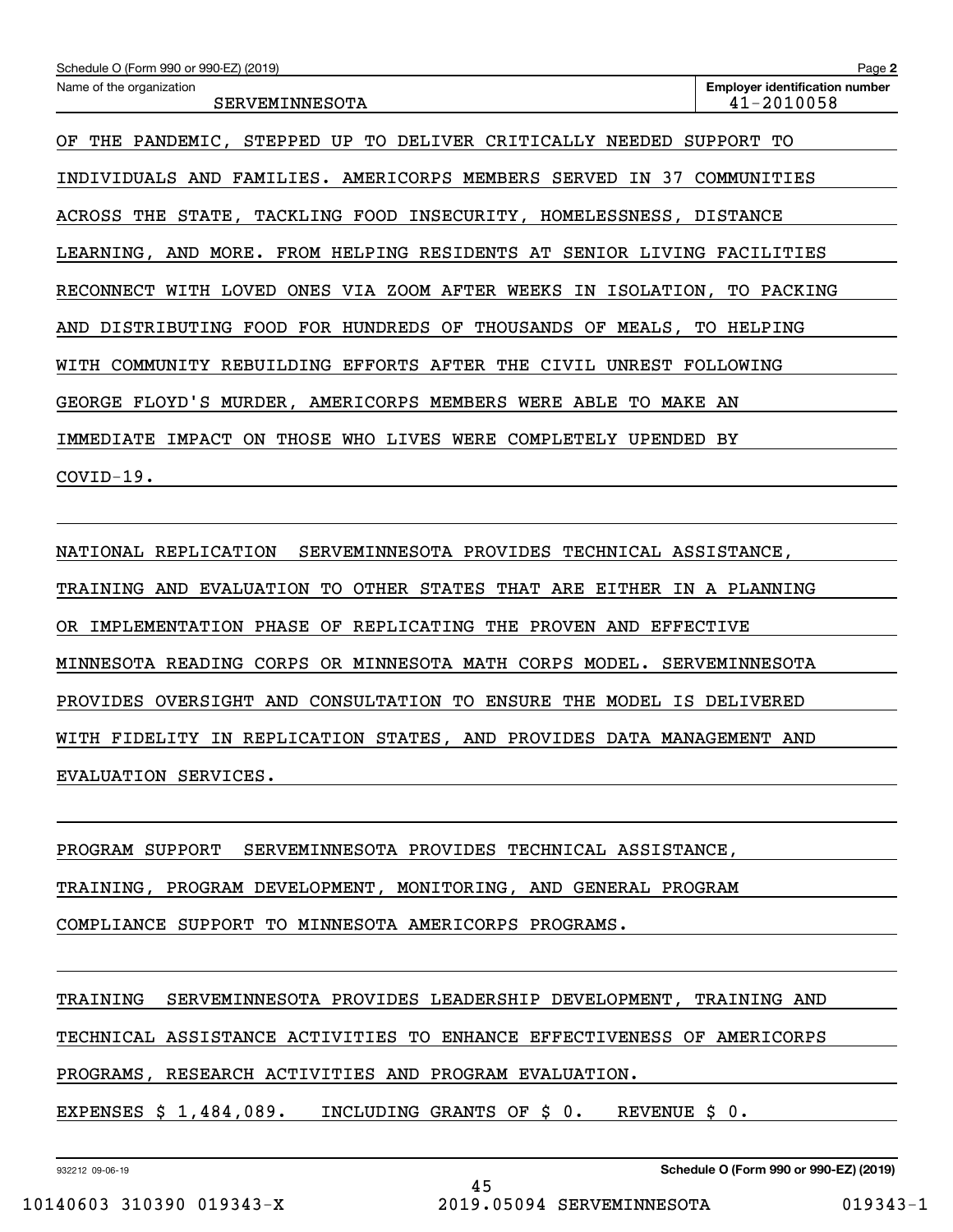| Schedule O (Form 990 or 990-EZ) (2019) |  |  |  |  |
|----------------------------------------|--|--|--|--|
|----------------------------------------|--|--|--|--|

SERVEMINNESOTA 41-2010058

FORM 990, PART VI, SECTION B, LINE 11B:

LINE 11B EXPLANATION - BOARD TREASURER WILL REVIEW 990 FIRST, THEN BOARD

WILL REVIEW AND VOTE TO APPROVE.

FORM 990, PART VI, SECTION B, LINE 12C:

ON AN ANNUAL BASIS THE BOARD MEMBERS SIGN A CONFLICT OF INTEREST STATEMENT.

FORM 990, PART VI, SECTION B, LINE 15:

COMPENSATION SURVEY COMPLETED 2 YEARS AGO. SALARIES ARE APPROVED BY THE

EXECUTIVE COMMITTEE.

FORM 990, PART VI, SECTION C, LINE 19:

UPON REQUEST.

FORM 990, PART XII, LINE 2C

NO CHANGE FROM PRIOR YEAR.

932212 09-06-19